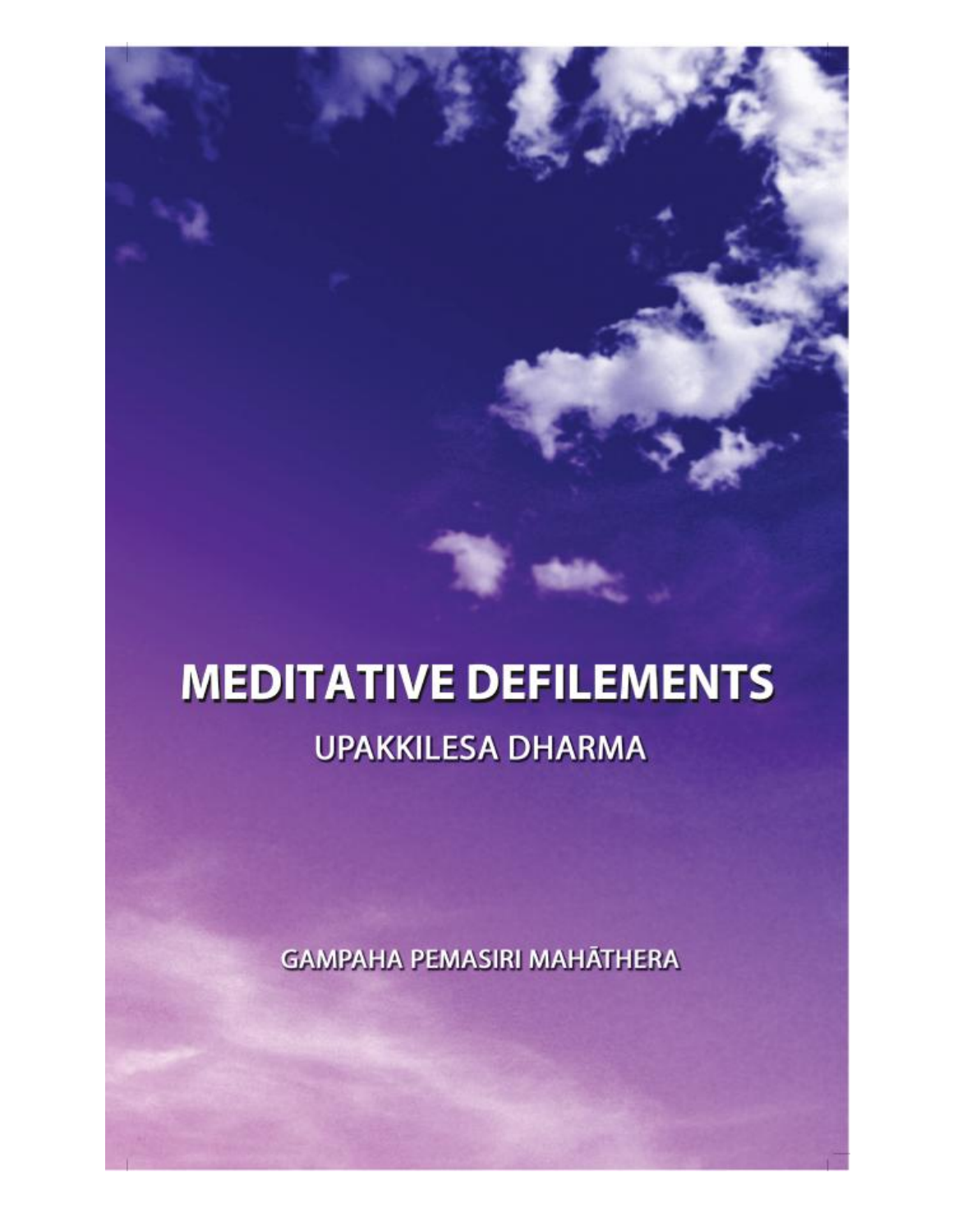### **MEDITATIVE DEFILEMENTS** UPAKKILESA DHARMA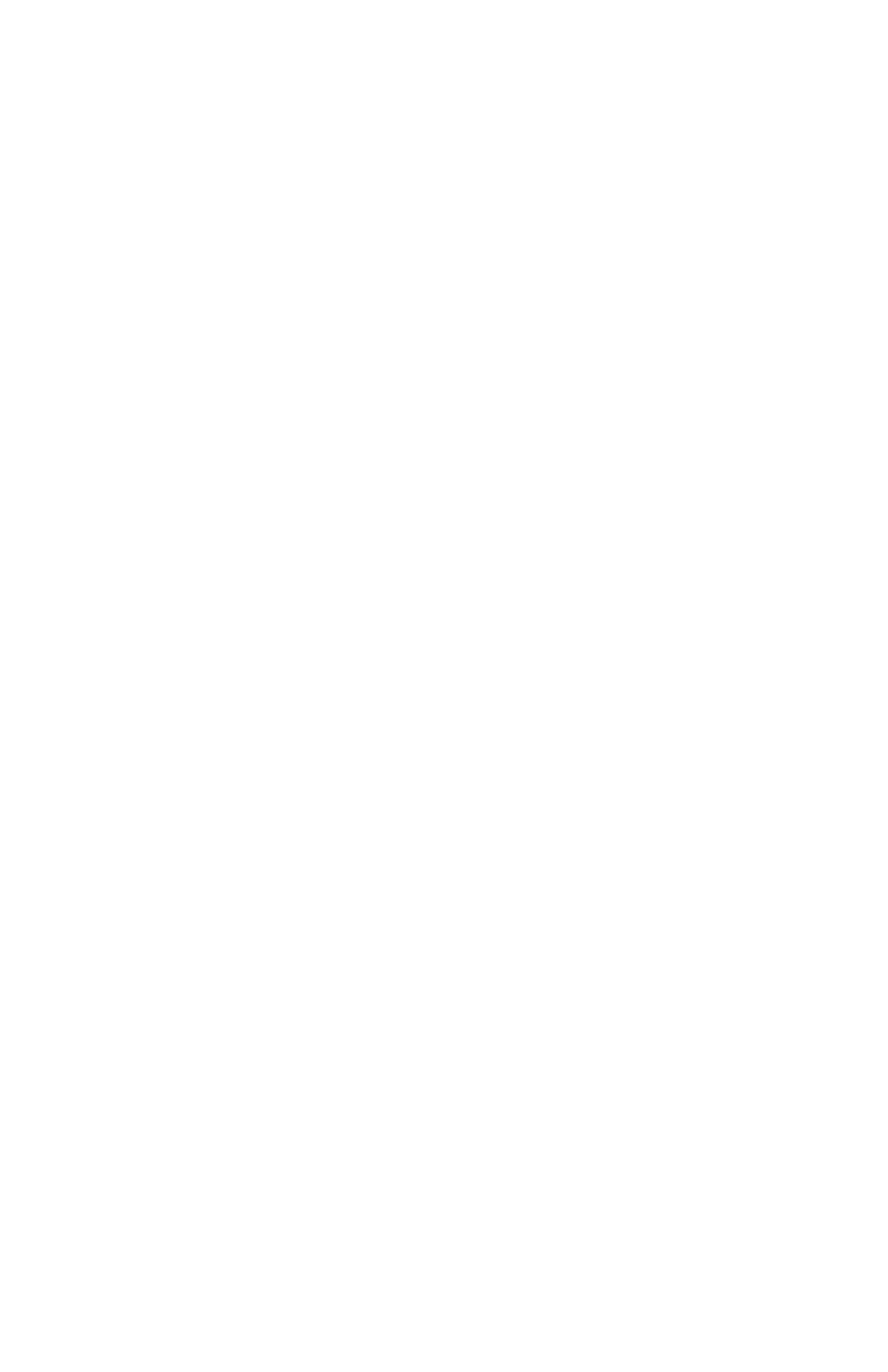## **MEDITATIVE DEFILEMENTS** UPAKKILESA DHARMA

**GAMPAHA PEMASIRI MAHĀTHERA**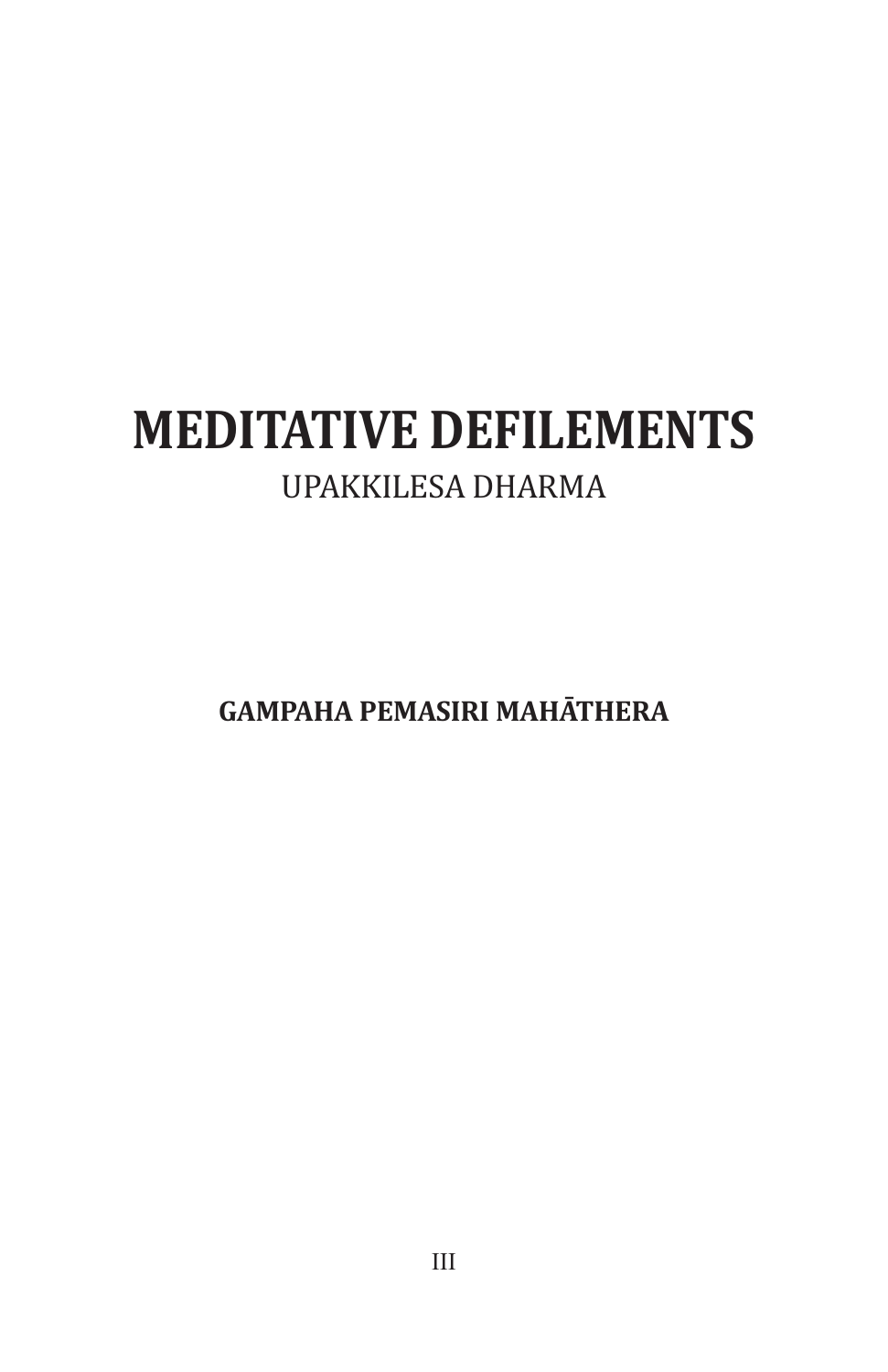#### **Meditative Defilements - Upakkilesa Dharama**

#### © **Gampaha Pemasiri Mahāthera**

ISBN 978-955-38237-0-0

#### *Printed by:*

 Print & Print Graphics (Pvt) Ltd. No. 06, Sri Bodhiraja Mawatha, Maligawatta, Colombo 10.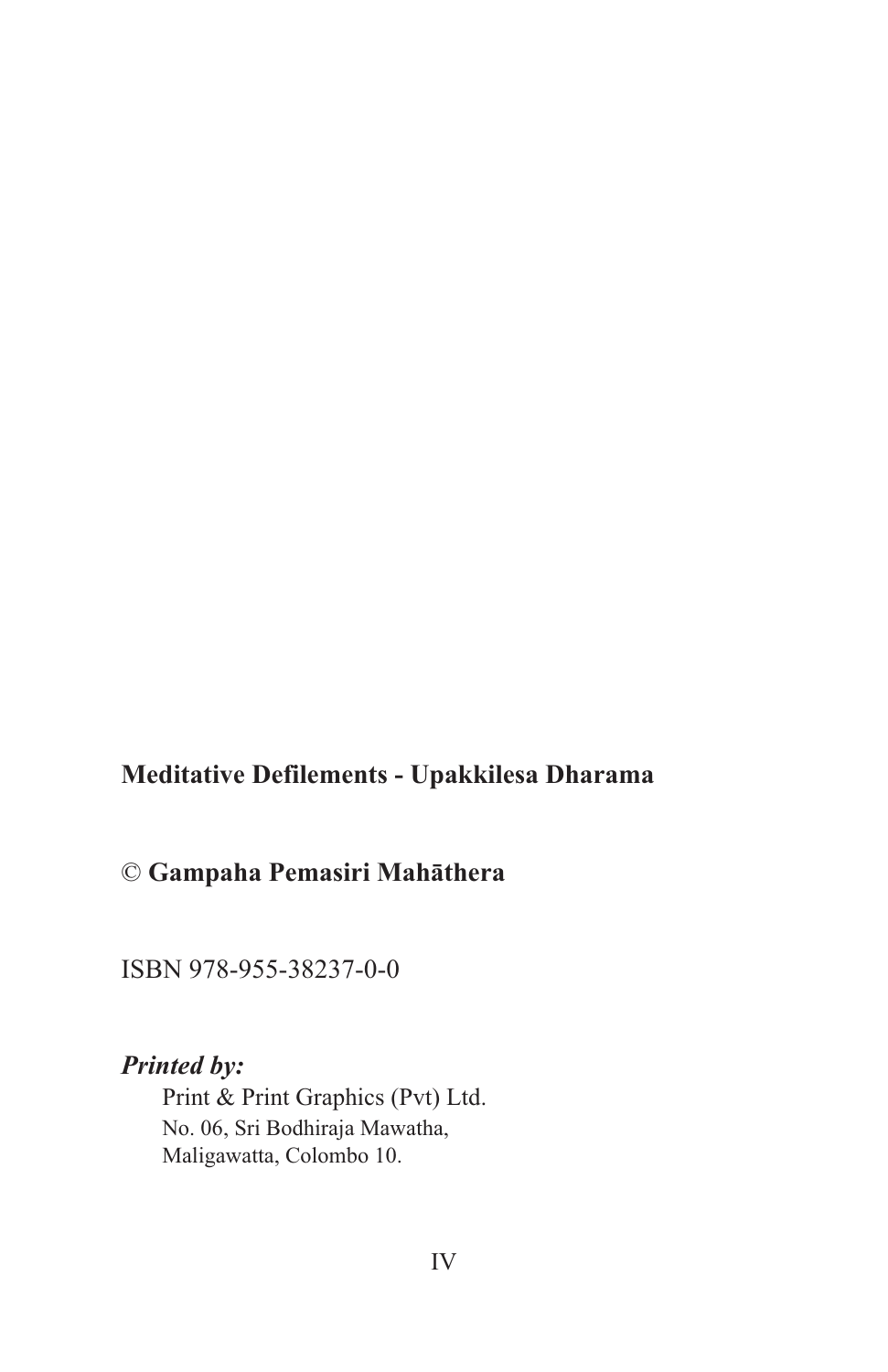#### **CONTENTS**

| * Author's preface                                                     | $\mathbf{1}$ |
|------------------------------------------------------------------------|--------------|
| <b>*</b> To the reader                                                 | 3            |
| <b>*</b> The most suited person for preliminary<br>meditation practice | 7            |
| <b>*</b> Meditation versus preliminary<br>meditation practice          | 7            |
| * Sati (mindfulness)                                                   | 13           |
| * Nīvarana (hindrances)                                                | 16           |
| * Incorrect claims of path-fruition                                    | 24           |
| * Aberrations of mind                                                  | 25           |
| * Two types of upakkilesa                                              | 26           |
| * Samatha (tranquility practice) upakkilesa                            | 27           |
| * Nimitta (image) and samatha upakkilesa                               | 27           |
| * Varied samatha upakkilesa                                            | 33           |
| * Latent phenomena in samatha upakkilesa                               | 42           |
| * A skilled teacher is needed to overcome<br>the <i>upakkilesa</i>     | 44           |
| * Talking is an obstacle to preliminary<br>meditation practice         | 46           |
| * Vipassanā (insight practice) upakkilesa<br>(insight practice)        | 48           |
| * Aloka (light) as an upakkilesa in vipassanā                          | 49           |
| * Piti (rapture) as an upakkilesa in vipassanā                         | 53           |
| * Passaddhi (tranquility) as an upakkilesa                             |              |
| in vipassanā                                                           | 56           |
| * Adhimokka (decision) as an upakkilesa                                |              |
| in vipassanā                                                           | 58           |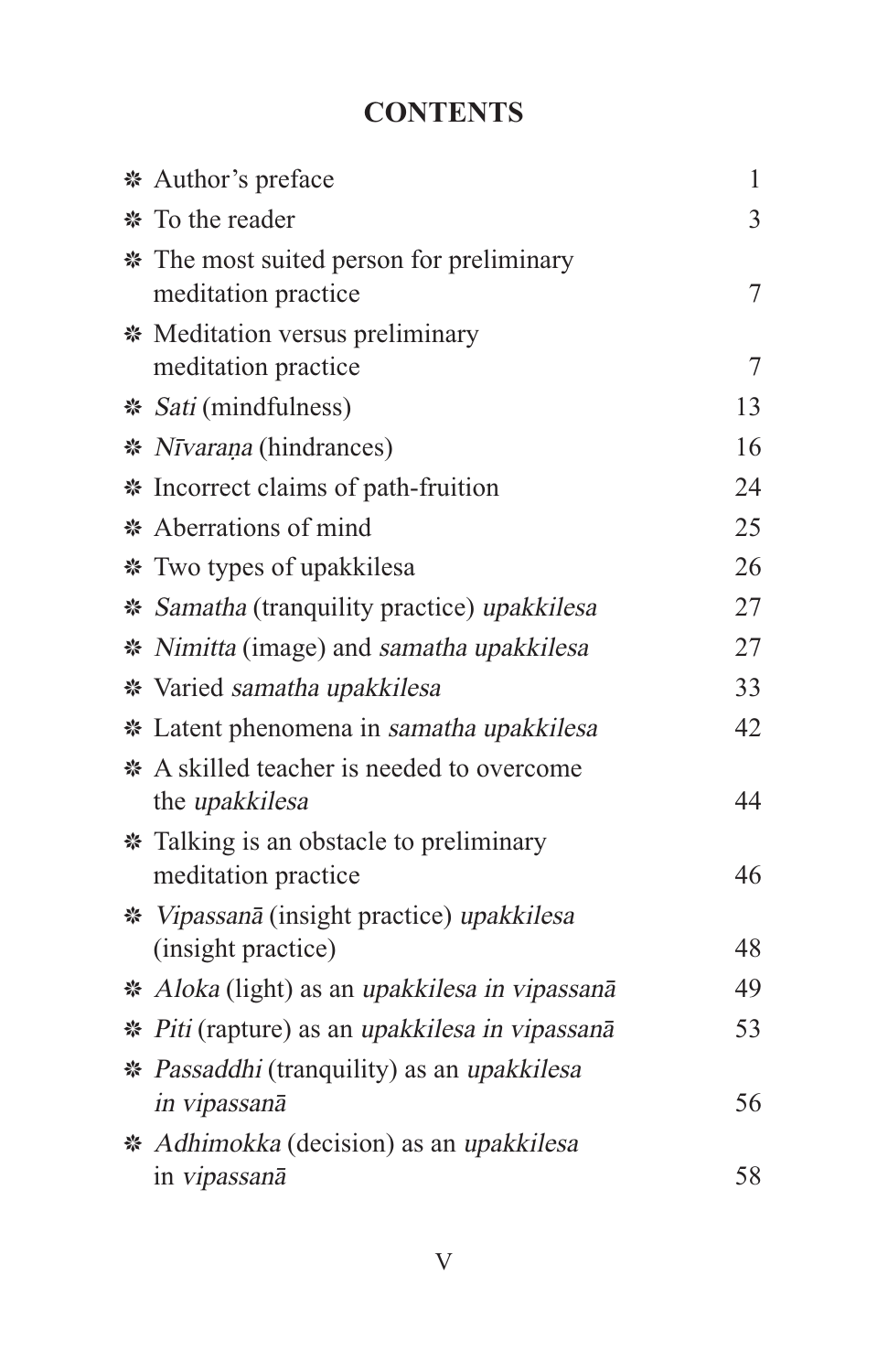| * Paggaha (exertion) as an upakkilesa                   |    |
|---------------------------------------------------------|----|
| in vipassanā                                            | 60 |
| <i>like Sukha</i> (happiness) as an <i>upakkilesa</i>   |    |
| in vipassanā                                            | 61 |
| * Ñāṇa (knowledge) as an upakkilesa                     |    |
| in vipassanā                                            | 62 |
| <i>* Mupatthana</i> (awareness of objects of attention) |    |
| as an upakkilesa in vipassanā                           | 64 |
| <i>Neckkha</i> (equanimity)                             |    |
| as an upakkilesa in vipassanā                           | 65 |
| * Nikkhanti (delight in a upakkilesa)                   |    |
| as an upakkilesa in vipassanā                           | 67 |
| * A yogi (a practitioner of meditation)                 |    |
| is susceptible to at least one <i>upakkilesa</i>        | 67 |
| Some yogis remain at an upakkilesa and                  |    |
| become meditation teachers                              | 68 |
| * Upādāna (clinging) to an upakkilesa                   | 69 |
| * Pāramitā (perfections)                                | 70 |
| * Sleep and preliminary meditation practice             | 70 |
| * <i>Vipassanā</i> practice and <i>upakkilesa</i>       | 72 |
| * <i>Vipassanā-ñāna</i> (insight knowledges)            |    |
| and upakkilesa                                          | 74 |
| * The method of meditation and <i>upakkilesa</i>        | 76 |
| * The skilled teacher of                                |    |
| preliminary meditation practice                         | 77 |
| * Changes that occur in a yogi's life                   |    |
| because of a preliminary meditation practice            | 79 |
| * Pali and Sinhala terms in English,                    |    |
| as used in this book                                    | 87 |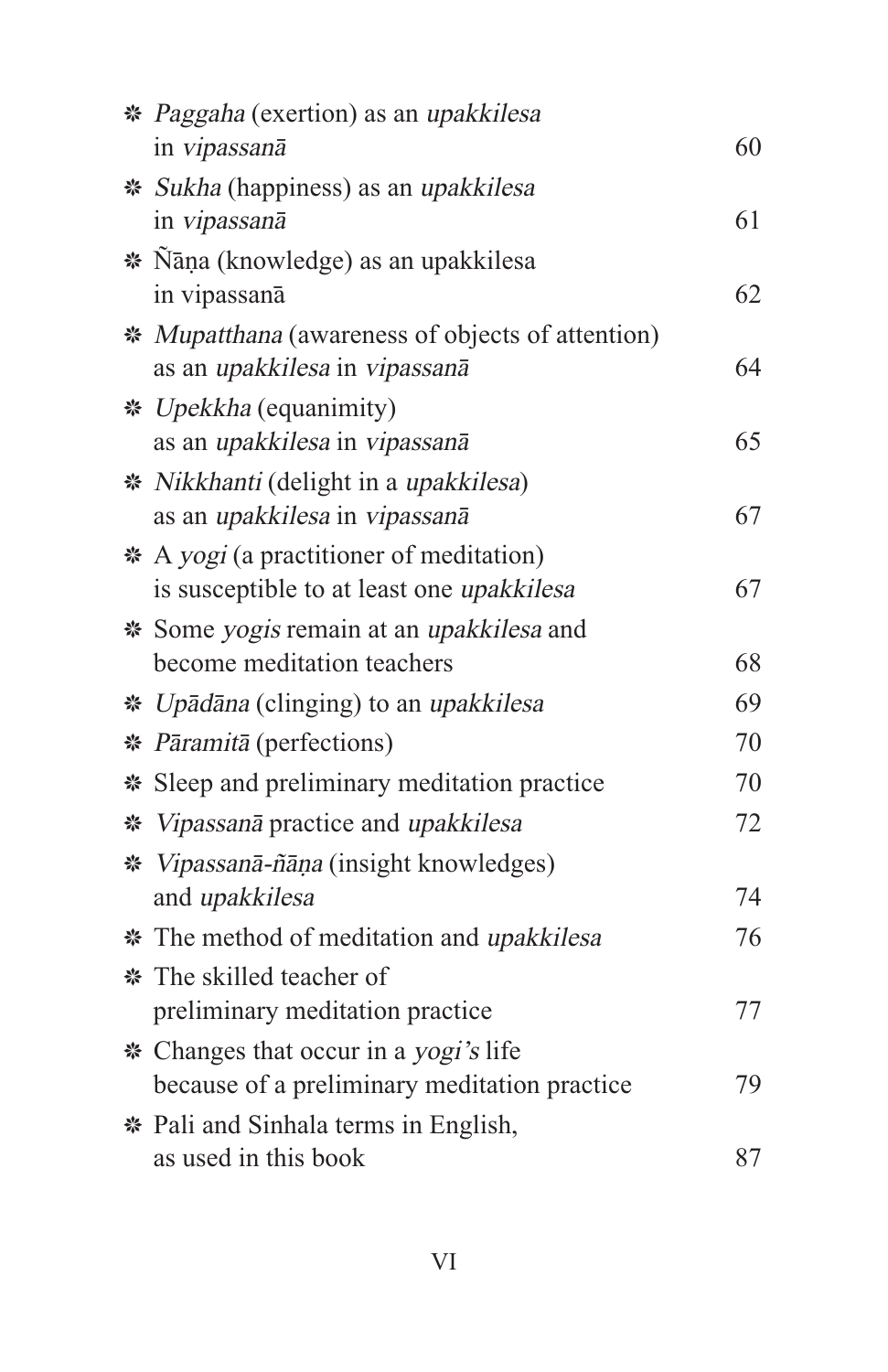#### **Author's preface**

When I was about twelve years of age, I learned yoga from my school principal. Later, I studied hypnotism and similar technique from teachers who came to Sri Lanka from India. These motivated my search about the functioning of the mind. In this process, I met skilled mediation teachers. This was how I was prompted towards samatha and vipassanā practice.

From youth till my middle years, with great liking and interest, I taught preliminary meditation to yogis. This brought me a certain reputation and many students, both Sri Lankans and foreigners. However, with time, I lost my interest in teaching. The reason was that increasingly, the minds of the yogis I came across were muddled. By the time I help them disentangle their minds, they revert to their former states. Upakkilesa - also known as meditative defilements - are the main reason for this to happen to yogis. This is why I thought of discussing these upakkilesa.\*

#### With mettā **Gampaha Pemasiri Mahāthera**

11 February 2015 Sumathipāla NāHimi Senasun Arana Kanduboda, Delgoda, Sri Lanka.

<sup>\*</sup> Compiled from the afternoon Dhamma discussions at the Monastery.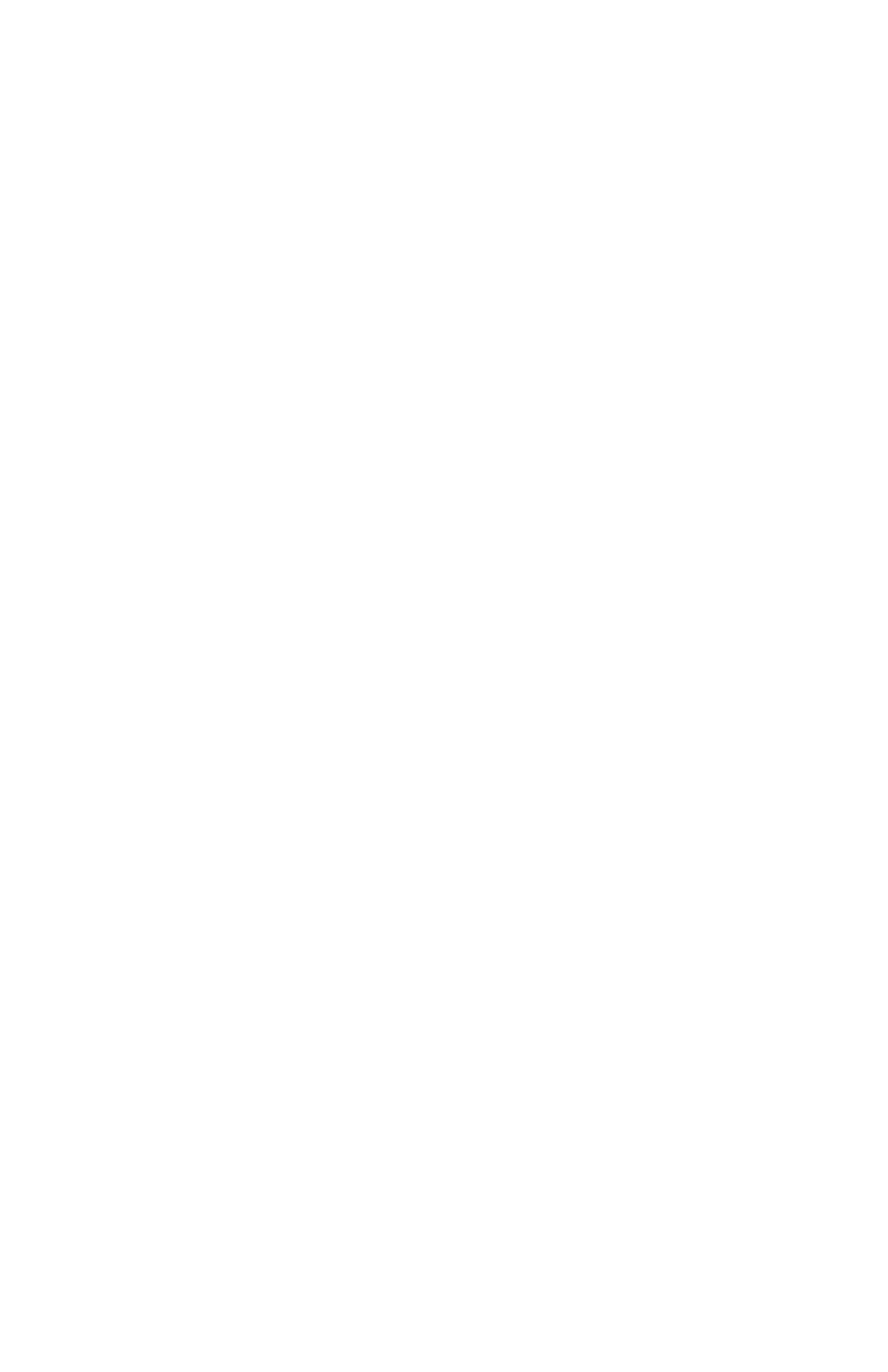#### **To the reader**

A Buddhist is one who takes refuge in the noble triple gem, with a view to realizing the four noble truths or nibbāna (enlightenment). Taking refuge in or believing in the triple gem in itself, does not bring one to nibbāna. One needs to exert wholesome effort based on that belief. One needs to engage in samatha (tranquility) and vipassanā (insight) meditation. This may also be described as engaging in the way of the *satipatthana* (the establishment of mindfulness) or doing vipassanā.

In this extremely long *samsaric* (round of rebirth) journey, many who have developed their pāramitā (perfections: or tranquility and insight practice) and indriya (faculties) have attained path-fruition by listening to a simple discourse based on the three salient features - from a Buddha or a disciple of the Buddha. Especially in the time of the Buddha, or in the times that followed immediately after, stories abound of the large numbers of monks, nuns, and those of various levels of piety and purity who have realized nibbāna. While this is so, an impartial enquiry in to the *samalaric* situation shows that attainment to at least the first stage of nibbāna is not an easy task. The following analogy from a Dhamma publication illustrates this well: "If a person were to receive five hundred lashes with a crow-bar on his back every morning, noon, and evening for a hundred years, it would be acceptable if it ensured ones' realization of the four noble truths." This shows the value and difficulty of realizing nibbāna.

What we need to understand from this is that we must exert wholesome effort, make whatever sacrifice, and undergo any difficulty to attain the first stage of nibbāna.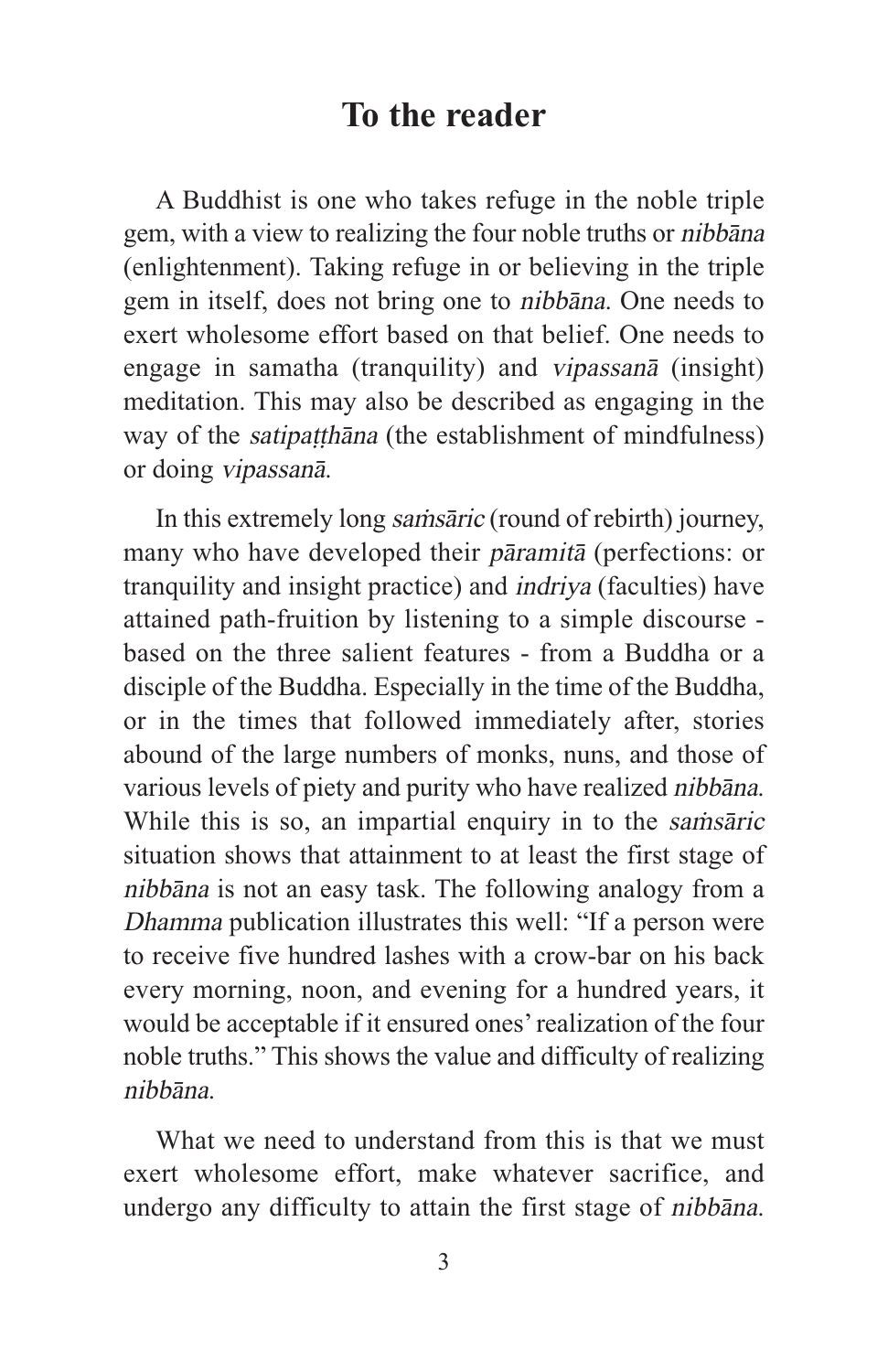While the numbers of those who were fortunate to attain nibbāna with ease have gradually decreased, what is greatly felt today is the need for regular advice and correction on the path to nibbāna. Therefore, those who are keen on practicing this path should consider those who exert little or no effort on it as unsuitable companions who would shorten the life of the dispensation.

At present, it is evident that meditation schools in countries like Myanmar, Sri Lanka, and Thailand guide their students in samatha and vipassanā meditation. It is a great noble service to the dispensation. Those who follow residential meditation programs at these centers gradually develop sati, samādhi, and paññā (wisdom). Amongst them, a few may enter the path to nibbāna, in even a small measure. Nevertheless, such application of effort will considerably assist their realization of the Dhamma, in time.

Those who are not laden with *ditthi* (rigid views) and opinions arising from a confused minds, who are virtuous, have saddhā (confidence in the triple-gem), make the right effort, and are alert and prudent, are able to go a long way on the path to nibbāna if they also seek a teacher's instructions.

In recent times, it was the Most Venerable U Sobhana Mahāthera who popularized the noble line of meditation teachers in the name of "Mahāsi". The spread of this practical method of insight meditation in both the east and the west began over fifty years ago. It was established in our country by the Most Venerable Kahatapitiye Sri Sumathipāla Mahāthera, the Most Venerable U Sujātha Mahāthera and others with exceptional experience in the method. With the Kanduboda Vipassanā Meditation Centre as the focal point, the Most Venerable Sri Sumathipāla Mahāthera was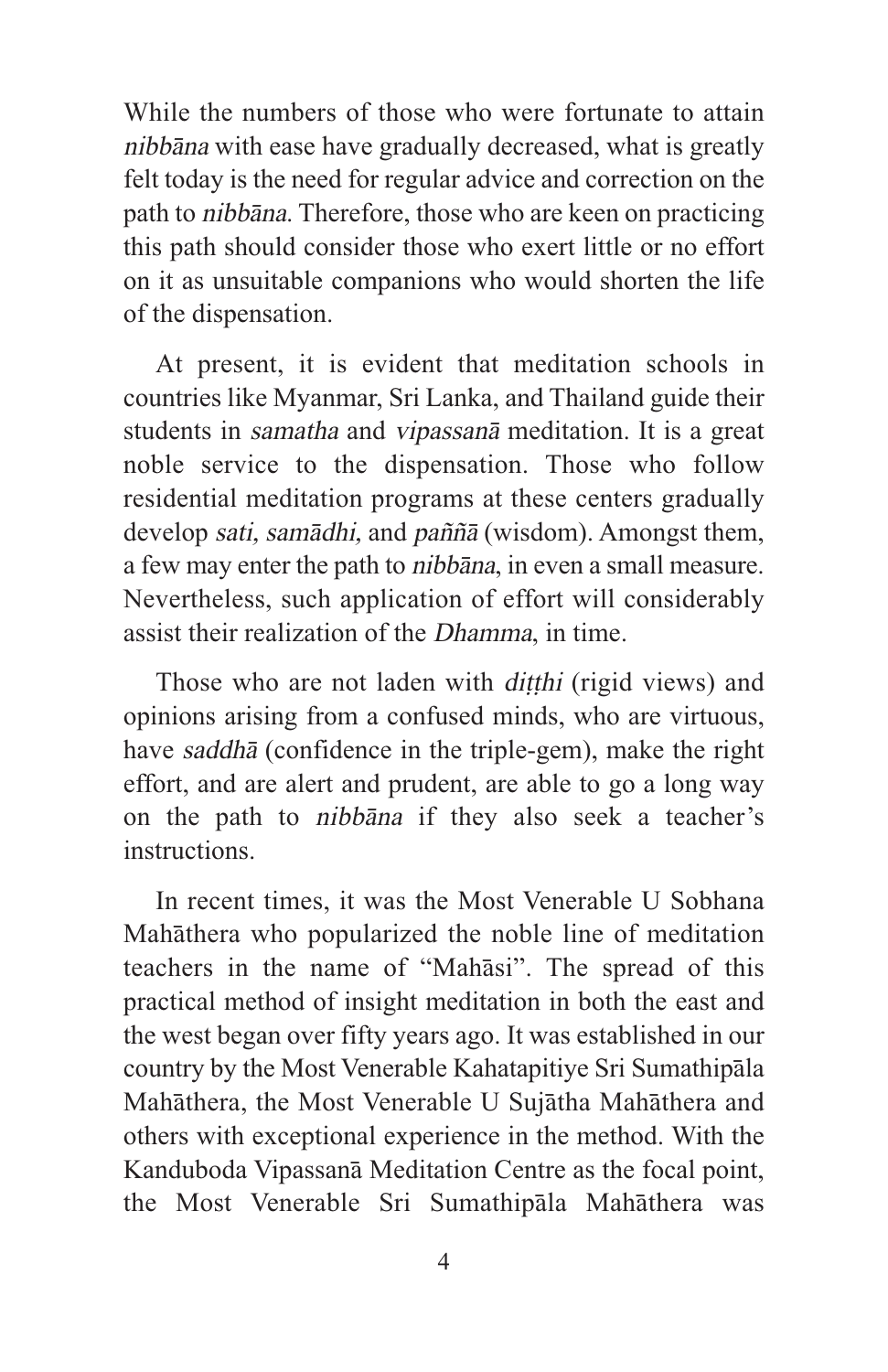responsible for the growth of meditation centers and yogis, both in Sri Lanka and overseas. The author of this valuable body of Dhamma, the Most Venerable Gampaha Pemasiri, Abbot of the Kanduboda Sri Sumathipāla Nā Himi Arana, trained under the Most Venerable Sri Sumathipāla Mahāthera, and who pioneered the training and teaching of many yogi's, qualifies, in the full sense of the word, to be called a meditation master.

At present, one finds many who are considered to be, or call themselves, meditation teachers. Other than the ability of these well-intending people to deliver lectures on meditation, it would be worthwhile to enquire how many could truly guide an aspirant in meditation to nibbāna. It is common to hear of many such aspirants getting stuck in wrong attitudes, deceit, conceit, and wrong views.

Frequently, meditators may find themselves being deceived as they progress in meditation. Some experience a novel mental awakening, levity, or mental clarity, and may wrongly believe that they have attained jhānic fruition (an absorption) or a path-fruition. At times, these upakkilesa (meditative defilements) can be seen in meditation teachers too.

In this day and age it is increasingly seen that the Dhamma is being mis-presented by both the laity and the ordained. These mis-presentations may cause confu¬sion, conceit and views in those with minimal virtue. Hence it is no secret that some may fall prey to the upakkilesa that come in the guise of faith, wisdom, or generosity. This being so, keen meditators, too, can be misled by upakkilesa.

The most respected Gampaha Pemasiri Mahāthera makes a pertinent Dhamma analysis here which can be more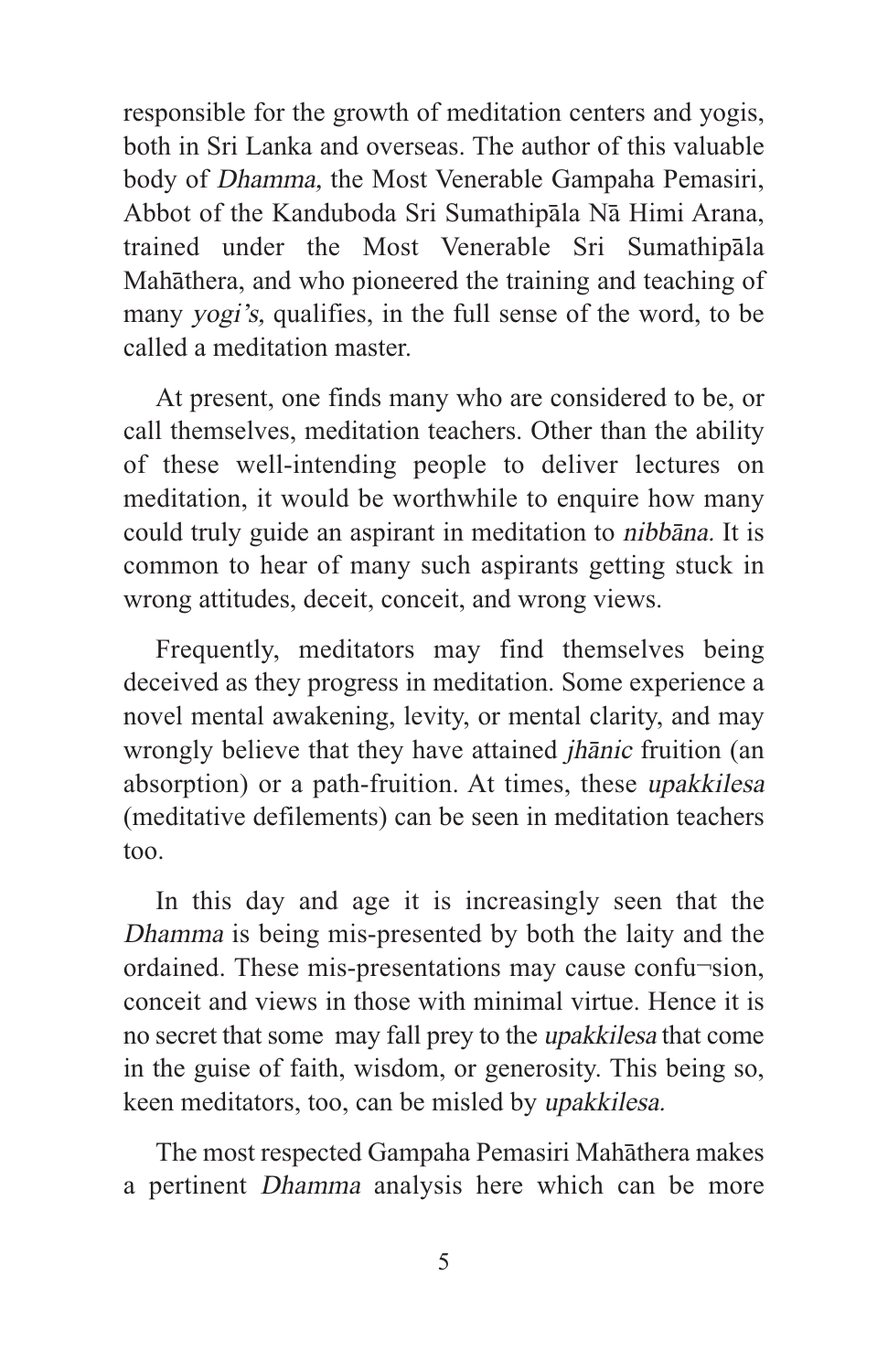instructive to present-day meditation teachers than to students of meditation. Why? Because there are many instances where meditation teachers distort and fail to follow what they have learned through a good lineage of teachers, and so confuse and abandon their students. Due to such erroneous teaching, the noble and practical path to nibbāna has been confused and students left with wrong attitudes. As a result, they may even fail to develop their meditative practice this entire life.

The practical experiences and the analysis of the upakkilesa of the meditative mind shown here will be significantly practical and important. Repeated usage of this book will help rectify wrong views and skewed attitudes. Very sincerely, we state that this may serve as an invaluable handbook to meditation teachers.

Most honorably we accord blessings of good health and long life on the most respected Gampaha Pemasiri Mahāthera and may he serve the present dispensation by guiding those beings that come to follow the Buddha.

May the blessings of the Noble Triple Gem be with you all.

#### **Most Venerable Inguruwatte Piyananda Mahā Nāyaka Thera**

Chief Meditation Advisor Chief Prelate of the Sri Lanka Sweijin Mahā Nikāya Abbot of the International Siyane Vipassanā Meditation Centre Kanduboda, Delgoda Sri Lanka.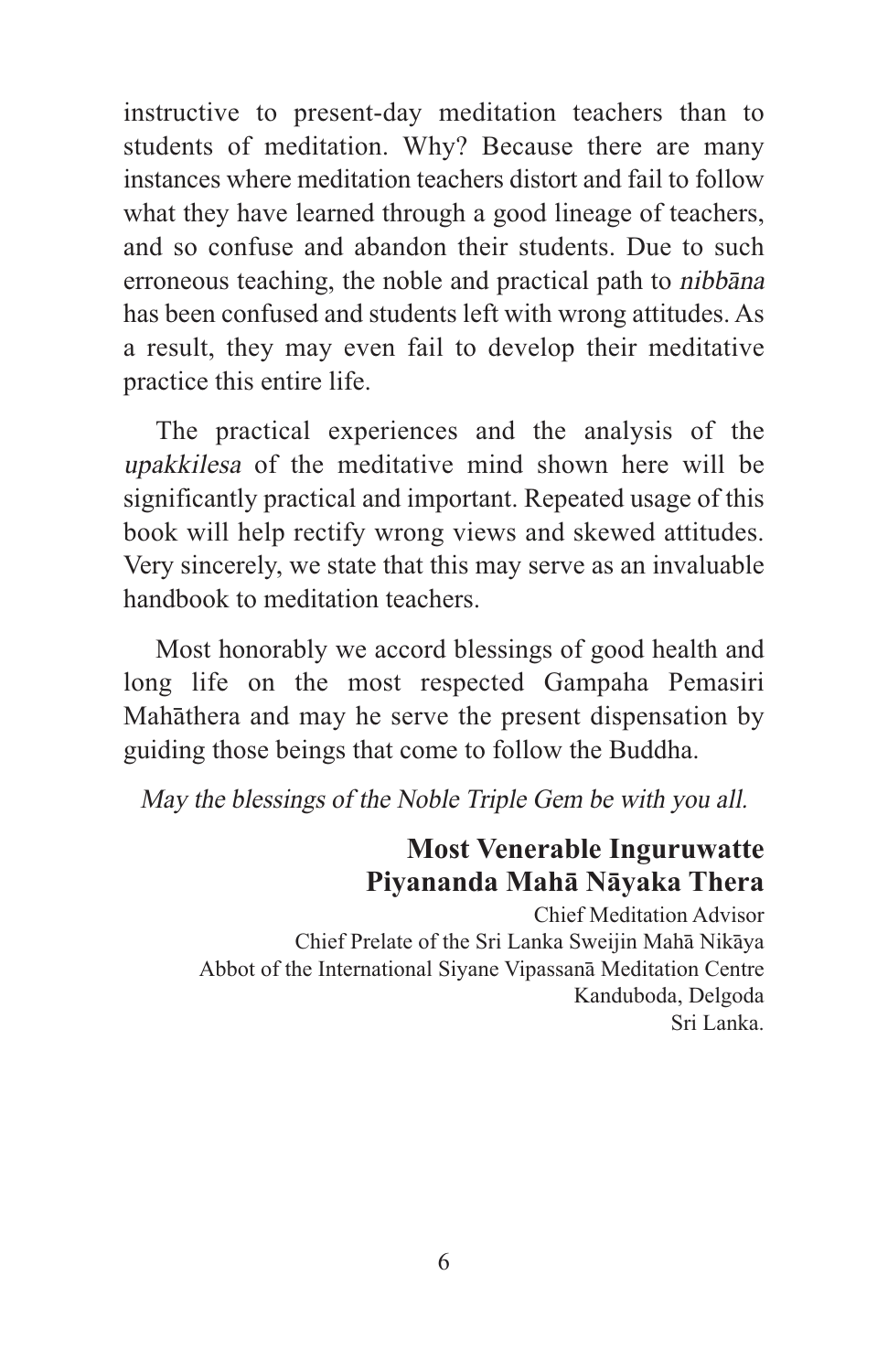#### **The most suited person for preliminary meditation practice**

Let's say that someone comes to train in meditation. One who does not know anything about it. Absolutely nothing. He hasn't met any teachers. He hasn't listened to Dhamma sermons, nor learnt it from books. This is the most suited person. It is very difficult to teach those who have read an array of books, learnt meditation from various teachers, and have attended meditation classes here and there. Their minds are veiled. Closed. It is not easy to explain to them the various aspects of the practice. This is why it has become so difficult to teach meditation these days.

It is difficult to fill such a person's "bucket". They are filled with ideas. Since they are filled, they cannot be taught. It takes an excessive amount of time to remove their habits and practices. On the other hand, it is easy to guide a person who has no prior knowledge. Why? His mind has only sensual desire. His mind has only aversion. There is only sloth and torpor. There is only restlessness and remorse. There is only doubt. There are only his kilesa (defilements). This person may have a particular problem. Maybe a problem related to the spouse. Or a problem related to his son or daughter. Or a problem related to his work place. But that is all there is. It is very easy to teach such a person the preliminary practice of meditation.

#### **Meditation versus preliminary meditation practice**

The word meditation means "to develop". It refers to repeatedly building on what one has trained to do. Before one could meditate one needs to train in it and this is referred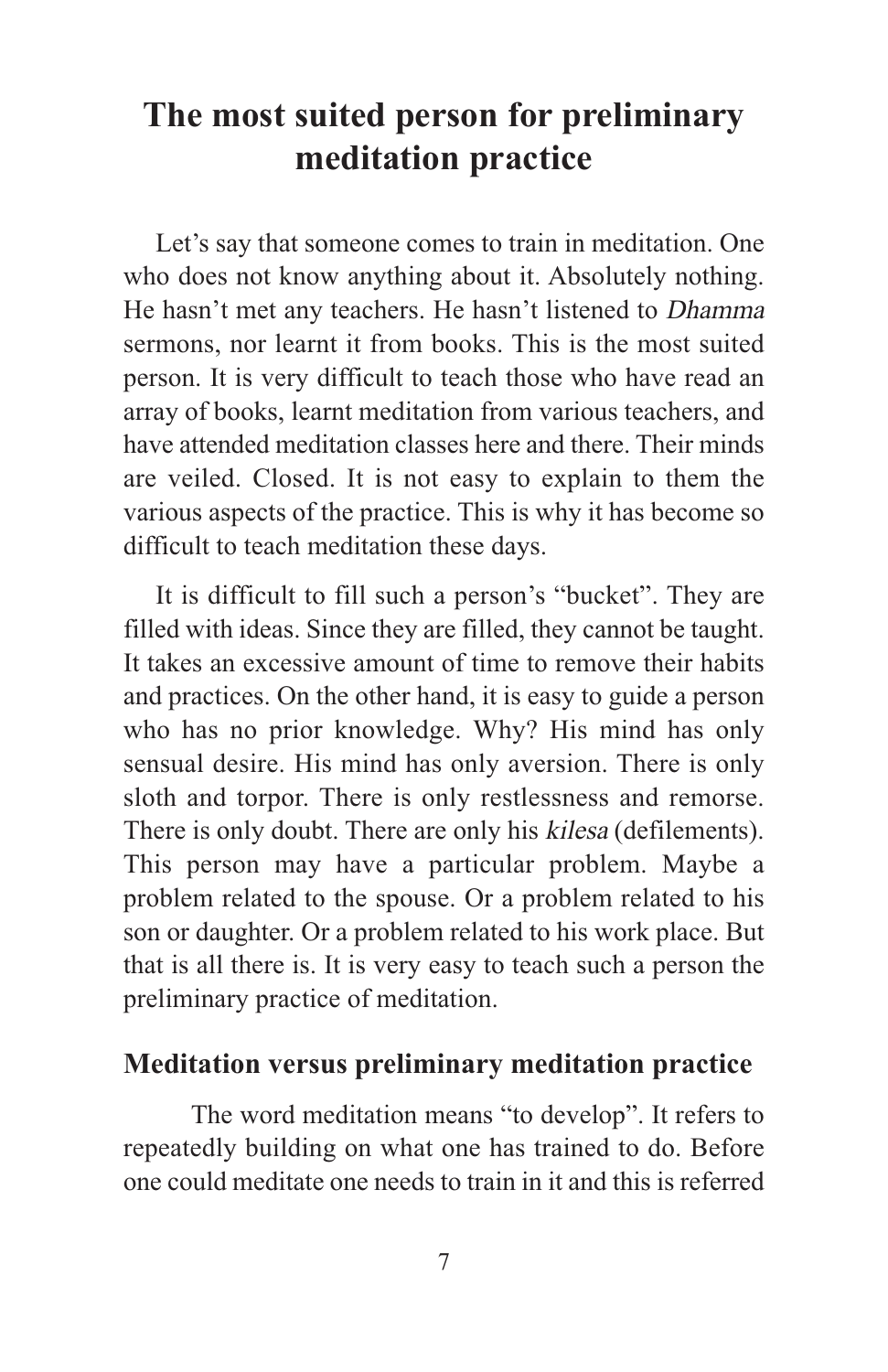to as the preliminary meditation practice. Meditation is really only a word. Most do not meditate. They merely say: "We are coming for meditation", "We are going for meditation." What they actually do is a preparatory exercise. Therefore, it is more accurate if they say: "We are going to train in meditation", or "We are going for a preliminary training in meditation". Keeping the precepts is necessary for this preparatory stage. Restraint is necessary. Restraint is a part of virtue. One's livelihood must be pure too. One needs to be sincere in his interactions and dealings with others. One cannot be manipulative or shrewd. One's words and thoughts must, at all times, be congruent with one's actions. One cannot be in the habit of saying one thing and doing another. However, it is difficult for one to be perfect in this way. It is only arahants (noble individuals who has eradicated all kilesa) who can be like this. However, if one can perfect this way of being, one has made it. But invariably one fails. There is always some deception or trickery. There is always a mismatch or incongruity.

Being sincere in the ordinary world is a different matter. It may depend on one's friendships, relationships, or teacherstudent associations. One may not lie to his teacher, or to his parents, or to his friends. But he may lie to others. He may lie to a person who is not his friend or relative. Do you see the difference? One who is committed and thorough in the preliminary practice of meditation will not be like that. Now do you understand how perfectly one needs to be restrained and disciplined if he is to train in meditation? Many facets have to be developed.

Preliminary meditation practice is not meditation. Jhāna and the path-knowledges being exempted, all else is considered as preliminary meditation practice. Why is this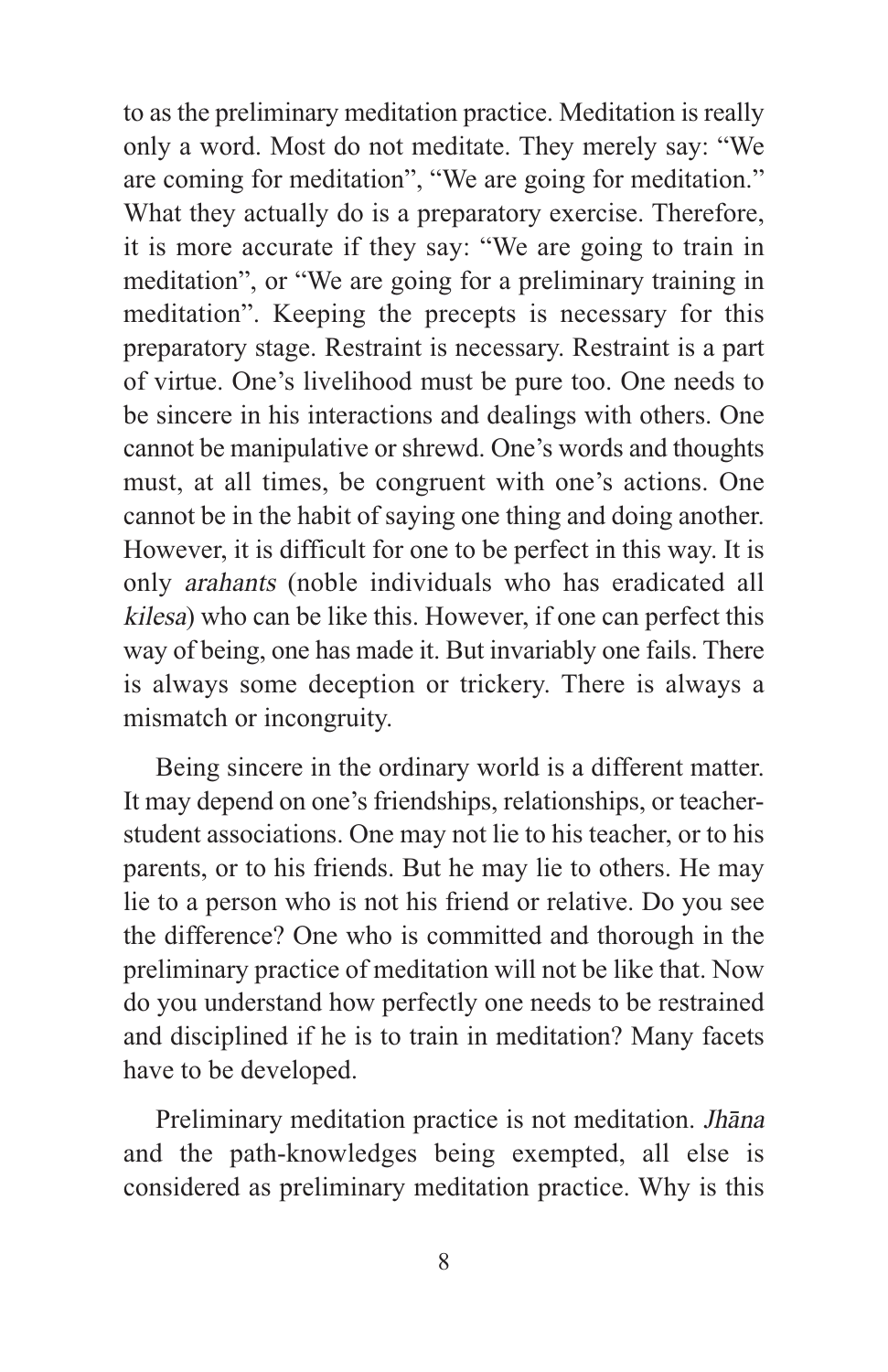so? If one's preliminary meditation practice is abandoned for some reason, that person reverts to his old ways. Let's say that he came very close to attaining a path-knowledge. And then something causes him to abandon his practice. Other than a Mahābodhisattva (great Buddha aspirant), all others revert to their earlier nature. Let's consider a monk who is meditating well, doing well with the preliminary train¬ing. After a while, he may abandon his training. Later, he may even disrobe. With this decline, the nīvaraṇa (hindrances) start working within him more than before. Why is that? Because he failed to enter proper meditation. On the other hand, if a yogi had progressed in samatha (tranquility meditation) and reached a jhāna, he will be that way for a long time. Having mastery over a jhāna is meditation. In vipassanā (insight meditation), meditation is the experiencing of the *bojjhanga* (factors of enlightenment) after a path-knowledge. A jhāna is attained with the suppression of the *nīvarana*. A path-knowledge is experienced when the nīvaraṇa are eradicated. On the other hand, in preliminary meditation, the *nīvarana* are only suppressed. That is why it's not prudent to evaluate oneself as "my nīvarana are few" or "my mind is well concentrated." It is alright to be tranquil, but these states are not stable. Without giving oneself credit, one must continue with the meditation training.

When one continues with the preliminary meditation practice, one sees the inadequacies in his restraint. It is here that the yogi needs to practice manasikāra (attention to the present moment/noting the present moment). It is not the existing level of restraint that one needs to note, but rather the inadequacies in one's restraint. Let's take the example of a yogi who goes for his meals, highly restrained. This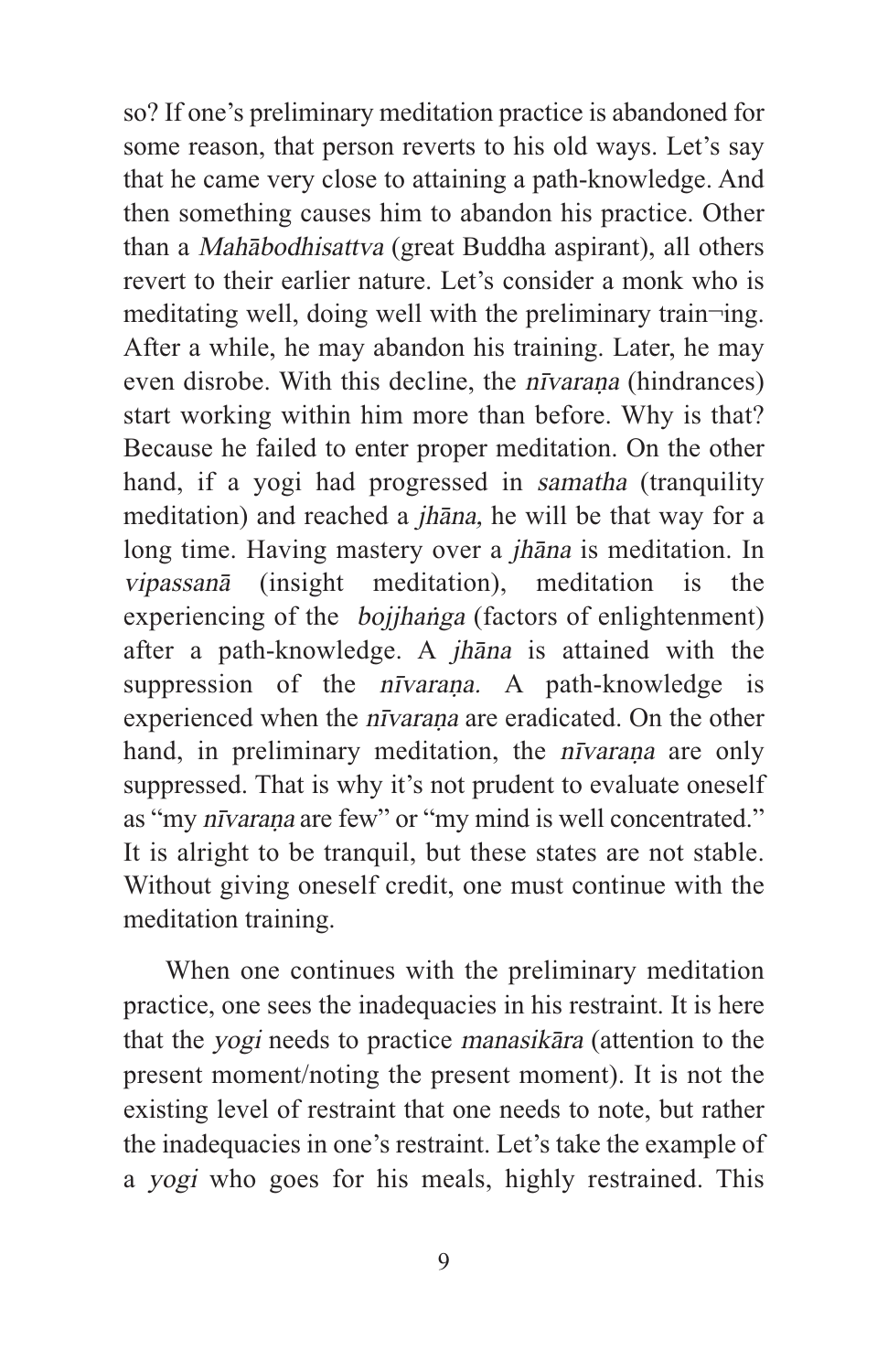restraint is an aspect of virtue required in the preliminary training. Let's say this was a young man. He sees a beautiful young girl. A thought may occur to him: "I wish I didn't see her." He may also get the fear: "I wonder if my nīvaraṇa will arise." There is vyāpāda (aversion). If not, kāmacchanda (desire) may arise. At this point he is not restrained. In such situation, how does a regular yogi practice manasikāra? He notes the objects that arose. That is, the beautiful young girl. Noting as seeing a "girl" or "tree" or "dog" is of no use. By doing so one may have manasikāra but there is no sati (mindfulness) or sampajañña (clear comprehension). They are not present because the *nīvarana* arose in his mind. On another occasion, let's say, he also observed the mind that arose when he saw the girl. Let's also say that when he saw the mind, he saw that it remained unattached to the object, the girl. And that it remained not averse, as well. Now, that is where sati will arise. Then where does sampajañña function? - where the mind remained free from craving and aversion.

A yogi must be aware of everything that arises. If what arises is a nīvaraṇa, to note it as "nīvaraṇa", is not correct. If one so notes, then one should also note the word used. In other words, one should note the mind that arises. For instance, when one is eating, one may observe a mind state that arises regarding a person close by, or the food. It is these objects that arises that one needs to note. In this way, many objects may arise. One needs to reflect on them. If the object comes up again, then the yogi must note it again. This is what the yogi needs to do, rather than remain restrained and repress the nīvaraṇa that has arisen. That serves no useful purpose. One may become restrained, but may fail to observe the *nīvaraṇa* within that restraint. There is no progress there.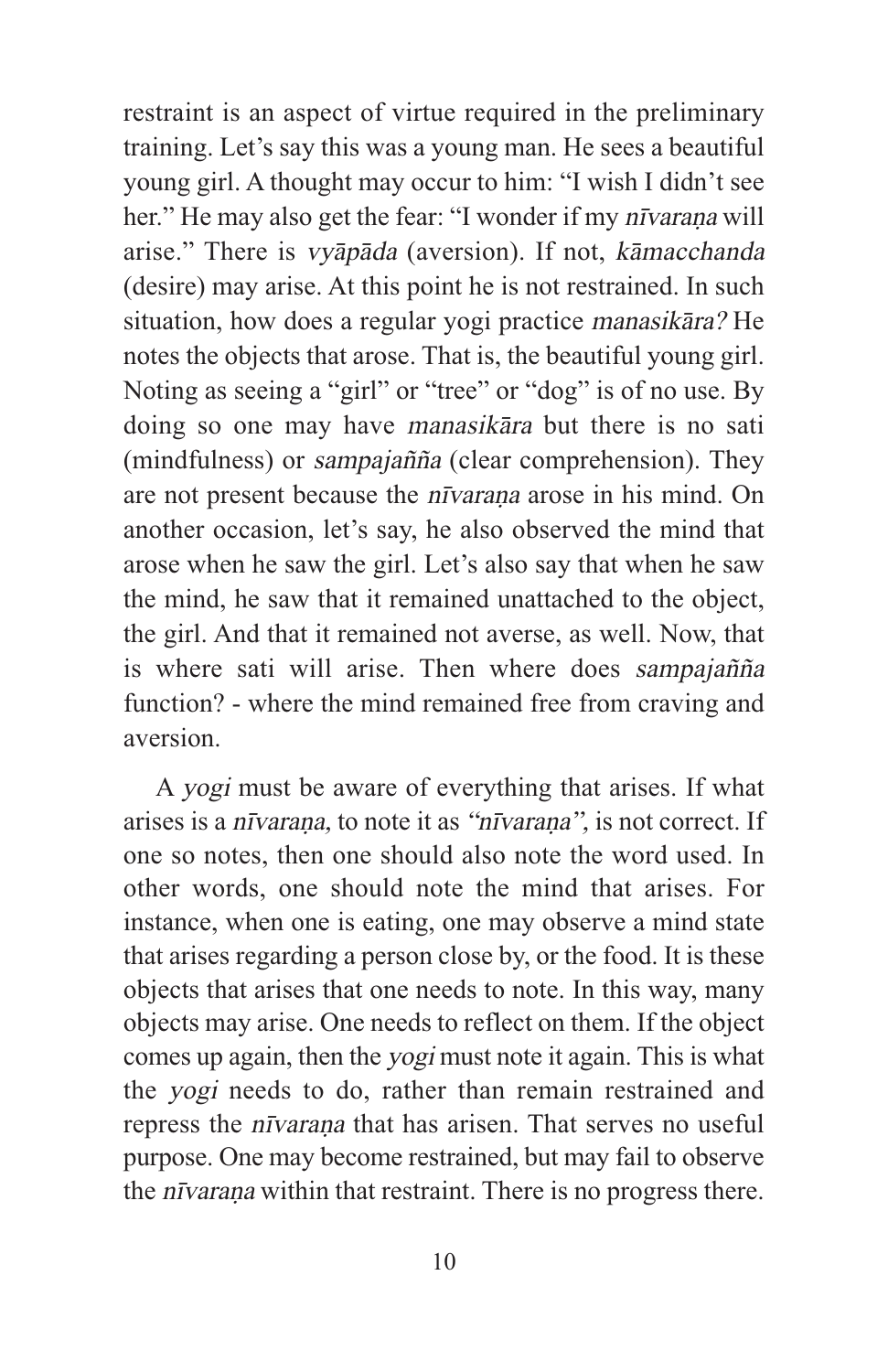One remains at the same level because he failed to note the nīvaraṇa. But there is some degree of calm. That is because his virtue has reduced his restlessness. When one is training in meditation, it is not only *nīvarana* that arise. Thoughts like "The Buddha was a person like this" or "He has said such things", also arises. If he fails to note objects like these too, he does not progress anymore. These type of thougt objects arise due to his saddhā (confidence in the Triple Gem).

This saddhā occurs, slightly, as it's opposite, the nīvaraṇa of kāmacchanda, gets suppressed. So, even if one sees the Buddha, one should note it as "seeing". If one thinks, one needs to note it as "thinking". Sometimes Dhamma facts may come to mind. This is also due to saddhā. At this juncture, there is the possibility that the yogi would deceive himself. As a result, he may keep thinking about the Buddha, and come to discuss meditation and even to teach me. A skilled teacher must tell such a yogi that such talk is useless. My own teacher used to say so. I too used to say so, in the past. However, yogis today tend get offended when the teacher says so, and may even go away. Then I get concerned because I haven't the opportunity to train these yogis correctly in meditation practice. So, whether the object that arises is about the virtues of the Buddha, or the Dhamma, or the Sangha (community of Buddhist monks), one needs to note all such phenomenon.

Having noted in this manner, one must return to his main object of meditation practice. When one trains in this manner, one's kāmacchanda becomes weakened and saddhā grows. These two aspects occur in balance. This means that the yogi is noting correctly. The second nīvaraṇa is vyāpāda. As kāmacchanda and saddhā balance, the yogis' tendency to conflict and vyāpāda will reduce. This is how one approaches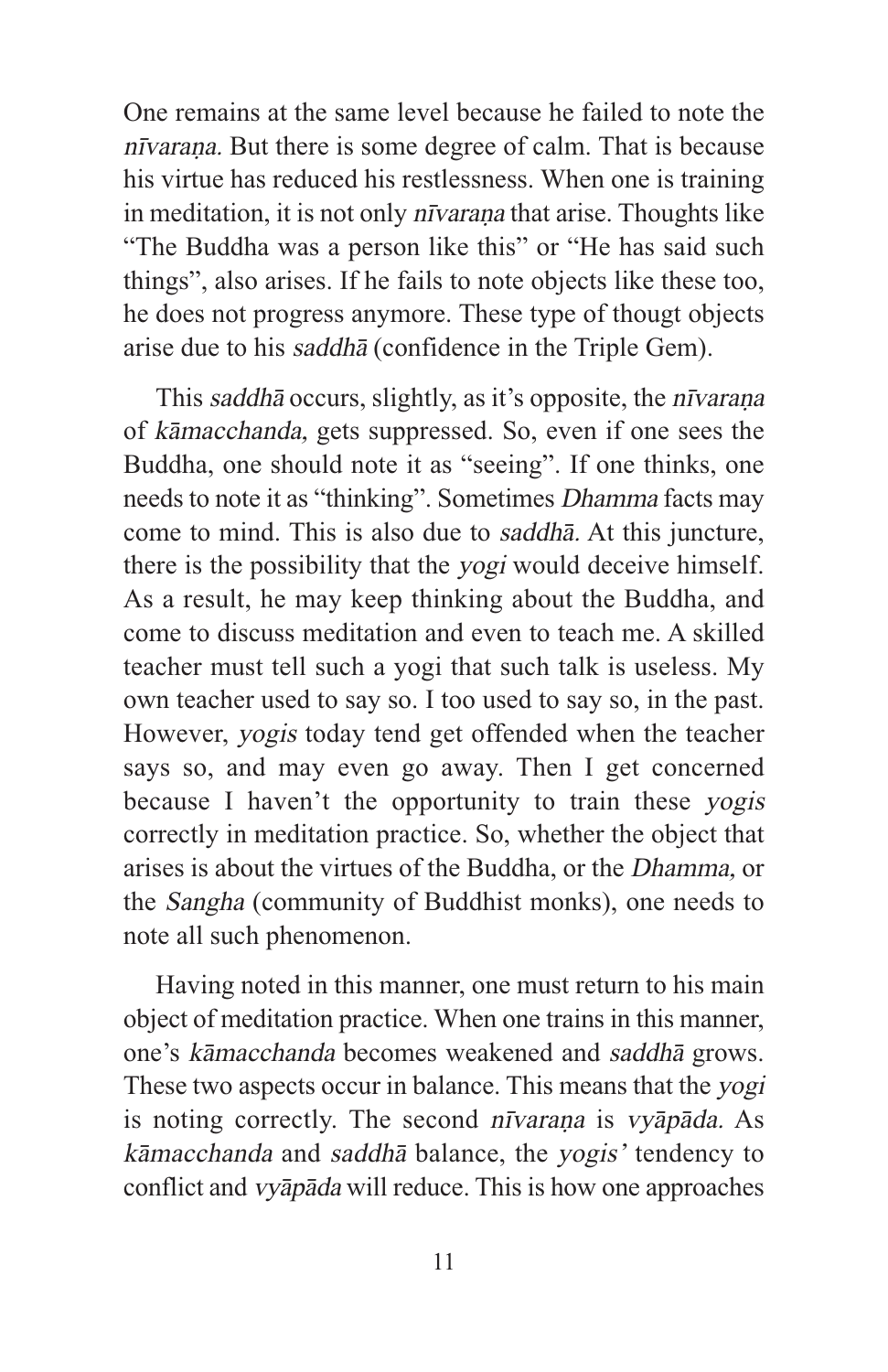samādhi (concentration), and so his mind does not leave the primary object of his meditation practice. The reason for this is the increase in viriya (effort). Viriya refers to the nature of not letting go of the wholesome. It is not about sitting rigidly. Rather, it means that the yogi is well established in his primary object of meditation - whether it be awareness of the rising and falling of the abdomen, or in-and-out breathing, or any other.

In the past, I used to meditate a lot. I meditated till seven or eight in the evening. One day, two yogis were talking softly where I was meditating. I heard them talk. I knew that. I noted it. At that point, I was not with my primary object of meditation. After noting their talk I should have got back to my practice. Instead, I clung to their talk. I was attached to it. After a little while, I got the thought "I must go tell-off that man." But I was a little lazy. Then I shouted very loudly "Will you shut up there!" This shattered the practice of other yogis who were seated there and who were well into their meditation. They all dispersed in about half an hour. This news reached my teacher and he said to me: "Pemasiri, your meditation is pointless." I was so ashamed of what I did. Now this is what happens. It is the nature of the preliminary meditation practice. This occurs due to not recognizing arisen objects. I had to only note the arisen object and know it as a sound. Instead, I got entangled in it. I wasn't here, I was there. This is where we go wrong. Such is the habit of our minds that it looks to placing the blame on someone else. That mind is what we need to note. But what we note instead are things like sounds. This is useless. It serves no purpose even if one noted like that for a hundred years without noting the mind that arises within. Viriya grows when one observes one's mind. Viriya grows when one observes the nīvaraṇa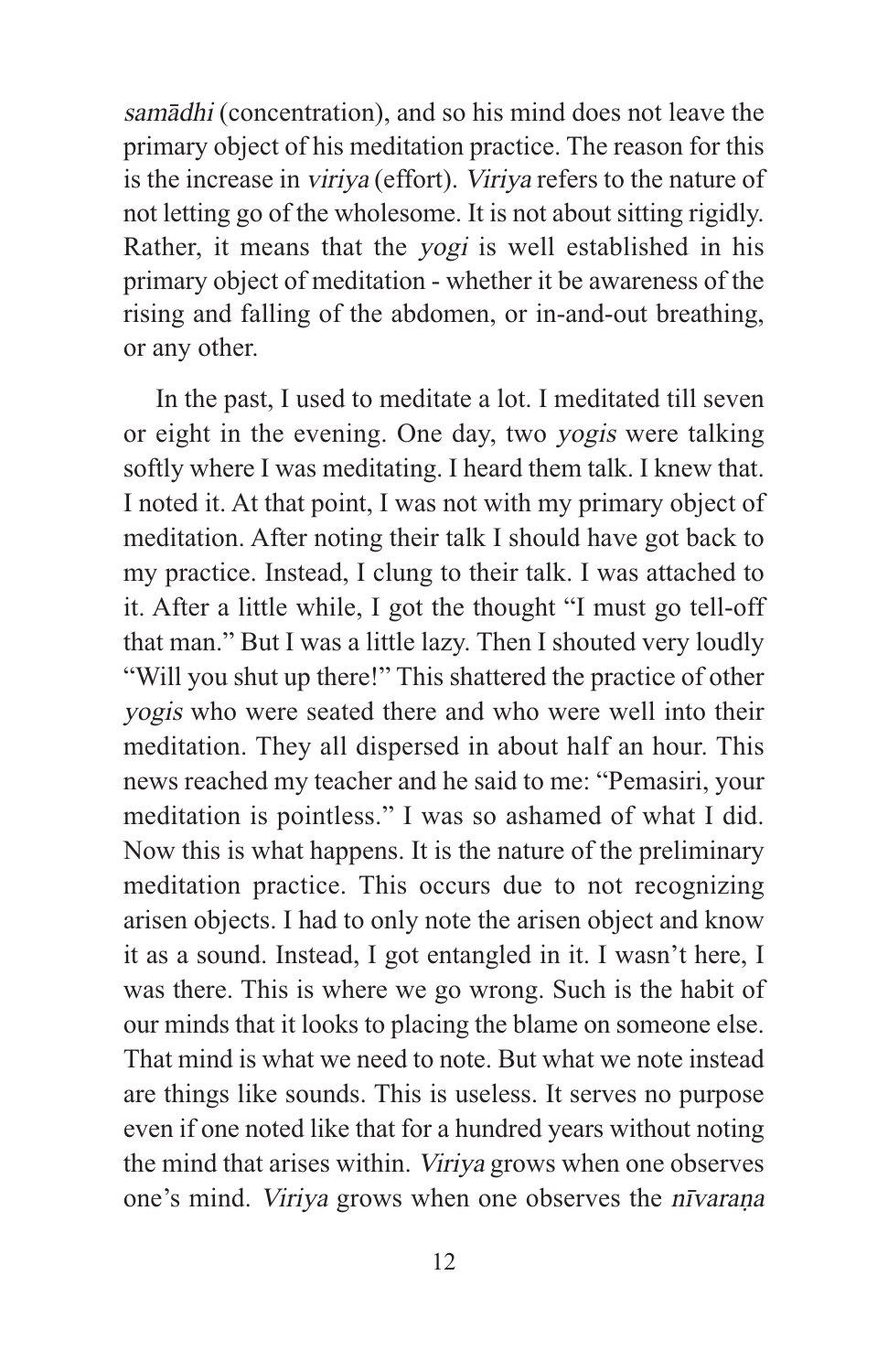that arise within. Viriya means generating the wholesome that has not yet arisen.

It is good to see the *nīvarana*. One cannot eradicate the nīvaraṇa without seeing them. Many stop their training in meditation when they start seeing the *nīvarana*. Or, they get annoyed. Or else, they develop an aversion with the person/s in the adjoining kuti (shelter/hut). They do not see the nīvaraṇa growing within them. It is when one sees the nīvaraṇa that one is able to see one's shortcomings. But we do not see them. Instead we look for others' shortcomings. If a yogi understands this method correctly, he would not look for any more teachers nor run here-there to meditation centers and monasteries. His mind would be suitable for any meditation method. He can practice any method of meditation. Then there will be no talk as: "our meditation method is the right one, others are not."

#### *Sati* **(mindfulness)**

Sati arises in one who does the preliminary meditation practice well. When sati arises, one gradually sees objects with correct knowledge. Seeing with correct knowledge means that one has manasikāra. When one practices manasikāra, one can note without attachment or aversion. That means sati is getting developed. But sati does not arise all the time. It only arises on and off. When sati is present, one sees the true nature of objects. One understands that there is no fixed object or entity. This is when sampajañña is ready to arise in the yogi. It is not arisen yet. Not even sati has been well established. They arise methodically, little by little. With the arising of sati and sampajañña, samādhi occurs. When samādhi arises, one experiences a great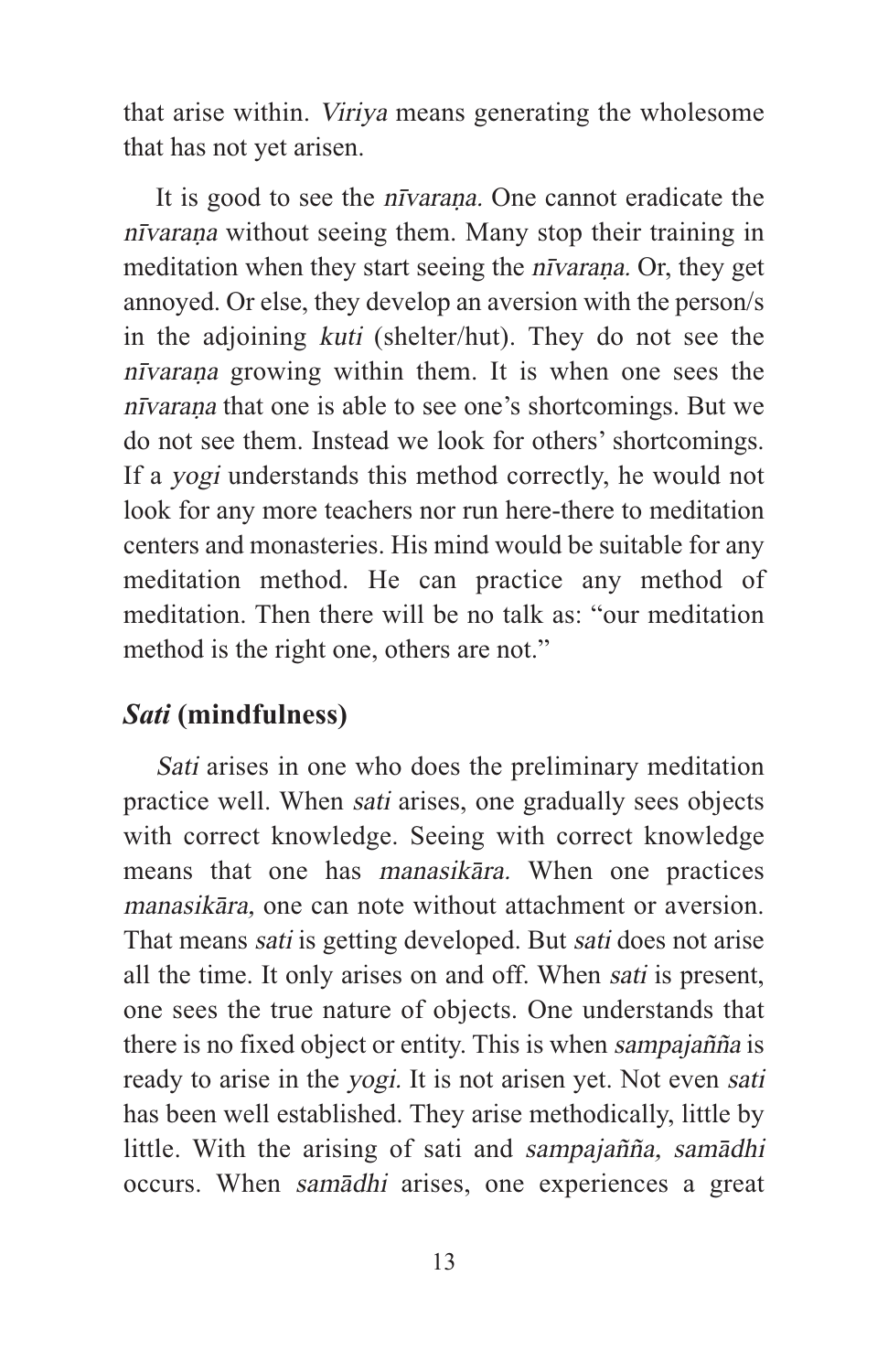calmness. At this stage, sati arises for longer periods in a day. This means that if earlier one experienced sati for only a minute or two a day, now one experiences it for ten or fifteen minutes a day. To experience ten or fifteen minutes of sati is a considerable progress.

It is when one experiences such periods of sati that saddhā begins to grow. One begins to incline to meditation. One sees the value of the preliminary practice. This is because the earlier restless mind has faded away. With experiencing a little calm in this manner, one's preliminary meditation practice goes well. Let's say one was calm and mindful for two minutes. These two minutes will ensure about two hours of good preliminary meditation. This is the result of calmness. And, if one has about ten minutes of sati, one would have a longer time at his preliminary practice.

Sati is required for preliminary meditation practice. Sampajañña too is required. Though sati does not arise all the time, manasikāra can occur at all times. To know that one object has passed and to note the next arising object is sampajañña. It is here that the yogi can think "I am noting well" or "The way I have noted is good. This can give rise to the nīvarana of thina-middha. Why? One has abandoned the primary object of his meditation practice. He has not noted that his primary object has passed. The common error that yogis do is letting go of the primary object. This stifles the growth of the wholesome quality of viriya. Hence, Thinamiddha stifles viriya.

So, thina-middha is absent when sati and sampajañña are present - noting the object as it is, without changing it, and being with it with *sampajañña*. For instance, when one is engaged in walking meditation, one would note a second object that may come up, and then revert to noting the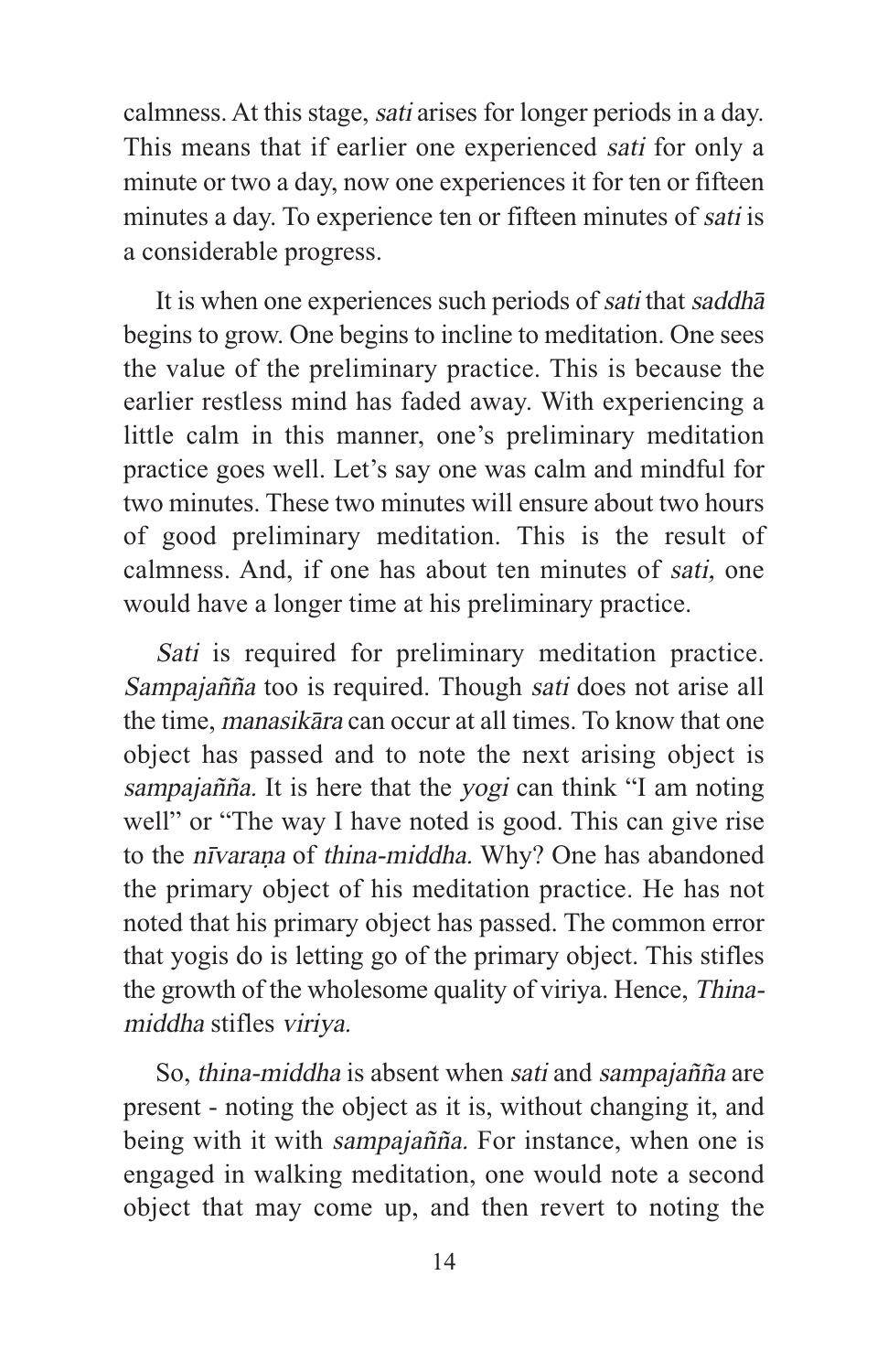primary walking process. One also must take care to note the second object without attachment or aversion, i.e., with sati. Then saddhā, viriya and sati arises in the yogi. This process should be done continuously in the preliminary meditation practice. If not, there can be no progress. Nothing can be done if sati does not arise, or if sampajañña does not arise. But what one constantly needs is manasikāra. This constant manasikāra paves the conditions for sati and sampajañña to arise. What is the reason for sati and sampajañña not to occur in us? It is because of unnecessary talking. While having one's meals a yogi may talk such frivolities like: "When did you come?" or "It is about four days since I came here". This is why yogis are advised: "Do not talk", "Do not talk", "Maintain manasikāra" "Maintain manasikāra". Talking is damaging in two ways: firstly, it robs one of one's attention to the present moment, manasikāra. Secondly, it lengthens the time and effort one has to exert to establish manasikāra. If one normally takes a week to establish manasikāra, due to talking, it would take longer than even three weeks. What one could have attained in a week is torpedoed because of one day of talking. Talking is an enemy. A big enemy. On the other hand, saddhā, viriya and sati develops easily in one who has *manasikāra* and notes well. And the hindrance of kāmacchanda, vyāpāda, and thina-middha diminishes. It is because of the fading of these nīvaraṇa that the yogi makes progress in his practice. Then one may entertain the thought that one's preliminary meditation is going well. When the mind thinks so, one's noting process can lower a little. This happens when one commends oneself and his noting process, failing to note the next mind state without attachment and aversion. He fails to note the thought that says he noted well. Uddhacca is the nīvarana that arises here. If not, the nīvarana of vicikicchā arises. Mostly, it is uddhacca. A little māna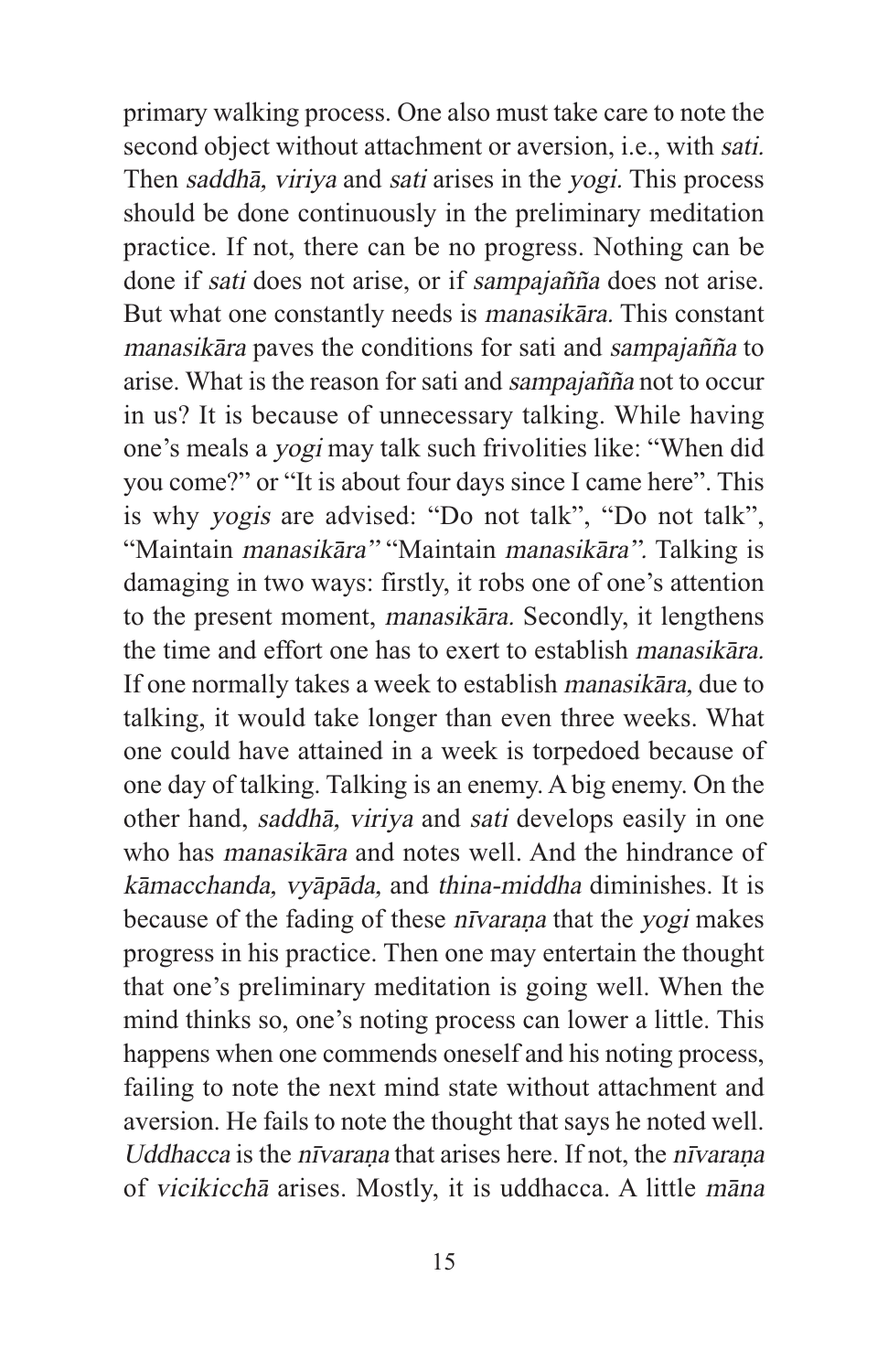(conceit) is the cause for this to happen. Then one notes objects intermingled with māna. With this deviance the yogi begins to compare himself with others. This comparison happens without his explicit knowledge. This changes the nature of his sati. As a consequence, samādhi eludes him. This always happens when sati and sampajañña are absent in the yogi's noting process. Because of this absence of sati and sampajañña there is a rise in uddhacca and a lowering of samādhi. This process is a barrier to the occurrence of samādhi. When samādhi is absent, the next object is noted with vitakka (applied thought). But if one noted the object without vitakka, there will be no uddhacca. Then, samādhi can arise.

#### *Nīvara*ṇ*a* **(hindrances)**

One should not get angry at the nīvaraṇa. Nor should one be afraid of them. When kāmacchanda arises, it must be observed. It should not be repressed. When vyāpāda arises, it should not be repressed. When thina-middha arise, it should not be repressed. When uddhacca arises, it should not be repressed. Repression only denies one the opportunity to see the true nature of the object. It only results in creating a coarse pressure on oneself. Samādhi does not occur when this happens. No does sampajañña occur. But many think that there is a Samādhi in such a repression. It is not so. It is only a thought of clinging: "I will not let these thoughts in," and an aversion to seeing the nīvaraṇa. If one sees the nīvaraṇa clearly, sampajañña will arise.

Manasikāra exposes a nīvaraṇa. The nīvaraṇa is seen and recognized by sampajañña. But many yogis do not let sampajañña arise because they repress the nīvaraṇa. There is an aversion to their arising. The reason for this aversion is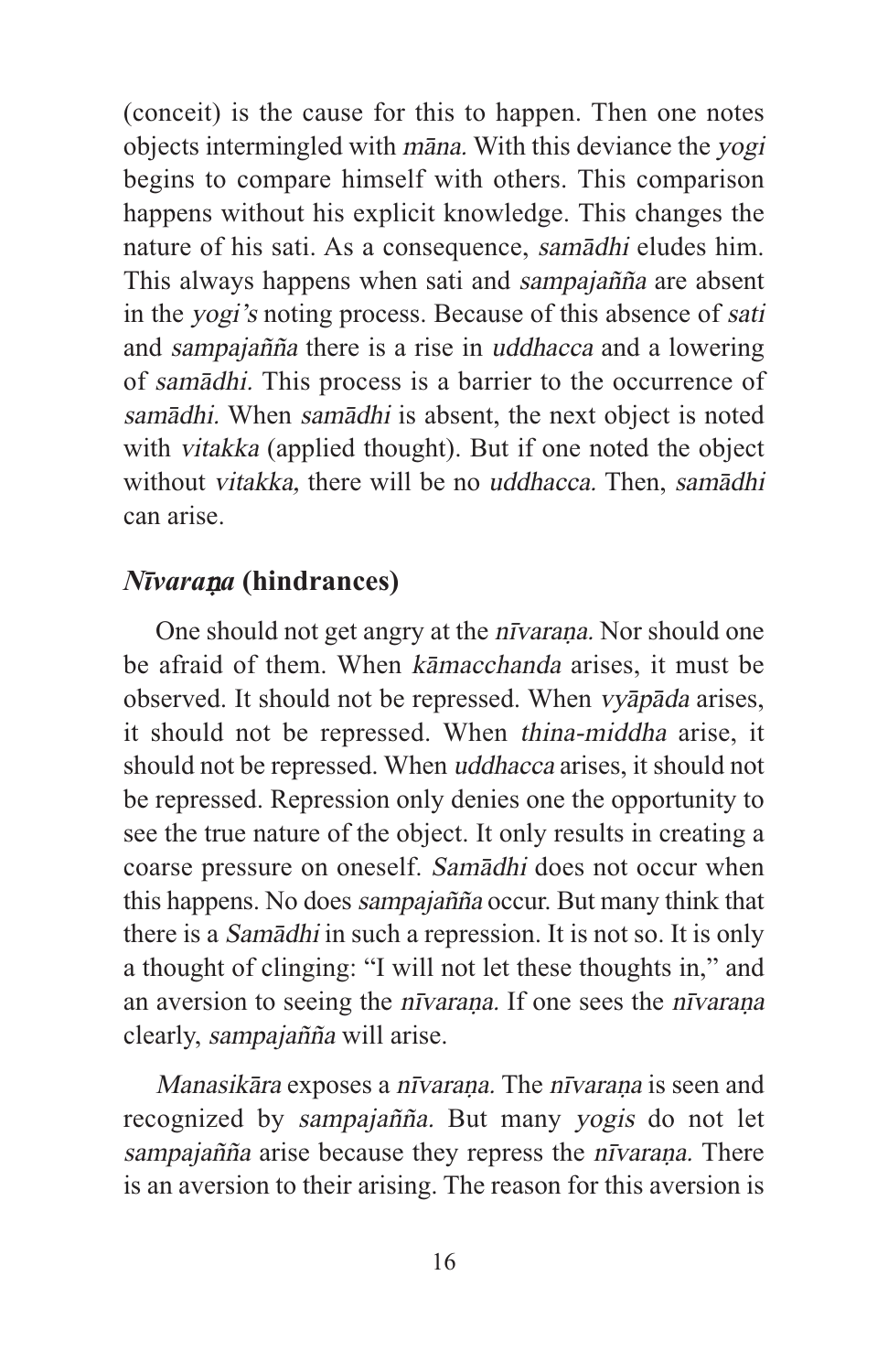that they have been negatively influenced by society's way of thinking. We are used to judging people in our society as: "That one is bad", "This one is right", or "That one is good." We have always judged people, actions, and thoughts. This judging process is the reason why we fear the arising of our nīvaraṇa. But if a yogi pays thorough attention to his nīvaraṇa, he can lessen these habits and tendencies. The way he thinks about society will change. When the nīvaraṇa lessens, he would see the remaining *nīvarana* better.

So, when one sees the *nīvaraṇa* a little, a few of one's habits come undone. Then more and more *nīvarana* are seen. One begins to truly understand that he possess such and such nīvaraṇa. This understanding comes from the reduction of some of his earlier-said habits. With fewer habits, the mind states of kāmacchanda, vyāpāda etc., gets better exposed. More and more of his *nīvaraṇa* becomes apparent. However, the yogi becomes fearful when this happens. Due to this fear, the yogi engages in activities other than meditation practice. Even more than what they experience at home, they find that their minds scatter when they come for meditation practice it seems as if kāmacchanda has increased, vyāpāda has increased. This reason the yogi feels so is not because the nīvaraṇa has increased but because he sees it better. As one makes progress in preliminary meditation one understands nīvaraṇa even better. This is not because of a fault in one's meditation practice, nor with oneself - it's the nature of preliminary meditation practice. But one does not see this when he is at home. Why? When we are in the lap of kāmacchanda, we fail to see what it is. When we are in the midst of a lifestyle that involves vyāpāda, we fail to know what vyāpāda is. In lay life, one spends nearly the entirety of the day in uddhacca. One does not see this. Let me illustrate: There is a huge pile of dirt. There are bits of paper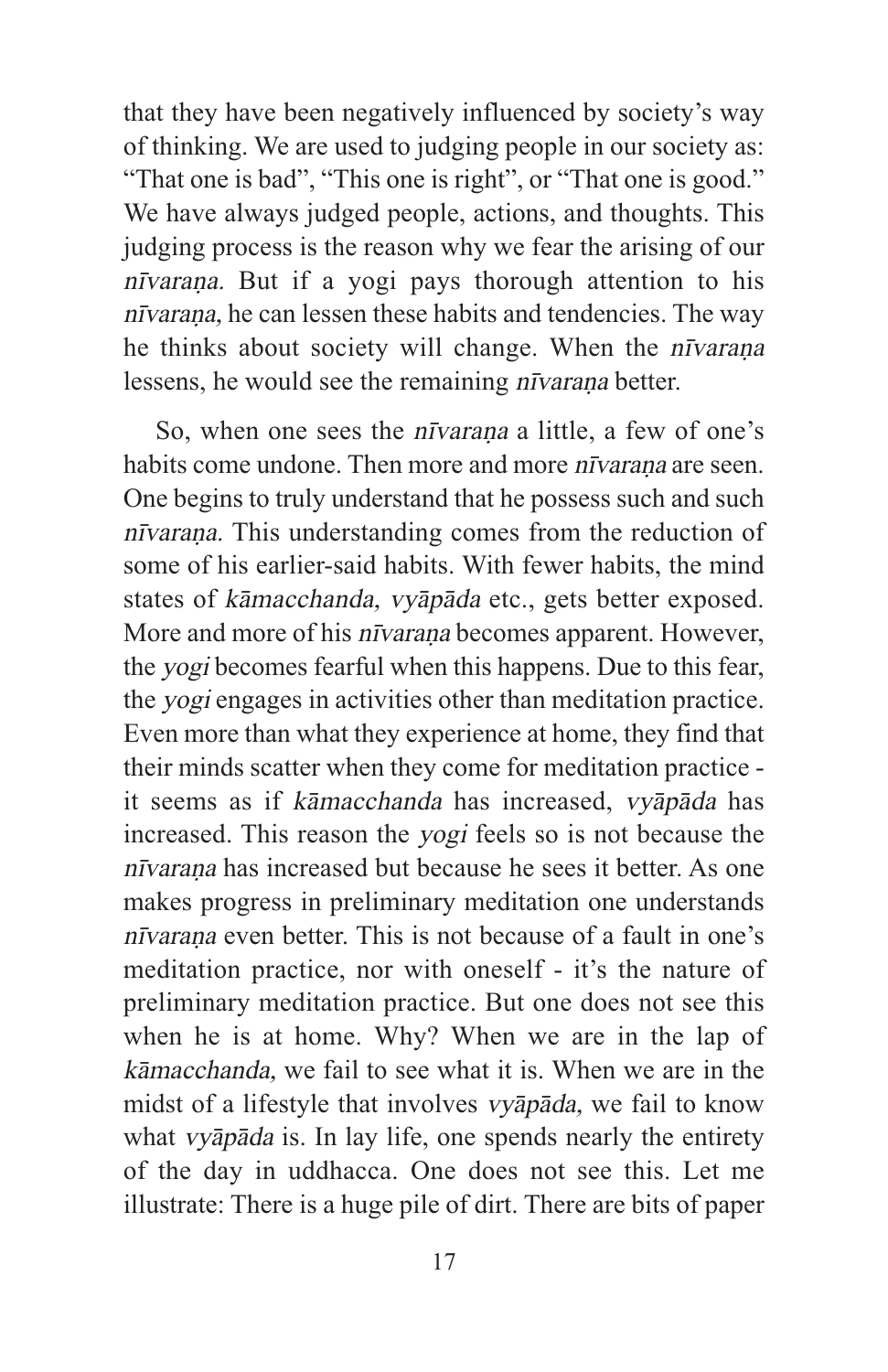and a whole lot of other things in it. Take a portion of this pile out. Now any new dirt that is put in will be seen easily, more easily than before. But if one kept piling on, on top of the old lot, it would not be so apparent. In the same way, when one lives with *kāmacchanda* one fails to see it. When one is immersed in vyāpāda-based objects one does not think he is being aversive. However, when one practices meditation one sees the impurities that come in to the mind. Seeing is not wrong. One must know a serpent to be safe from it. However, these *nīvarana* do not bite like a serpent. Similarly, when we recognize kāmacchanda we will cease to have a problem with it. If *vyāpāda* is recognized it will not pose a problem, etc. Since we have seen it for what it is, we see an object of kāmacchanda as just that. Therefore, just as in the example of the snake, an object of vyāpāda will be seen as an object of vyāpāda. Thina-middha will be known as thina-middha. Uddhacca will be known as uddhacca. By knowing in this way samādhi gets established. Samādhi is necessary to understand the real nature of these objects.

When the yogi sees the truth as it is, he can be said to be established in samādhi. Such seeing is due to samādhi. When there is samādhi, paññā (wisdom) to see the truth as it is, germinates. As paññā arises, the fifth nīvaraṇa, vicikicchā, has no hold. Else, questions and statements like: "Will this meditation work for me?", "Is this method right?", "Is it wrong?", or "I am doing this because I am told to", will come to one's mind. When there is a preponderance of vicikicchā, paññā does not arise.

The equilibrium between the *nīvarana* and the five indriya (spiritual faculties: saddhā, viriya, sati, samādhi, paññā) is the mind that operates in a samatha practice. This is not a vipassanā practice. It is how the mind establishes itself in a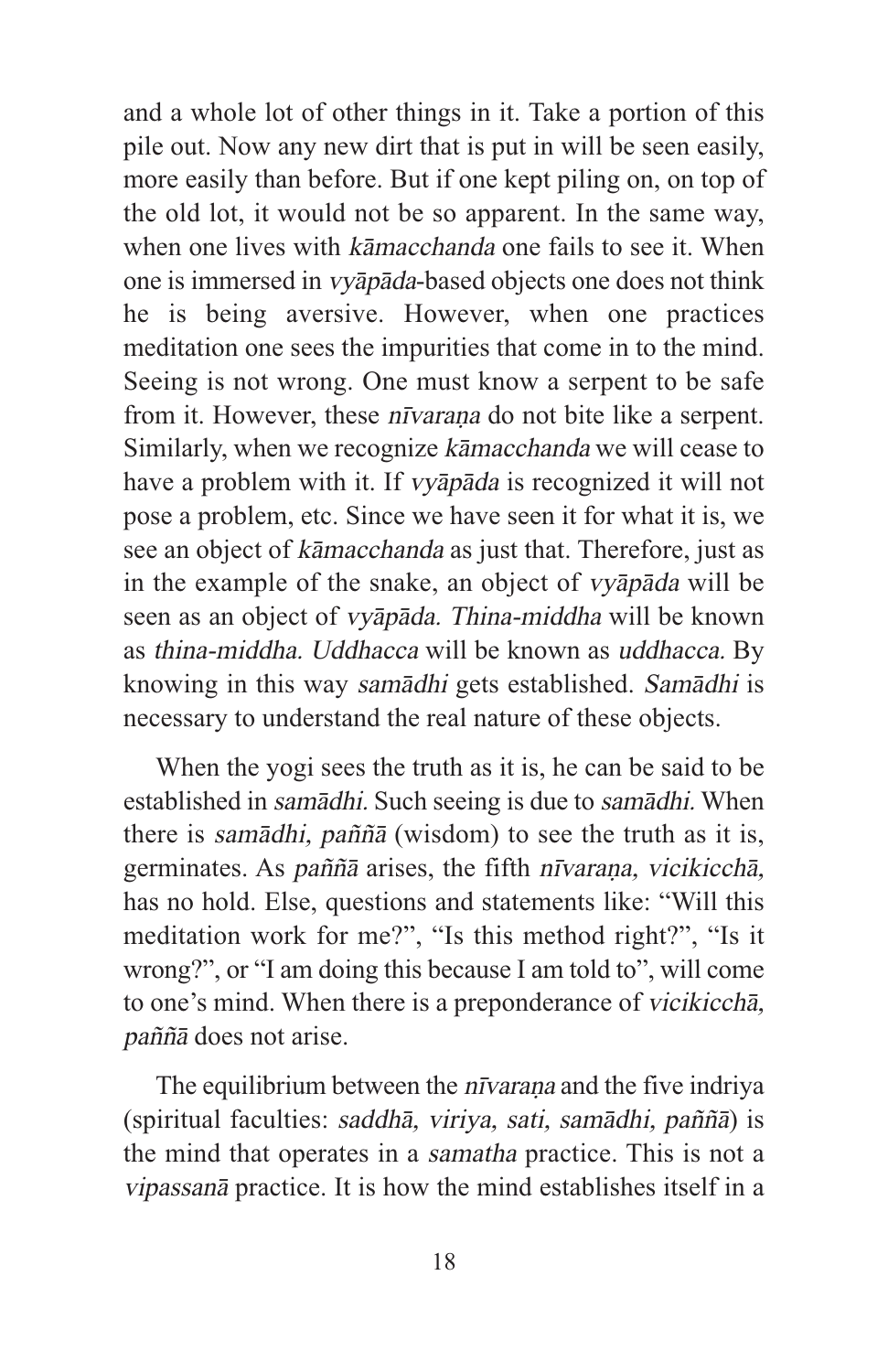samatha object. Then there is a calmness in the body. The mind scatters less. At times sati gets well established. Sampajañña too arises. This sati and sampajañña is not of vipassanā, but the samatha side of satipatthāna. This is how sammā-samādhi (right concentration) arises. Now a yogi takes a great liking to his preliminary meditation practice. At this stage, there is a lot of saddhā, but one's practice has not yet inclined towards vipassanā. Many think that a vipassanā practice is where one notes objects as "hearing," "seeing," "thinking", etc. This is a wrong understanding.

As vicikicchā reduces, paññā gradually grows. The mind systematically starts comprehending the āyatana (faculties), khandha (aggregates), and dhātu (elements). He is now a slightly changed person. Gradually, the distortions in his mind and body reduce. Then his earlier experience of samādhi becomes less strong. He may then think that this preliminary meditation practice is difficult. Parallel to this, he sees the āyatana and the khandha. As he sees the āyatana and khandha, he realizes the dhātu. His mind now operates on these objects. Such a yogi is very good. He has grasped the preliminary practice very well. Paññā is gradually sprouting and this is excellent. He becomes happy because of this. Because happiness arose, sampajañña does not grow further. It breaks there. At this stage the yogi feels urged to share experiences of his meditation practice with someone. He cannot resist sharing this and does so even in an indirect manner. This is because of a lack in sampajañña. However, when one progresses systematically, one can note these urges and let them go. At times one may even forget them. If one wants to share it, one has to make it up. The mind reaches this level slowly, little by little. By mind it is meant paññā. From here onwards, more than samādhi, it is sati and sampajañña that becomes prominent. However it is not to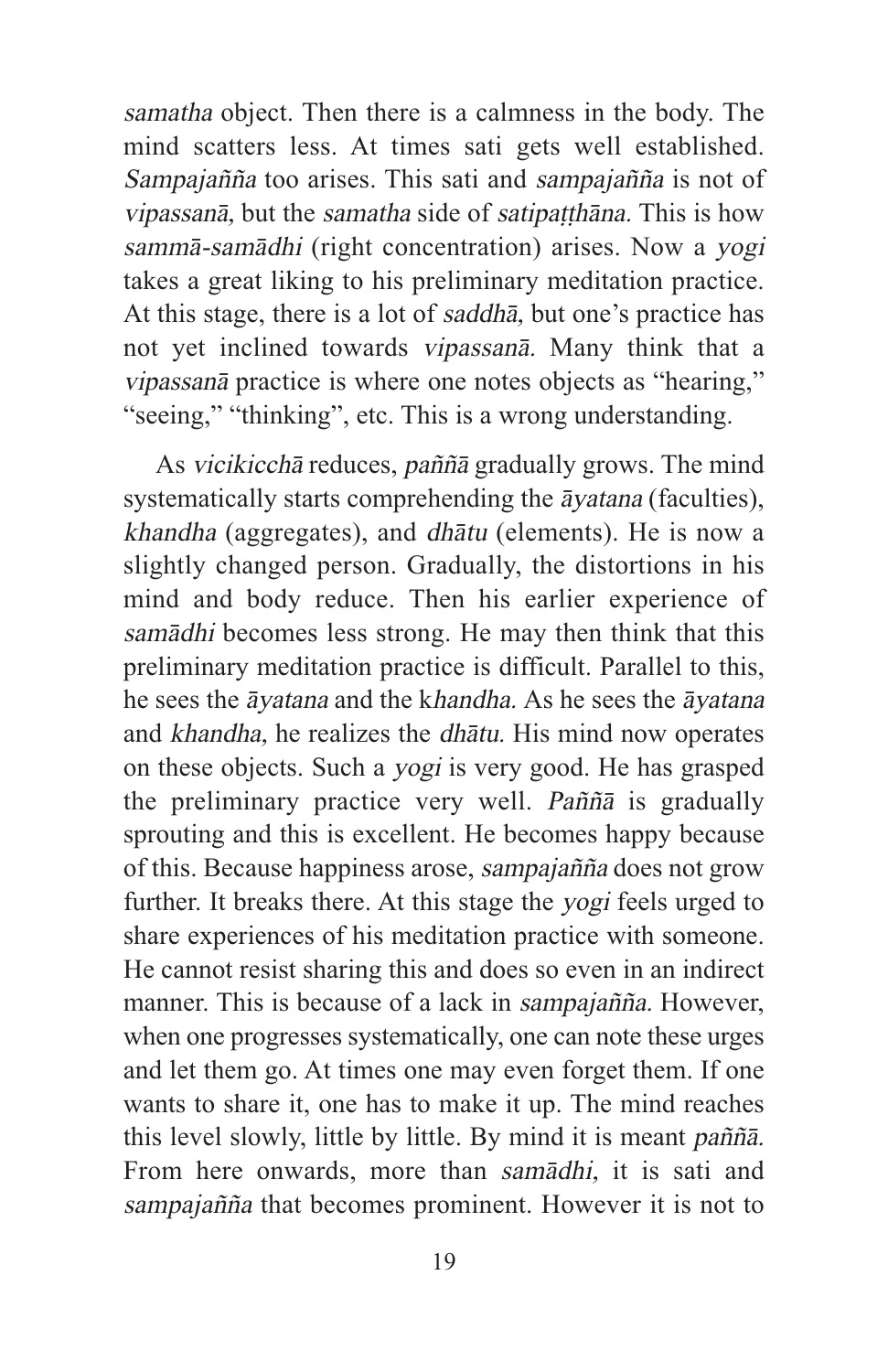say that samādhi is absent. When one reaches this level most yogis go back home, ninety percent do. The lack of time, the lack of a skilled teacher, the teacher wanting to keep the yogi at the former level, and inability to progress are the reasons for such a regression in practice.

Let's say that such a yogi returns to the meditation center after a month or two. He would often thinks that his preliminary meditation practice is below the level to what it was earlier. Why does he think so? Earlier he saw many of the nīvaraṇa. But in the first few days of coming back, he does not see them. But in a few days he will be again at the level he was before he left for home. But because he did not find this earlier experience pleasant, the return to that previous level, too, is found unpleasant. The yogi likes to be where he were earlier - the earlier level of mental calm. Therefore he says: "Samādhi is not as good as it was last year" or "Sati is not good". What the yogi does not know is that the level he wishes for is a lower level to what he experiences now.

Many fear the *nīvaraṇa*. They think these give rise to kilesa. This fear prevents the development of dhammānupassanā (contemplation of mind objects), an integral part of the four establishments of sati. When they see the *nīvarana*, they turn their attention away. Monks and nuns may leave for another center or monastery. They look for a better place. "This place is not good", they say. A layperson may go home and come back. This is not because anything is wrong with the *nīvaraṇa*. In fact, they must be noted. If not, sampajañña does not get developed, as the opportunity for it to arise was not provided. He also has no sati. If he goes to another monastery he may feel that the kuti there is good. That the environs are good and the landscape,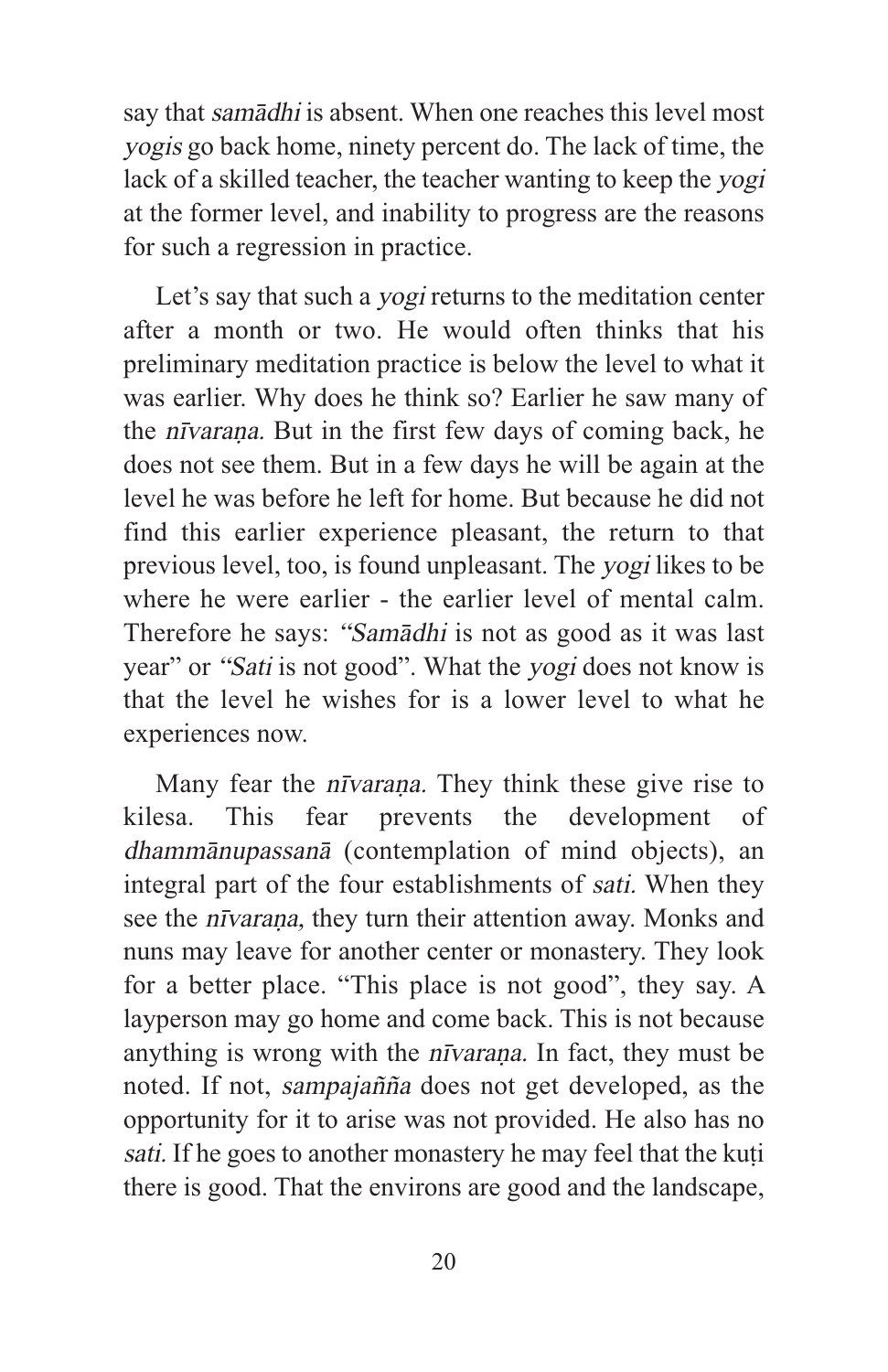say, replete with hills and waterways, are beautiful and calming. This is another instance of kāmacchanda. The liking to the new environment causes him to find calmness for a few days, without knowing that this new calmness is just conditioned by the environment. This is the nature of his new kāmacchanda. He finds this new nīvaraṇa of kāmacchanda a good one. He likes it, finds it pleasant. Say, for example, a yogi does preliminary meditation at this center. Then he experiences the *nīvarana* in the way stated above, and goes home. Back home, he may think that his room is good, that his mind settles well there. He finds this change to his liking. He now has a new kāmacchanda, after fleeing the earlier kāmacchanda out of fear.

Nīvaraṇa arise very subtly. This happens when one meditates for a while. Let's say that a yogi returns to the meditation center, starts on his preliminary meditation practice and abides in his new object of kāmacchanda. He is very calm because of this. A week may pass in this manner. Then the mind that attached to the new object of kāmacchanda reduces in intensity. Again, the same nīvaraṇa that prompted him to leave, the previous time, returns. Here, if the yogi has sampajañña, he will proceed in the correct way. If one knows with sampajañña that wherever one goes, it is the same things that one experiences, then he is on the correct path. Vipassanā is where sampajañña or paññā is fully active. If the yogi does not understand fully that both here and there are the same, he will never progress. A skilled teacher will of course ask: "Have you finished wandering?", "Have you anymore places to go?"

The *nīvarana* arises because of one's unknowing. It could arise from noting too. Let's say one noted an object of kāmacchanda. One notes to remove it. Noting the object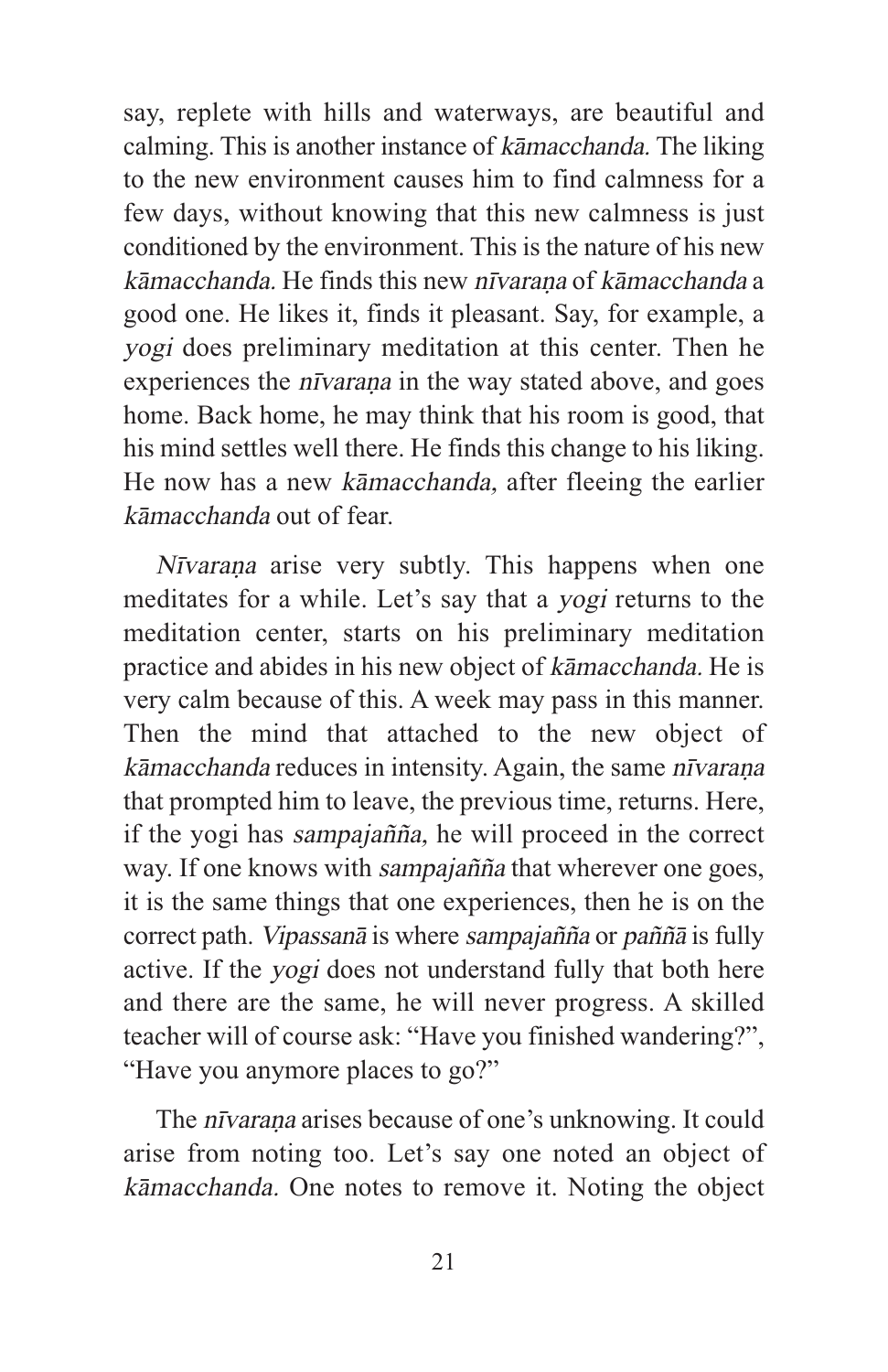only, without noting the mind in which the *nīvaraṇa* arose may cause kāmacchanda to reappear. Vyāpāda operates more frequently than kāmacchanda. When one notes an object of vyāpāda, one recalls the cause for the aversion. But the yogi fails to note this cause. Then vyāpāda reappears. So, the failure to understand the *nīvarana* is due to minimal sampajañña and noting objects incorrectly.

There is a difference in the way nīvaraṇa are managed in a samatha practice and in a vipassanā practice. In vipassanā, one can see the nīvaraṇa as a result of noting objects. In samatha, as objects are not noted, it suppresses the *nīvaraṇa*. Hence, one does not see the cause. On the other hand, in vipassanā, the cause is seen. If one fails to note this cause, his meditation practice becomes devoid of the aspect related to *nīvarana*, which means that an aspect of dhammānupassanā is removed. Then vipassanā does not grow. His preliminary meditation practice halts there. As a result, one fails to understand such phenomenon as khandas. Without understanding the nature of the khanda and other such phenomenon, one's practice of the four foundations of sati is of no use. This understanding comes mostly with paññā. The understanding of the khandas is not for suppressing a *nīvarana*. One understands the khandas because one has understood the nīvaraṇa. Understanding the khandas assists in eradicating the *nīvaraṇa*. They work to undo a nīvaraṇa. Not to suppress it. A great calm is needed for this to happen. A great amount of samādhi too is needed. And, the habit of noting objects thoroughly. Sati must also be established. Such an excellent yogi who is so well developed is indeed rare. There must also be a skilled teacher who knows to teach all this. Four or five such excellent *yogis* should practice on the path together. Such excellent yogis are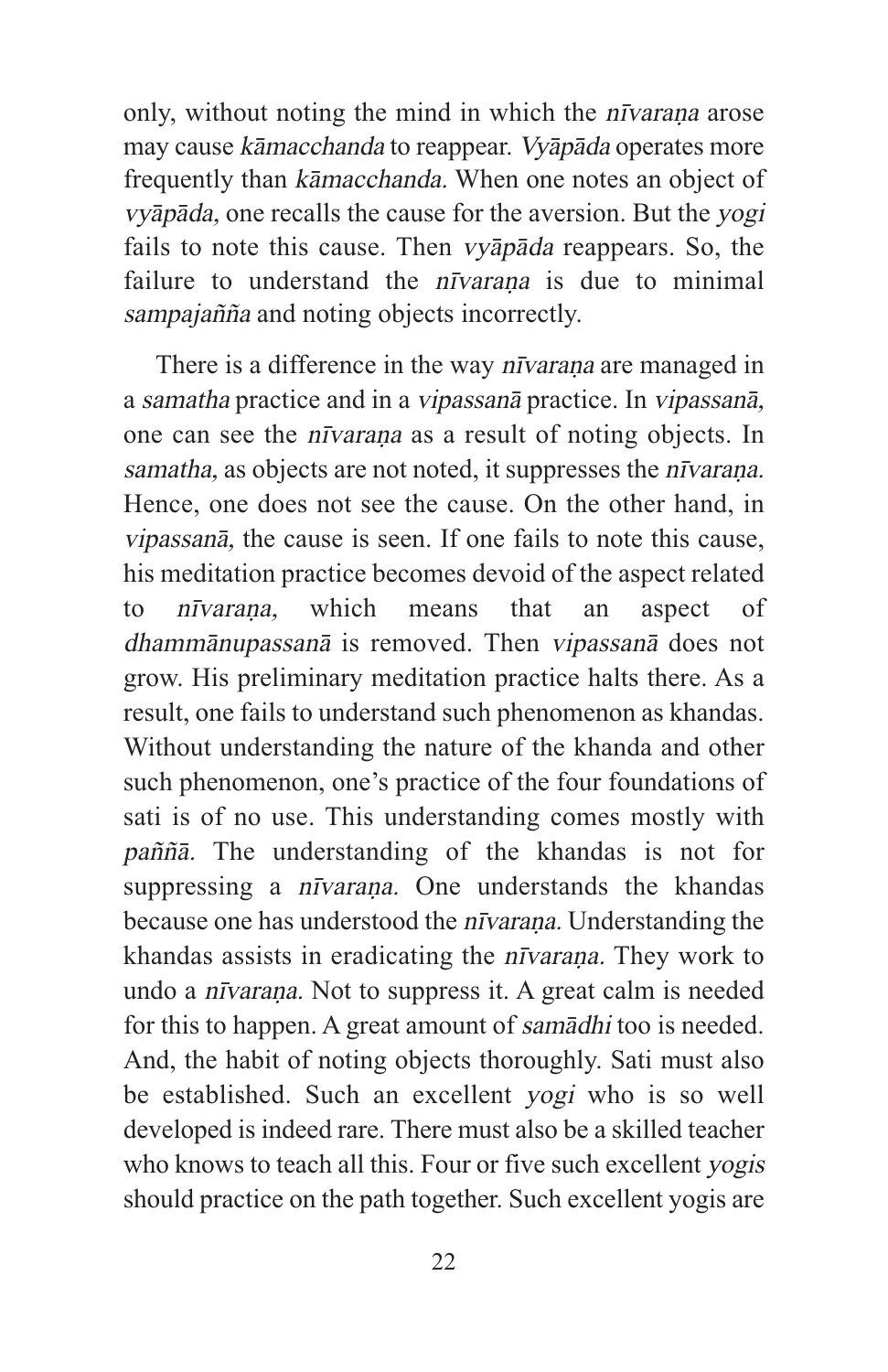rare - one in a thousand - and can progress in a relatively short time. It wouldn't take months and years for his vipassanā ñāṇa (insight knowledges) to mature. On the other hand, if there is only one single excellent yogi he would always emulates others. It is not that the others are bad. Their conduct would be good. Their manasikāra would be good. However, what the others lack is sati and sampajañña. When this latter yogis mingle and talk with the former, it can cause a regression in the excellent yogi. Those he associates with often hinder such a yogi's progress. A skilled teacher would identify such a yogi and separate him from others, make him solitary. He will still be with the other yogis' but the contact with the others would be very little. The teacher does this separation without the *yogi* or the others knowing. No one is singled out. Such an excellent yogi would meditate separately from the others though he lives with them. Most of his time is spent in meditation. He would get results in ten, seven, five or four days. He would not take a month to make the progress. He may have spent years in the aforesaid preliminary meditation stages. But the crucial stage of accomplishment is less than ten days. At this stage, the association is between the teacher and yogi, only. This yogi would understand the ti-lakkhana (three characteristics of existence) of objects thoroughly. He could always grasp every object with these three salient features.

These days, an unskilled teacher may, if a yogi sees an aged person in his preliminary meditation practice, explain it as an instance of anicca (impermanence). Or if an open gut and a swollen leg is seen it is considered as an instance of anicca and dukkha (unsatisfactory nature). Or if a yogi sees a dead body during his preliminary practice, an unskilled teacher would indicate this as having seen anicca. A severe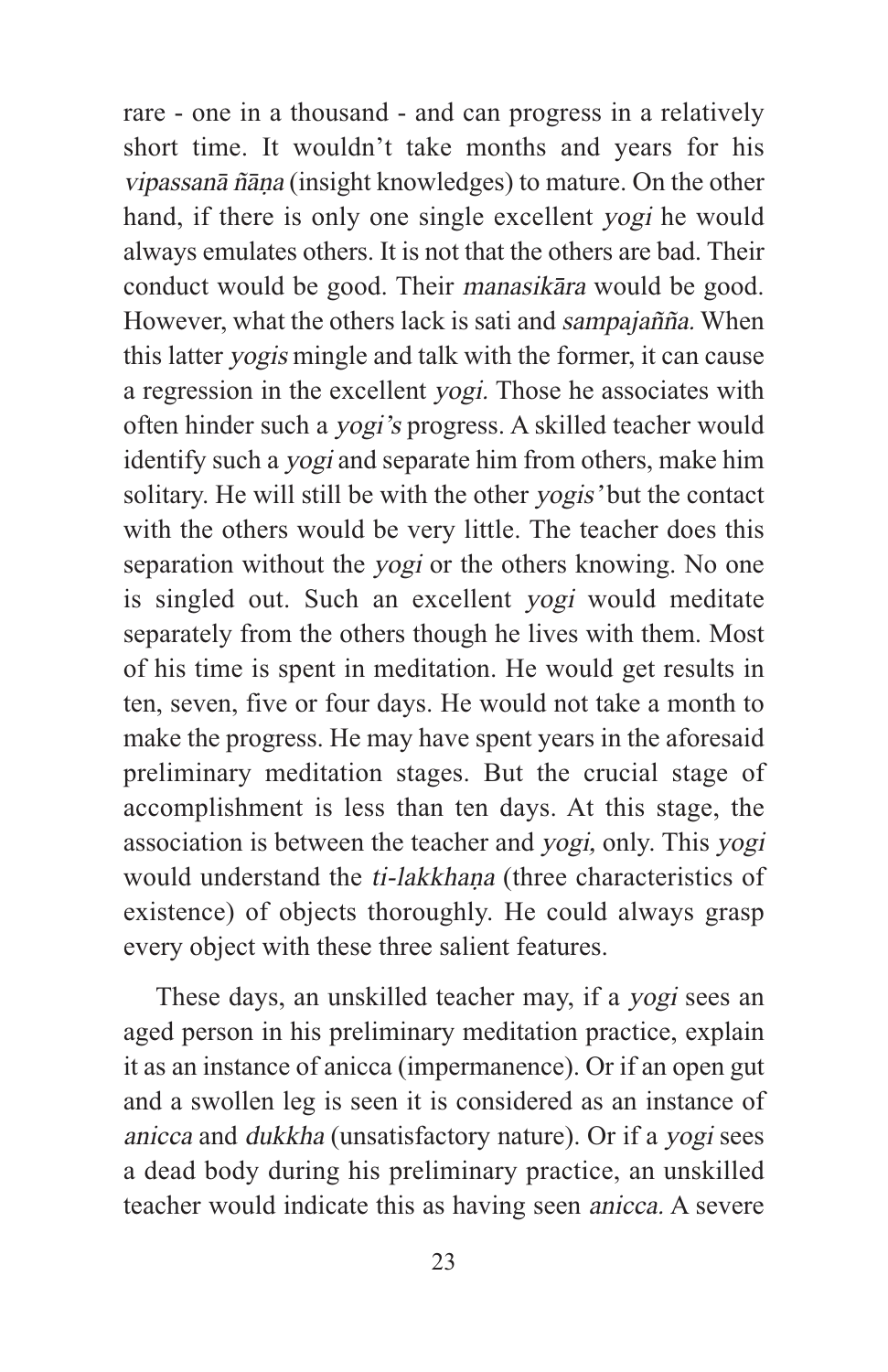pain or intense feeling is taught as dukkha. Plenty of facts are taught in this incorrect way. But such experiences indicate only a preliminary level in meditation practice.

#### **Incorrect claims of path-fruition**

With time, the objects that the yogi notes fade away. If one was noting a painful feeling, the place of noting may cease to be felt. The cessation of feeling actually means that one cannot perceive that spot. So, what has actually happened is not that the feeling was lost, but the perception that noted the object has faded out. This means there is no object to note. When this happens there is nothing the yogi can do. Not only with feeling, this could happen with other objects too.

This way, one reaches a level where there is no object to note. Here the unskilled would say that the yogi has reached the udayabbaya (the knowledge of arising and passing away) state. Actually, this yogi is not an advanced practitioner. Let's say that he continues to meditate, he continues to note objects. His mind again gets fatigued. With the mind fatigued, he again perceives feelings well. Many, these days, teach these experinces as vipassanā ñāṇa. They are not. Once more, there will be no object to note and the mind goes to sleep. A very comfortable sleep. But the body is erect. One may wake up after an hour or so. Both the unskilled teacher and the student become happy at the thought that this is a path-fruition. But it is not. This phenomenon, which is like sleep, can happen due to saddhā. A skilled teacher on the other hand knows what has actually happened. This is actually a sleep. One can dream before this sleep. They are not ordinary dreams. At times these dreams may appear to be like things related to previous births. But they are not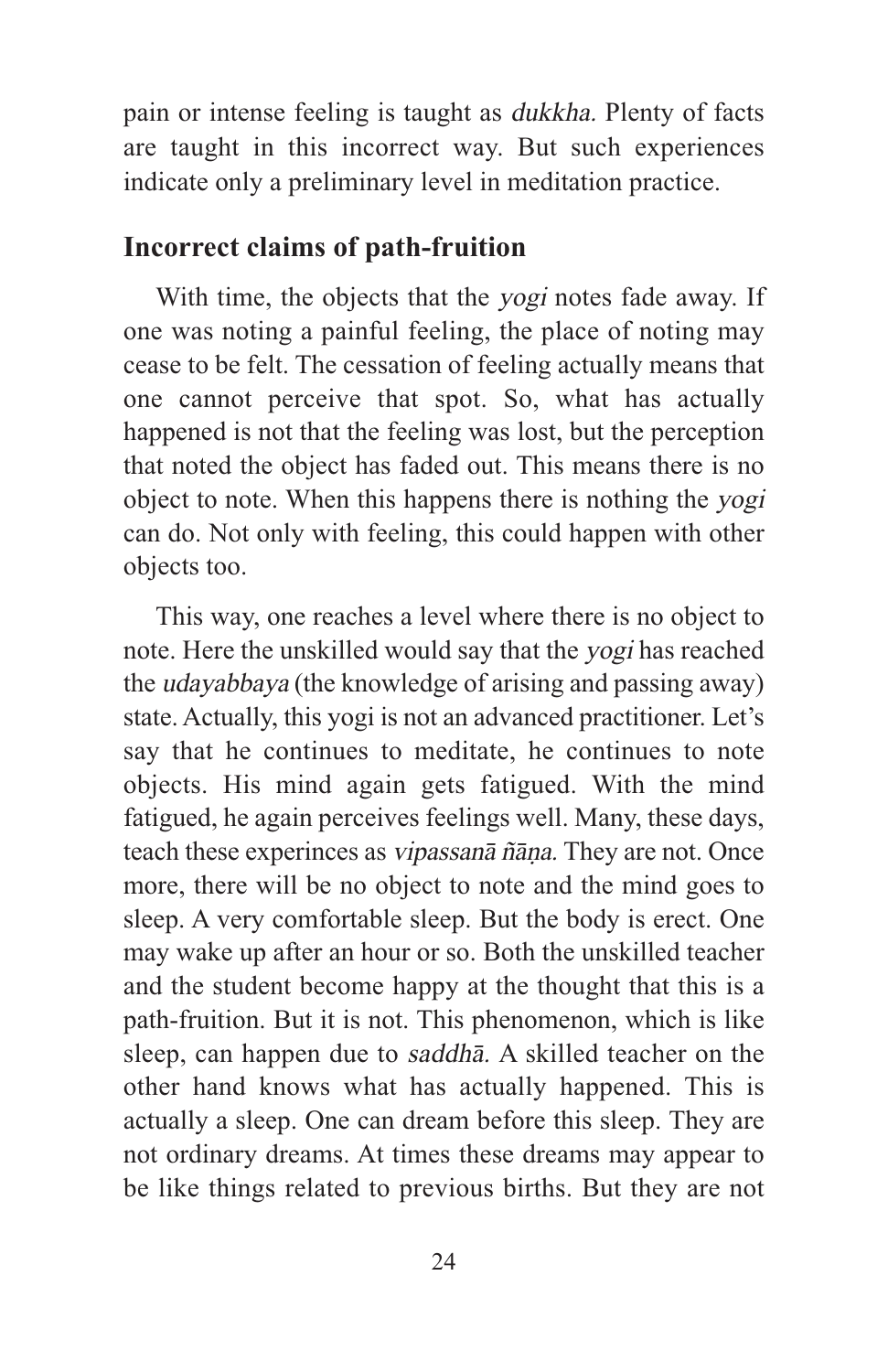about previous births. Some yogis sleep due to viriya. Sleep can happen with manasikāra too. When one is noting strong pain too one can go off to sleep. One can sleep due to samādhi as well. However one does not dream if the sleep came through samādhi. But sleep does not happen with sati. These are phenomenon that happens in meditation and there is nothing wrong with it.

#### **Aberrations of mind**

If one has trained the mind well, one can do any type of meditation, with any teacher. There will be no problem. For instance, the meditation he learns from me will be there but he can do other types of meditation too. These days, not many can do this. They cling very hard to one particular method. They cannot apply their minds to another method. This is wrong. What is the reason for this rigidity? It is because one has not learnt his initial method of meditation correctly. At the onset itself, the teacher must guide the student to thoroughly understand the meditation method. Why is that? The first meditation method one learns must be the one which trains one thoroughly in the art of manasikāra, the art of noting. Being taught noting one must be sure to practice it consistently. While training to note, one may experience sati - little by little. When sati arises, one becomes calm. Of course this calm doesn't happen all at once. If one does get calm all at once, the teacher must pay careful attention to that student. It means either he has got a mental illness or a *samsāric* habit of meditation. It is important that the teacher know the reason for the quick calming. A good yogi notes the object well. The one with a mental illness goes the wrong way in a day or two. These two types of persons differ in this way. The teacher must observe this and deal with it within days.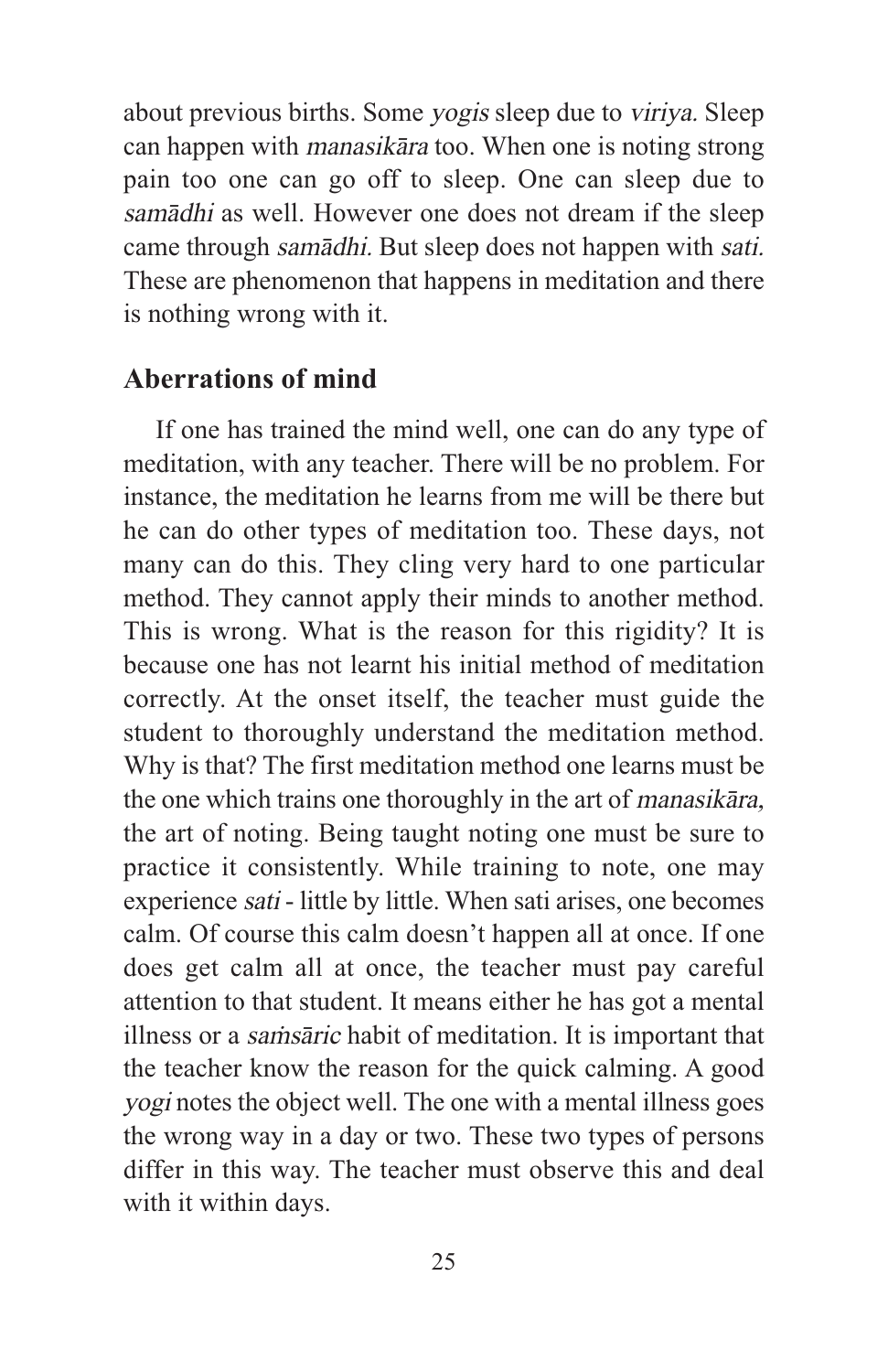The one who reaches mental calm easily, as a samisaric habit, is good and rare. They have to be keenly observed. Such a person could be an aspirant to Buddhahood, a bodhisattva. It takes time to know this, even two or three weeks. However, it becomes clear that he is a special person. On the other hand, the one who calms because of a mental illness, notes little, and calms a lot. He cannot master either a samatha or vipassanā practice. However, such a person could be taught slowly. But not at the level of the regular yogi. Such a person needs to be instructed separately where he learns to practice the path at a slower rate.

#### **Two types of** *upakkilesa*

There are two types of upakkilesa: those of samatha, and of vipassanā. The samatha upakkilesa are very difficult to overcome. On the other hand, the vipassanā upakkilesa may be removed once it is discussed with the yogi. The vipassana upakkilesa may be removed even after one stops meditating where they reduce gradually and go away. This is not so in the case of samatha upakkilesa. These can be clung on to, long term. One does not let go of them. So, of these two, samatha upakkilesa are the more dangerous. The preposition 'upa-' in upa(k)kilesa means "close", "near. It therefore means that these upakkilesa occur in a developed mind that is close to a jhāna. It is a deception sprung from a developed state of the mind.

Upakkilesa do not occur in an ordinary person or in a yogi with an ordinary meditation practice. They occur only in yogis who practice meditation well. What occurs in an ordinary person or in one who has an ordinary meditation practice are kāmacchanda, vyāpāda and other nīvaraṇa. Upakkilesa is not like that. These upakkilesa are considered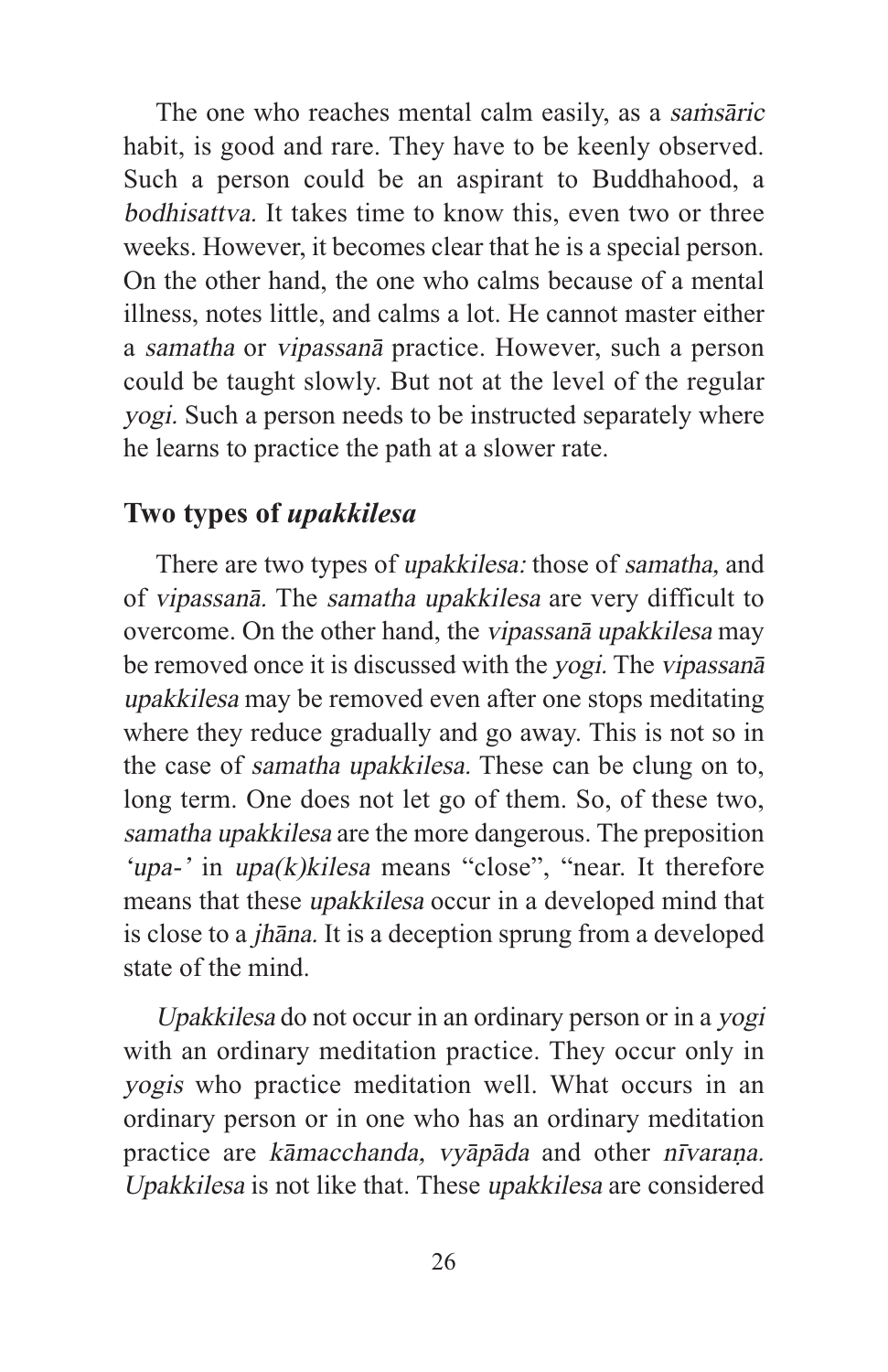dangerous because they occur with the suppression of kāmacchanda, vyāpāda and other nīvarana. Upakkilesa are a desire that grows with the concentrated mind that arises from the suppression of kāmacchanda, vyāpāda, and other nīvaraṇa. But the yogi does not see this desire. He does not see it as a craving. He considers it as a good thing. This is in the nature of upakkilesa. Upakkilesa do not occur in the early stages of vipassanā. They arise when the vipassanā ñāṇa occur and one gets closer and closer to nibbāna. So, it's good to know what these upakkilesa are.

#### *Samatha* **(tranquility practice)** *upakkilesa*

Often the upakkilesa of samatha meditation occur in the upacāra stage (access concentration thoughts). Upacāra are thoughts that occur when one is close to a jhāna. Samatha upakkilesa occur in association with these thoughts. They do not occur in one who has an ordinary meditation practice. The first jhāna has the following factors: vitakka, vicāra (discursive thought), pīti (rapture), sukha (happiness), and cittassekaggatā (one-pointedness of mind). It is when these five factors are present that these upakkilesa occur. Then the yogi gets fully deceived that he has entered a jhāna. There is nothing one can do then. The yogi does not get released from this deception. It is from this deceived state that objects are experienced.

#### *Nimitta* **(image) and** *samatha upakkilesa*

People train in what is referred to as  $\bar{a}$ *loka-nimitta* (light images/light signs). They train to meditate with circular kasiṇamaṇḍala (discs) of blue, yellow, white, red, and so on, with the intention of getting an image from it. Alternatively, some wish to contemplate the *pathavī-dhātu* (earth element),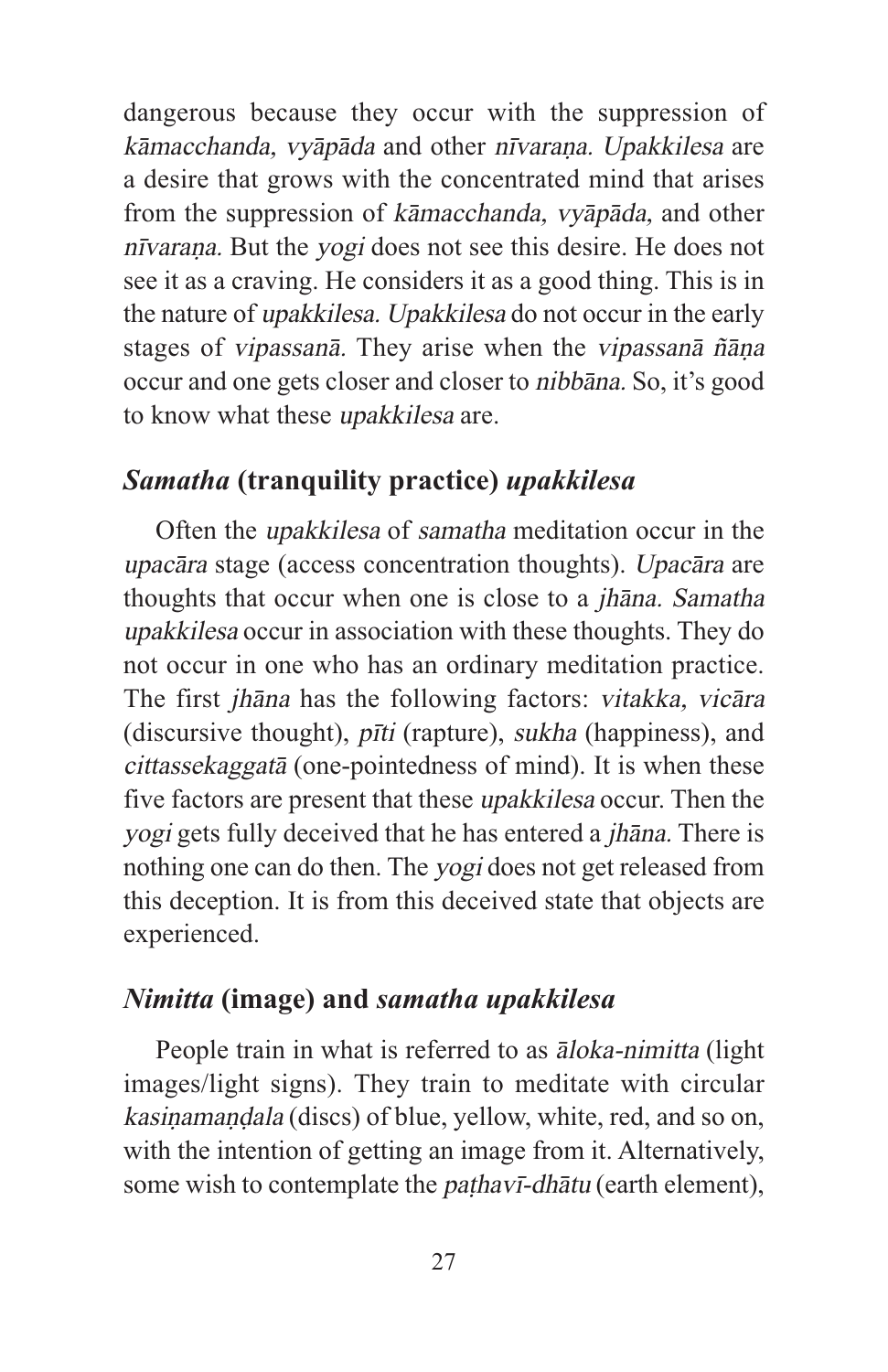and make a suitable kasiṇamaṇḍala with earth, mud-clay, or a piece of paper. This kasinamandala can be about three inches high with a circumference of about a foot. It has to be smooth with no blemishes. It is by concentrating one's attention on such an object that the yogi tries to obtain the nimitta (image). The image that results from attentively looking at the disc for a while is referred to as the *uggaha*nimitta (acquired image). This is an ancient practice.

The nimitta could be produced through one's eye lens or in one's mind. If a yogi keeps looking at the kasinamandala and the nimitta is still visible when he blinks, that it is a nimitta that is made by the lens. Then the yogi thinks that a nimitta has occurred in him. At times, the nimitta may change color when one keeps looking at it. Looking at a blue kasiṇamaṇḍala, one may see a yellow rim forming around it and after that the yellow rim may remain and the blue center may disappear. Various such things can happen. One may see these nimitti even when he goes for meals, or to bathe, or to the toilet. He may see it when he brushes his teeth or wash his face. It becomes very difficult. It is a mental abnormality that has come about with the upakkilesa. But the yogi may say that it occurred due to a jhāna. But there is no jhāna. In fact, he is miles away from one. A monk whom I knew used to carry a kasiṇamandala in his bag for years and do his preliminary meditation practice with it. Eventually he developed a mental illness though he did not know so. The nimitta that develops through the lens must be removed. It is this nimitta that comes through the lens that causes mental illnesses. What one must practice with is the nimitta that occurs in the mind.

There are three types of nimitti: parikamma-nimitta (preparatory image), patibhāga-nimitta (counter-image), and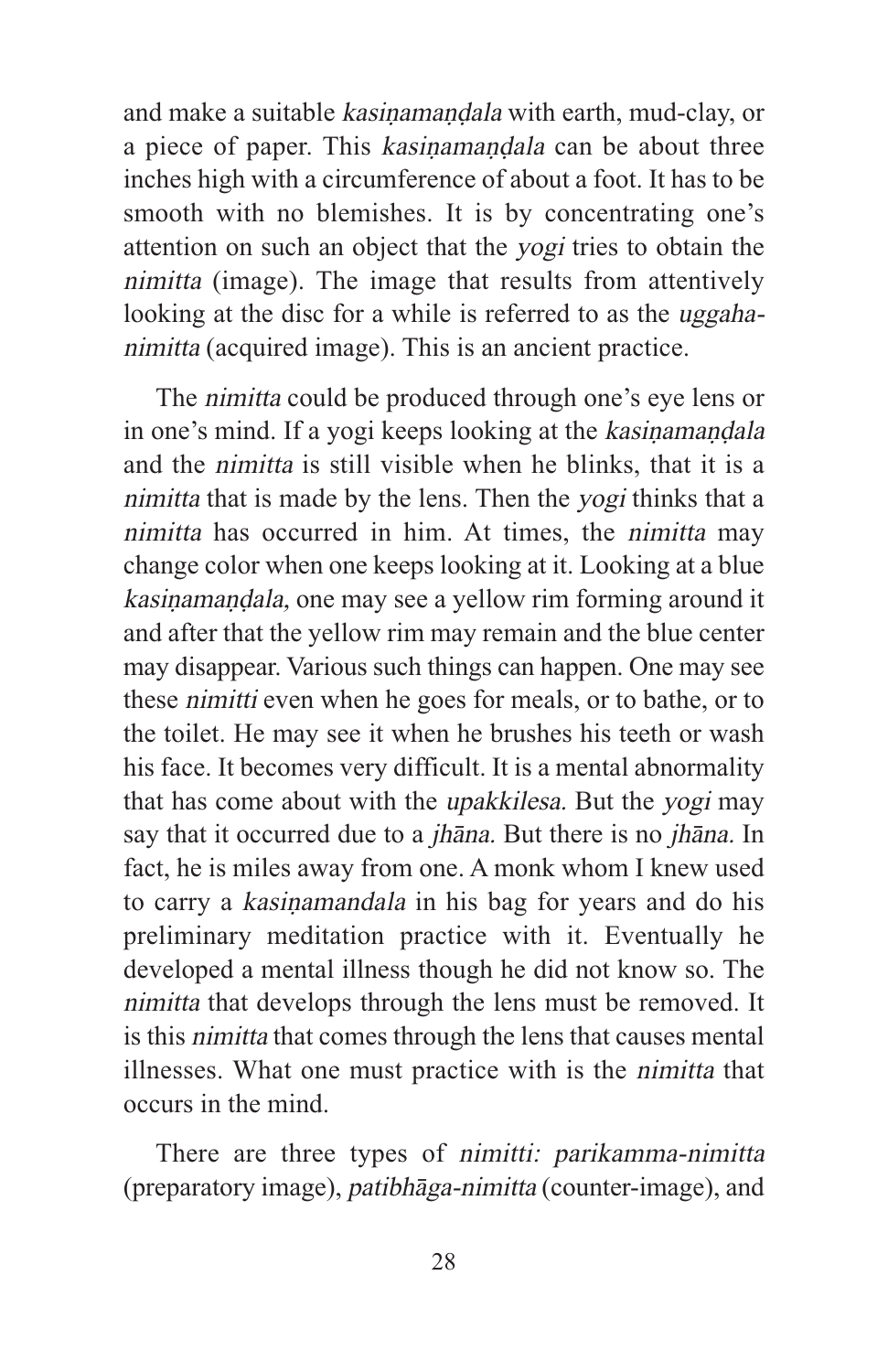uggaha-nimitta (acquired image). The parikamma-nimitta occurs at the beginning. It is where one looks at a kasinamandala. The nimitta that arises by looking at a kasinamandala is called the uggaha-nimitta. It is not necessary to discuss the patibhāga-nimitta at this point.

A vast knowledge on nimitti is not necessary to attain a jhāna. This is where some yogis get it wrong. Such knowledge is only necessary for training for abhiññā (higher powers or supernormal knowledges). A jhāna is a different thing. Let's say a yogi is engaged in the preliminary meditation practice with mettā (loving kindness) or ānāpānasati (mindfulness on the in-and-out breathing) as his primary meditation practice. He establishes his mind without letting it stray from his object of meditation practice. Flitting to other objects would be minimal. Having focused, the mind doesn't stray and reaches cittassekaggatā (one-pointedness). With cittassekaggatā, the five factors of jhāna - vitakka, vicāra, pīti, sukha, and cittassekaggatā - will occur little by little. It is because of these factors that cittassekaggatā arise at increasing levels. These five factors will be there in greater force when one is close to a jhāna. They appear and pass away quickly. With time, cittassekaggatā will grow - little by little. With the slow increase in cittassekaggatā upakkilesa arise. The fierce nature of these upakkilesa is such, for instance, that one could predict what is to happen tomorrow. He will be able to say that such a person would be coming tomorrow and such things would happen. When the upakkilesa grow further, one will be able to say what will happen in a week, and then what will happen in a month. This is a stronger position. One is able to say what will happen far off in the future, now. To be able to say what will happen tomorrow is easier. To say what will happen in a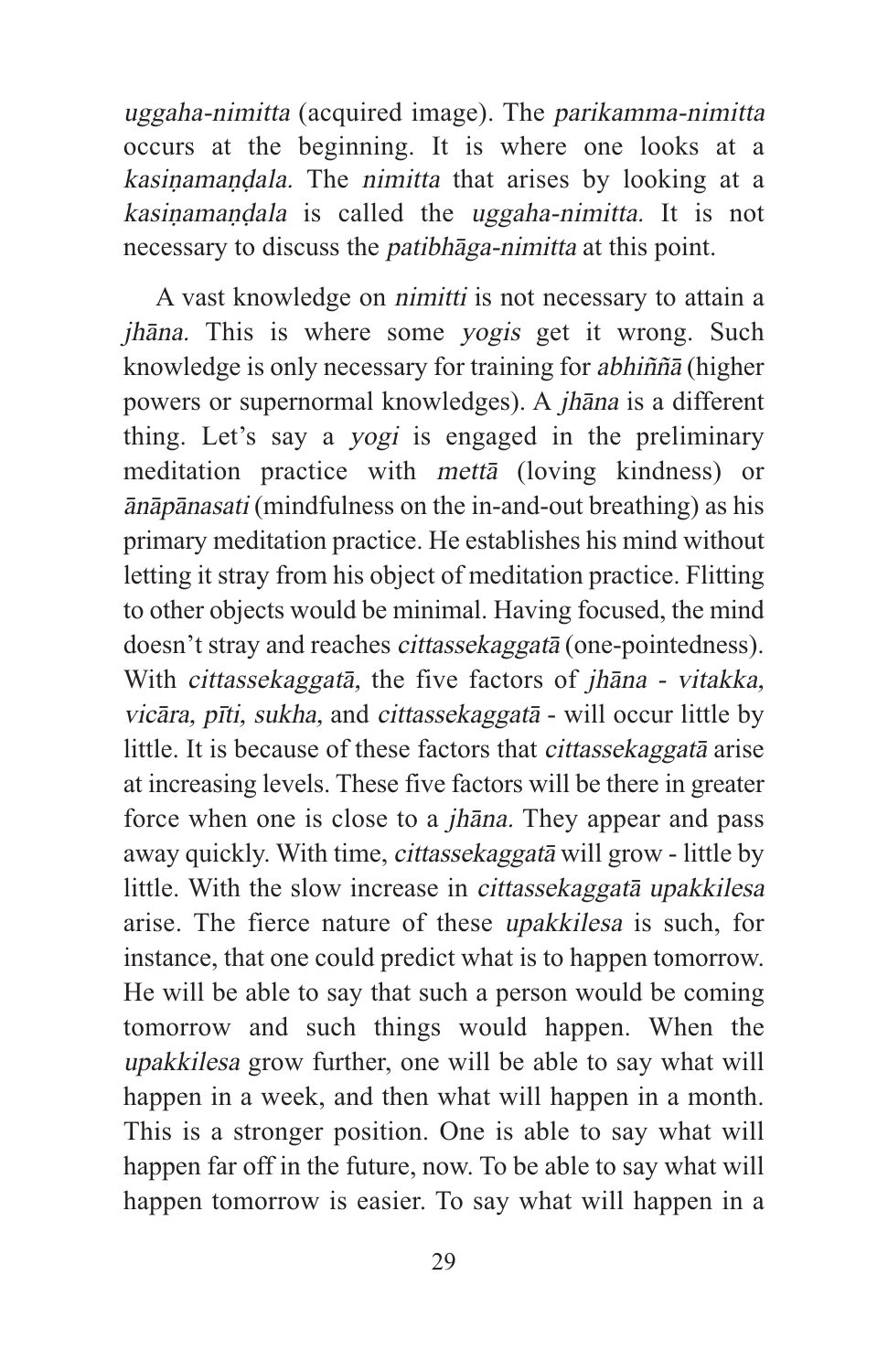month is a dangerously strong level of the upakkilesa. Let's consider a simile. I have a bottle with me. I know that it will fall. That's an average level of an *upakkilesa*. If I know that the bottle will fall on a certain date and at a certain time, and occurs exactly on that day, then the intensity of the upakkilesa is greater. Some people who make such predictions are deceived by upakkilesa. They are not abhiññā, although they think they are.

I had many such upakkilesa when I was fifteen or sixteen. I did not meditate then. I used to practice something like hypnotism. It wasn't a samatha technique but something like it. It was then that I had this ability. I used to see clearly what would happen in the future. For instance, if I got a thought that a certain boy would fall down near the water well, it would happen then and there. After a while, I used to get scared when I got such thoughts. I was able to say who was on the other side of a wall, for instance. It used to come to mind even before I thought about it. Let's say I got a thought that there is someone in a yellow shirt on the other side of a wall. Others would confirm this. Others thought that I had started to tell lies at an early age and I got into trouble. My mind reached such a level. It was later that I knew these were upakkilesa. I came to understand these as such only when I started to practice proper samatha meditation. This means that this sort of upakkilesa could also arise from methods other than from samatha meditation. As the mind calms and quieten from such methods, these upakkilesa could arise. Later I realized that these were unproductive. It took some time to realize this. A person is able to do certain things due to these abilities. When one dabbles in these, there is no possibility for proper practice of preliminary meditation. Sila (morality) is also unnecessary for this.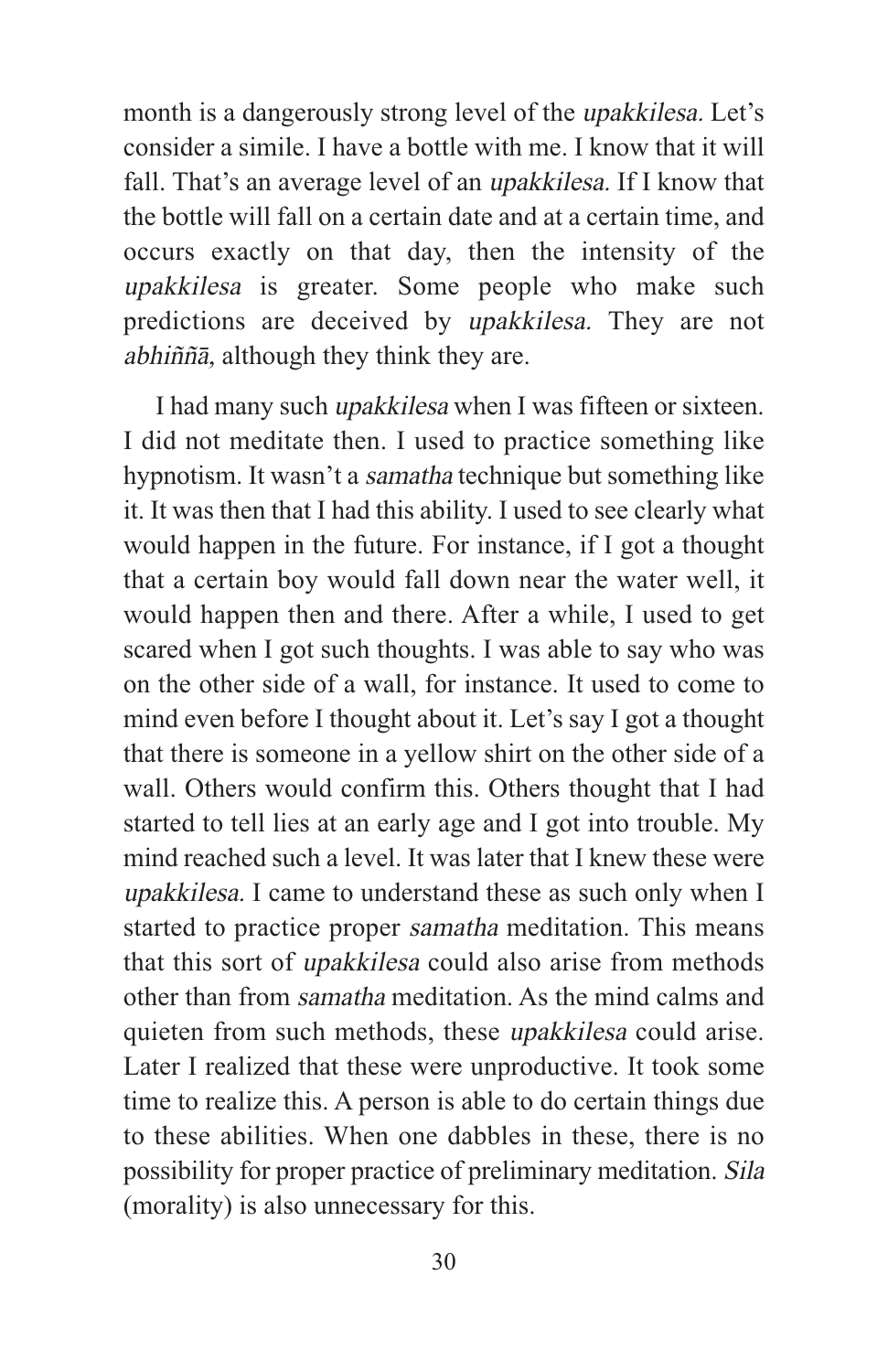When in the throes of the upakkilesa one fails to appreciate the need for sila. One does not value the five precepts. However, some sort of sila was initially necessary for this ability to occur. But later, the upakkilesa just arise as if they are an aspect of the mind. A good person has got deceived by upakkilesa and go into spiritual decline. His ability may persist for some time. Even for many years. There after it may disappear. Most fortunetellers do something like this. "Healing powers" are also something like this. It does not require meditation. The person with such an ability thinks that he has got "a power". But actually this isn't so. It's just an upakkilesa. The ability to heal illnesses or the ability to predict the future are all such upakkilesa. The ability to predict the future is greater than that to heal. When the intensity of the upakkilesa increases, a lot can be done with it. Let's consider a group of people engaged in a preliminary meditation practice. Due to upakkilesa in their teacher, they would be able to maintain their practice for a seemingly long time. Let's say there are ten such student yogis. These ten maybe able to sit for about an hour. But with the teacher's upakkilesa they can be made to sit for about two hours. They then become deceived by their teacher. Even the teacher is not aware that it is his upakkilesa at work. The teacher and the students are both deceived. They sit for hours. I came to understand this upakkilesa when I was about seventeen. At the time, a monk taught meditation with the method of noting the rising and falling of the abdomen. It was taught in a way to solely see the rising and falling, without noting any other object that arose. It was a *samatha* practice, not a vipassanā practice. Later on it could be directed into vipassanā meditation. Thousands practiced this method. They were deceived by their upakkilesa. They all looked beautiful and would sit for hours like statues. I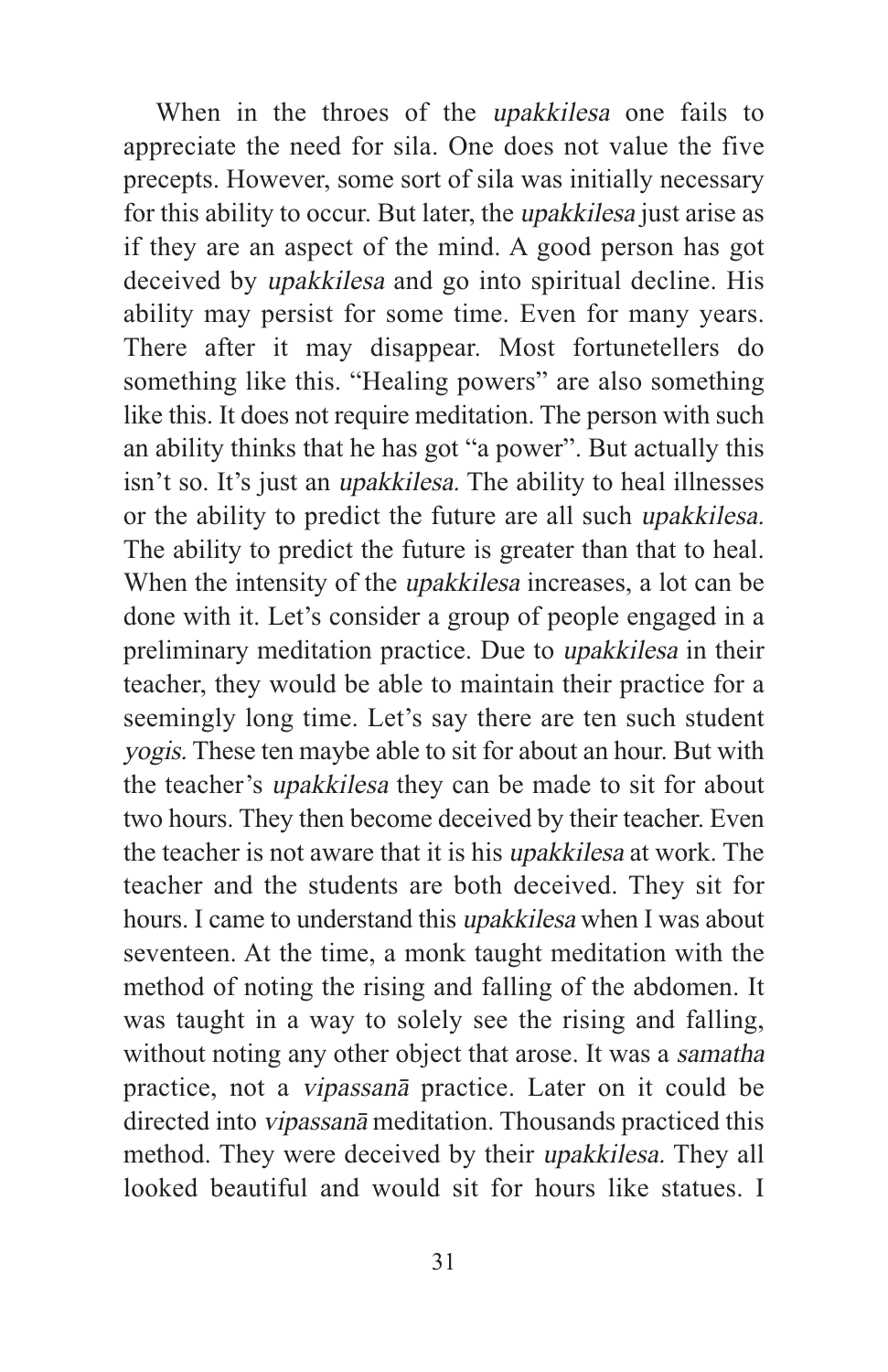became interested because of this. I had learned about hypnotism at that time. I realized that this monk's method was a technique of "mesmerizing" (hypnotism). It was an upakkilesa, but I didn't know the term upakkilesa at that time. Experiencing things like *pīti* and *passaddhi* (tranquility) these people sit for hours. These experiences appear like factors of jhāna, but it's not so. A jhāna does not arise. They are like drugged. They may think they have entered a jhāna. A skilled teacher can discern if it is a jhāna or an upakkilesa. The person who has a jhāna or the factors of a jhāna does not have māna. Nor do they have craving, or hatred. The one with the *upakkilesa* is attached to his belongings. He has māna too. He also can get angry. That's why it is called an upakkilesa. This is how one could find out the level of the yogi.

Upakkilesa can be made use of to get a lot of worldly things done. For instance, say there's an ordinary person who has a head full of lice. Not liking to do anything unwholesome, this person would not kill the lice. The person with the *upakkilesa* can make the lice on the other's head go away. He may touch the entire head and say that there are no lice. It then becomes a fact. The person who had the lice then considers the one with the upakkilesa to have miraculous abilities, and develops faith in the latter. But it is not an abhiññā. It is only an upakkilesa. This way, those that are deceived by their upakkilesa practice "healing". But the healing happens not due to the upakkilesa, but due to the mental power of the recipient. The one who had lice on the head, for instance, was totally convinced that what he wanted would happen. He also had faith in the person with the upakkilesa. It is because of this faith that what he wants to happen, happens. Actually the one with the upakkilesa has no ability. He is an ordinary person, but dabbles in these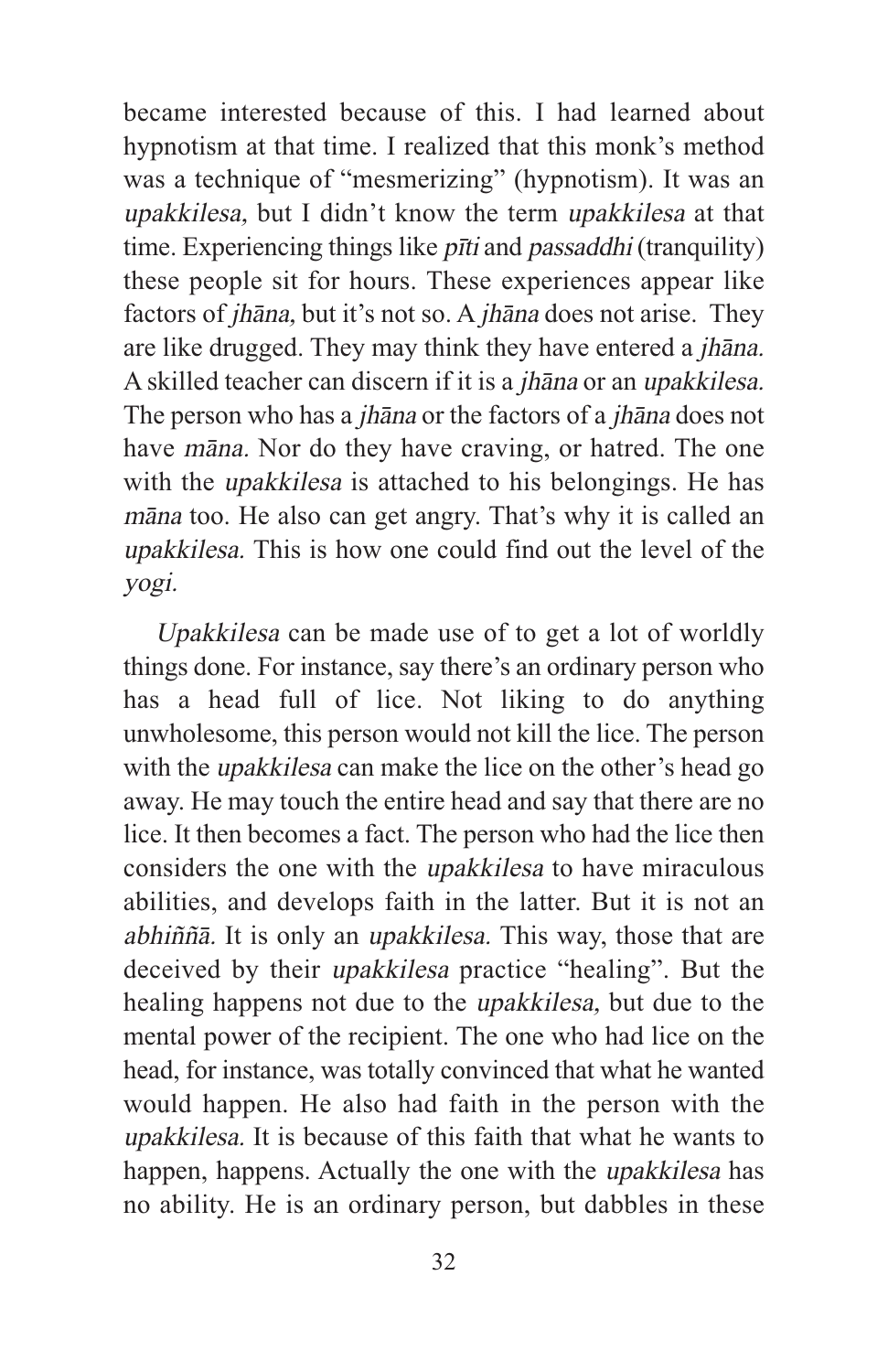practices. He can cure diseases too, but these are temporary things. What works here is faith. If there is an actual disease, that would not get cured. But what is caused by the mind gets removed. A lot of diseases are psychosomatic. These are removed. Anybody can do this. What must be known is that these are upakkilesa.

# **Varied** *samatha upakkilesa*

Upakkilesa assist a lot in worldly matters. Some yogis with upakkilesa can easily hypnotize others and can take them to previous lives, extending up to even ten lives. With practice, one can make such use of the upakkilesa. Some do it as a vocation. But they act as a barrier to enlightenment. There is no jhāna there. Even the opportunity to get close to a jhāna has been lost. These "powers" last a while and then go away. If one wishes, one may start on them again.

One can train an upakkilesa to certain parts of one's body. Hands and eyes are two such parts they are trained on. Some train the upakkilesa on their words. The eyes are the most common. When they are trained on the eye, it is through the eye that one hypnotizes. Some upakkilesa assist one to find lost items. It works at the spot where the item went missing. If the person with the upakkilesa has trained upakkilesa on to his finger, then the finger starts moving at the spot where the item went missing. They call these "mind power" or higher powers. But these are not *abhiññā*. They are only upakkilesa. Some call them adhicitta (higher mentalities). But, adhicitta refers to something entirely different and significantly more important. Society considers upakkilesa as significant. However the person with the upakkilesa is not being dishonest. They benefit others, and others do make use of them. That is why these are called tiracchānavijjā (lower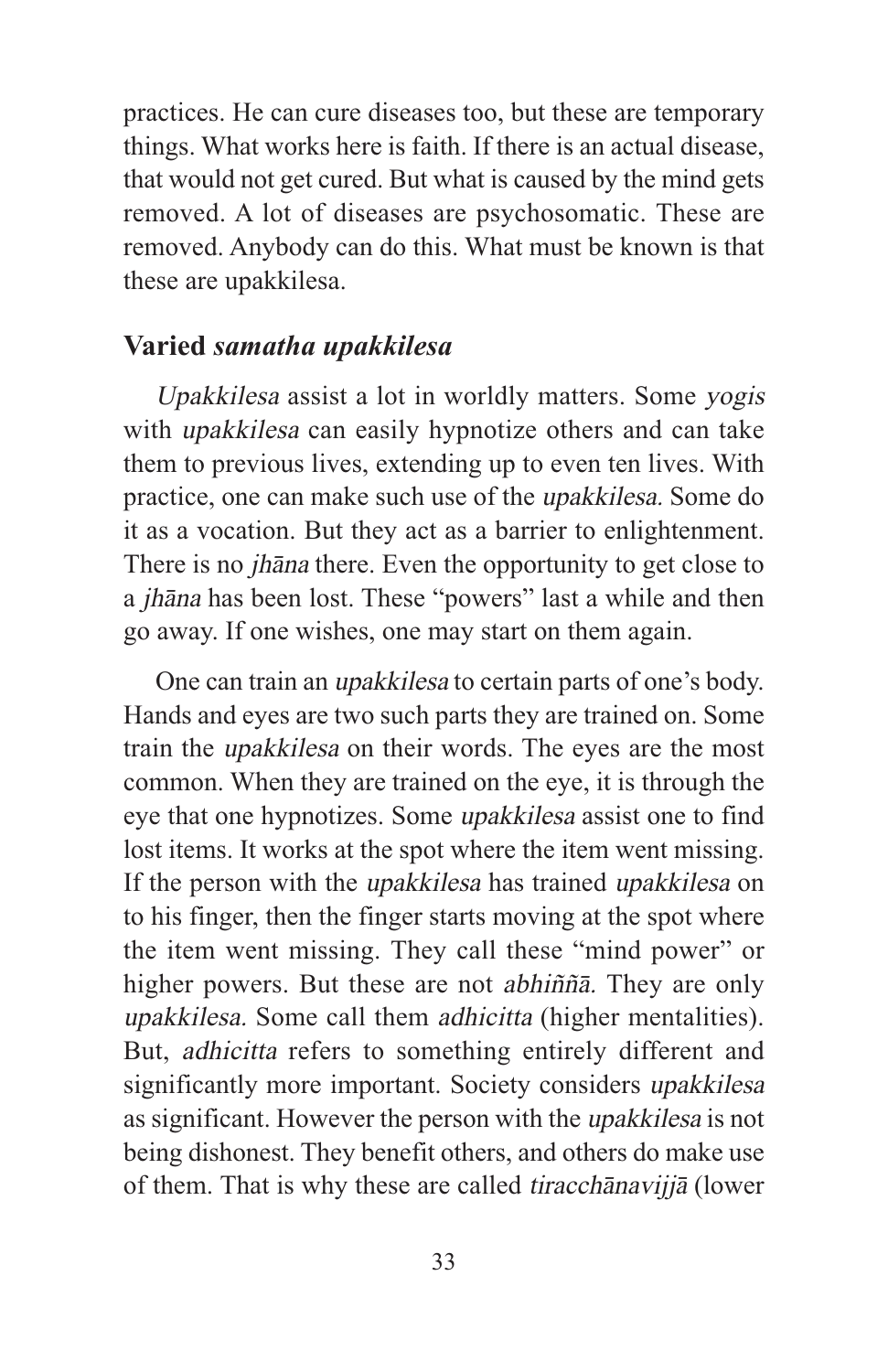sciences), meaning they do not incline one to enlightenment. They block the path to enlightenment. They do not lead to a jhāna either. Most people are calm by what arises from these upakkilesa rather than jhāna.

Some yogis gets deceived by small upakkilesa. By being deceived by such small things they deny themselves something significant in life. They continue to be deceived, going round and round in the same spot. There is some comfort in their deception. They may conflict with others too. Some start talking a lot, be it meditation, the mind, or mental states, they will talk from morning till evening. This happens in vipassanā upakkilesa as well. It would not be easy to escape such yogis who talk a lot.

Another feature of the samatha upakkilesa is that the yogi trains the mind on the nimitta obtained in his samatha practice. It may be something like a yellow aloka that he trains on. Once trained, he could project this aloka onto places. This aloka can come from the eye lens or the mind. The one that can be used to project is the one originating in the mind. The one obtained through the lens cannot be so used, and could lead to mental illnesses. When we look at another and look away, don't we see the image of someone like the person we just saw? This is because of the shadow formed on the lens. It's like an echo. When we talk, the sound waves are reflected, causing the echo. A similar phenomenon occurs with the eye and one erroneously considers this occurrence to be a nimitta. Trying to see it, people get headaches, blocked noses, pain above the eye, and then mental illnesses. When one experiences tightness above the eyes, headaches, or a blocked nose he must immediately stop the meditation practice. If he continues, he will not be able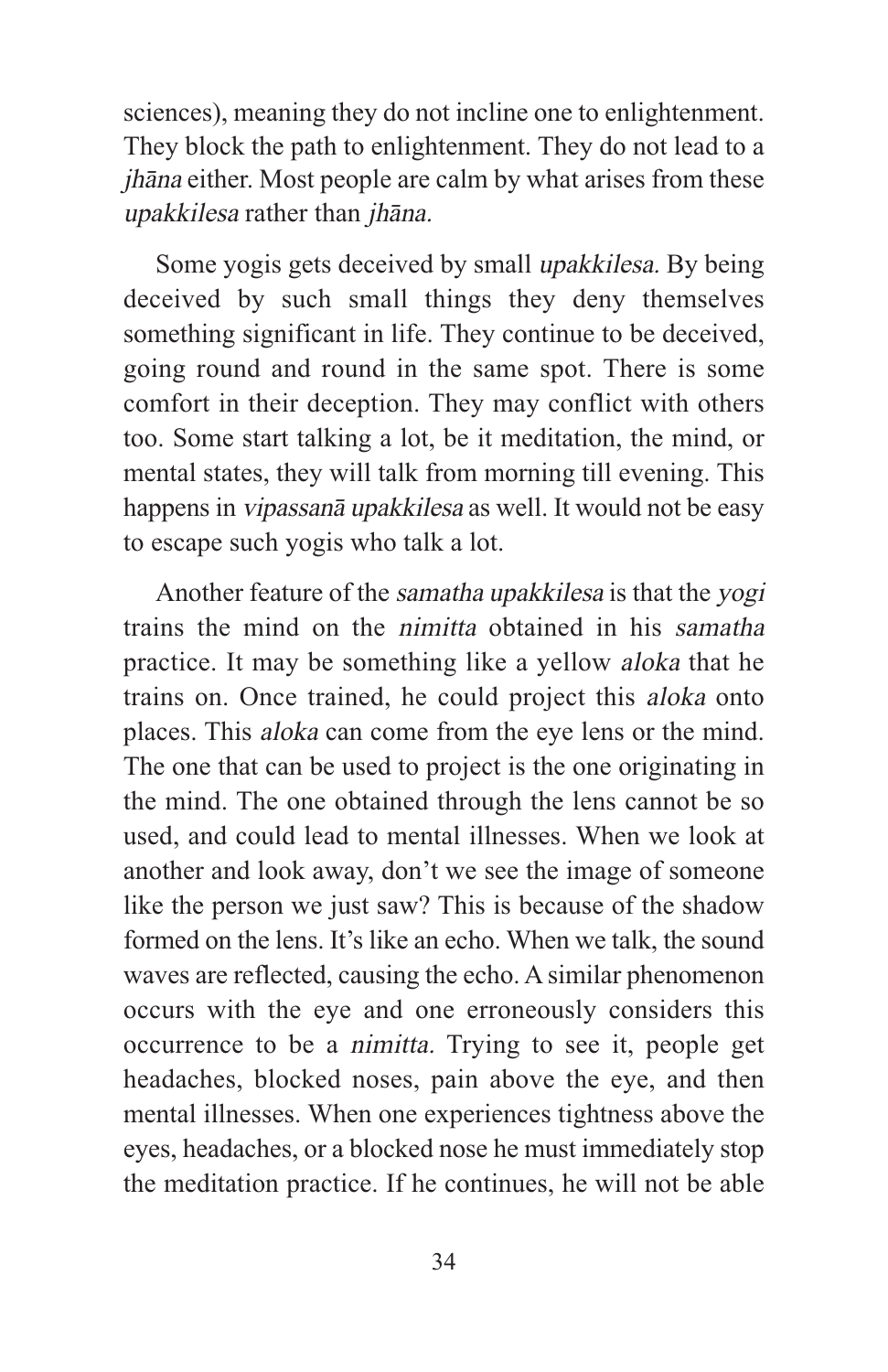to do any meditation practice in the future. Then some say that the nimitta has been demonized, or that some lower spirit beings took it away. Or even that a lower spirit-being has occupied the mind. One gets into much confusion. There are no lower-beings residing in the mind or spirits that took it away. It cannot be.

Some yogis hear sounds, over and over again. Let's say a bell rang. One hears it again. It's the same thing that happens with the ear, as with the eye. The yogi thinks that he heard the sound again. Some are deceived like this. Some try to train on this, referring to it as the Abhiññā of divine ear. This is not the divine ear. In the early days, there was a bungalow here near the pagoda. I was about nineteen or twenty years of age. I wasn't ordained yet. The clock in there used to chime every quarter of an hour, half an hour and the hour. This was a disturbance to my meditation practice. One room of the bungalow was the vihāra (the dwelling place), and I used to meditate there. The clock was in the front sitting area. To avoid being disturbed by the clock, I went to another place. But I could still hear the chime in this second place, at every quarter of an hour, half an hour and the hour. I thought: "I came here to avoid hearing the chime. I shouldn't be hearing this anymore." That was when it dawned on me. This is the nature of how the mind considers objects - the manner in which it considers dead objects. It recalls an experience of the past. But the person may think he is close to getting the divine ear. What has happened here is that his mind being calm, he starts hearing the slightest of sounds. Because of this the yogi then intends to note even more soft sounds. With this intention, he tries to note sounds that are not usually heard - sounds of birds, squirrels and the like. He thinks this is the way to cultivate the divine ear.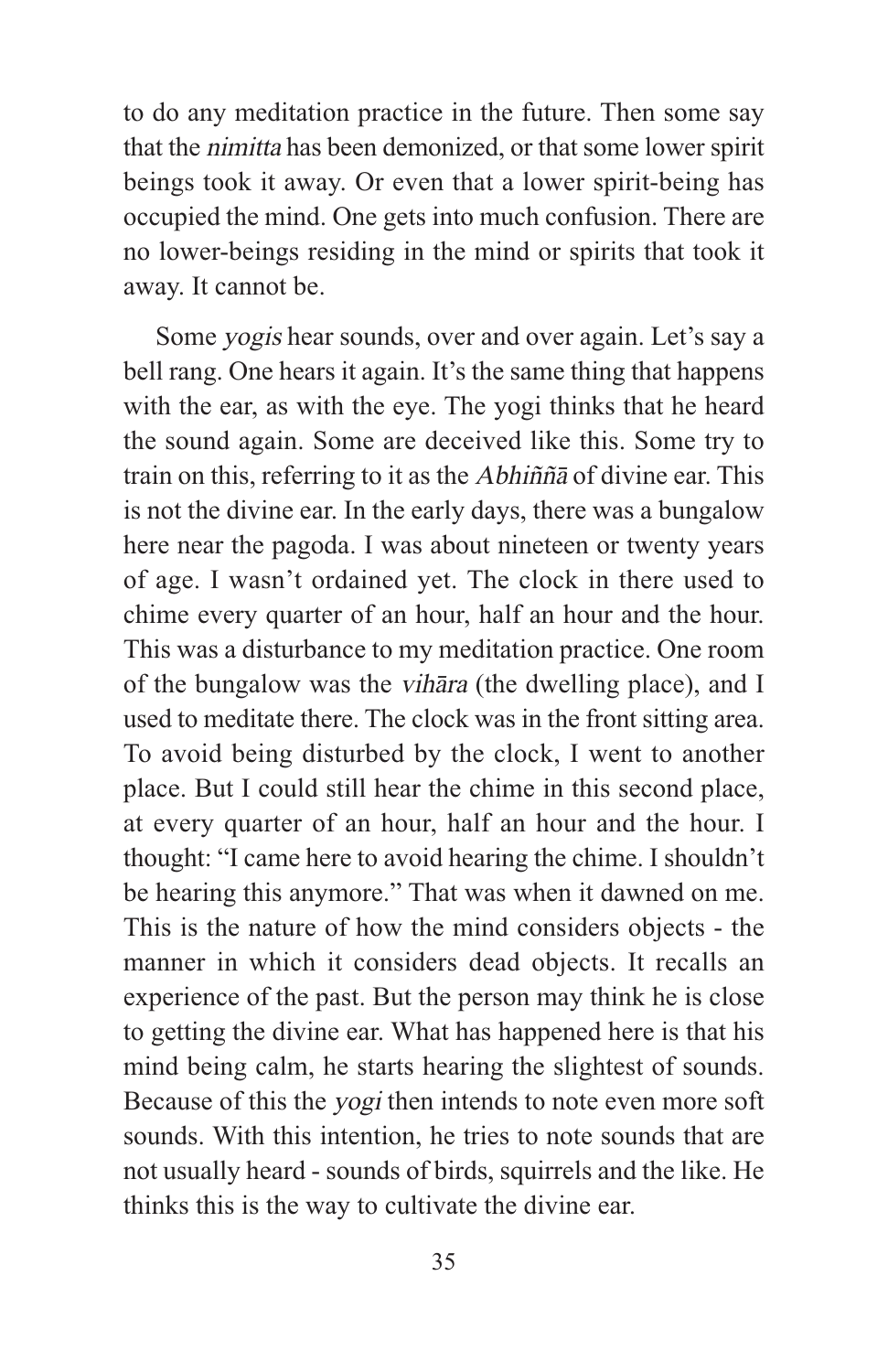This leads to an increased heartbeat. The brain feels taut. A pressure builds. One must stop the preliminary meditation practice as soon as the heartbeat increases. What actually occurred was only the arising and passing away of thoughts. A yogi always looks for something that is not there in the present. It is from that the disease comes about - it can occur in the eye, in the ear, in the nose. Yogis are advised about the necessity of being clean. One reason for this is that when there is some foreign matter rubbed on the robes or clothes, it can be smelt intensely. Even a slight odor is felt intensely. Let's say a tree has flowered a little distance away. Then one may think there is a divine presence there. It is not that a deva (celestial being) or a spirit-being has visited. It is just that as one's sensitivity increases with the increasing calm and onepointedness of the mind, he senses and knows phenomena better. He starts hearing very faint sounds. It's not even possible to discern what those sounds are. It could be a caterpillar chewing a leaf. One starts hearing so finely. We may have seen ants rolling little stones. One does not normally hear those sounds. They're drowned by bigger noises. But the calmed mind can hear these. What is happening here is that when the mind calms it begins to understand common yet subtle phenomena. But the yogi takes it differently, thinking he has made significant progress. He doesn't even consider that he has been deceived.

Some hear the sounds of serpents when doing their preliminary meditation practice in forests. However they may think it is a spirit-being. But if one knows that it was only a serpent that he heard because his mind was calm, then he is alright. What is described as demon or ghost sounds are only sounds of animals such as bats, rats or geckoes. Nothing else. These sounds are usually inaudible. When our minds are in their normal state, we would not hear these. So these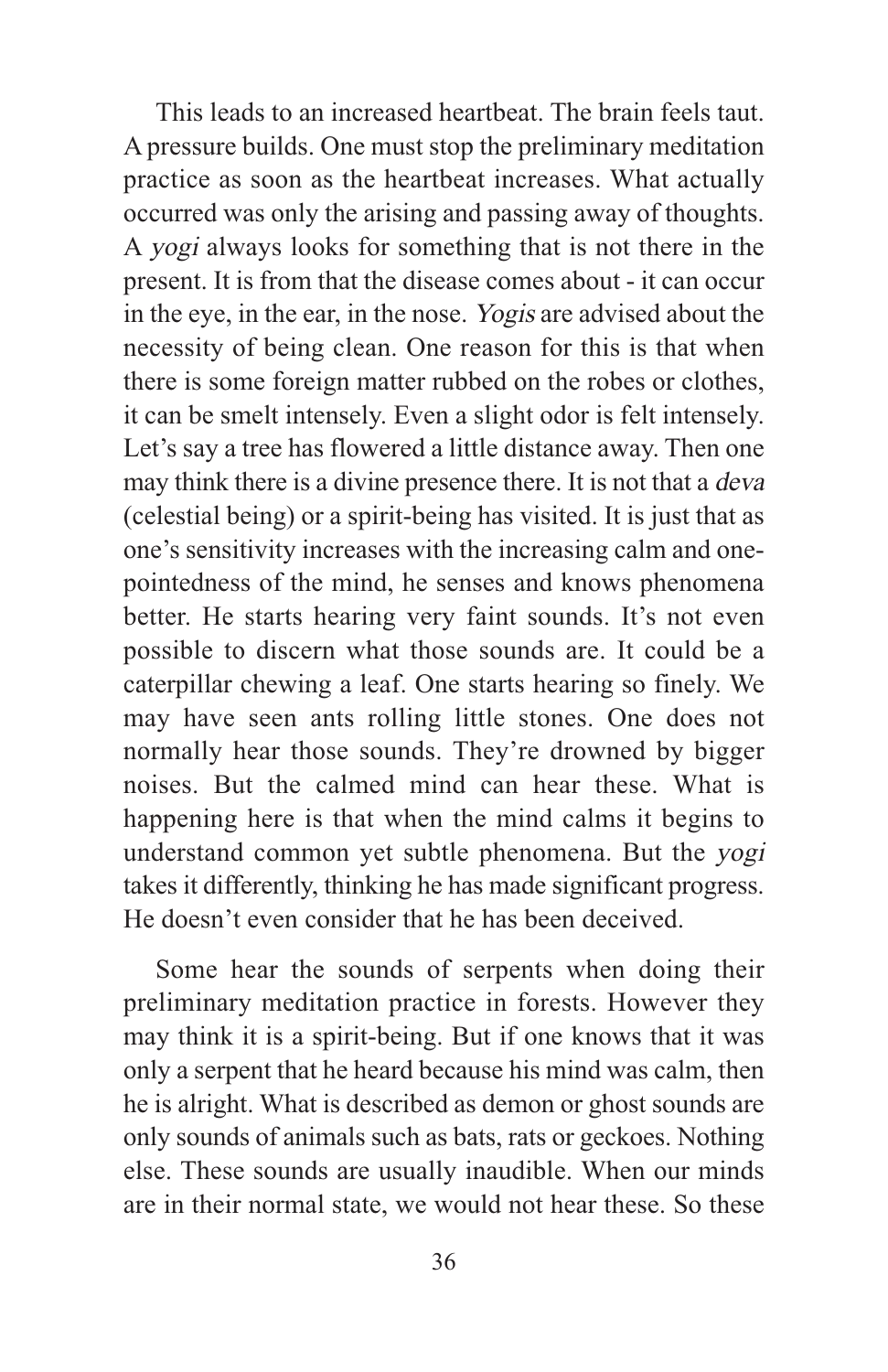are the obstacles one faces at the level of the upakkilesa. Then one says: "I hear a noise in my kuti", "I heard pirith (parittas: chanting) last night", "It is from inside that rock that I hear pirith." What may actually be there would be a nest of wasps, or bees, or other insects. But that person will not believe when told so. Therefore he must be advised to move to another place. In the new place he will hear different sounds. One must have constant manasikāra in order to break the hold of the upakkilesa.

Some people "create" or "manifest" various things. Actually there is nothing that they create though it is thought so. It's a total deception. They can't "create" things if told to do so suddenly. They need to prepare themselves. They train this ability to "create" very meticulously through their upakkilesa. When one does these kind of things he cannot go further with his preliminary meditation practice. Now do you see how dangerous the samatha upakkilesa can be? They are very intense. If one has a skilled teacher and has good manasikāra he may realize somewhat that he is deceived by an upakkilesa. These upakkilesa cause many difficulties. Their very origin is due to samādhi. They are an occurrence due to meditation and that which masks the very realization sought by meditation. It's a mind-made phenomenon. Samatha upakkilesa occur in those of other religions too. Not only Buddhists. Samatha meditation is practiced by non-Buddhists as well. Some people claim to have seen God whatever form they saw during a meditation practice, they call that God. In my meditation practice, long ago, I have seen large Buddha forms and deva forms. One day I saw a large form of Jesus Christ, as if he is in the sky. Later someone told me that it was true. What I saw had been the big statue of Jesus Christ in Rio de Janeiro, Brazil. I could have got deceived by that. Those days I used to see many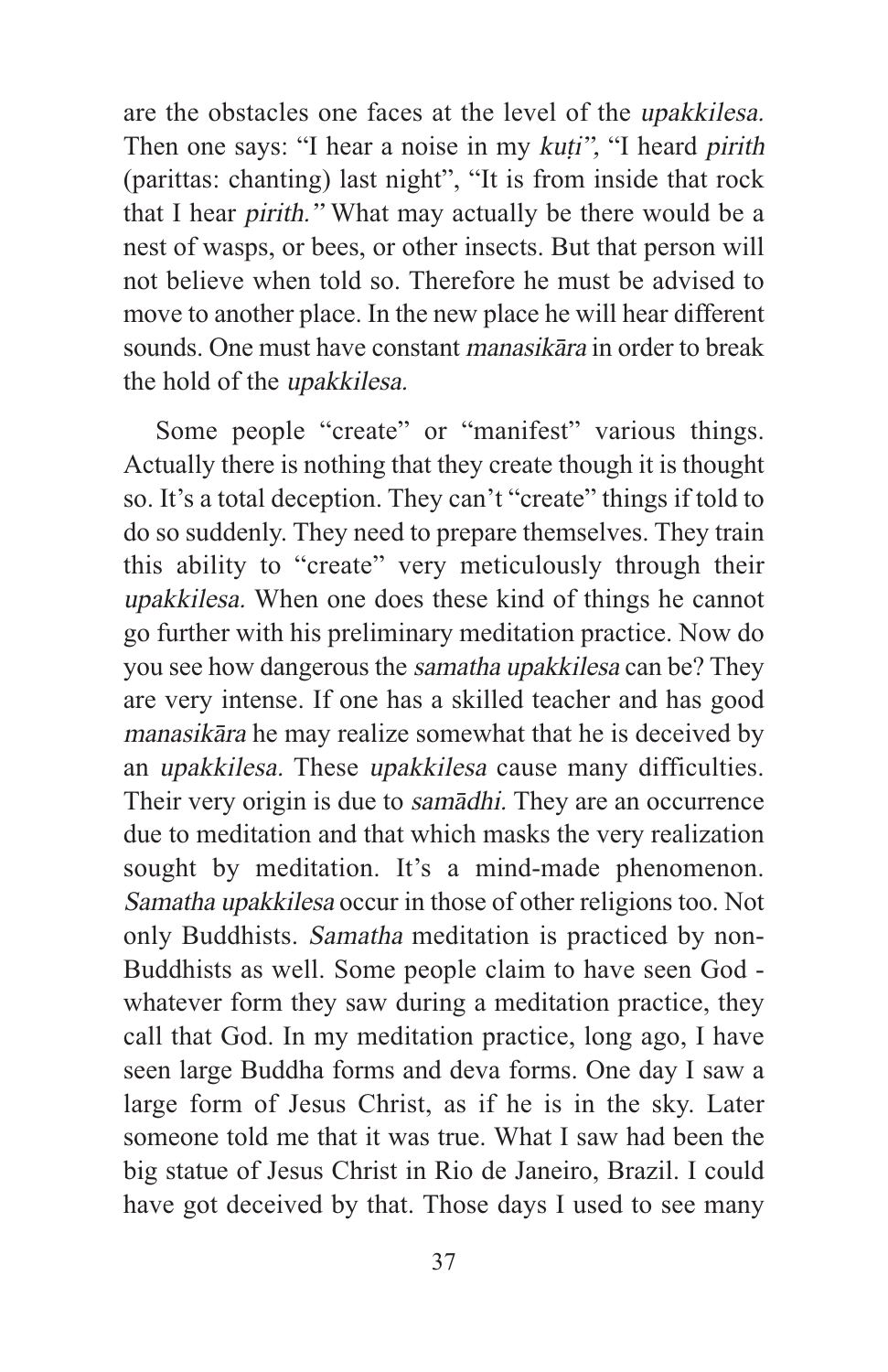large churches: the angels in them, Jesus Christ and Christ on the cross. They were huge. I saw large temples, too. These images are based on various stories we have heard. These are just mental states that arise in upakkilesa. These do not occur without upakkilesa. People claim they saw God, Brahmā, Mother Mary, or Jesus Christ, it is because of his upakkilesa.

Sometimes things we had not paid attention to, or what we had not put into words also operate at the level of upakkilesa. There was a young person in Canada, of about sixteen years of age, who had seen a Buddha statue, which had fallen and broken. He had seen this in his mind. This was in the 1960s or 1970s. After some time, he came to Sri Lanka. Then he was in his thirties. He came to our abbot at the Kanduboda Vipassana Meditation Center to learn meditation. He related this story. He sees this picture when he meditates, but not when he stops his preliminary meditation practice. Apparently he used to mediate on his own when he was about sixteen. Nobody knew about it, and that was when he first saw the Buddha statue. Later, on a visit to the Kelaniya temple in Sri Lanka, he said that the image he had seen was the statue there. The mind had received this image, somehow. It had come with the upakkilesa. It was not due to the abhiññā of divine eye. If it was the result of the divine eye, he should get it again when he is in deep samādhi. That is how one can distinguish between abhiññā and upakkilesa. It is the upakkilesa that deceives the yogi. It's not a fault of a meditation practice or the society-at-large. The yogis gives an erroneous value to these occurrences and moves no further.

There is another samatha upakkilesa: With the support of a glass or betel leaf (piper betle leaf), the person with the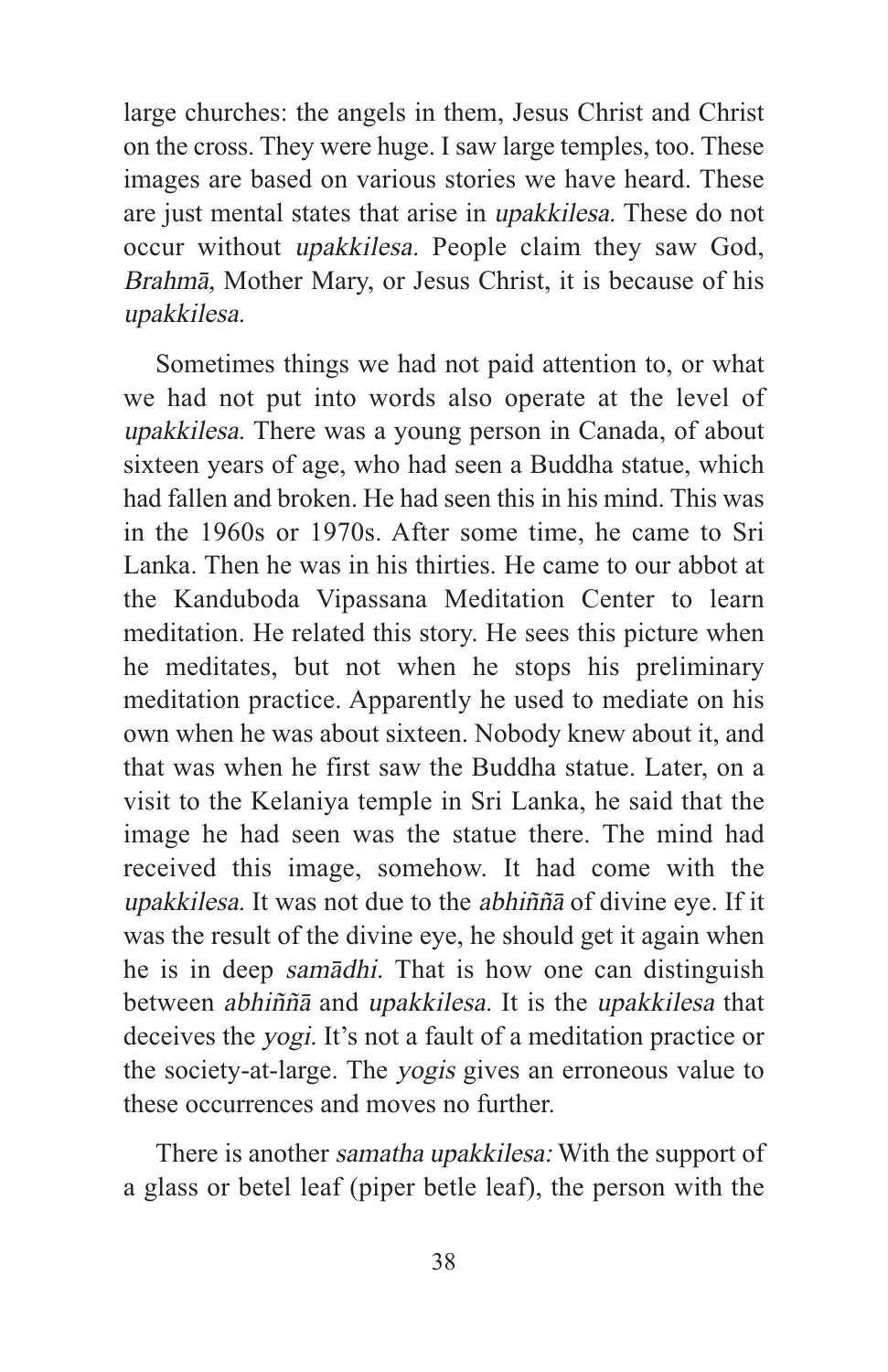upakkilesa places a pen on the finger of a person. The person doing this may say he is "getting" the recipients' dead father to write answers to questions the recipient has. These activities are found in many parts of the world. They think it is a big achievement but it has done only a big damage. Those who engage a lot in these samatha upakkilesa-based activities cannot do vipassanā. This samatha phenomenon will come up in a significant way and he won't be able to incline to a vipassanā practice. When they do try, it is these phenomenon that come up. There used to be monk who used to have such phenomenon coming up whenever he tried to meditate. He used to say that he saw spirit-beings. He described their forms, the way they were. He said their face was like a lion with a long tail and two legs. He used to close the doors to keep the so-called spirit-beings away. Similarly, he used to describe the hell realm. He was a good and virtuous monk. But he found the preliminary meditation hard to do. He was like that until he passed away. However, such people don't have a woeful destiny at rebirth.

There was another monk. He told me that there was a spirit-being on the top of his rock cave and asked me not to go there. He said some sort of  $p\bar{u}j\bar{a}$  (offerings) was needed before one could use the cave again. This was a mental experience that he had got when he was doing his preliminary meditation practice there. He had taken it to be true. I did my meditation practice there and I found nothing. There was a wall sketch of the Bahirava deity on the cave. This picture affected his mind to think that such a being was actualy there. When one does preliminary meditation after thinking such things, one will "see" these things. I said earlier on that the eye lens takes in pictures. It is through the lens that this happens. The upakkilesa does not understand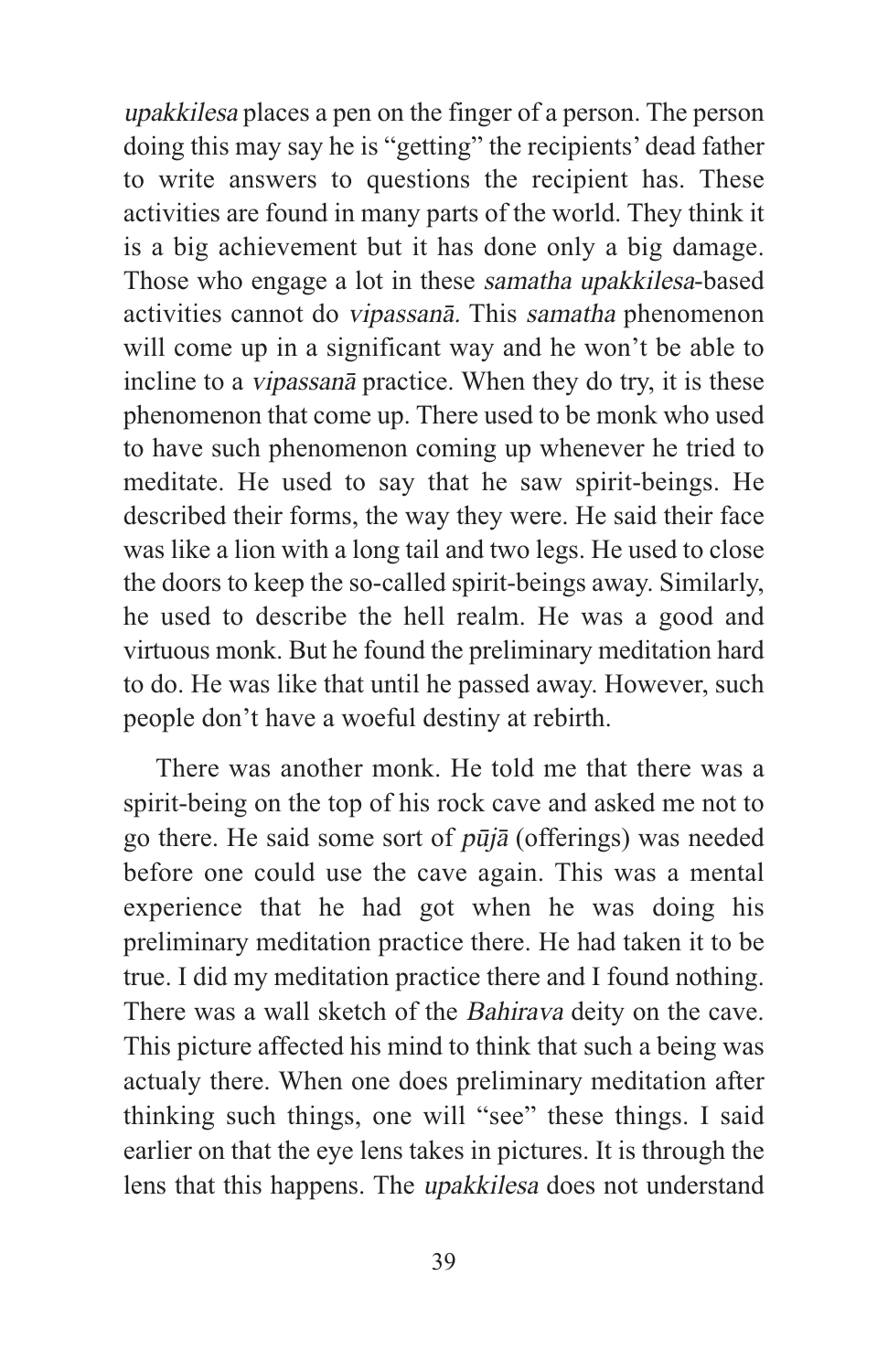the truth. It will remain for years and even last until the person's death.

Because of these upakkilesa, many think their meditation has progressed and that their meditation is on the right track, but they are only deceived.

The samatha upakkilesa occur with the afore-said jhānic factors. It occurs through samādhi and prevents the yogi from continuing preliminary meditation practice. It is not a nīvaraṇa. It is a mental state that arises to prevent one's preliminary meditation practice from progressing. Let's say that one is destined to accomplish a high attainment from one's preliminary meditation practice. An upakkilesa is an ordinary level before that high attainment. As an analogy: People mine gems. There are beautiful blue and yellow stones along with the gems. Some think these are gems, but they are not, and they have no value. Upakkilesa arising from meditation practice are also like that.

Knowledge is necessary to overcome an upakkilesa. Or else, the yogi's teacher must be one who knows about them well, and help him to overcome it. I said he needs knowledge to overcome these upakkilesa. It is very difficult to gain that knowledge. The yogi needs to be made to understand that these are only upakkilesa, but he just won't accept that. He may think that the teacher and others are jealous of his advanced state, or that those trying to advise him are not in the know.

Recently a gentleman claimed that he could change others' minds. This too is a samatha upakkilesa. This also affected me once. By being very strict with me, my teacher succeeded in helping me remove it. I had another such upakkilesa at that time. If I thought that the right ear lobe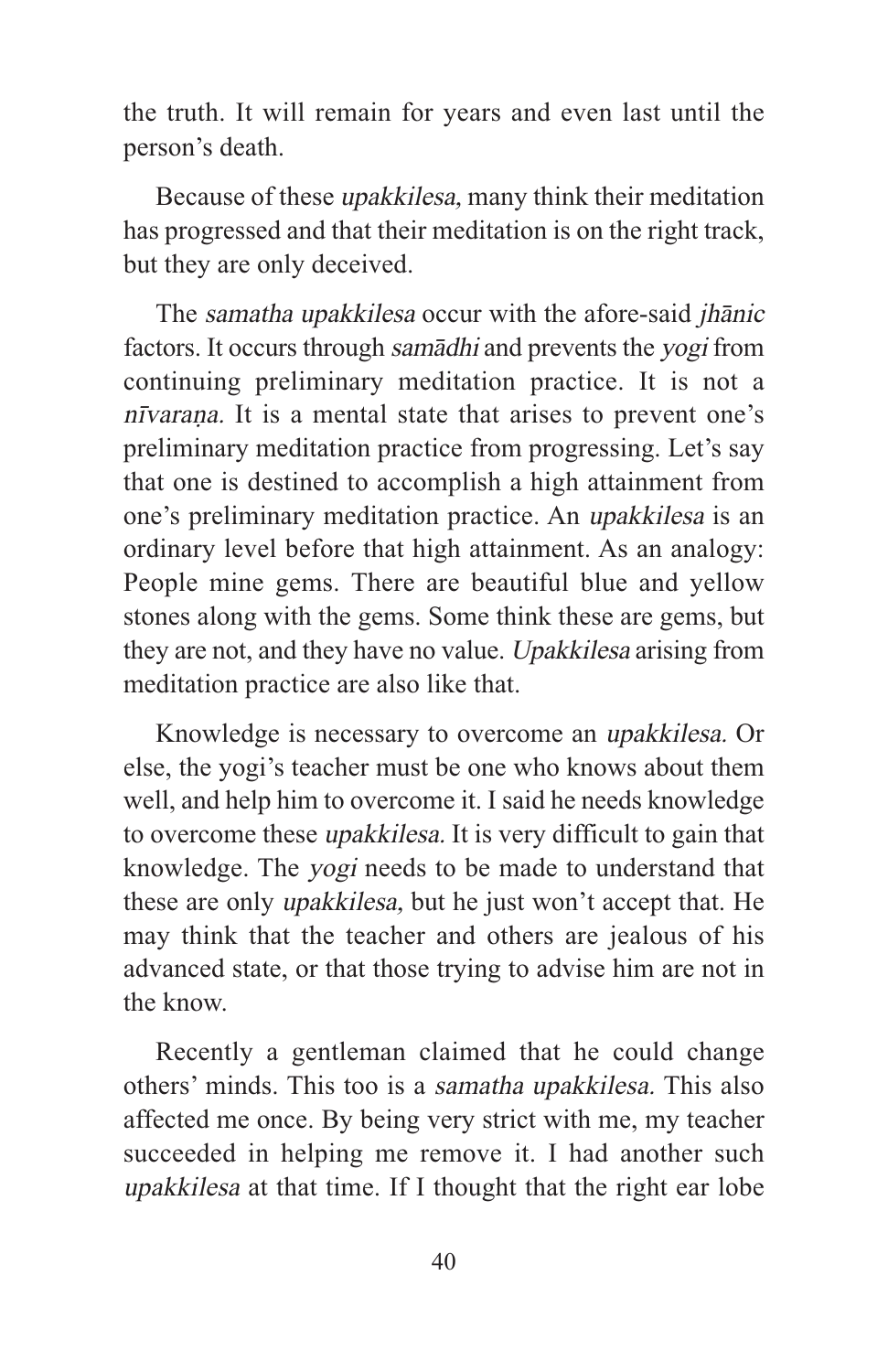should keep moving, say, for ten minutes, it would. If I wanted my left leg to rotate rapidly for ten minutes, it would happen too. I could do the same with the lips, nose and eyes - while keeping one eye perfectly straight I could move the other. With the lips too I could keep half of a lip or one lip still and move the other half, or other lip, respectively. I could also make the entire body taut like a rock. Absolutely like a granite rock. Or steel iron. Two or three people could get on me then. In actuality, such a person could be quite weak in body, but he would not be able to be moved or lifted. These are done through the mind. These things are then seen as wonderful or miraculous. So, one is deceived, thinking it is some progress. It's not. The yogi indulges in these, not knowing that they are not the path.

These happens all of a sudden in one's preliminary meditation practice. One takes some time to recognize these as upakkilesa. I was in my twenties when a monk friend and I started to train in meditation. My friend, who came from a wealthy temple, spent a lot and made kuti and facilities to teach preliminary meditation to yogis. A chief monk from the area also came to learn from us. During his practice, this monk started seeing a blue kasiṇamandala type of object. I advised the monk not to pay attention to this. I kept it away for a number of months. But this monk had a liking for this Upakkilesa. He had read about them in books, he said. He thought it was good. I told him that even though they may be written about in books, one needed a teacher who knew how to instruct in that method. So I taught *satipatthana* (the establishment of mindfulness) instead. After learning satipaṭṭhāna, his mind inclined to vipassanā. After some time our teaching program came to an end and we returned to our own center. That chief monk would not heed my advice, and he returned to contemplating the kasinamandala. He reached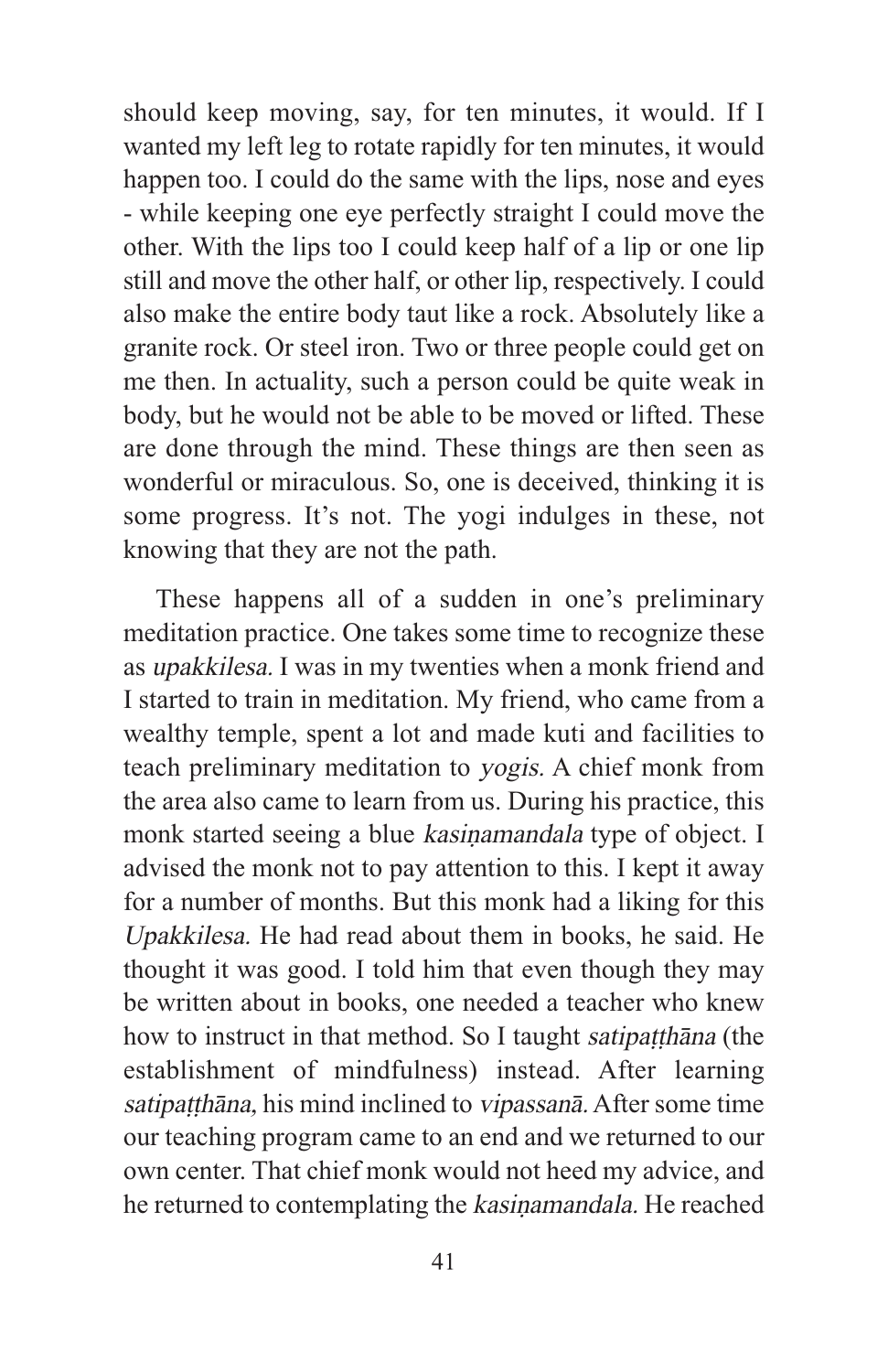an intense level of upakkilesa. Hundreds of thousands of people flocked to meet this monk. He used to tell them of their past lives, predict futures etc. My teacher heard about this, and told my monk friend and me that as we were responsible for teaching him meditation, we should go and help him overcome the upakkilesa. So, we both went to see him. When we met him, he told us all about our journey how we came, what time we left, how it rained on us, and why we had come. When one has the ability to say such things, who will not be deceived? He thought that he had abhiññā. We knew that he would not accept our advice if we told him the truth of his condition. Yet we did give him a little advice that his was an upakkilesa, which should be overcome. He thought that we did not know. We repeated ourselves about three times, and when he would not agree, we left him. Later he got into great difficulty before he passed away. He had said that he would ascend to the sky and perform pāṭihāriya (miracles). He had predicted his time of death, and that his dead body would lower itself from the sky. Many came to watch this prediction happening and the police also were present. Yet, he was found hiding under his bed on the predicted day. Finally, he had to be protected from an angry mob. He died later, sick and being unable to consume any food or drink. He had said that he would be healed by his abhiññā. But he died vomiting blood. Even now I feel concerned thinking about him.

#### **Latent phenomena in** *samatha upakkilesa*

There are a few latent phenomena in samatha upakkilesa. For instance, there is something like saddhā in samatha upakkilesa, but it's actually not. There is something like viriya, but it is not so. One lives like a very pious person. He at times may teach the Dhamma to others or may even teach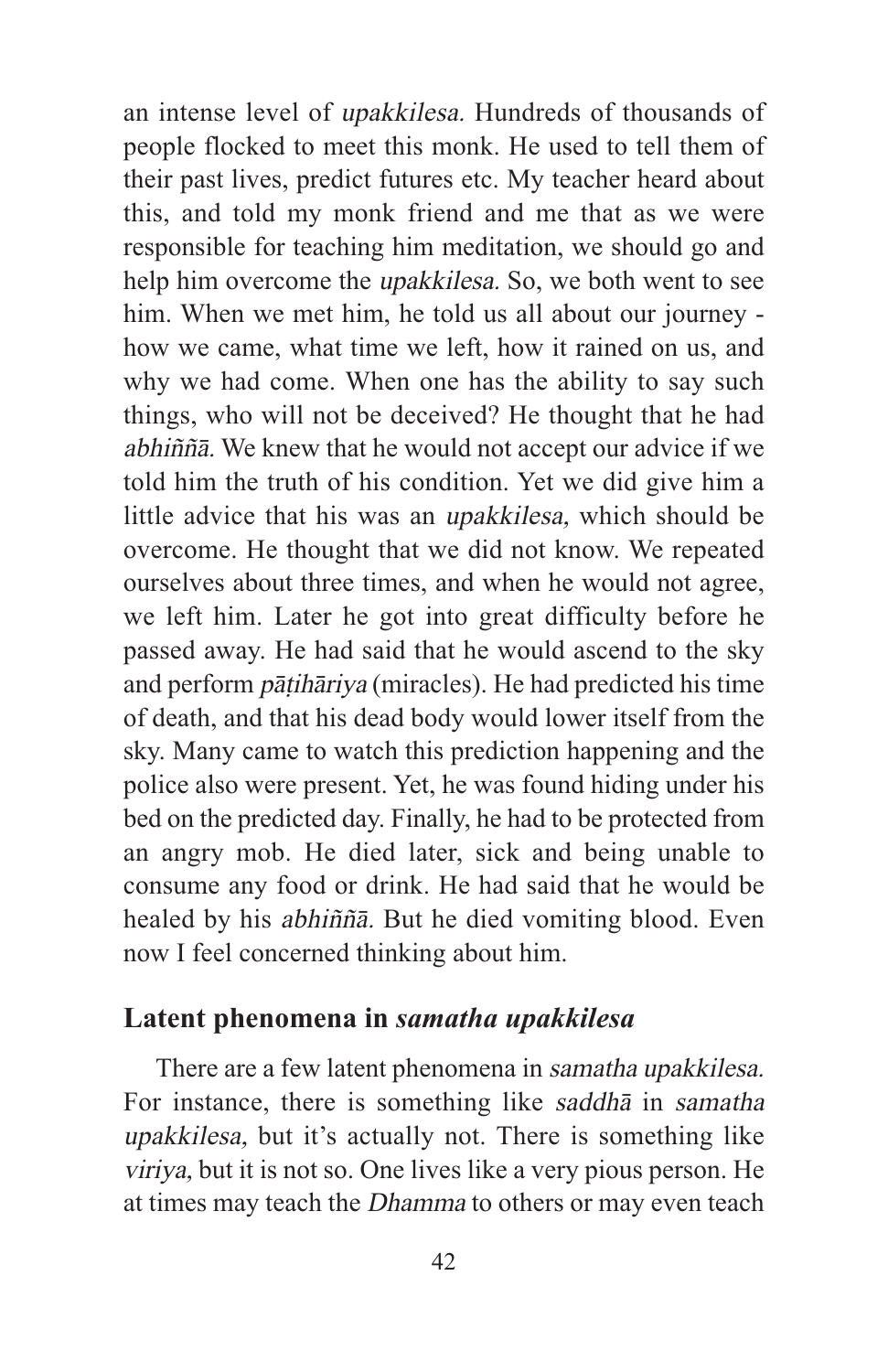meditation. Teachers ask us not to talk about our meditation practice with others, don't they? There is a reason they say this. Let's say I am deceived by an upakkilesa. When I talk to someone in this state, I relate my experiences to the other. That person then starts thinking as to why he had not had those experiences. One with an upakkilesa talks a lot. It is the nature of upakkilesa. Sometimes they can keep talking for hours. All related to the Dhamma. Nothing outside of it. This is a very dangerous phenomenon. If one was deceived thinking he has an abhiññā, he can let go of that deception after they lose that "ability". But one cannot let go of the upakkilesa of talking on the Dhamma. This lasts for almost one's lifetime. The one with the upakkilesa that mimics saddhā does not perform any vath *piliweth* (service). They would not come for Buddha puja, and may even take offence if called to join a puja.

Underlying an upakkilesa is the person's need for fame and publicity. These are not present in one without upakkilesa. That need is not there. These upakkilesa make some travel the globe, seemingly to teach meditation. They would not go beyond this level in their meditation practice. Nor would they admit that they wouldn't go beyond this level. This is why samatha upakkilesa are dangerous.

Some think about everything logically. They do not easily get deceived. Yet, if their minds get calm, they too can fall prey to upakkilesa. But if one recognizes samādhi correctly, one does not get deceived. Upakkilesa occurs at the samādhi level and can arise if one fails to recognize samādhi correctly. Samādhi precedes jhāna and upakkilesa do not occur at the level of a jhāna. Before samādhi, there is a state of cittassekaggatā followed by a samatha moment. These latter two states do not pose a difficulty. In these two states the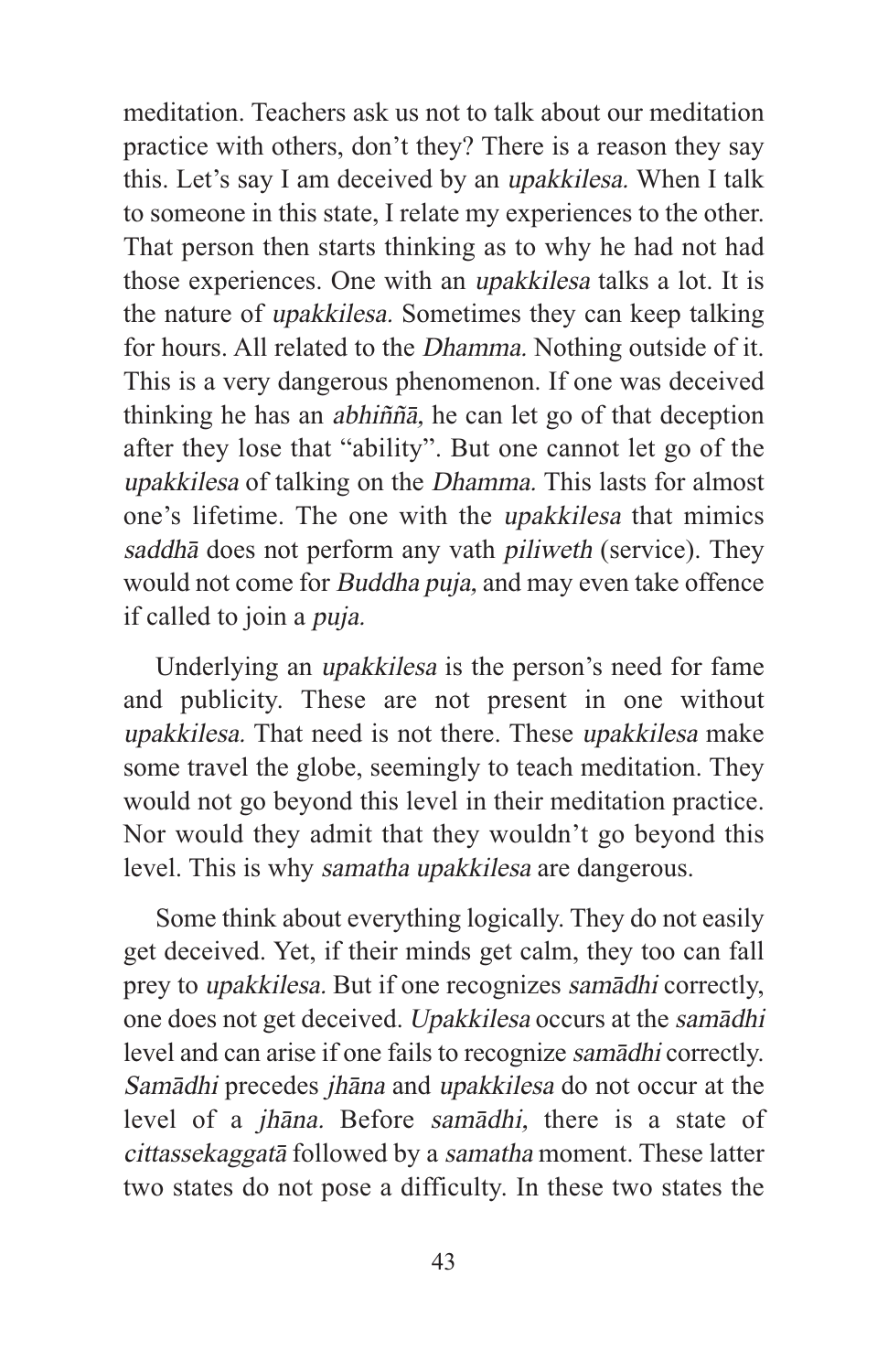yogi practices well and can be corrected. The problem arises if he gets to the samādhi level. Actually, it is a simple problem to undo. But the person does not admit the problem. They are completely enveloped by the upakkilesa. They are in darkness. They are in the same spot. But, because they dislike kilesa, they are not destined to a woeful state a rebirth.

They are capable of enduring this path. Provided they let go of their ideas. The problem is they don't. Let me illustrate: Let's say that there is a whirlpool in a watercourse that runs through a garden. A leaf that comes into it keeps twirling round and round, until it descends to the bottom - it will not move on. Ideally, it should move on as the water keeps coming in. An upakkilesa is also like a whirlpool. A whirlpool can be noisy, but it's hollow inside. One keeps going round and round. Similarly the affected person does not know he is just going round and round. He thinks his condition is good. But, in reality, he is headed towards a precipice. But because he doesn't do anything unwholesome, he will not be headed to a woeful state at rebirth. A happy rebirth will be his destiny. But he missed an opportunity to turn his life to a more wholesome state. However, if one has manasikāra, sati, and paññā, he can know if he is living such a deception. But many do not think like that. Instead they imagine themselves as advanced and as having abhiññā.

#### **A skilled teacher is needed to overcome** *upakkilesa*

The samatha upakkilesa are fiercely tenacious, more than those of vipassanā. Once deceived by upakkilesa, one can be that way for months, or years, or even for life. The teacher must know how to break it as soon as a student gets an upakkilesa. A good teacher must be firm and strict at these times. Soft approaches or niceties will not do.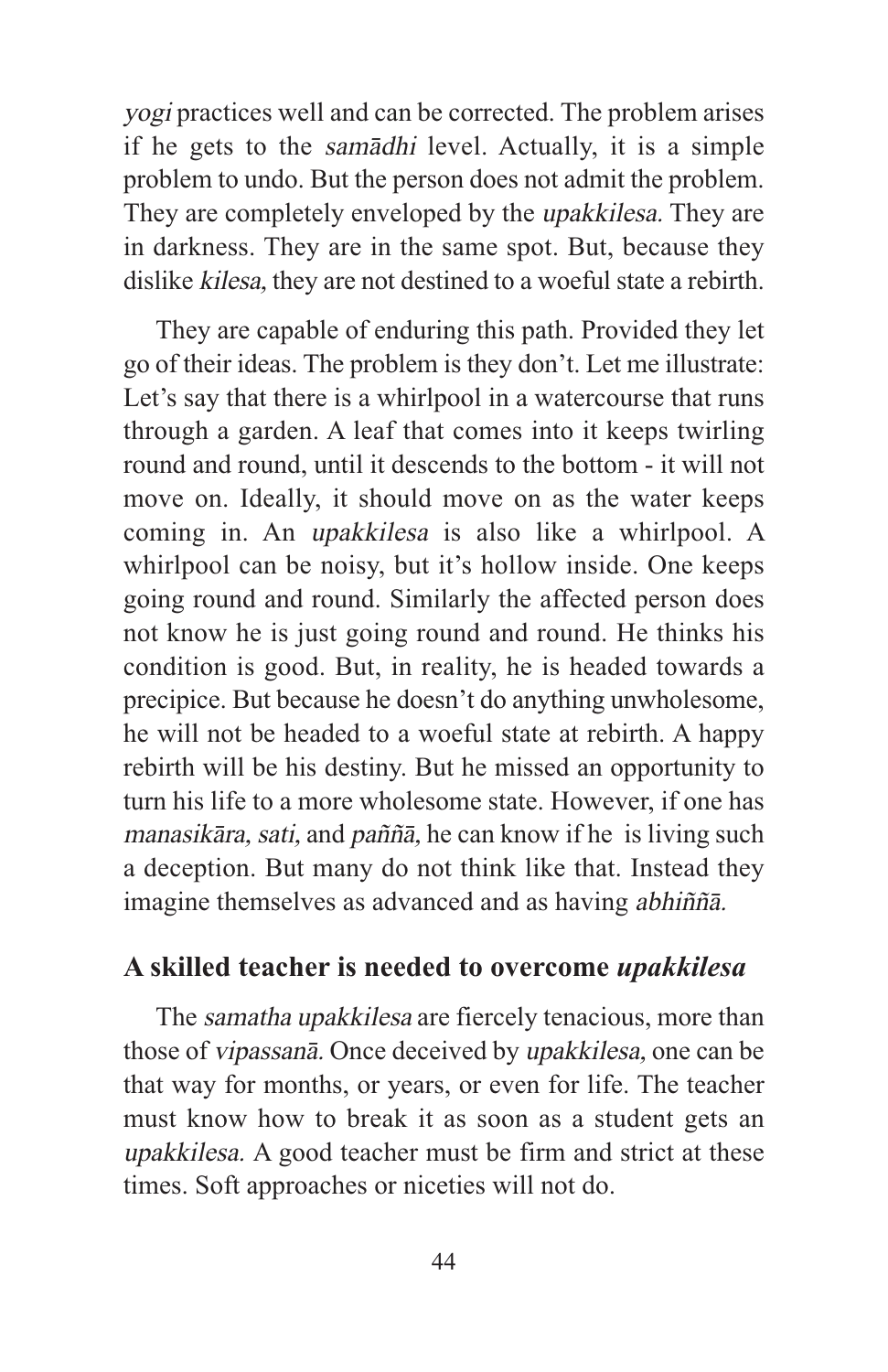A teacher must tell a yogi who is affected by an upakkilesa right at the start of it, absolutely honestly, and not in a roundabout way. One must directly say: "You have an upakkilesa", "Do not do this." If the yogi chooses not to change his ways, there's nothing the teacher can do. If the student wants to be famous, they can pursue that, but they will not go far with the *upakkilesa*. The student generally disbelieves the teacher when he advices so, thinking the latter is jealous. That is in keeping with his psychological level. When the teacher points this out, the student must ideally be in a receptive position to listen. If not, he will be overcome by the upakkilesa. This is why it is important to have a teacher when engaging in preliminary meditation. One can neither do samatha or vipassanā without a teacher. One may go a short way with satipaṭṭhāna without a teacher. But to go onward substantially in samatha and vipassanā, a teacher is essential. If one has sufficient merit one can attain nibbāna by oneself, such as in the time of a Buddha. Without that sort of merit, it's not possible to practice alone. Some who meditate by themselves have more mental distortions. They think whatever they think is right. They think that others are wrong.

Superficial teachers won't do. Skilled teachers are essential. The teacher must be endowed with sincerity, the intention to instruct well, compassion and empathy. He should not expect anything from the students, nor seek publicity and fame. Giving should be his only intention. If one does not find someone like that, it'll be impossible to progress.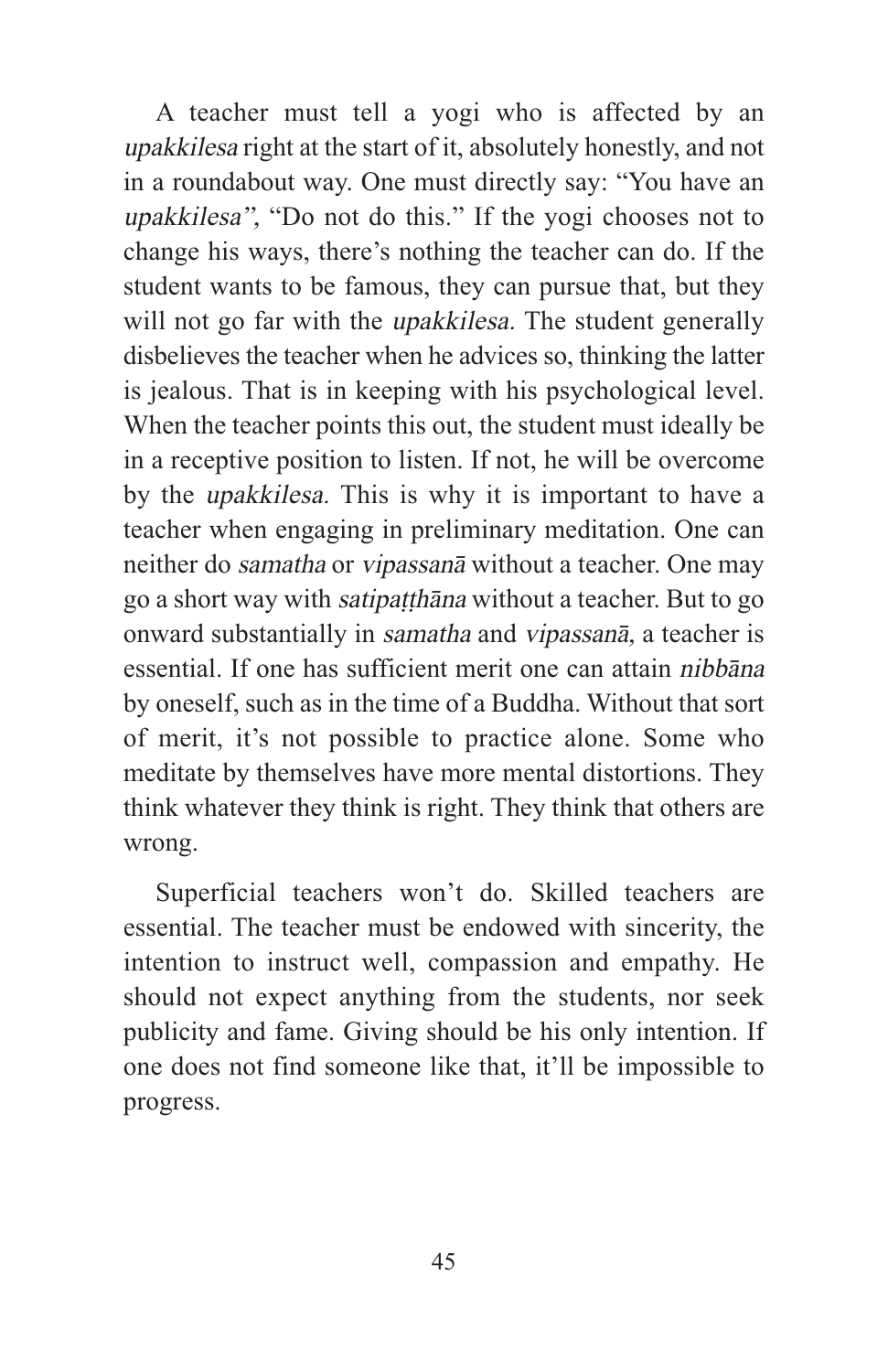# **Talking is an obstacle to preliminary meditation practice**

Nowadays, many yogis deny themselves the opportunity to develop sati, because they talk with others. Talking and discussing reduce *sati*. Then one does not progress. Where there is no manasikāra, sati cannot grow. With no sati, samādhi cannot arise. This problem abounds in group classes of preliminary meditation practice. But yogis in these group classes continue to frequent it because they feel fulfilled by the discussions at these classes.

Problems arise when one discusses one's preliminary meditation practice with another. A yogi says things like: "Hāmuduruwo (monk) told me like this", "That Hāmuduruwo has an astounding knowledge", "That Hāmuduruwo taught me meditation like this", and "I have a wonderful quietening of my mind due to my practice." This type of talk is damaging. These conversations spread "germs". The one hearing this thinks "Why don't I have such calm?" It's like breaking every new shoot of a plant. The plant has no chance of sprouting. Hence, because it creates unnecessary thoughts or ideas, talking must be avoided.

Let's say one is doing his preliminary meditation. Then, another asks, "Where are you from?", "What did you come for?" This type of talk can also be damaging, though less so than talk about meditation. There is no use in such talk. There is no purpose in discussing one's meditation practice, progress, or about one's teacher, with another. Unnecessary. Unwanted. The listener of this type of talk could get completely dejected. It's like uprooting all of the other's grass. And then one just shovels it all away and some new crop is planted. If such a talkative person comes near a yogi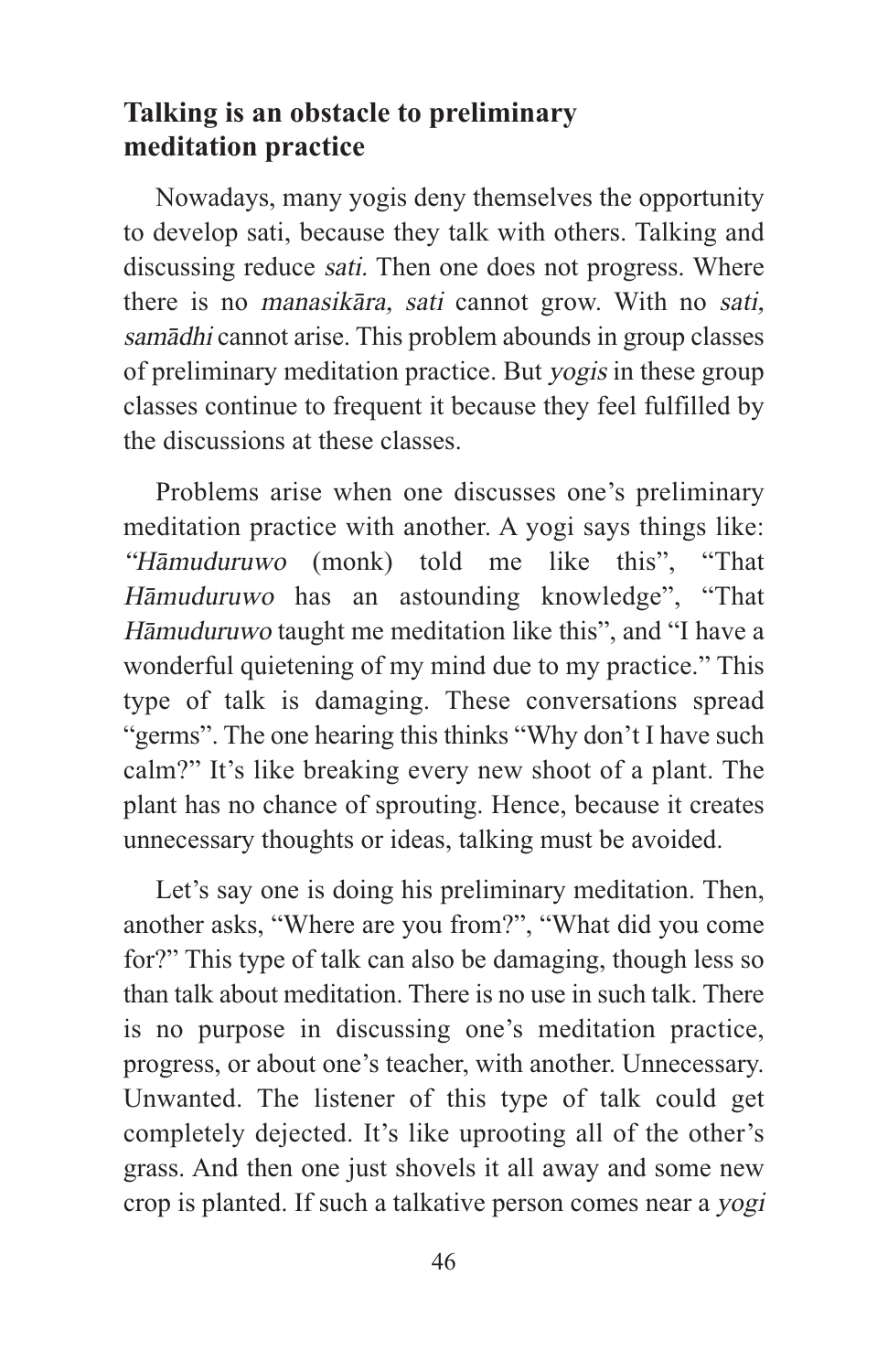who is practicing well, the latter can get very disoriented. And then it becomes impossible to help build that yogi again.

If there is a yogi who is untroubled by these influences, he will systematically gain visuddhi (purity). The mind settles. The *nīvarana* gradually lessen. This lessening means that one is able to be completely with his object of meditation. Sati will be established and sampajañña will flourish. During the time that one is with an object completely, he may experience small lights in his mind. But these are not the lights of upakkilesa. There are two types of light - there are lights of upakkilesa, and those that are not. These latter type of lights appear in some yogis and not in others. This happens when the *nīvaraṇa* are lowered and suppressed. A teacher does not need to enquire from the yogi if he does or does not experience lights. Those who do and those who do not are varied but they are at the same level. The nature of the mind when the *nīvaraṇa* are suppressed can manifest differently, due to differences in individual personalities. To emphasize the yogi that experiences lights and not the one who doesn't would undermine the latter. This is why it is so important for the teacher to speak to yogis individually, rather than in a group. When preliminary meditation experiences are discussed in a group setting, it can really disturb the other yogis, even irretrievably.

That is why it is important not to teach preliminary meditation in groups. The teacher and student must meet in private. Another issue is that a student may not be forthcoming with his experiences when another person is present. When training to be a meditation teacher, I used to be positioned behind the wall when a student used to speak to the abbot of the monastery. His student did not know of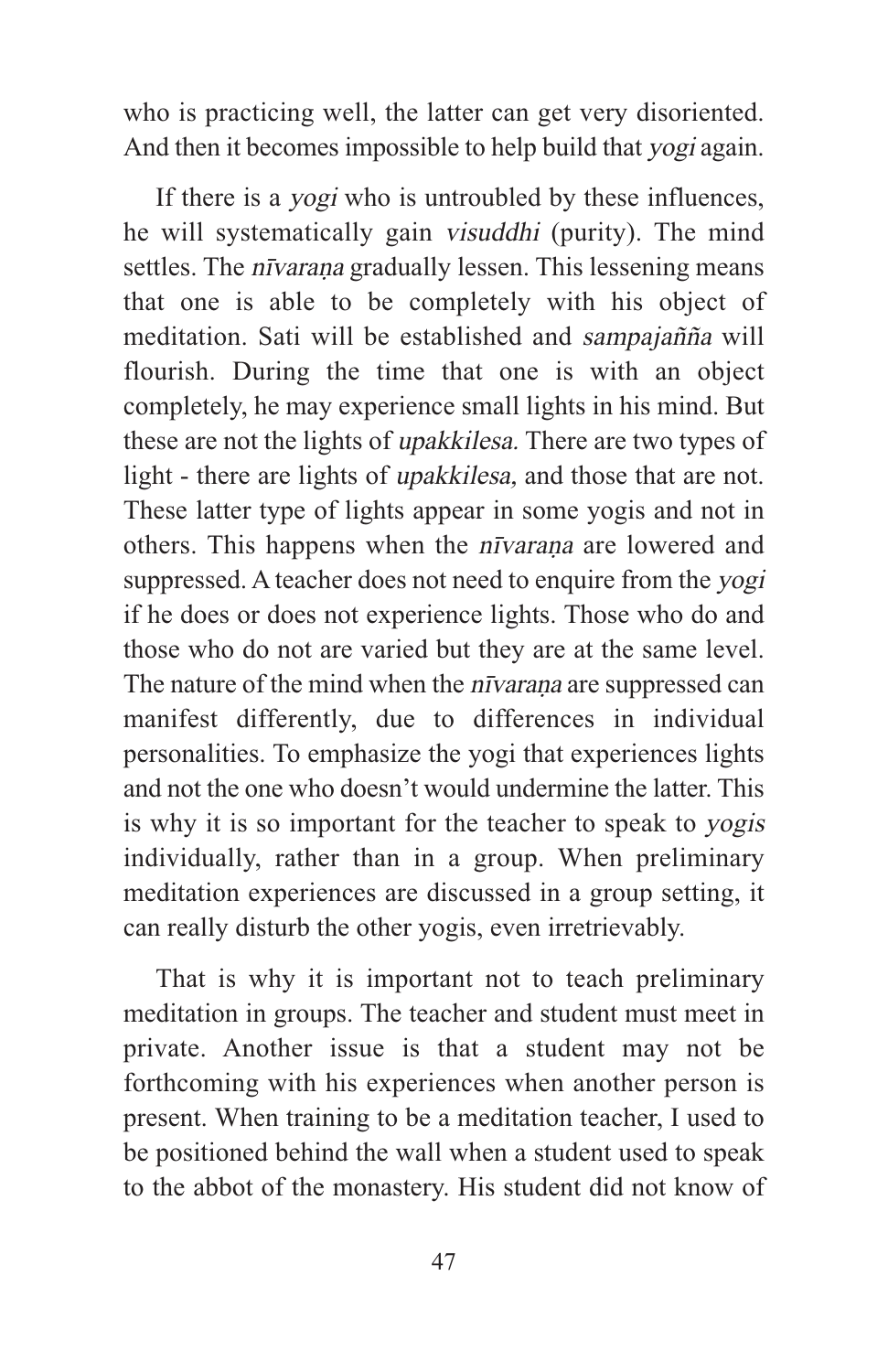my presence. In order to learn, the trainee teacher must remain hidden. I used to listen to their conversation, and later ask the abbot why the student said what he said, etc.

The teacher would not say anything to the student of the reason that lights appeared - that it is due to the suppression of the nīvaraṇa and subsequent purity of the mind. When the teacher does not focus on it, the student too will not pay attention to it. However, the teacher has noted this occurrence but does not show it. This is to prevent the yogi from facing difficulties later on because of these lights. Because of these experiences it becomes evident that the yogi is somewhat calm and collected due to the lessening of the *nīvarana*. The teacher would then need to advice the yogi to maximize manasikāra, if he is to progress further. If the yogi wishes to maximize his manasikāra, he must avoid talking. By doing so, he will gradually incline to meditation, to *satipatthana* meditation. He would be able to sustain viriya well and his saddhā would be well established. And, a satisfaction about his preliminary meditation practice too would be present in his mind.

# *Vipassanā* **(insight practice)** *upakkilesa*

There are ten vipassanā upakkilesa:

- 1. Aloka (light) and obhāsa (effulgence of light)
- 2. Pīti (rapture)
- 3. Passaddhi (tranquility)
- 4. Adhimokkha (determination)
- 5. Paggāha (exertion)
- 6. Sukha (happiness)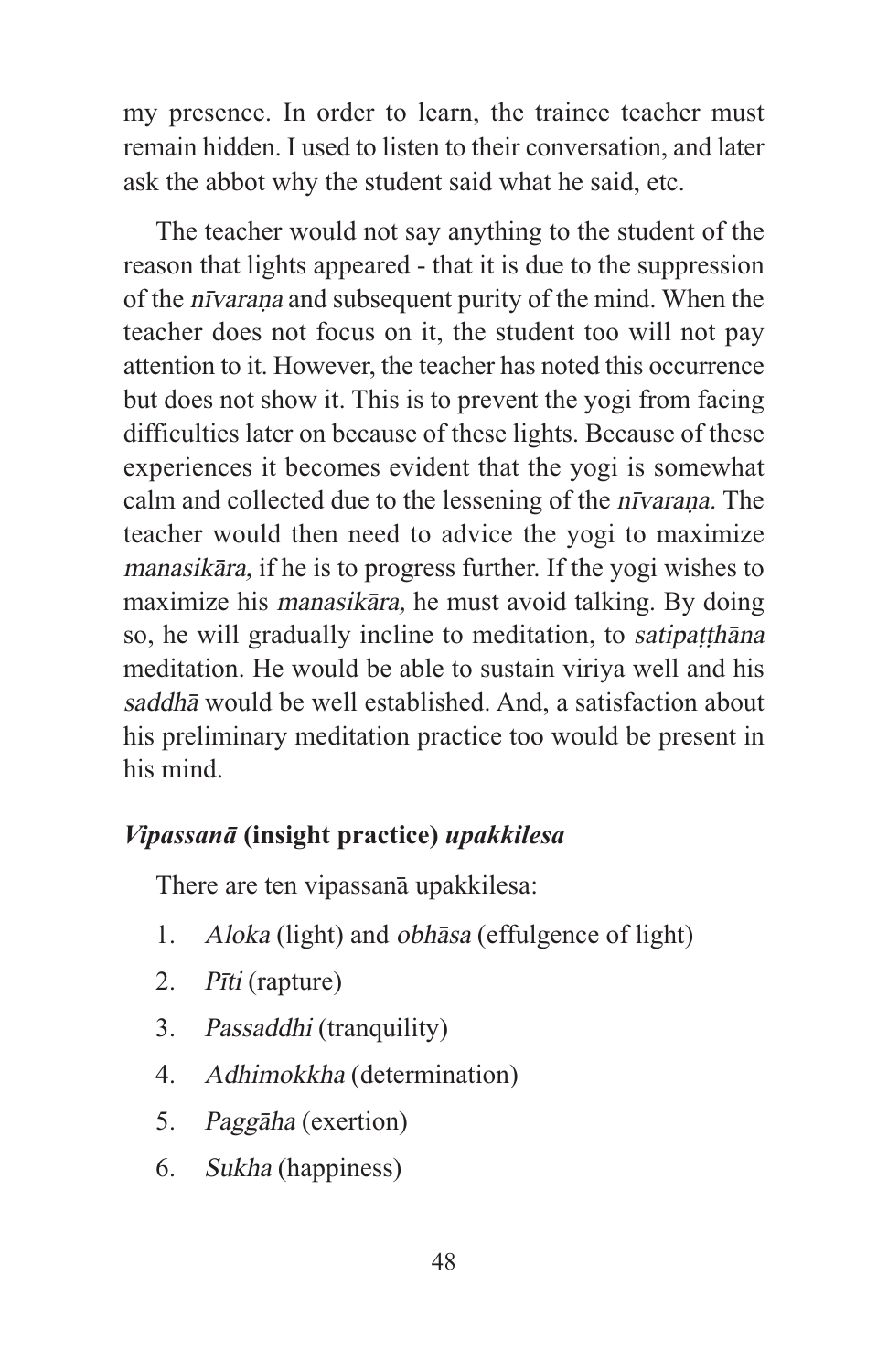- 7. Ñāṇa (knowledge)
- 8. Mupatthāna (awareness of objects of attention)
- 9. Upekkhā (equanimity)
- 10. Nikkhanti (delight in an upakkilesa)

It is when one starts to realize what the path is and what the path is not that these ten vipassanā upakkilesa start occurring.

# *Aloka* **(light) and** *obhāsa* **(effulgence of light) as an** *upakkilesa* **in** *vipassanā*

The yogi may see blue, purple, green, and red colored aloka. Very few yogis see the aloka in green. If one sees green aloka, he may have a mental illness or may get one in the near future. Usually it is yellow, purple, blue, red, and white *aloka*. The mind stays with these *aloka*, it resides there. It just stays like that for days. Some yogis spend an entire hour in these aloka and this means that he has been in great happiness. After that he may reflect that he saw them. Some aloka appear at a great distance, while others appear close.

Some aloka change as they appear. When one observes a blue aloka, it turns yellow. When noting the yellow, it turns red. The red turns white. Some misrepresent these as nimitti, as an advanced stage in meditation. This is wrong. This is only a significant intensity of upakkilesa which have arisen due to one's samādhi. Some cause a feeling of heat in the body. Some yogis experiences a sensation of heat, as felt on their body. Some aloka emanates a burning smell from the body - like that of burning body hairs. These experiences depends on the mental level of the yogi. Such yogis are rare. Some feel a burning on the face when the light they see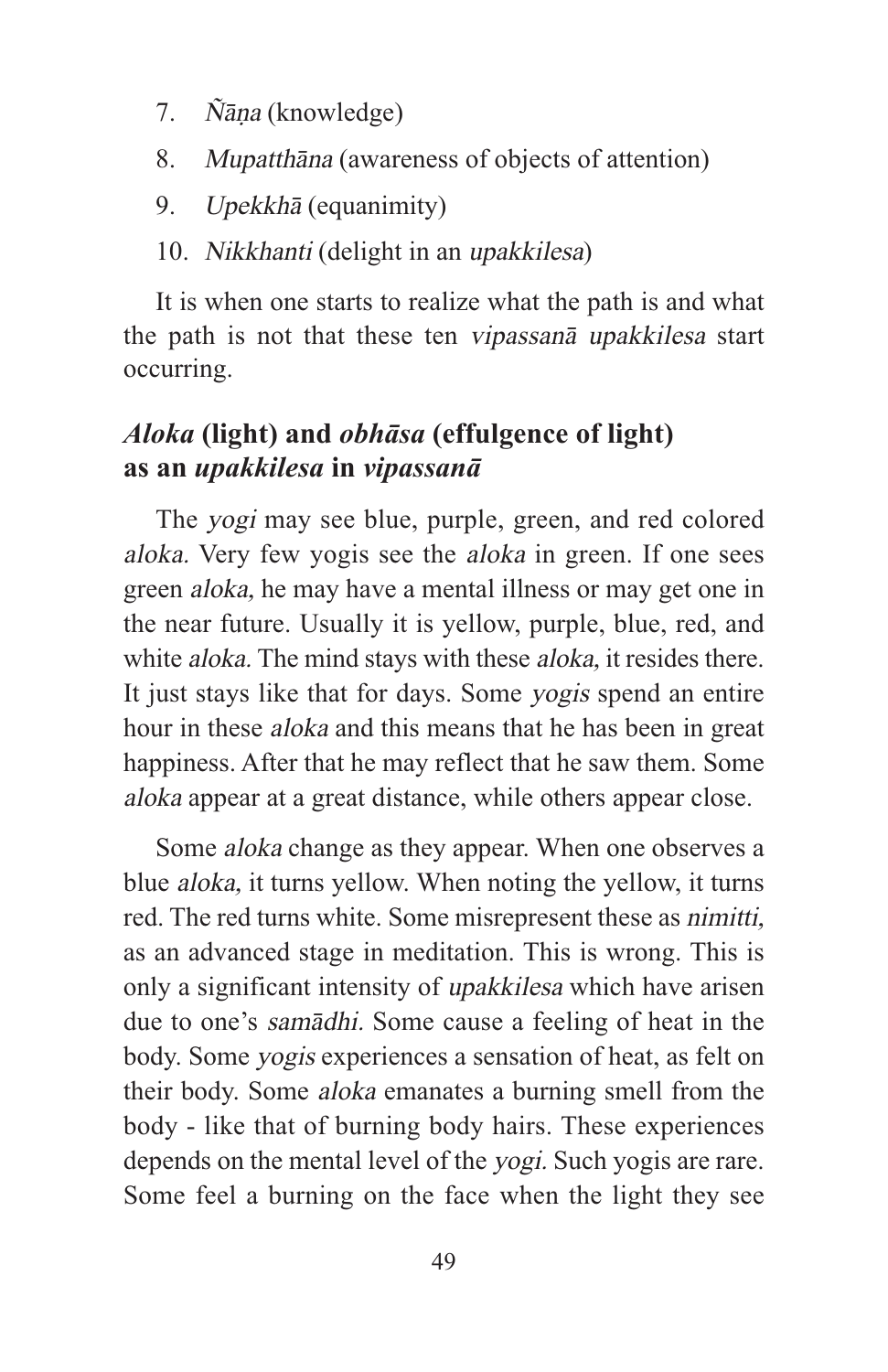flashes on it. They feel like opening their eyes to see. Some even touch their face. It really feels like it is going to burn. In fact, this too can happen.

If the yogi gets deceived by these experiences he would not progress further. He may remain thinking erroneously that he has experienced a nimitta and hence advanced in his presence. Some say that the aloka burned all their kilesa. One must recognize what an upakkilesa is and what an upakkilesa is not. When noting what isn't an upakkilesa, it goes away. Hence, a good yogi will find that as he notes, the aloka or the form passes away. The teacher must somehow show the way to remove these aloka.

Obhāsa (effulgence of light) refers to light that emanates from the body. The body radiates these obhāsa. They can be blue, yellow, red or white in color. Mostly, they are blue. Red and white are less. Obhāsa radiating from the forehead is very rare. It can radiate from the forehead like an arrow, and light up miles ahead, making all that is along its way, and the sides, visible. Buildings, houses, and people within them for four or five miles can be seen. Obhāsa is a fierce one and it can be deceiving. But the teacher can help to undo and remove it. If a light that emanates, comes into the body, one must immediately stop the preliminary meditation practice. That *yogi* is easily and quickly susceptible to a mental illness.

Aloka and the obhāsa are two. It is obhāsa that commonly deceives many yogis. One sees more with obhāsa than with aloka. One does not see with aloka. It is rarely that obhāsa is experienced by a yogi, less than one in a thousand. Many yogis see aloka. Some get these, a little, even without a preliminary meditation practice.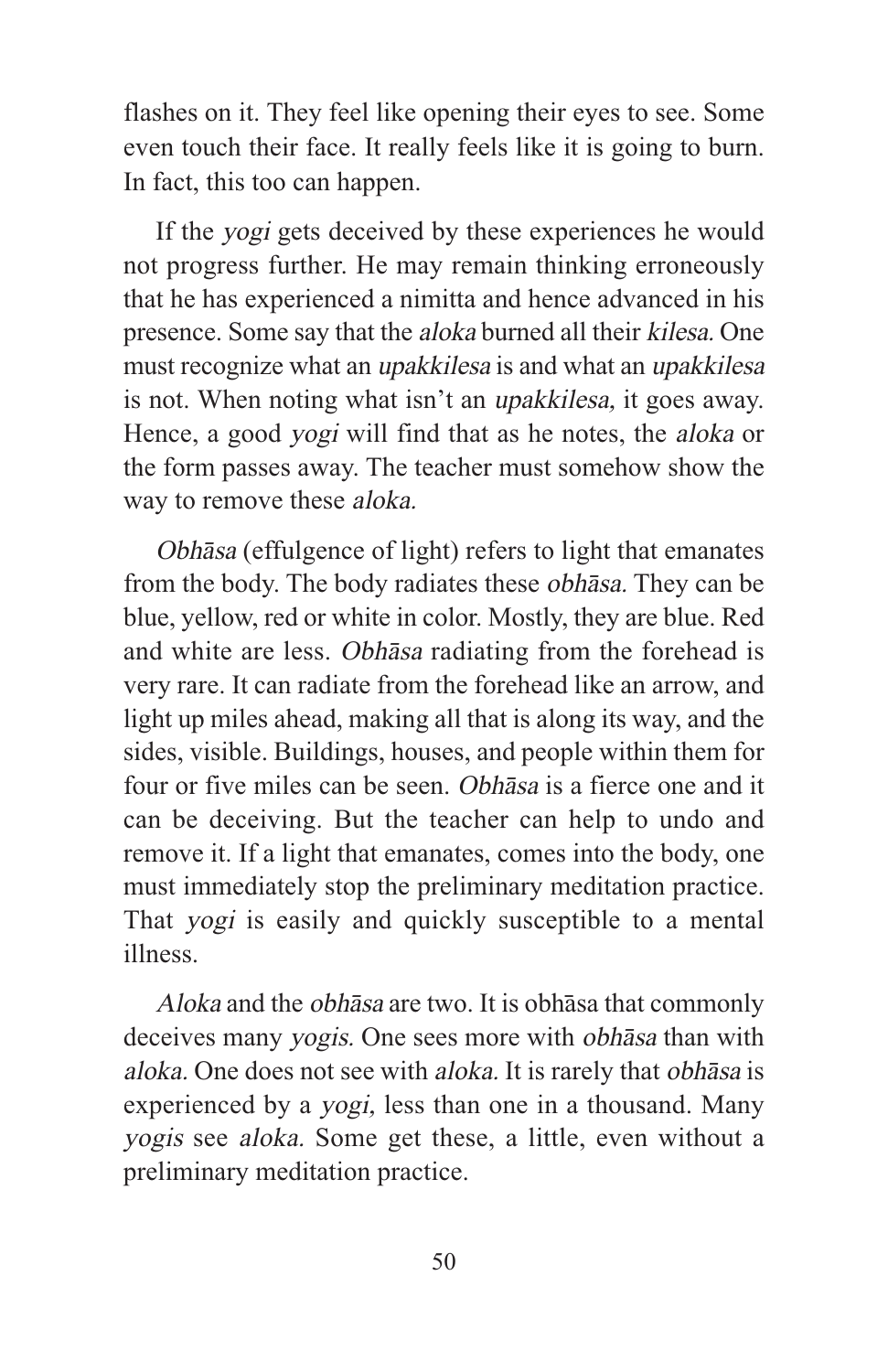The teacher shows little regard for the student at this stage. The teacher is then seen as a jealous one, or an enemy. The teacher appears very stern: "If you are meditating, do your meditation. I am not interested in these," the teacher would say. This is said with kindness and compassion, to help remove the student's deception. Some persons, these days, misrepresent the student's experience of aloka/obhāsa as a significant occurrence. That cripples the student's progress. Instead, the teacher must simply dismiss them as irrelevant.

Even the yogis who have the potential for mental illnesses can see aloka. He attaches to small bright lights. It is a feature of the illness and not a characteristic of preliminary meditation practice. Then the yogi starts seeing whatever he thinks about. For instance, he may see a flower bloom in the heart. He absolutely needs treatment. The teacher must know that this yogi is mentally ill. We discussed mental illnesses earlier too. This *yogi* is different. He did not get the illness at that point, but only now. The yogi does not reach the exact level of an upakkilesa and instead exists prior to it. But we don't reject this yogi as a patient. He must be taught very slowly. The Buddha considered all of us as potentially mentally ill: "Sabbe puthujjanā ummatthakā viya dissanti." This is now misinterpreted as "sabbe puthujjanā" ummatthakā." He didn't say that we are mentally sick. We, as much as, they are mentally sick. We see their illness because it is more intense than ours. We do not see ours. So we can't reject them saying they are mentally sick. Very gently and slowly, they must be shown the facts as one would with a child, and not be rejected.

Some say that they can see a pabhāva (aura) of another. However much a yogi meditates, a specific determination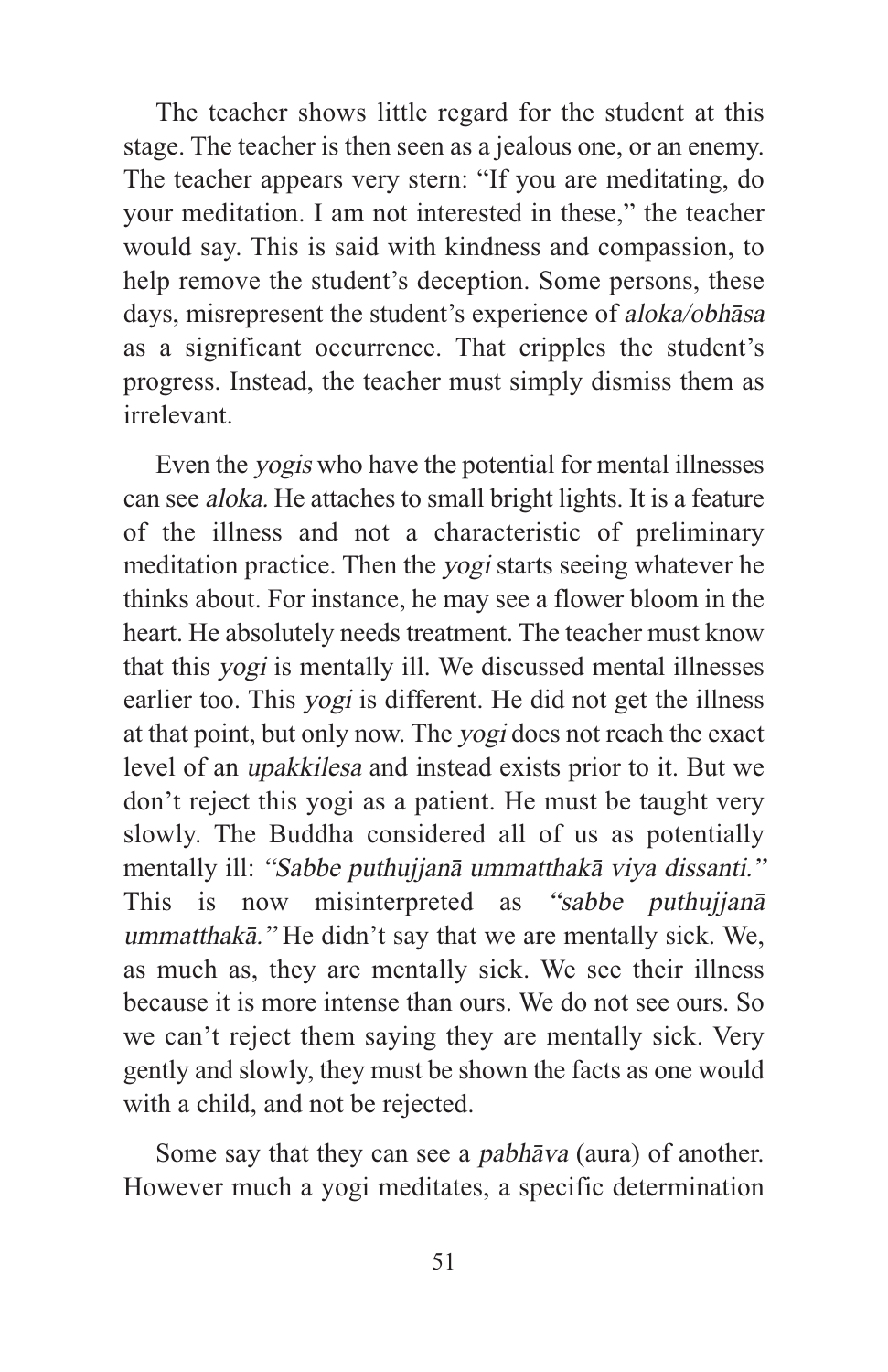must be made to do see a pabhāva. It does not come about automatically. I have seen the pabhāva of a person. He was a long-term meditator, who practiced without talking. He was also ordained for a while. His pabhāva was blue in color. The pabhāva of a person who is heavily clad cannot be seen as it cannot penetrate through layers of clothing. However, it may be visible just around the face.

What the Buddha had was not a pabhāva. As his mind became purified, all his dhatu were also purified. With purification, a blue hue radiated from his hair, yellow from the skin, red from the blood, white from the bones, and orange from the bone marrow. For others to see this, the Buddha had to make a determination. When he performed the yamaka-pāṭihāriya (Twin Miracle) he made such a determination. The Buddha performed this to diminish the māna of the Sākyans, to diminish the doubt of the devas, and to tame those with other religious beliefs. When without such determination, he was like an ordinary person. After attaining Buddhahood, when the Buddha visited the five ascetics to preach the Dhamma, they said amongst them: "Look, he is coming, looking nice and plump after rich food. Let's not get up for him," etc. As the Buddha came closer, they could not keep to their plan. One brought out water. A seat was prepared. All was done to receive the Buddha. On another occasion, the King Ajātasatta accompanied physician Jīvaka to see the Buddha. As there was a large assembly of monks, Ajātasatta asked Jīvaka which one the Buddha was. These instances shows that there was no ostentation. The Buddha lived as an ordinary person. He was like any other human of that time, in form and body. There were others who looked like him, though a little different. From afar, Venerable Ānanda and Venerable Anuruddha looked like him. They were, after all, relatives. When the Buddha wanted to subdue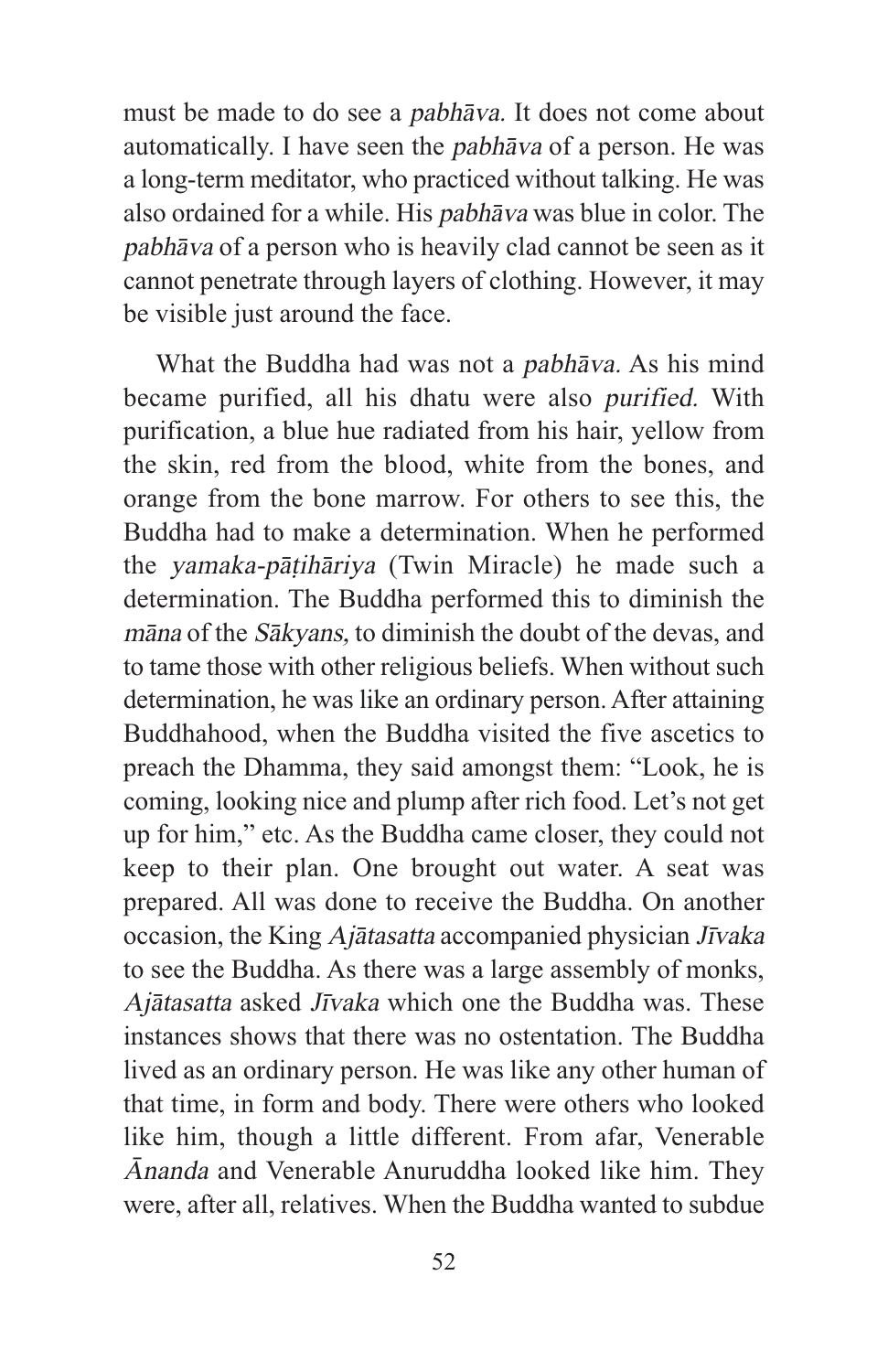someone, he could send an obhāsa there or bring it back. He could create forms within the obhāsa. That is what he with Mattakundali and Queen Khema. Through the obhāsa, He demonstrated to Queen Khema a beautiful girl growing old, wrinkled, changed, and falling dead. The Buddha did these deliberately.

#### *Pīti* **(rapture) as an** *upakkilesa* **in** *vipassanā*

Pīti is a state of mind that arises when the mind gets well established with the object of preliminary meditation practice. This does not come together with aloka. It is not something that arises because of *aloka*. At times, during meditation, the mind notes objects with great clarity. It's a nature of the mind. This *pīti* can cause the eyes to tear, the lips to quiver, the eyelids to shake. A yogi engaged in preliminary meditation practice has a heightened level of pīti. He could easily be deceived by this. He may be deceived thinking: "I am now advanced" or "I have samādhi." The various upakkilesa do not occur in a given order. At times aloka can be less, and *pīti*, high. Some yogis can have more of aloka, and others only pīti. In any case, pīti during preliminary meditation practice is commonly experienced.

Pīti is not experienced only when at sitting meditation practice. It can occur during walking meditation too. If it occurs during walking, then the mind wishes to keep walking and not sit. If it occurs while seated, one doesn't wish to stand. The pīti that occurs when one listens to Dhamma talks, recites parittas, performing puja, or transferring merit lasts but a short while. It passes momentarily. With pīti as an upakkilesa, it is different - for instance, *pīti* that occurs when walking may last the entire duration one does walking meditation. It lasts long, hours at a time.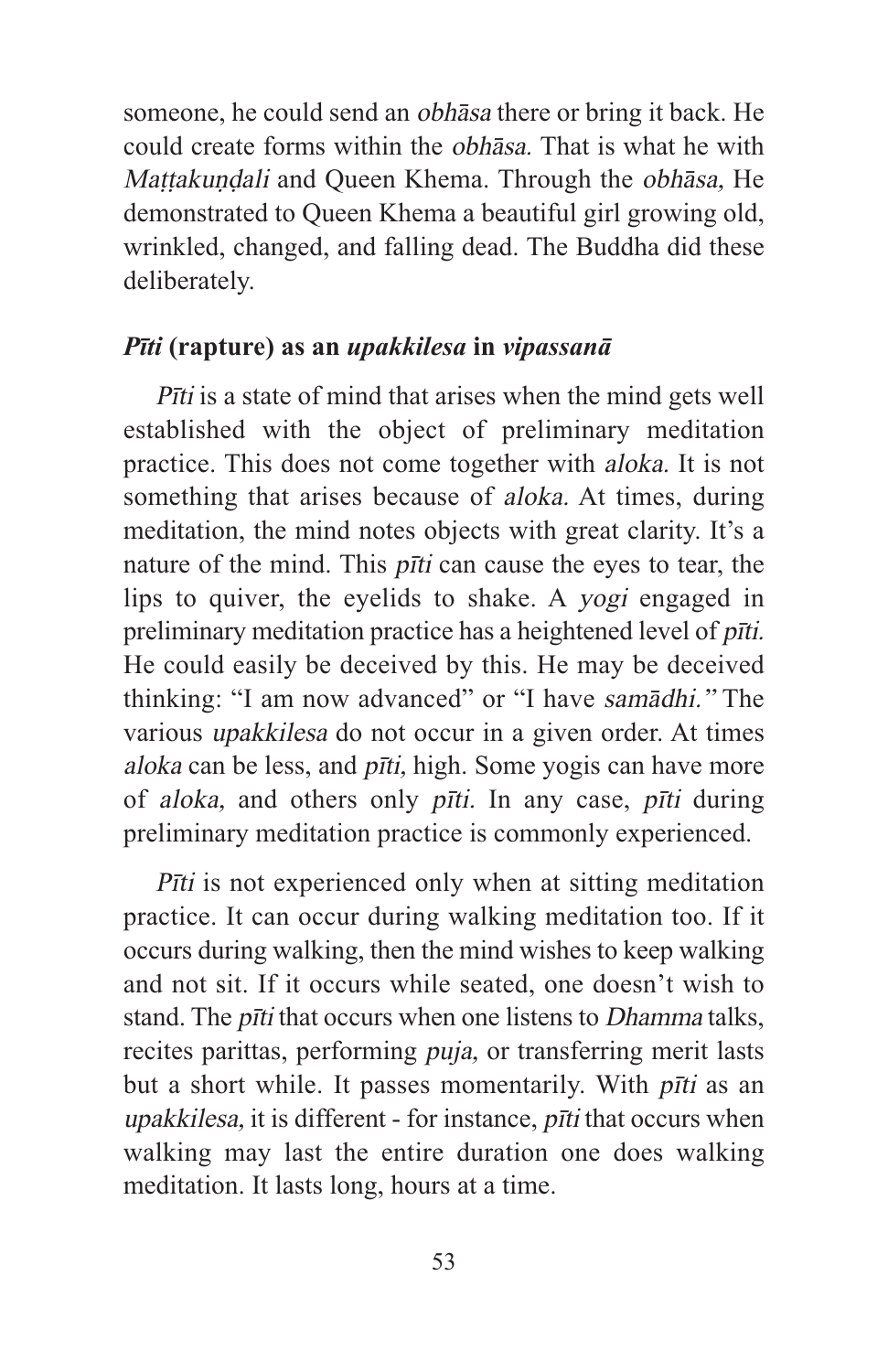When *pīti* increases one may lose feeling of contact. One may think that this heightened rapture is a jhāna. It's not. Some have a slight smile on their faces when in preliminary meditation. This is not pīti. It's put on, as a fashion statement. This type of smiling does not happen in pīti. Pīti has a mellow, soft nature. It does not come on as soon as one sits down to meditation. Because of pīti the rūpa-kalāpa (corporeal units) of the body changes. He becomes a charming person. Even the sight of this yogi is pleasant to others. Pīti it is, but not a jhāna. One inclines to sit often when *pīti* is present, or, to do walking meditation. With *pīti*, one does not feel inclined to conflict with others. However, when one has cittassekaggatā one could get in conflict with others. It is commonly seen that yogis clash with one another. In meditation centers, even a yogi dropping a meditation cushion on the ground could cause anger in some others. When one is with *pīti*, one does not get into such conflict. This gives him the thought that things are going well. But when *pīti* is no more, one can get in to conflict, and say: "My meditation was disrupted by thatperson." It is not that anyone disrupted his meditation. The nature of pīti is that it is not permanent.

Pīti is not something that is constantly present during preliminary meditation. That is the nature of upakkilesa. The fault lies in thinking that one wants to be with it, that it is good, and thinking it will remain constantly. Apart from that, nothing wrong with pīti itself. Aloka, or obhāsa, or pīti occurred because one maintained manasikāra and sampajañña. They did not just arise. Their arising cannot be found fault with. One's positive evaluation of it is the problem. A craving for it arises in the yogi. He create an expectation that: "I wish I have this state for the whole of the day." He returns to his preliminary meditation practice in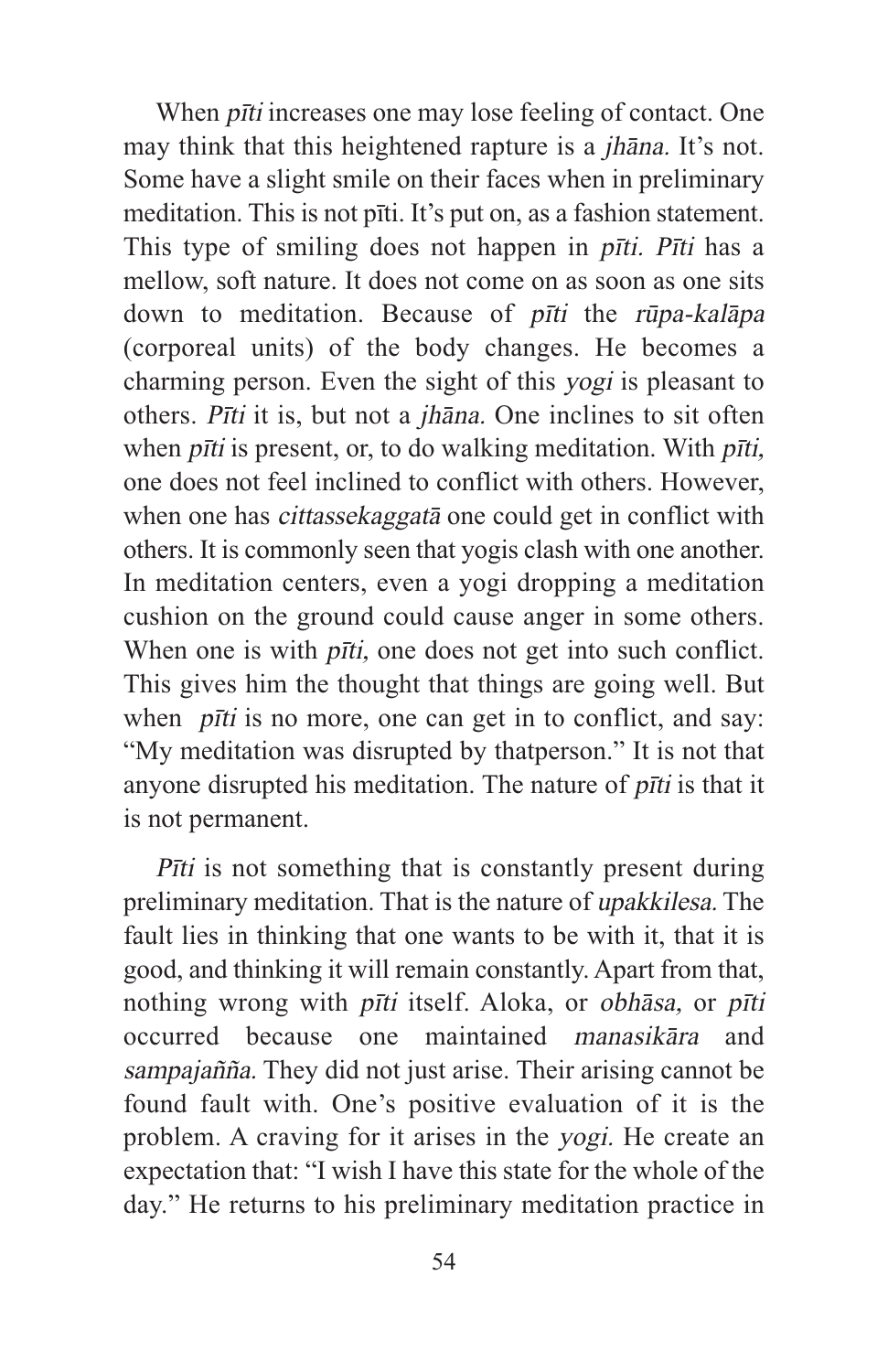anticipation of this. Such thinking means that one is under the deception of the upakkilesa. And the bigger problem is when the *yogi* thinks that he is advanced because of these experiences.

Ordinary people do not experience pīti that is at the level of an upakkilesa. The pīti one may feel when listening to a Dhamma talk is temporary. It is not strong. It arises and passes. It is a normal phenomenon in the world. One does not need a religion for such an occurrence. It can occur when one observes trees and nature, or at the seaside, or beside a river. This experience of pīti is of the kāmāvacara nature (sensuous sphere) - pīti that arises with sensuous pleasure. The experience of *pīti* arising from an upakkilesa is greater. Let's say that everything at our home is in order. Even the pet is healthy and fine. The children are stress-free and well. Therefore the parents are happy. This is a lokiya (worldly) matter. The *upakkilesa* of *pīti* is also worldly. But the first lokiya type aose with the kilesa, while the second type upakkilesa of pīti - arose during one's search to be free of kilesa. These *upakkilesa* arises because the *nīvaraṇa* are well concealed, but they are still rife. The kilesa in this context is the attachment one has to the upakkilesa. Attachment to pīti, thinking it is good: "This is nibbāna", "This is right", or "This is what I looked for", is the problem.

An upakkilesa is a mental state that arises in the course of one's search to be free of kilesa. But since the yogi still has kilesa they can get attached to these upakkilesa. With pīti, they can think they have attained path-fruition. Some tell their students just so. When one experiences strong pīti, one may feel the lips tremble. Tears flow. Body hairs stand on edge and quiver. Some even feel the anal area quivering. This is strong *pīti*. One begins to have great confidence in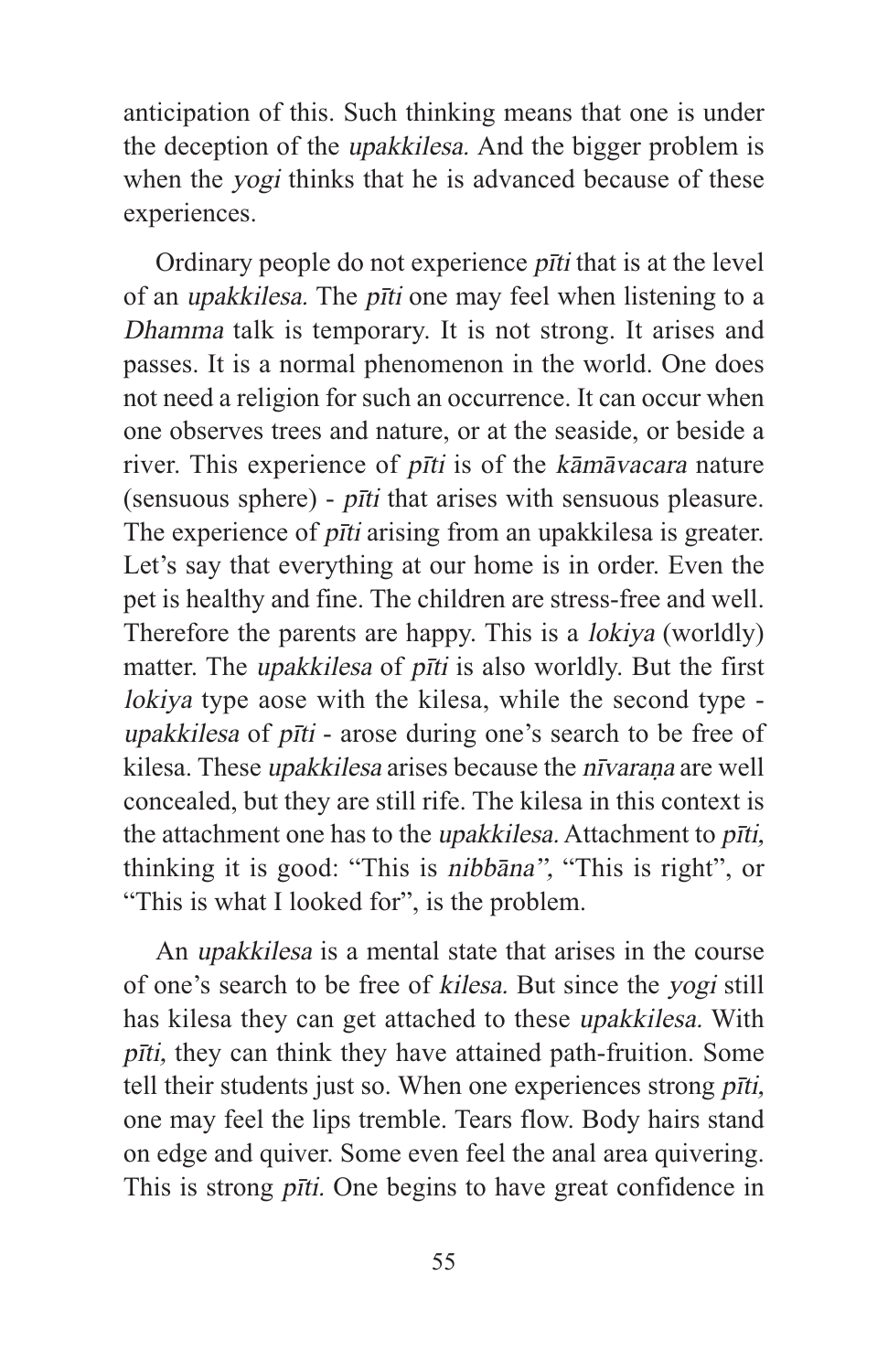his meditation method after experiencing this pīti and develops great confidence in the Triple Gem. The unskilled thinks that the yogi has attained a jhāna. Some call it a vipassanā-jhāna. Various such ideas are expressed. Then the teacher and the student both come to a standstill.

# *Passaddhi* **(tranquility) as an** *upakkilesa* **in** *vipassanā*

Let's consider a simile. One is greatly thirsty. He is travelling in the hot sun and is looking for a shady place. There's no umbrella either. What happens when such a person sees a shade? Pāmojja (gladness) arises. Pīti will follow as he enters the shade. The body cools down. A pleasant feeling and sukha (happiness) arises. Sukha occurs at the end of an experience. Intense pīti is referred to as passaddhi (tranquility). There is a sense of brightness in pīti. Passaddhi is greater than pīti.

Passaddhi causes a softening or lightness of many of the cetasikā (mental factors). It influences both the kāya (physical body) and the mind.  $K\bar{a}ya-passaddhi$  (tranquility of mental or physical properties) does not mean levity of the physical body. This softening of the physical body comes about due to a softening of the gati (mind's qualities). The gati and the mind are two. What are gati? Saddhā, chanda (zeal), viriya, khanthi (patience), mettā, upekkhā (equanimity), etc. The combination of gati forms the mind. Let's say a cup of tea is made. It requires tea leaves, sugar, hot water, and brewing. A jug is needed to make it, and then it is poured into a cup. If the cup was the mind, then the ingredients are like the cetasikā. The cup is one thing and the cetasikā is a different thing. Let's take another simile. There's a clean glass. It has been completely filled with water. You don't see the water, do you? Clean water in a clean glass is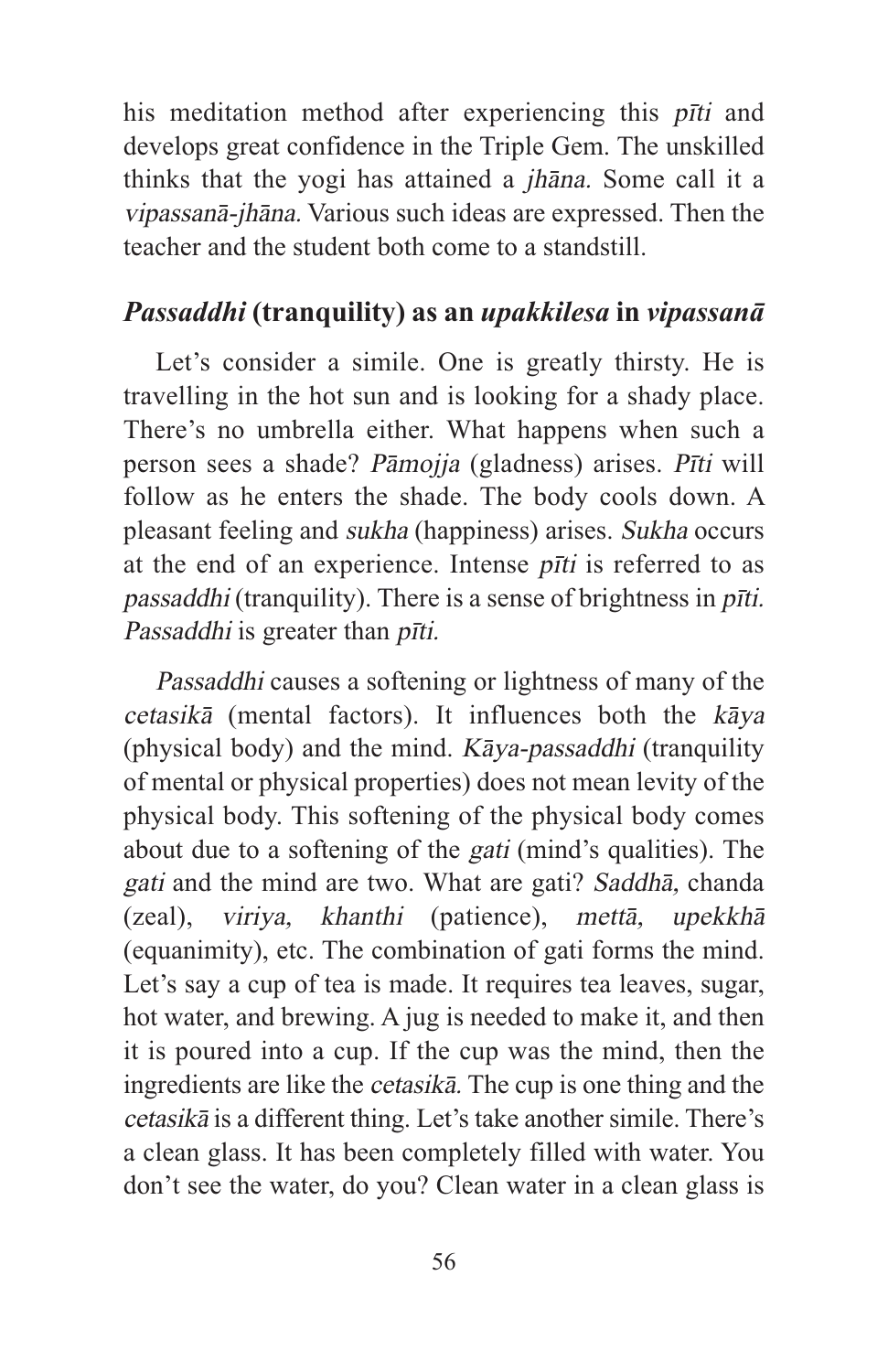not visible. If the mind is the clean glass, the water is like the gati. If the gati are to be identified and seen, they must be colored. If we mix a yellow pigment, the water appears yellow, and a blue pigment will make it blue. In this way, we see our mind when its gati comes out. If not, there's nothing visible called mind. Let's say anger comes. Anger does not simply occur. There must be an object for it to occur. An object that brings about aversion needs be present. That is the coloring. This object brought out the mind. Passaddhi is a mental factor of brightness caused by pīti. It is more intense than pīti.

If pīti is present as an upakkilesa, passaddhi does not occur as an upakkilesa. If one remains undeceived by pīti, then passaddhi may occur as an upakkilesa. If the yogi is not deceived thus far, then some other upakkilesa may deceive him. Due to *passaddhi* there is a lightness of the body and its nature is like that of cotton wool. As a result of passaddhi, one does not feel the contact with the ground, though there is contact. This contact is very light and soft. It brings about lightness in the rūpa-kalāpa. It is the kāya-passaddhi that causes the rūpa-passaddhi (tranquility of form). The form's most sensitive units - rūpa-kalāpa - are the ones that are most activated by the cetasikā. The presence of passaddhi makes most yogis say that they have attained a jhāna or pathfruition. Some say: "How wonderful must path-fruition be if this is like this, hāmuduruwo."

Some yogis say they got a good understanding of mind and matter. Right then a skilled teacher must chide the student and help break up such an idea. Instead, these days, some teachers help nurture these thoughts and validate the wrong impression of the yogi. In some group meditation classes such yogis are held up as exemplary. A teacher must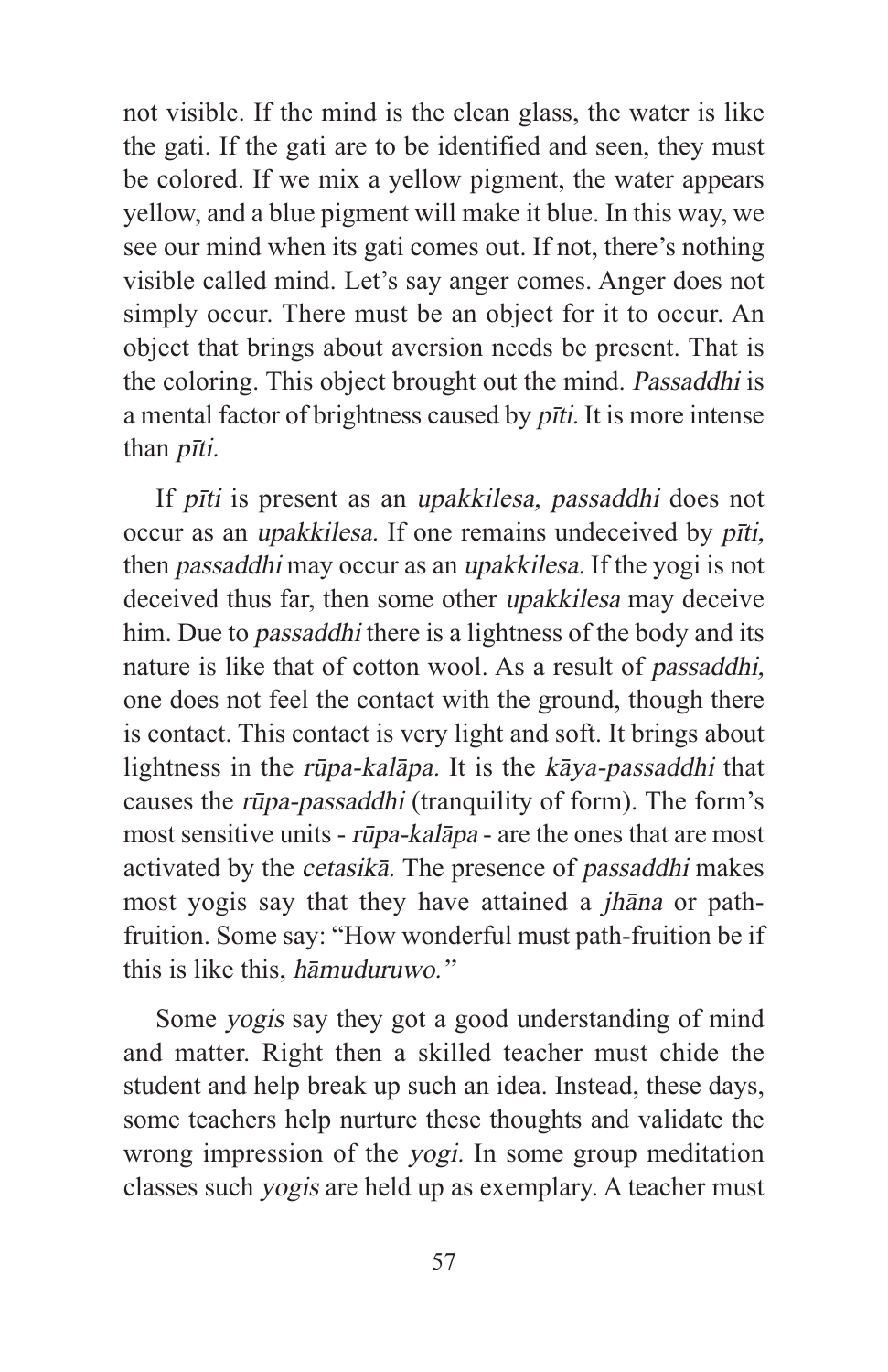be very firm when yogis are at the level of upakkilesa. An unskilled teacher is useless. For those trying to build fame as a meditation teachers, these practices are alright, but a skilled teacher is one who will firmly help yogis overcome these upakkilesa. Pīti, and passaddhi are fierce. The upakkilesa to follow are even more dangerous. Some books present these as vipassanā-jhānas. These are wrong and misleading writings. People do not understand that this is not the path until the upakkilesa is broken. But they do not admit that their upakkilesa was broken because of their māna.

At times, the upakkilesa of passaddhi makes one feel like he is in the sky. Then too, they say it is a jhāna or pathfruition. There is no such experience in jhāna or pathfruition. Jhāna or path-fruition are very different. With such experiences a yogi is completely led astray. But these happened because one did the preliminary meditation practice, because *satipaṭṭhāna* developed, and because vipassanā developed. The teacher must help the student out of these upakkilesa. However, most, nowadays, confirm these upakkilesa as achievements. This is prompted by the upakkilesa of nikkhanti (delight in a upakkilesa). It's not possible to advise such a yogi either, because he has been erroneously confirmed as having achieved a spiritual development. After this he may start teaching preliminary meditation to others.

# *Adhimokka* **(decision) as an** *upakkilesa in vipassanā*

Decision (adhimokkha) means great or forceful belief, which is impossible to break. "My vipassana is absolutely right", "My teacher is absolutely right", "I am right", "There's nothing other than this" - this is the upakkilesa. Adhimokkha makes one decide that one's Dhamma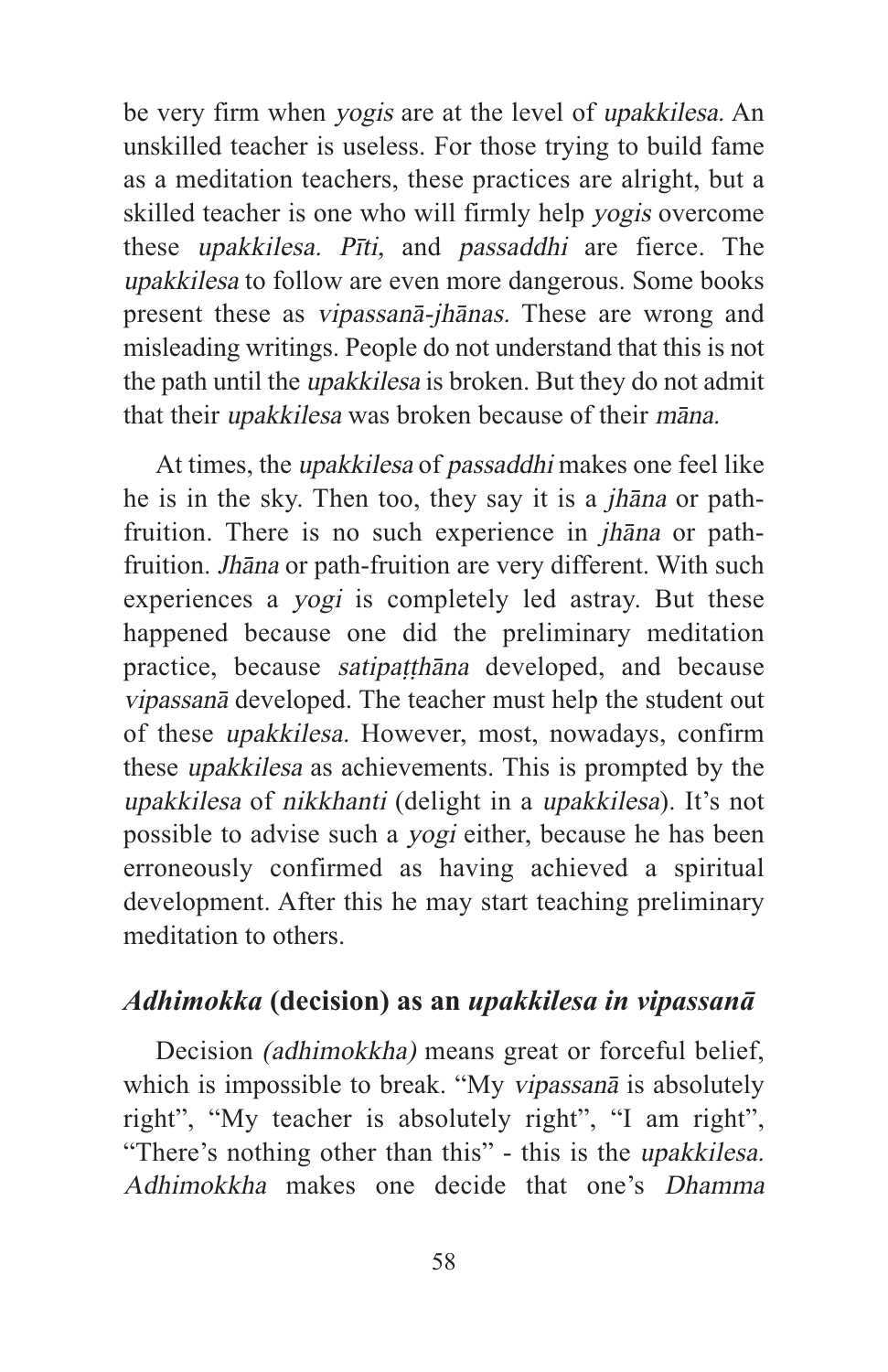knowledge and one's teacher is absolutely right. They would belittle other teachers and other meditation methods. As an upakkilesa, it is very difficult to remove. It is only after having caused some difficulties that it may be overcome.

A yogi with this upakkilesa thinks: "I note (objects) absolutely correctly", "I travel the path absolutely correctly", "I see mind and matter absolutely correctly." He clings to his teacher and his meditation method. If anything is said against his teacher or method, the yogi would hit out in anger like a cat - a cat stays quietly and whacks with its claws, without warning. Yogis with adhimokkha act similarly, on a very short fuse. They believe so passionately about the exclusive validity of their method. When one has this upakkilesa acutely, some claim they have reached the stage of maggāmagga-ñāṇadassana-visuddhi (purification by knowledge and vision of what is path and not path). Then one gets further deceived. This yogi does not even know what maggāmagga-ñāṇadassana-visuddhi entails.

The one with the upakkilesa of adhimokkha has no saddhā. Those in adhimokkha do not like reciting stanzas or chanting. It's when adhimokkha is reduced that they go for vandanā (venerations). Unlike the upakkilesa of pīti and passaddhi, adhimokkha is diffficult to break. They live with it for years, or even die with it. With adhimokkha one knows that there is goodness in the path. The critical wrong-turn in this is when one obsesses: "I know this to be absolutely true." A sense of 'I' or 'self' is included, which cannot be broken. His method of meditation is not wrong. But to claim that one's method of meditation is exclusively right, is what is wrong. Every method of meditation involves kāyānupassanā (contemplation of the body), vedanānupassanā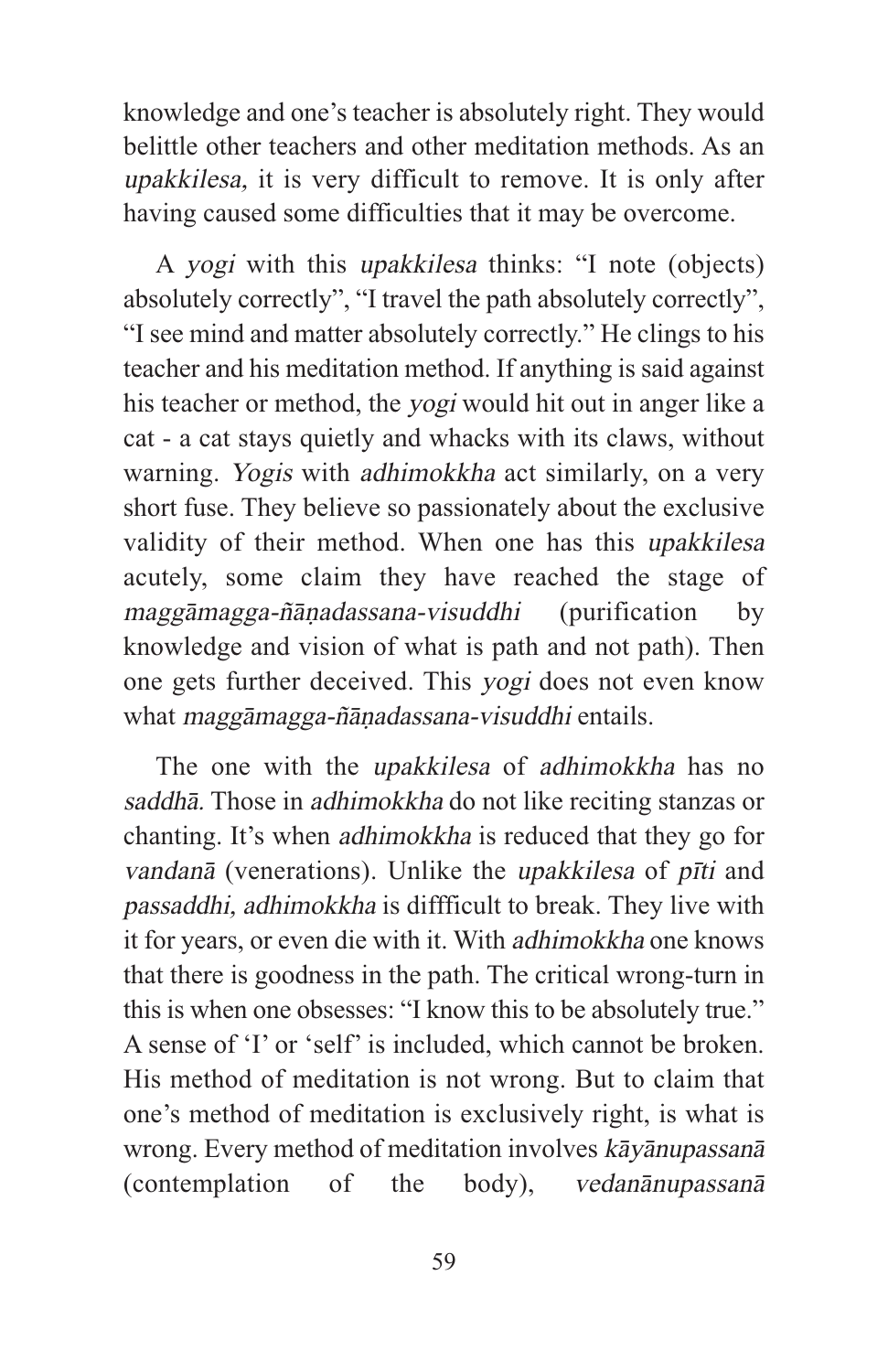(contemplation of the feelings), cittānupassanā (contemplation of the mind), and dhammānupassanā (contemplation of mind objects). Therefore it's not a fault of the meditation method. The fault lies in how the yogi considers his experiences in meditation. One may do the Goenka method, another the Mahāsi method, or the Webu Sayadaw method, or the Ajahn Chah method, or any other method. There is nothing wrong with that. Let one do his preliminary meditation with any method, and progress. However, the teacher must know at what point the student has got deceived, whether it is by *pīti*, *passaddhi*, adhimokkha or any other. The student must be advised about his upakkilesa, if he's receptive to such advice.

# *Paggaha* **(exertion) as an** *upakkilesa* **in** *vipassanā*

When viriya occurs as an upakkilesa it is called paggāha. With it, the *yogi* does more walking and sitting meditation practice. By so doing, he pressurizes himself. Paggaha is a cetasika. These are all cetasika gati. When I used to learn meditation, I used to practice sitting meditation for exactly an hour, and do walking meditation for a little more than half an hour. On some days I used to sit for two hours, or three hours, or sit from morning till the noon mealtime. There was a yogi at that time who used to sit to compete with other yogis. If someone sat for an hour, this yogi sat for one and a half hours, and so on. An interesting thing. I thought of teaching him a good lesson and sat down for meditation after the morning meal until six in the evening. The competing yogi could not match this and even left the center. This is not paggāha but simply where the body is trained to sit for two, three or four hours. Here one sits with māna and uddhacca, and spends hours in this way.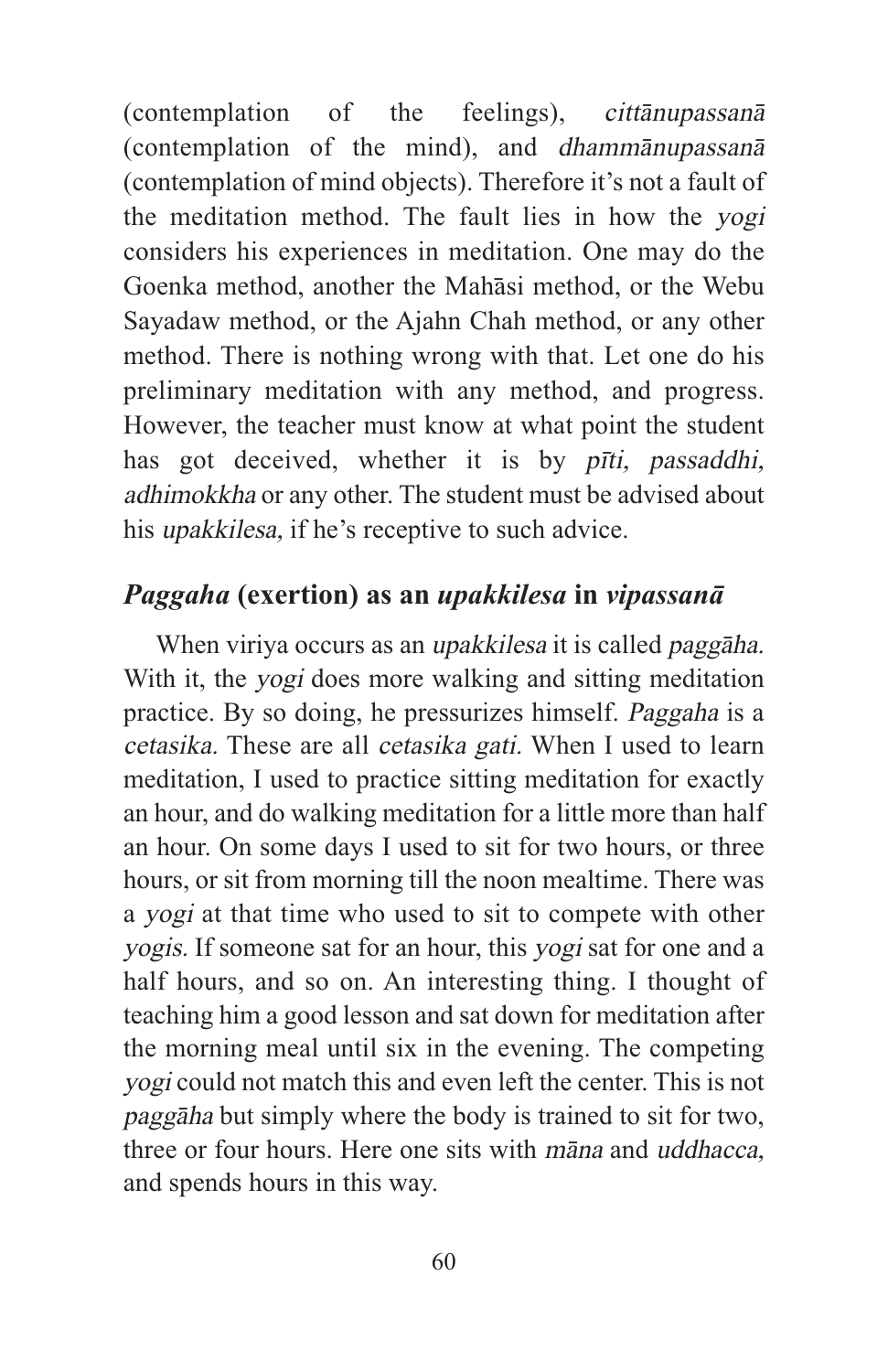In Myanmar I have seen yogis who sat continuously for two days or so. I even mistook one for a statue. At times one could be that way with a *ditthi* (view) or *māna*. Some do walking meditation, continuously for long hours. I have done ten hour walking meditation sessions those days. A monk I knew spent the entire night in walking meditation. That was sammā vāyāma (right effort), not paggāha. Paggāha is wholly different. Paggāha is a cetasika of exertion with which one continues a wholesome action without letting go. For instance, one would sit and meditate whether it rains, is chilly, even if one is sick, sleepy, or tired. That is paggāha. At one's chosen time for walking meditation, one does it at whatever cost. That is *paggāha*.

Paggāha is a good thing because viriya is a good thing. But to be deceived by it is what misleads the yogi. To think one is advanced because of it is what is wrong. If not, paggāha is a good thing. The yogi affected by paggāha does not compare himself to others thinking: "I do walking meditation, others don't", and such like. There is no vitakka. It is wholesome. It becomes an upakkilesa when one thinks: "I now have great effort."

## *Sukha* **(happiness) as an** *upakkilesa in vipassanā*

The happiness found in meditation cannot be experienced from the world of the five senses. There are so many luxurious items - bedspreads, clothing, houses, vehicles - but none of these can match the comfort that arises from meditation. The latter is more than hundred-fold greater. It is both physical comfort and mental comfort. The yogi gets deceived by this comfort and happiness. He does not want to go beyond this, wanting to experience it again and again. He places the "I" or self in it, thinking: "I have so much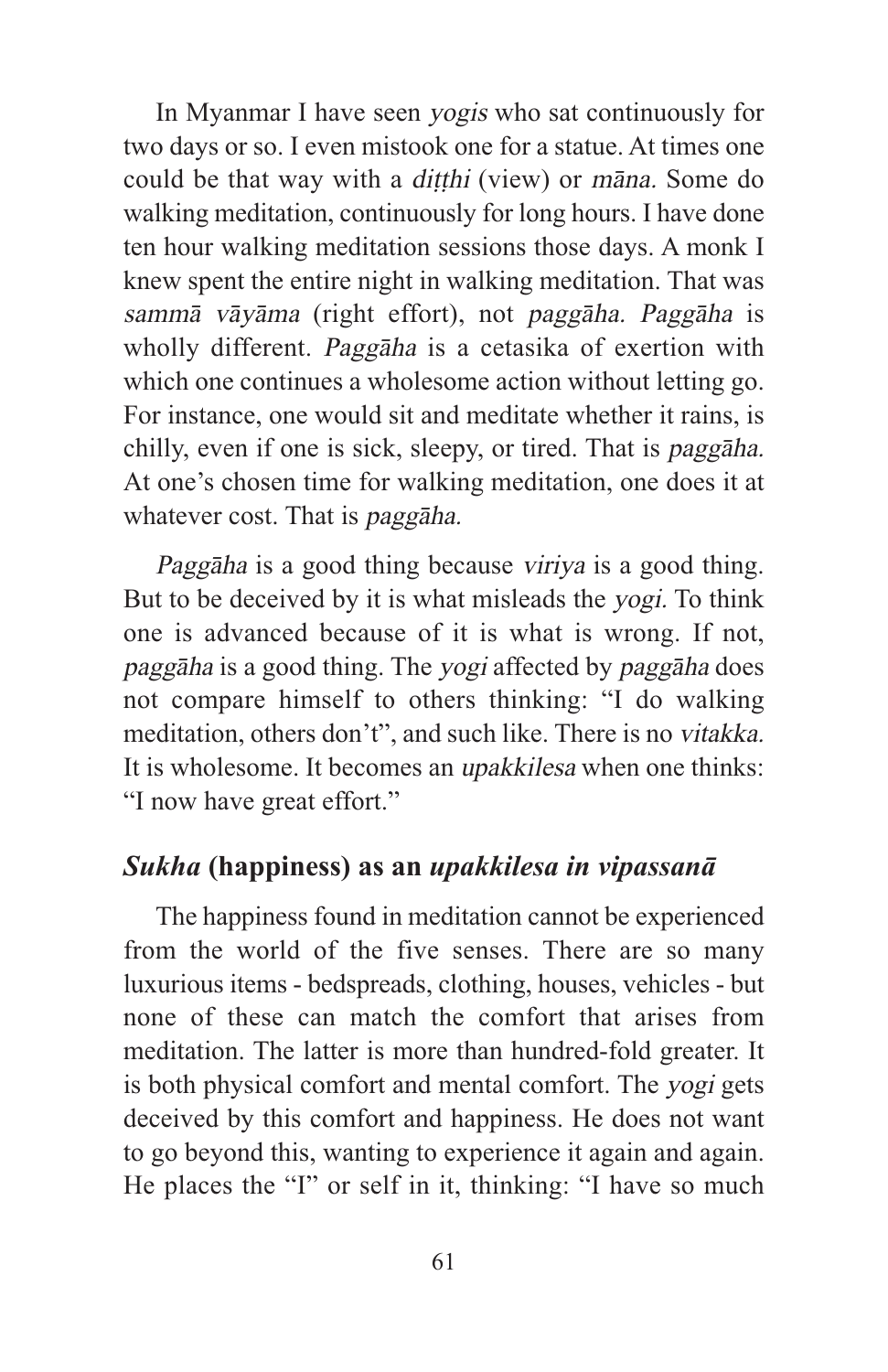happiness", they submerge themselves in it. They start singing its praises.

The worst and intense types of upakkilesa are sukha, paggāha, adhimokkha and ñāṇa (knowledge). Retrieving the person experiencing the upakkilesa of suka is harder than those experiencing paggāha, adhimokkha or ñāṇa. Thinking this is like the happiness of jhāna he dwells in it for years, or even until death. He gets conceited about his meditation. But at death a happy rebirth awaits him. Sukha is at a higher level than paggāha and cannot be expressed in words. Here there is no pressure from the *nīvaraṇa*. Therefore, it is confused with the happiness of *jhāna*. It is what many refer to as vipassanā-jhāna, or vipassanā-sukha. Thereafter it is impossible to pull this person out from this happiness. An upakkilesa must be broken in a day or two. When it is attempted, he may think that the teacher is jealous of his happiness and progress. But if broken, he realizes that his path has fared better.

If the yogi does not cooperate to break the upakkilesa, the teacher must take a stern approach, and say: "Do not come to me again (for instructions or advice)." This is done order to impress on the yogi the critical importance of breaking his upakkilesa. The student may think that the teacher is nasty, but it is not so. The teacher takes such an approach to show that what we seek or should seek is a significantly more important goal. After all, all other experiences would be achieved in time.

# *Ñā*ṇ*a* **(knowledge) as an** *upakkilesa* **in** *vipassanā*

With the upakkilesa of ñāṇa, the yogi speaks only of vipassanā. There's no end to it. It's become a nuisance to those forced to listen. They speak with vast knowledge,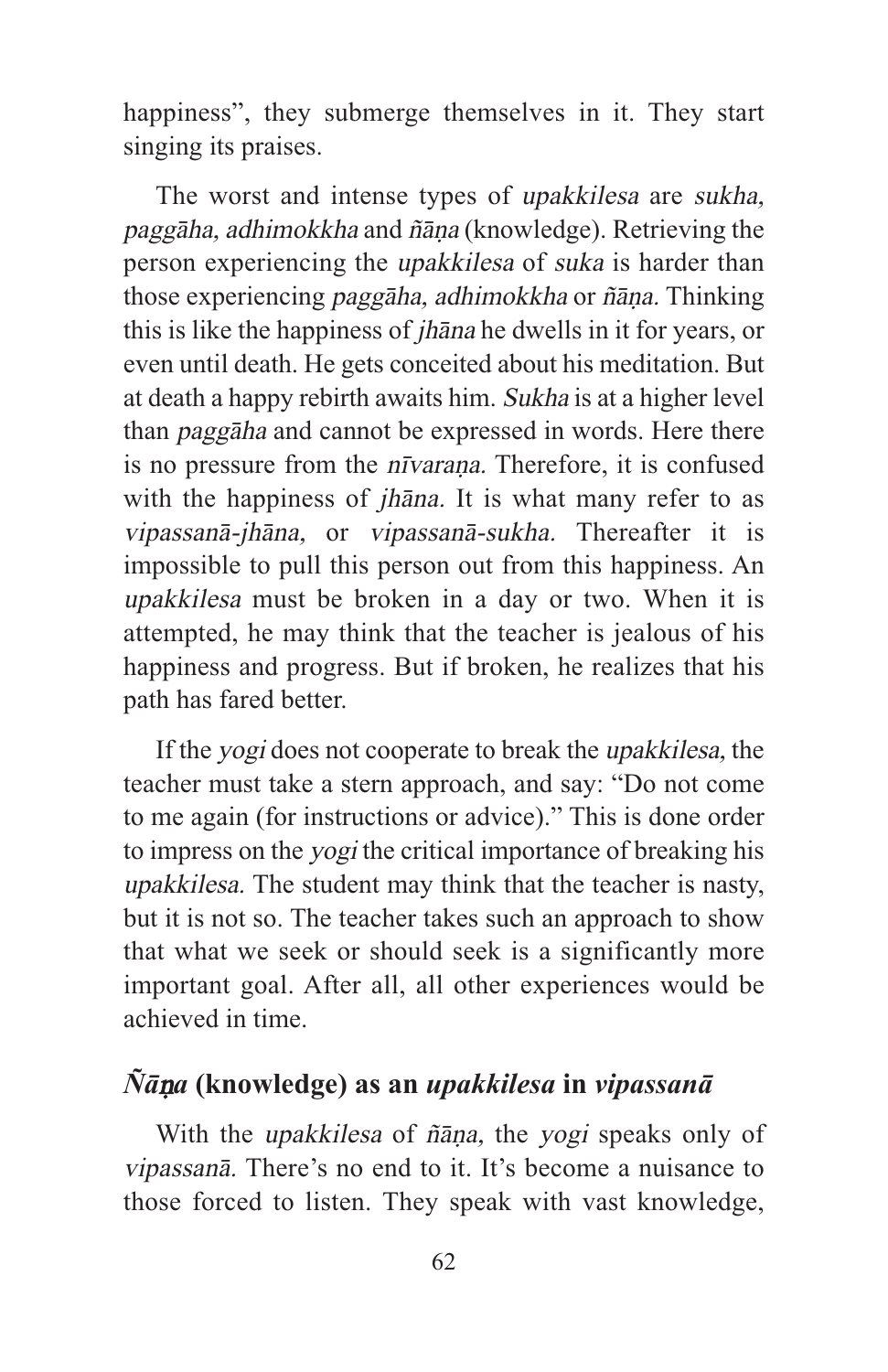giving excellent sermons. And they speak the truth. But the yogi is stuck in one place. They are able to explain the absence of self or analyze mind and matter, even better than any book. They speak based on their own realizations. The problem is the insertion of "self" in this whole process. It'll be good if they can say it without the "I" in it. When the upakkilesa becomes less intense, they think their realization has receded and make an attempt to regain it. Upādāna (clinging) arises. It's difficult to help remove it. I was also this way. I thought I had better knowledge and better sati than my teacher. Such a yogi is prone to think like this, as they, in fact, have tremendous understanding by this stage.

With ñāṇa, one understands mind and matter or cause and effect, thoroughly. They speak of samudaya (cause) or ajjhatthabahiddā (internal and external) so well and in detail, that anyone gets won over. They can explain the pañcupādānakkhanda (five aggregates of clinging), saļāyatana (six sense bases), and *dhātu* beautifully. Although they have not experienced the vipassanā ñāṇa, they speak ably about them. They can write comprehensively on the Dhamma. Their knowledge can be mesmerizing. This is no ordinary person. But it's of no value. It will be excellent if he can let go of the upakkilesa and still have this "ability". The upakkilesa of nikkhanti is the cause for this problem. He thinks that what he says is right. But he will always be stuck in this place. He will be able to teach others up to this level he is at.

This yogi thinks: "I had good realization before, but not now," "I started understanding mind and matter, but now I don't" and "Why don't I understand now?" The reason he thinks so is that he has not truly realized anicca. He has not truly realized anattā (non-self). As a result, he seeks that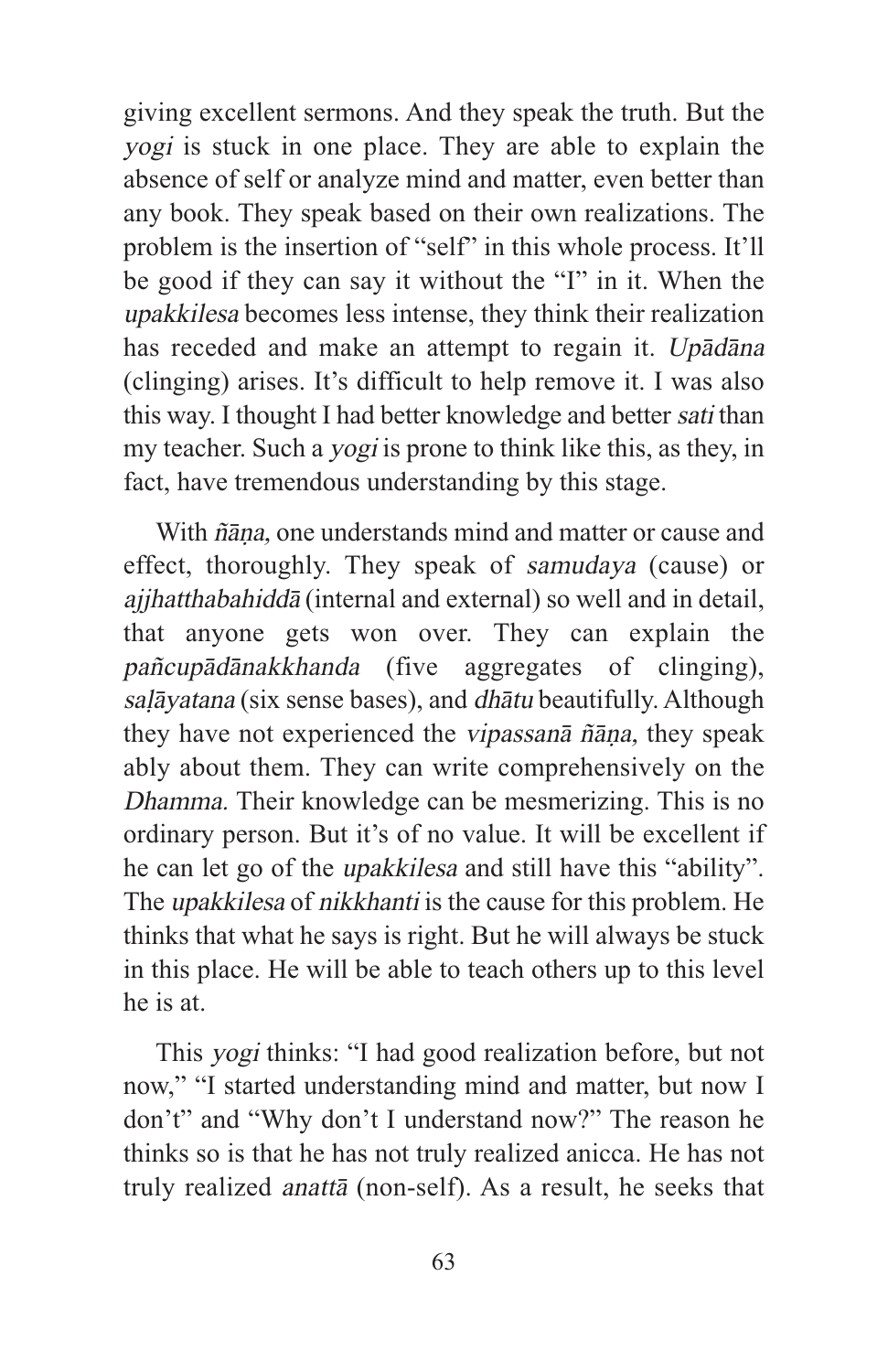realization over and over again. As with other upakkilesa, if one does not get rid of this meditative defilement, he stalls his progress on the path. But within this process there is saddhā, and, because of that, he does not abandon his preliminary meditation practice. He starts seeking here and there - from meditation centers to monasteries, to Thailand, Myanmar, or India. Actually, all what he needs is his teacher to progress on the path. Instead, the seeking goes on. But his rebirth is destined to a good place, though not to nibbāna. Sukha and ñāṇa can occur together, giving them the further illusion of path-fruition, and thinking that those who say otherwise know nothing about meditation.

Even when he is able to remove the upakkilesa, he does not think he was deceived. This makes it difficult for him to progress with his preliminary meditation practice, as they expect and yarn for the previous level of upakkilesa. Let's consider the simile where one constructs a barrier against a flood of water, whereby it stops it taking its natural course. The water will be stuck in one place, moving no further. An upakkilesa is like that barrier, preventing one from flowing in the path. The upakkilesa of ñāṇa is so fierce. Once it is broken, he starts seeking the former level of samādhi, and does walking and sitting meditation as if in a frenzy. And then comes right back to the previous lower level.

# *Mupatthana* **(awareness of objects of attention) as an** *upakkilesa* **in** *vipassanā*

Mupatthāna is noting, or awareness of (sense) objects. It is not sati. Noting objects and sati are two different things: "I didn't note objects very well yesterday", "I must note objects well today", "I can note well now", "I note better than I did before", "The others cannot note as well as I can."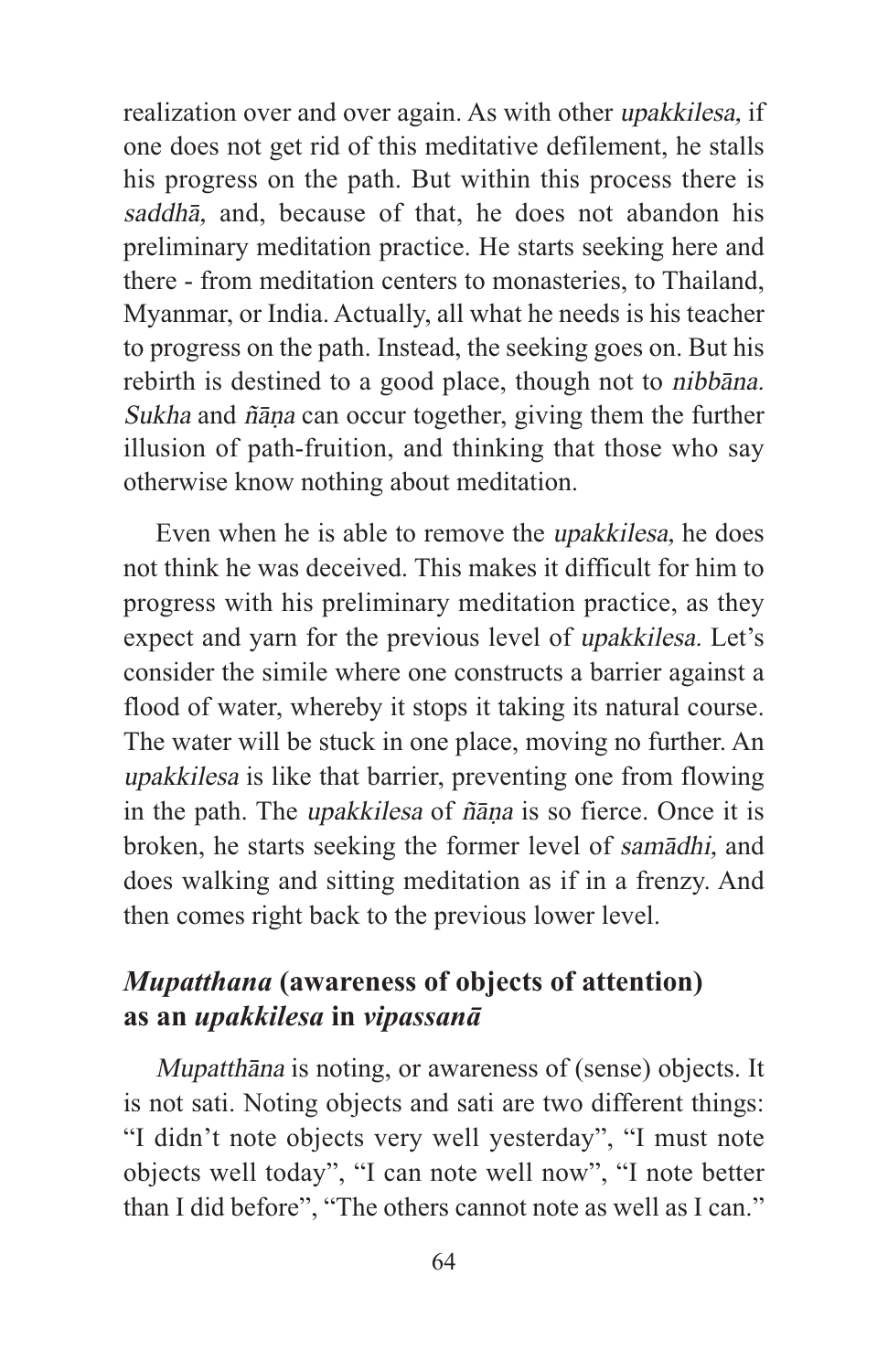Then they get attached and think that it'll be good if they can continuously note in this fashion. It is the upakkilesa of nikkhanti that has deceived this correct way of practice. This type of thinking creates upādāna.

With *mupatthana*, he notes objects without missing any. Let's say that one is going for meals. He notes without missing a single object. One notes even the batting of the eyelids. It is well developed. Then what is amiss? - it is thinking that his current level is good, to stall and cling to that level, and to not think of the remainder of the Dhamma path. When sukha, ñāṇa, and mupatthāna occur together, the yogi may think of it as path-fruition. Then, objects are not experienced clearly, feelings are not experienced clearly. The incoming objects also reduce. When that happens some teach this as a reduction of sankhāra (formations). He is told to observe whatever objects that arise, and to keep on noting them. To keep noting the same objects in this manner promotes clinging to those objects. The yogi is also taught about vipassanā-ñāṇa. Because of all this, the yogi experiences a reduction of feelings and perceptions of the objects. Then he is told to observe whatever small objects that arise. The external sankhāra stop flowing. Feelings and perceptions reduce. The flow of thoughts gets stopped. When the yogi relates this to the teacher, he is "awarded" a pathfruition. He is finished. The yogi will have no further advancement on the path.

# *Upekkha* **(equanimity) as an** *upakkilesa* **in** *vipassanā*

Upekkhā occurs in a preliminary meditation practice. It could also grow with the development of virtuous and wholesome qualities. It can also arise with increasing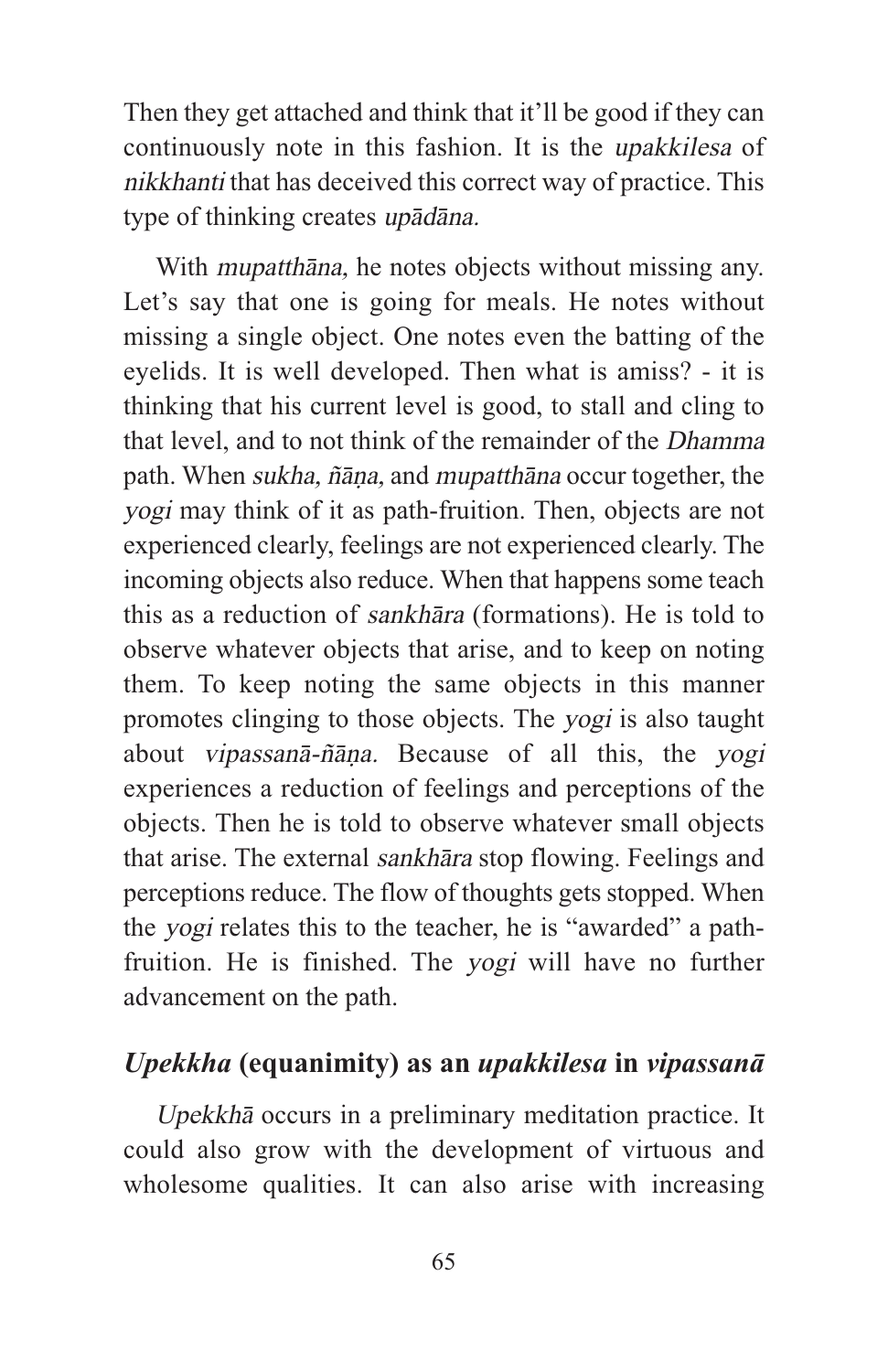knowledge. But it could also occur due to little knowledge. The upekkhā as indicated here is what accompanies an increase in knowledge. It developed with an increase in knowledge because one saw objects clearly. There is nothing wrong with that. But the yogi with upekkha as an upakkilesa compares himself with others, and think: "That person does not have the equanimity. I have." He develops a liking for equanimity. One who truly has equanimity has no liking for it. When knowledge is complete, there is no liking or disliking to equanimity. But the one with upekkha as an upakkilesa has a liking for it. The one who has real equanimity simply has it, and that's all. He doesn't think that he must have it. Where a yogi removes the upakkilesa of upekkha with a teacher's guidance, it does not occur again.

Though the upakkilesa of upekkha is removed, aloka, pīti, obhāsa, and sukha, may occur. But the yogi now knows that they come, and also pass away. They are aspects of meditation. They are necessary. Pīti, passaddhi, samādhi, upekkhā, manasikāra, and viriya are all necessary. The yogi experiences these at the appropriate times. The yogi progresses on the path because of these aspects. But it is not good to remain in them. At times the yogi may experience sukha, but if he is remaining in it, he must be cautioned, and not encouraged. That is the way to help yogis keep moving on the path and not get stuck. The kindness of the teacher must manifest through his sternness. Some contemporary teachers, knowingly or unknowingly, praise students who are at these levels. But they should be cautioning their students instead.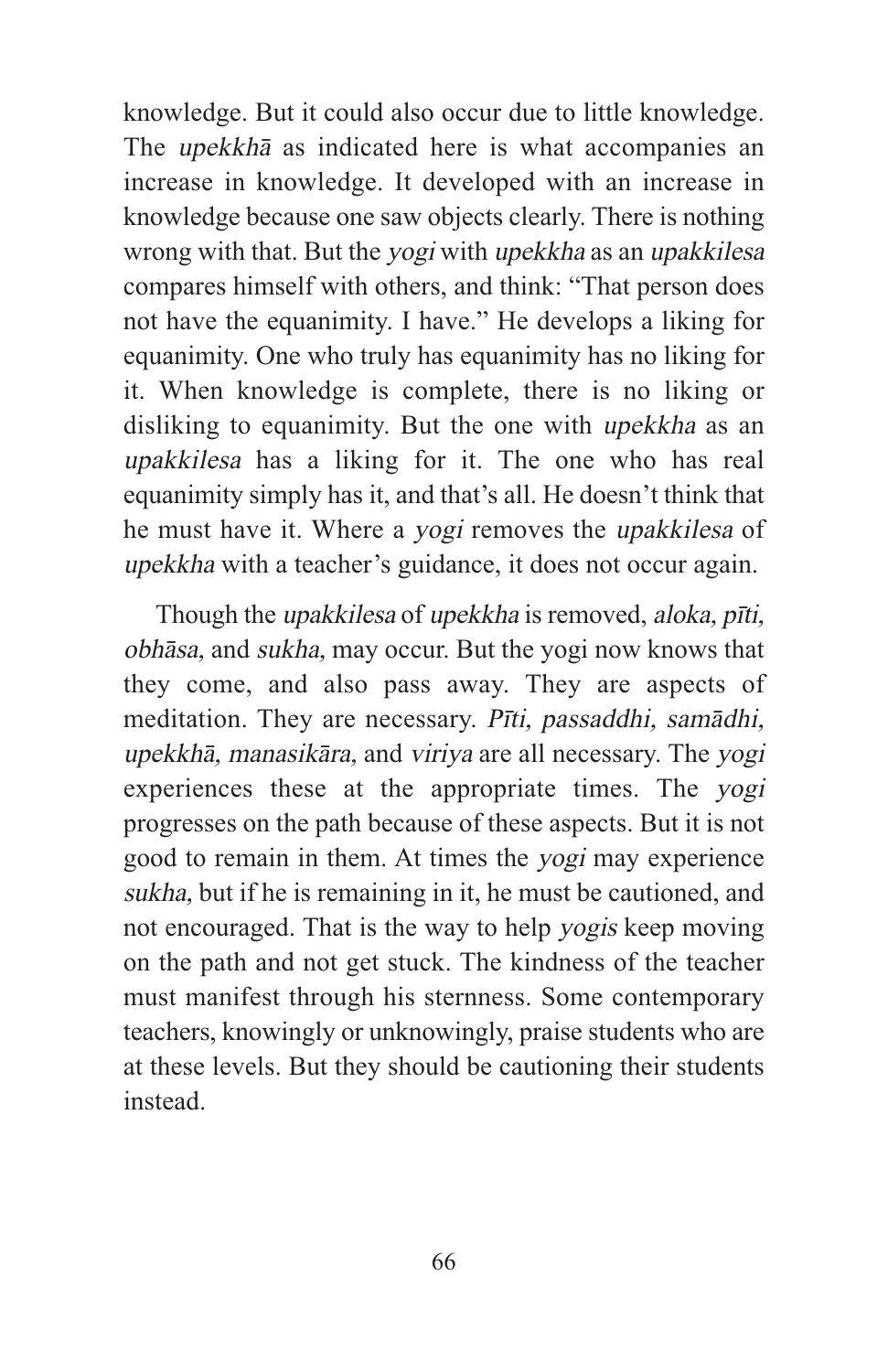## *Nikkhanti* **(delight in an upakkilesa) as an** *upakkilesa* **in** *vipassanā*

The worst of all the *upakkilesa* is *nikkhanti* (delight in an upakkilesa). Nikkhanti is where a yogi has a great liking towards the nine aforesaid upakkilesa. Nikkhanti is where the yogi keeps yearning for a repetition of the experience of the afore-mentioned nine upakkilesa, keeps liking them, and thinking that they are good. Nikkhanti is a significant problem if it occurs in a yogi.

Upakkilesa occur due to one's preliminary meditation practice. One must remove them also through one's preliminary meditation practice. There's no other way. The preliminary meditation practice must be done under the guidance of a teacher. Simply associating a teacher without doing one's practice is useless.

I had experienced all the upakkilesa in great intensity. Depending on the person, the upakkilesa act with different intensities. Some yogis can easily develop their preliminary meditation practice. They may not be affected so much by the upakkilesa. That would be a highly developed person. He would know how to progress without being deceived, even without the teacher telling him how to avoid *upakkilesa*. Some present-day teachers may not even know how to guide a yogi who's at such a level.

# **A** *yogi* **is susceptible to at least one** *upakkilesa*

There are only a very few persons who have progressed in their preliminary meditation practice without experiencing upakkilesa. In the time of the Buddha, people like Santhathi, Bāhiya, and the Venerable Sāriputta realized the Dhamma as they were being instructed in it. But these were people who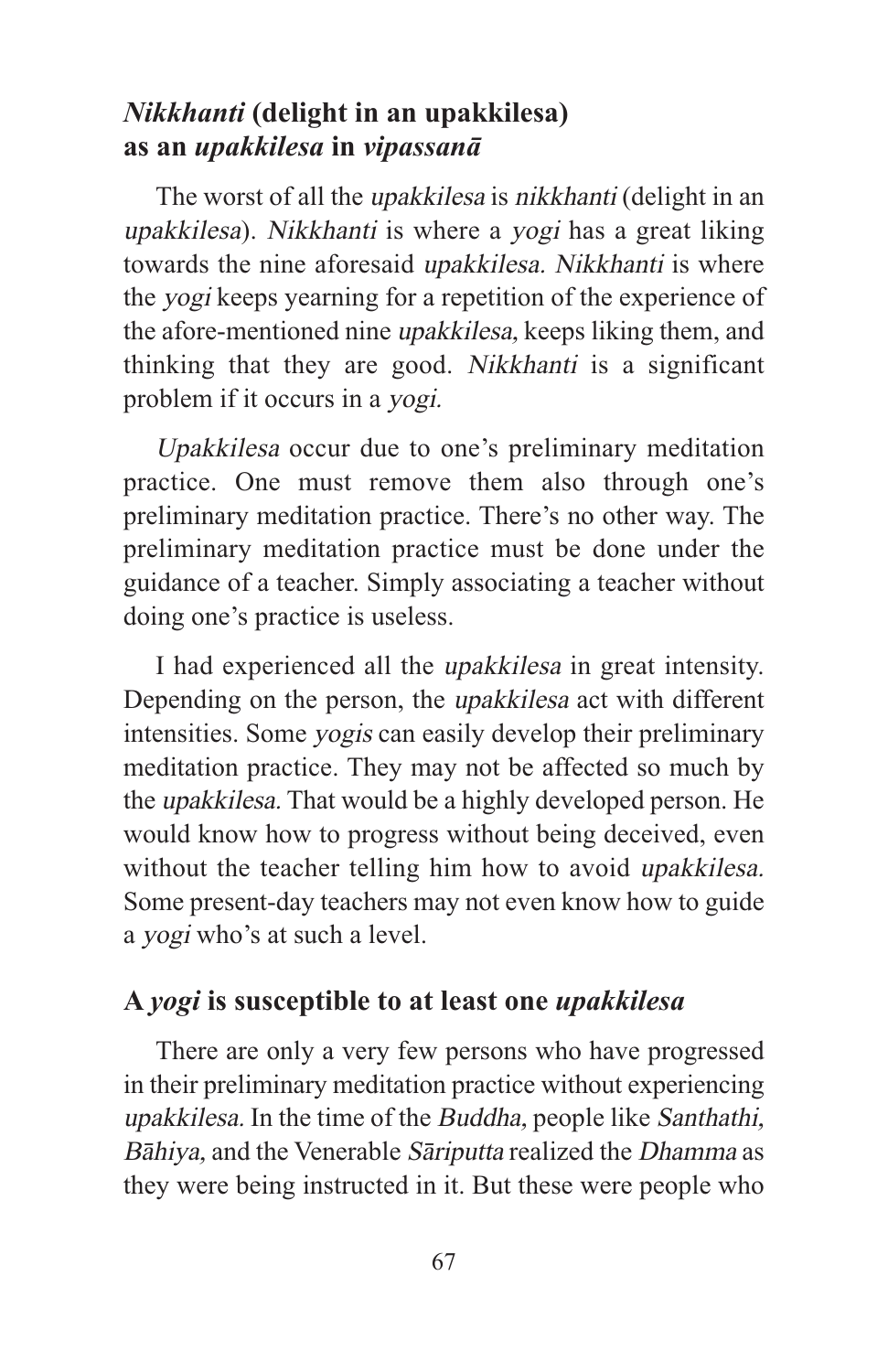had engaged in preliminary meditation in previous lives. Their first contact with the Dhamma was not in the lifetime they met the Buddha. They had had much prior practice. The moment the Buddha instructed Paṭācāra in the Dhamma, she immediately realized it. Pīti pervaded her. It was later that she attained path-fruition. There is no mention of her upakkilesa or being deceived by them. To Aṅgulimāla: "I have stopped. You stop," drove the point home. No upakkilesa. The pīti made him throw his bow and arrows down the precipice. As the Buddha spoke to Rajjumāla, when she was trying to commit suicide, she was suffused with pīti. That was not an *upakkilesa*.

## **Some** *yogis* **remain at an** *upakkilesa*  **and become meditation teachers**

The upakkilesa need not occur in order. Neither would all ten occur together. They may occur at random. For instance, let's say one did not get stuck at passaddhi. Then there is no upakkilesa there for he has successfully broken it at that point. But he may get deceived by adhimokkha. It's common for one to get stuck at least at one of the upakkilesa, if not two or three. There is no way to prevent this happening. With a skilled teacher, and timely and stern cautioning, one can move on and progress on the path. If not, he may become a meditation teacher himself. He would be able to guide others through preliminary meditation practice until others reach his level of upakkilesa. Such a teacher cannot help the students move beyond. Let's say one develops in preliminary meditation until passaddhi, with no upakkilesa. At passaddhi, he would experience the upakkilesa. Such a yogi would be able to teach preliminary meditation up to this level.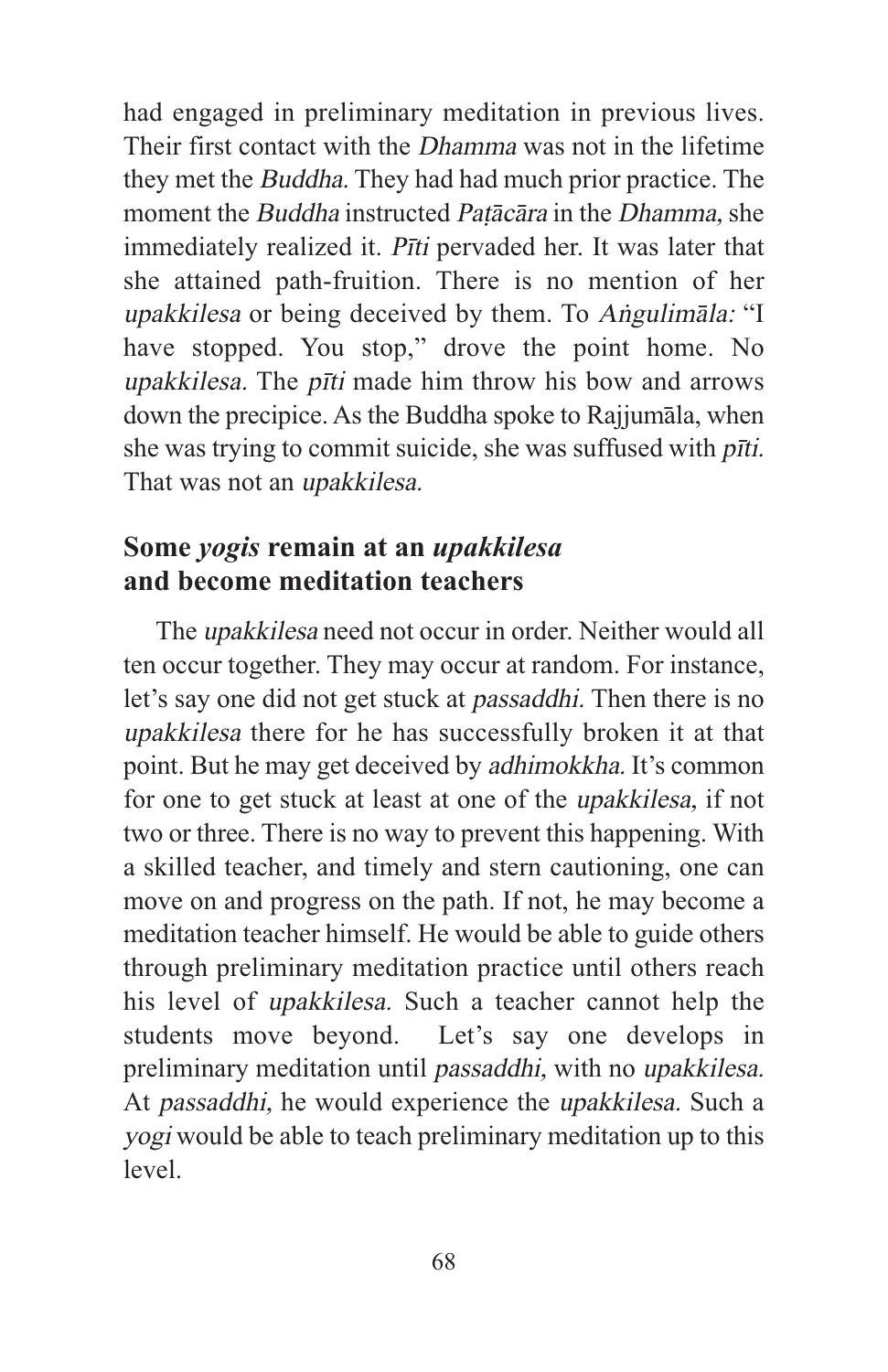Let's say I am learning mediation from a teacher who had progressed up to the level of passaddhi. He was not deceived up to that level. It was with sukha that he experienced an upakkilesa. He would be able to teach me very well, until I come up to his level. But he would not be able to teach me beyond that level, because he himself is stalled at the upakkilesa. Because of this, I too will stall at this point. But if I have sufficient merit, I will be able to breakthrough and go beyond my teacher's limitations.

## *Upādāna* **(clinging) to an** *upakkilesa*

An upakkilesa occurs when one is deceived by the experiences that occur in a preliminary meditation practice. There are some who encourage yogis to cling to *pi*ti or passaddhi. If there is no such encouragement, there would be no upādāna. It becomes an upādāna when others say things like: "You have a jhāna. Protect it well." As they say this, there arises an upādāna to it. The yogi then thinks of seeking it again. This is upādāna. An upakkilesa occurs because of a preliminary meditation practice. Then, with nikkhanti, one evaluates oneself as: "I am advanced through my meditation." Then one repeatedly does his preliminary meditation practice seeking to find this experience. This is upādāna.

The *yogi* with *upakkilesa* is a nuisance to others, because he would be talking about his upakkilesa with others. This troubles others. But there is nothing coarse or gross in his talk. The coarse aspects occur at the initial stages of the preliminary meditation practice. They occur with the nīvaraṇa, before the yogi reaches the level of the upakkilesa. The *upakkilesa* occurs with the suppression of the *nvarana*. It is difficult to suppress the *nīvarana*.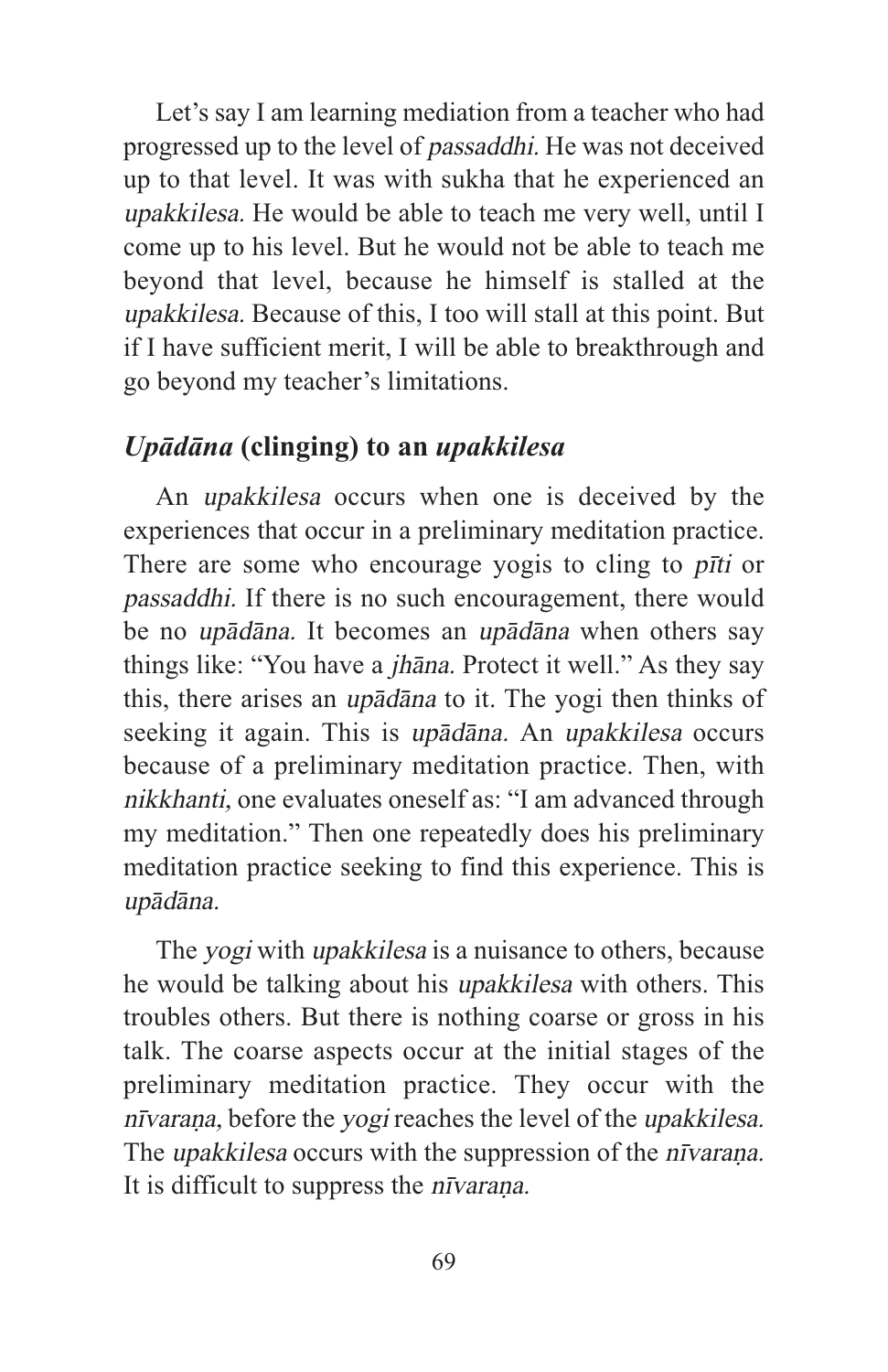#### *Pāramitā* **(perfections)**

Pāra means the other bank, the other side or the other shore. What one needs to get to the other side, one must prepare on this side. One cannot go across to the other shore and prepare once there. So, if the other side is nibbāna one must develop the required virtues and wholesomeness on this side. This is what pāramitā or perfections mean. One must perfect all that is needed. If the required virtues and wholesomeness has not developed, one thing or the other has deceived the person. One who has well developed virtues and wholesomeness has a greater ability to break through the upakkilesa and move forward. Such a one is receptive to the advice of the teacher. He understands well. It is the one with pāramitā who goes on the path of the Dhamma. One simply cannot progress on the path without pāramitā.

The teacher need not speak much with the one who does the preliminary meditation practice well. The teacher has to only listen. Nothing needs to be said anew, as the object of meditation is already given. Once the object is given, the teacher needs to only listen to the yogi's experiences and to speak only if the yogi wavers. This is the nature of the pāramitā. The yogi may be affected by some old kamma (advantageous or disadvantageous action). He may need a little help there. If not, the teacher needs to assist only if other people speak to the yogi and his sati and sampajañña gets affected.

#### **Sleep and preliminary meditation practice**

What many refer to as path-knowledge and *jhāna* is actually deep sleep - it is the bhavaṅga (subconscious mind stream). In my early days, I too referred so. It was only until later that I came to understand that it is not so. There is a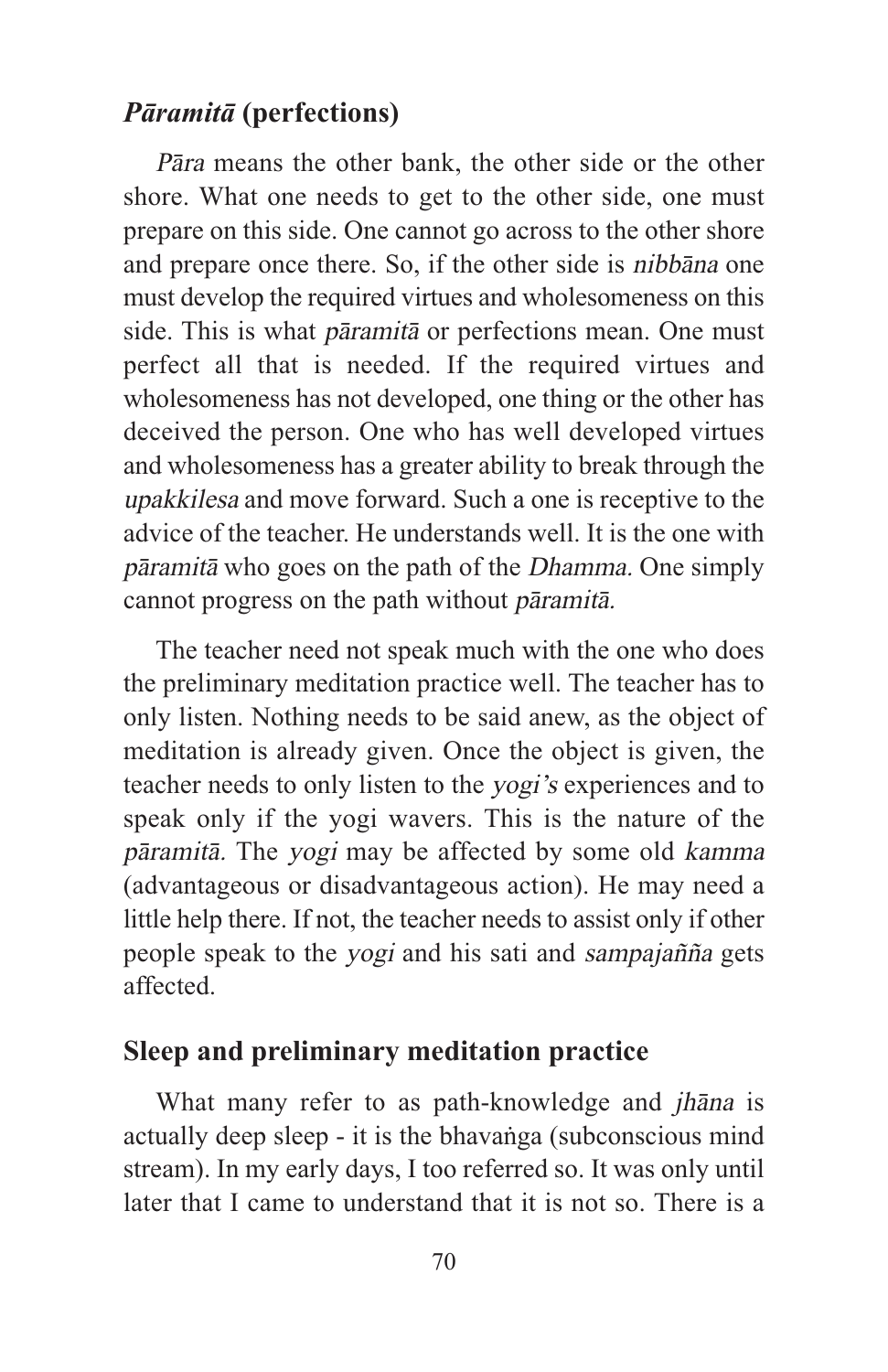mind that is asleep. The *bhavanga* means a deep sleep where there is no awareness of objects. There is no happiness or sadness in the *bhavanga*. There will be comfort when one wakes up from the *bhavanga*. If happiness was associated with the object experienced just prior to its occurrence, if that object was a sad one, then sadness will ensue when one comes out of the bhavaṅga. Some refer to this bhavaṅga state - of being free from happiness and sadness - as nibbāna, or jhāna. The yogi stays long in that, even hours. His body would be upright and after a good, long sleep he would wake up. When the yogi is informed of the true nature of this experience of his, he can break through being in the bhavaṅga.

Nibbāna arises from three reasons: the reduction of the nīvaraṇa, the absence of upādāna, and the arising of paññā. That is not sleep. One can attain nibbāna while eating, bathing, preaching Dhamma, listening to Dhamma, etc. It is called path-knowledge. The term "knowledge" indicates that there is no sleep. Nibbāna is a mind that arises spontaneously and which has never before been experienced in one's journey in Samsāra. It is not a sleep.

One can go to a deep sleep when manasikāra is very strong. As if one is intoxicated. Sleep can come on due to intense viriya too. Intense passaddhi too, leads to sleep. And, so does physical fatigue. The teacher should know the cause of the yogi's sleep. In some types of sleep the body is perfectly erect, without the slightest bending, and can be this way for an hour or so - after such a sitting the yogi may say that he understood cause and effect. Such type of sleep happens with deep samādhi. Let's say one went to sleep with manasikāra. Then he wakes up with the object that they were noting last - whatever object that they slept with, they wake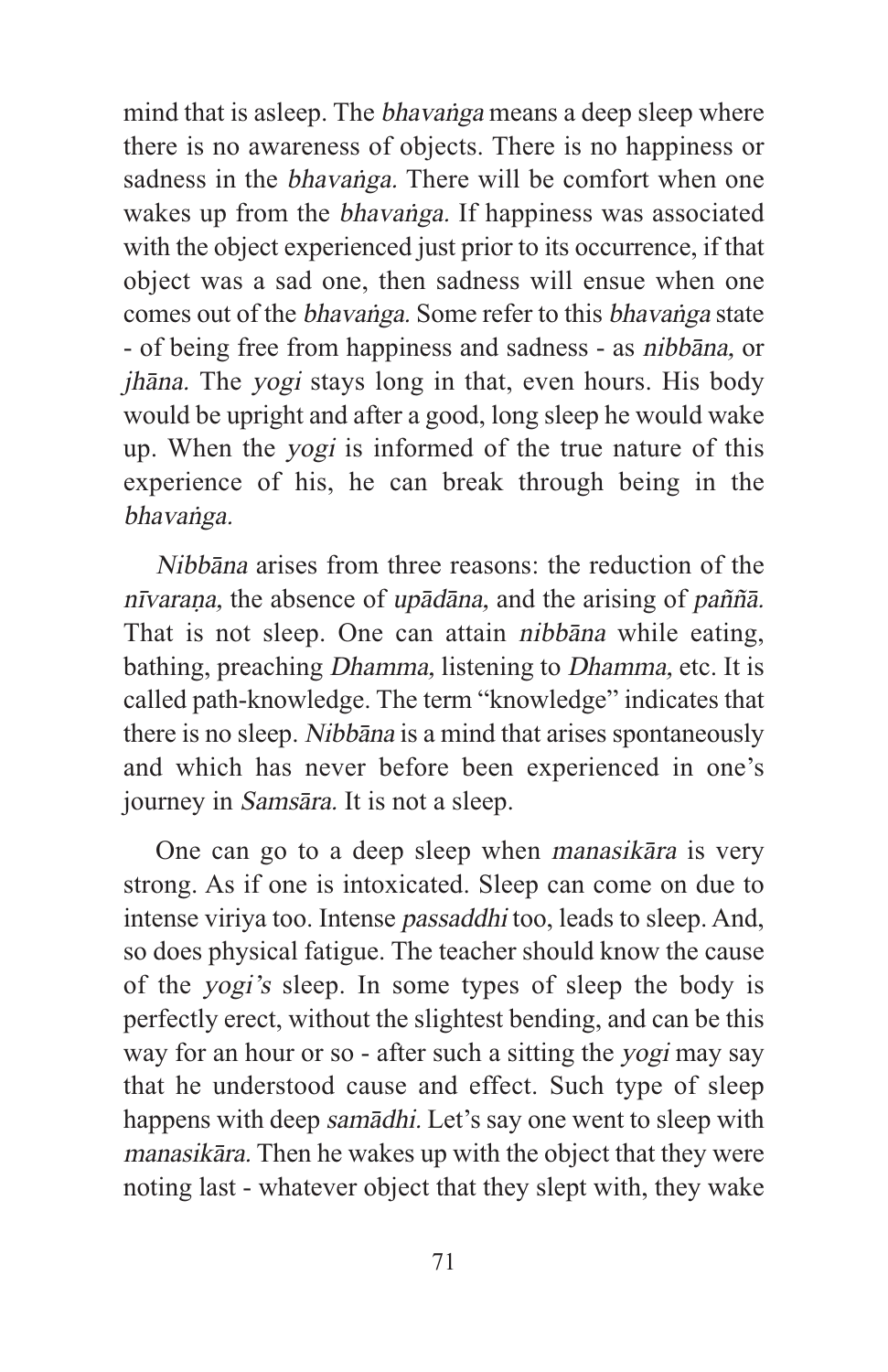up with it. But this happening is not bad. Some mistakenly call this state the jāgariyānuyoga (devotion to wakefulness). But this is not so. The quality of jāgariyānuyoga is only present in a Buddha. Some call this type of sleep and subsequent awakening, a path-knowledge. This is also wrong.

The one who wakes up in samādhi finds the sleep very pleasant. The one who wakes up with manasikāra feels very happy. The one who goes on to sleep with viriya wakes up with difficulty. Another who does ānāpānasati (or any other technique), while noting the breath, may "see" many things. Watching all of this like a movie, he may fall asleep. This type of yogi is one who just goes to sleep. The other three are advanced and they do not dream. Those who goes to sleep without any of these would wake up with their necks collapsed, and that is the majority.

Yogis sleep due to bodily fatigue too. At times they may wake up to some external object. Two types of yogis wake up to an external object: the one who sleeps after seeing many things (as if watching a movie), and those with bodily tiredness. These two yogis do not have awakened minds. They are in the *bhavanga*. Yet they experience a pleasantness which occurs due to the pleasantness of clinging to objects. When waking, it is this pleasantness that is noted. They return to where they were. Similarly, if one went to sleep confused, they wake up so.

#### *Vipassanā* **practice and** *upakkilesa*

For meditation to begin, one must overcome the upakkilesa, and, go much further. Meditation happens when the upakkilesa are completely removed and absent. The upakkilesa occur when one has manasikāra. If one has sati,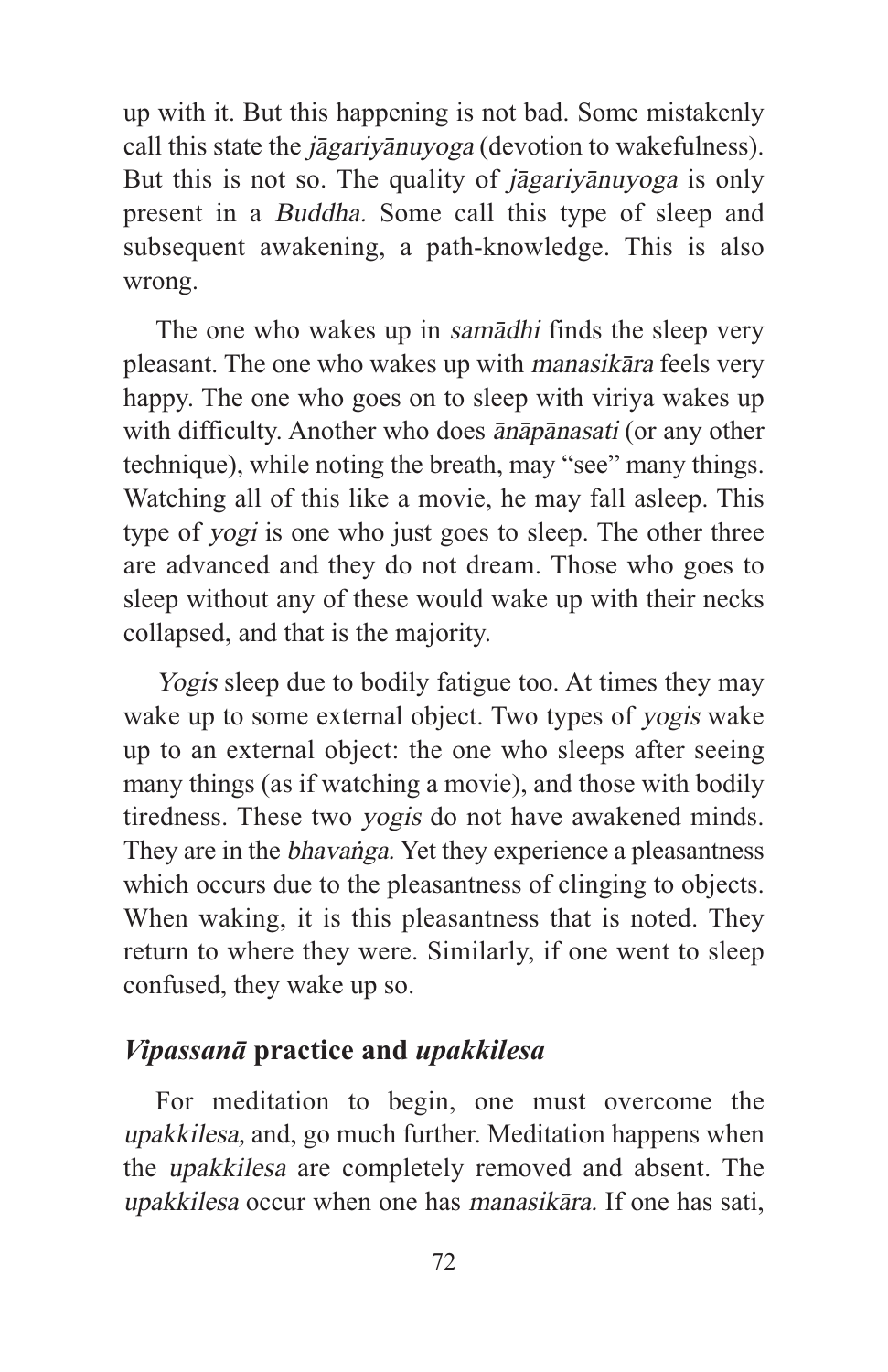the upakkilesa cannot get a hold. It is sati that helps remove upakkilesa. In a preliminary meditation practice, the periods with manasikāra is what is referred to as vipassanā.

The yogi notes objects as hearing, seeing, thinking, listening, quivering, and so on. That is the *satipatthana* practice. From a satipaṭṭhāna practice, with time, the yogi inclines to vipassanā. In vipassanā, the yogi understands phenomenon such as the khandha, dhātu, and āyatana. It is together with the upakkilesa that one understands these phenomenon. Upakkilesa does not have to be removed to understand these. But by this understanding, one is able to be free of the upakkilesa. It is in vipassanā that the upakkilesa occur. However, the most refined vipassanā ñāṇa occurs when the *upakkilesa* are removed. These occur when *sati* arises. If sati does not occur properly, the yogi remains with the upakkilesa. The upakkilesa occur because one starts understanding phenomenon such as khandha, dhātu, and āyatana, and the samādhi that ensues from this understanding. Therefore, this means that when one's practice has inclined to vipassanā and remains in vipassanā, the ten upakkilesa is active. If one has good sati within a vipassanā practice, one can free oneself from the upakkilesa with the help of a good teacher.

The *upakkilesa* occur after the stage of *ditthi-visuddhi* (purification of view). But many claim, happily, that they have reached path-fruition or jhāna when expericing upakkilesa. Vipassanā means the stage when one sees the tilakkhana, however slightly, in phenomena such as khandha, dhātu, and āyatana. The yogi may not see the ti-lakkhana completely. But, when he does see, that means he is in a vipassanā practice, which then leads to the occurrence of upakkilesa. So, both vipassanā and upakkilesa is present.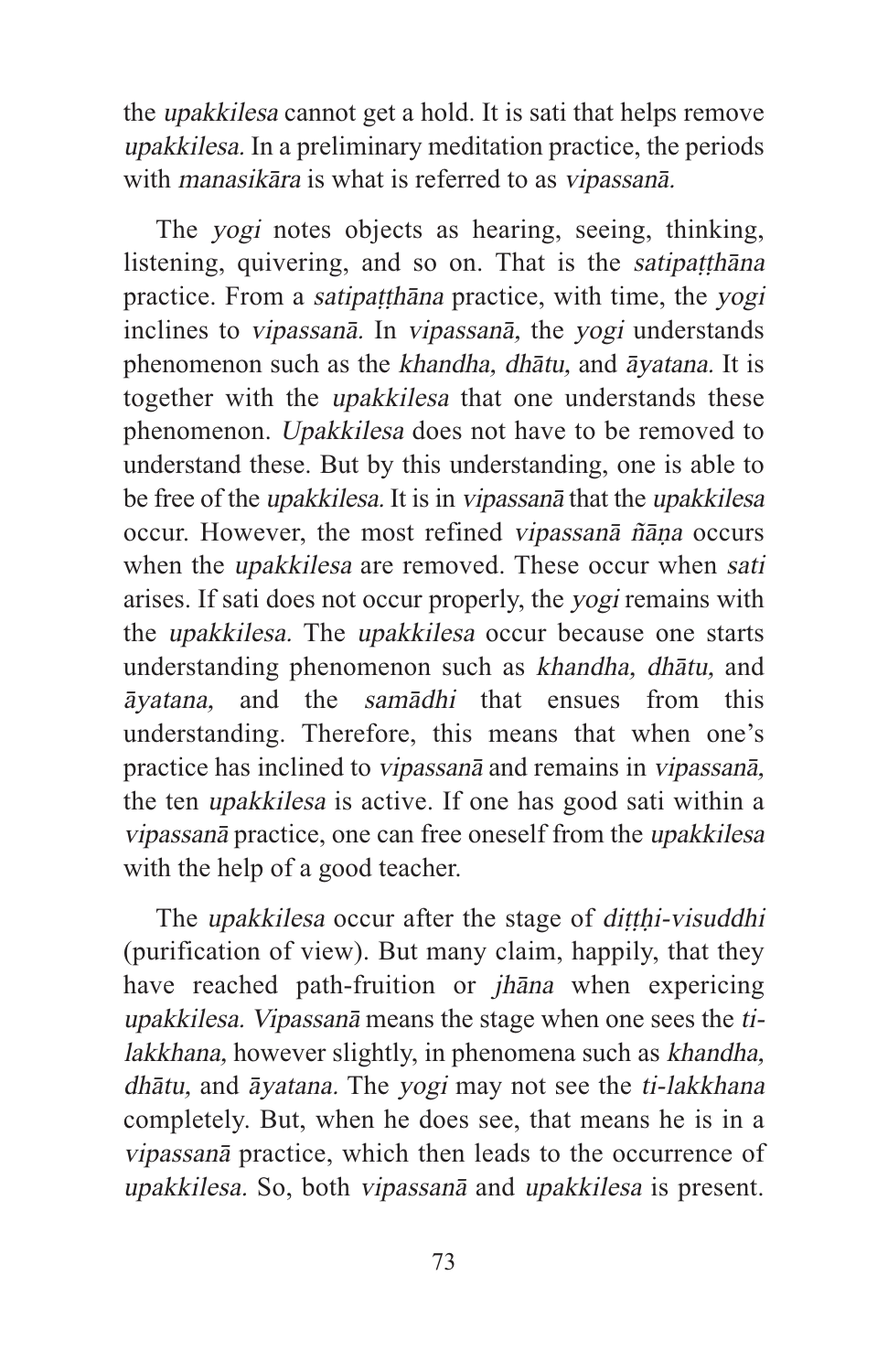And it is here that sati helps remove the upakkilesa. Having a teacher is not enough. The yogi has to have sati too. When someone asks me to teach preliminary meditation, I talk with him a little to see if he has *upakkilesa*, and if they can be removed. If they can be removed, I teach him. They say that some indigenous people use a net to catch birds. When they are so netted in, it is but one intelligent bird that manages to escape from the net. Otherwise all are caught. In like manner, almost all are caught in these upakkilesa. Similarly, it is rarely that one escapes from samsara. Not everyone.

An upakkilesa, once broken, can occur again. Or another upakkilesa can occur. The upakkilesa is overcome by the vipassanā-ñāṇa. There are eight vipassanā-ñāṇa, and they arise after the removal of the upakkilesa. While the upakkilesa are present, none of them can arise. Upakkilesa can be easily removed in a new yogi, and such yogis are rare these days. Most present day yogis have been to so many different meditation centers and done so many practices that they are so entangled, making it very difficult to teach them.

# *Vipassanā-ñā*ṇ*a* **(insight knowledges) and** *upakkilesa*

One completes the path when one experiences and develops the *vipassanā-ñāna*. In order to complete the path, he also needs a kalyāṇamitta (noble friend), a skilled teacher, too. The vipassanā-ñāṇa develop when the yogi is free of the upakkilesa. There are eight such vipassanā-ñāṇa. When the vipassanā-ñāṇa develop, it is referred to as bhojjhaṅga. The bhojjhaṅga are: sati, dhammavicaya (investigation of phenomena), viriya, pīti, passaddhi, samādhi and upekkhā. The bhojjhaṅga are experienced when one has passed at least the vipassanā-ñāṇa of nibbidā (knowledge of disenchantment).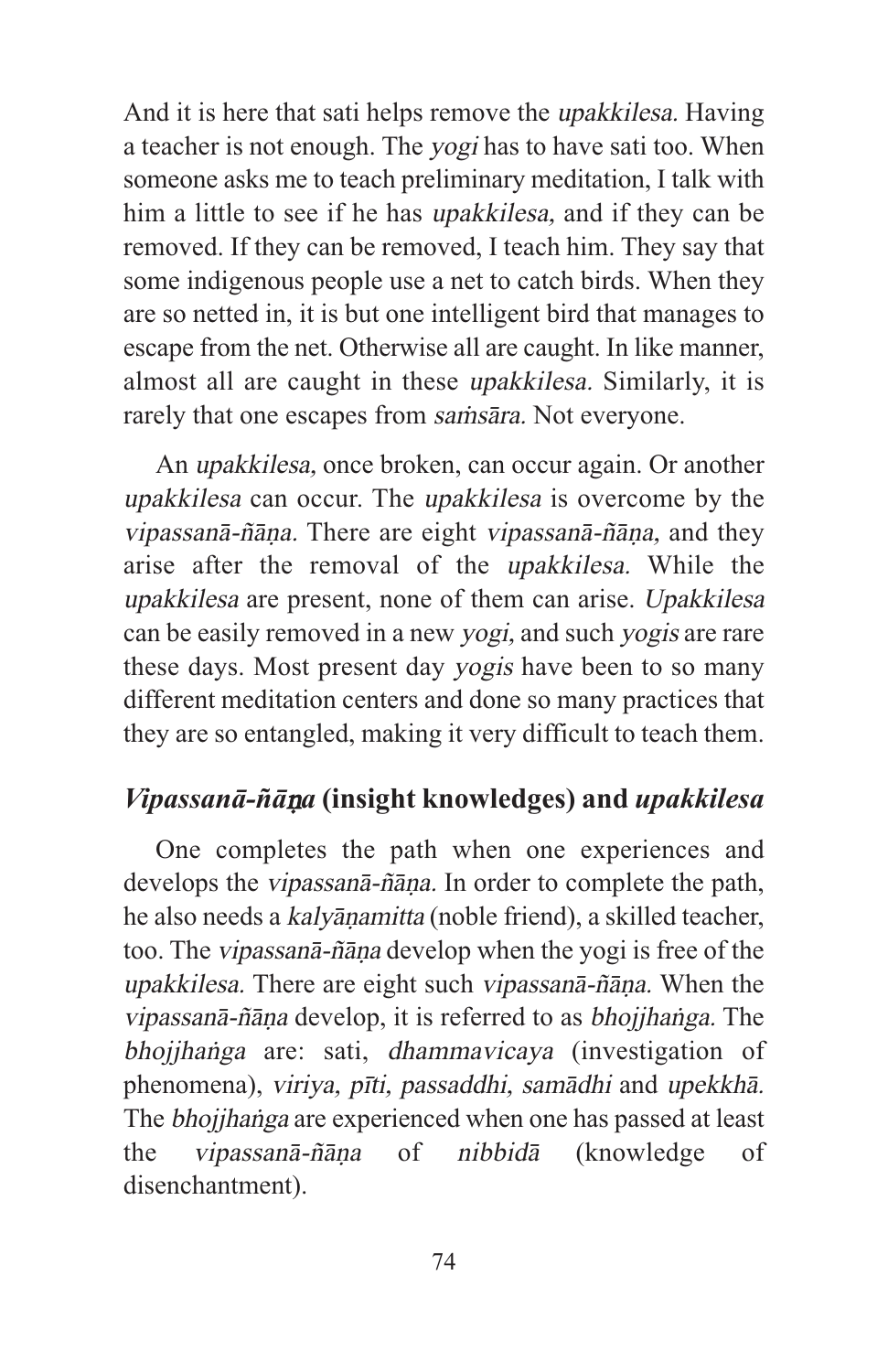It is after nibbida that sati is best. The bojjhanga are a part of realization. The three factors that occur closest to realization is sati, dhammavicaya, and viriya. These three factors give rise to four effects: pīti, passaddhi, samādhi and upekkhā. It is these seven factors - causes plus effects - that constitute the bojjhaṅga. Earlier, I indicated that in upakkilesa, too, that there is pīti, nāṇa, viriya (paggāha), passaddhi, and upekkhā. It was only samādhi that was not mentioned. Here, too, we have the same, except one, i.e., samādhi, but importantly, without the upakkilesa. What a yogi does after overcoming these five upakkilesa, is what is called meditation. Until then it is not meditation. The vipassanā-ñāṇa of sankhārupekkhā (equanimity regarding all formations) is referred to as meditation.

Meditation is associated with viveka (seclusion) and virāga (dispassion). It is here that sati starts to grow distinctly towards nibbāna. There are the three types of viveka: tranquility of the mental factors (kāya-viveka), tranquility of mind (citta-viveka), and freedom from the defilements (upadhi-viveka). The bojjhaṅga are the supportive factors for upadhi-viveka. Virāga is detachment from objects. Nirodha (cessation) is the knowing that what has passed is gone for good, and that it will not recur - it is not that things disappeared. Nor that something which was, is no longer there. Nirodha means that the conditions needed for something to arise is non-existent. At this point, the mind automatically inclines to viveka and virāga. It's not something that can be established by force. Before one comes to this level, the factors essential for meditation starts developing in the mind. From here onwards, the person keeps going the entire distance of the path. It's not a journey that will stall. If it does stall, it's only in the case of a mahābodhisattva. All others would complete the path. At this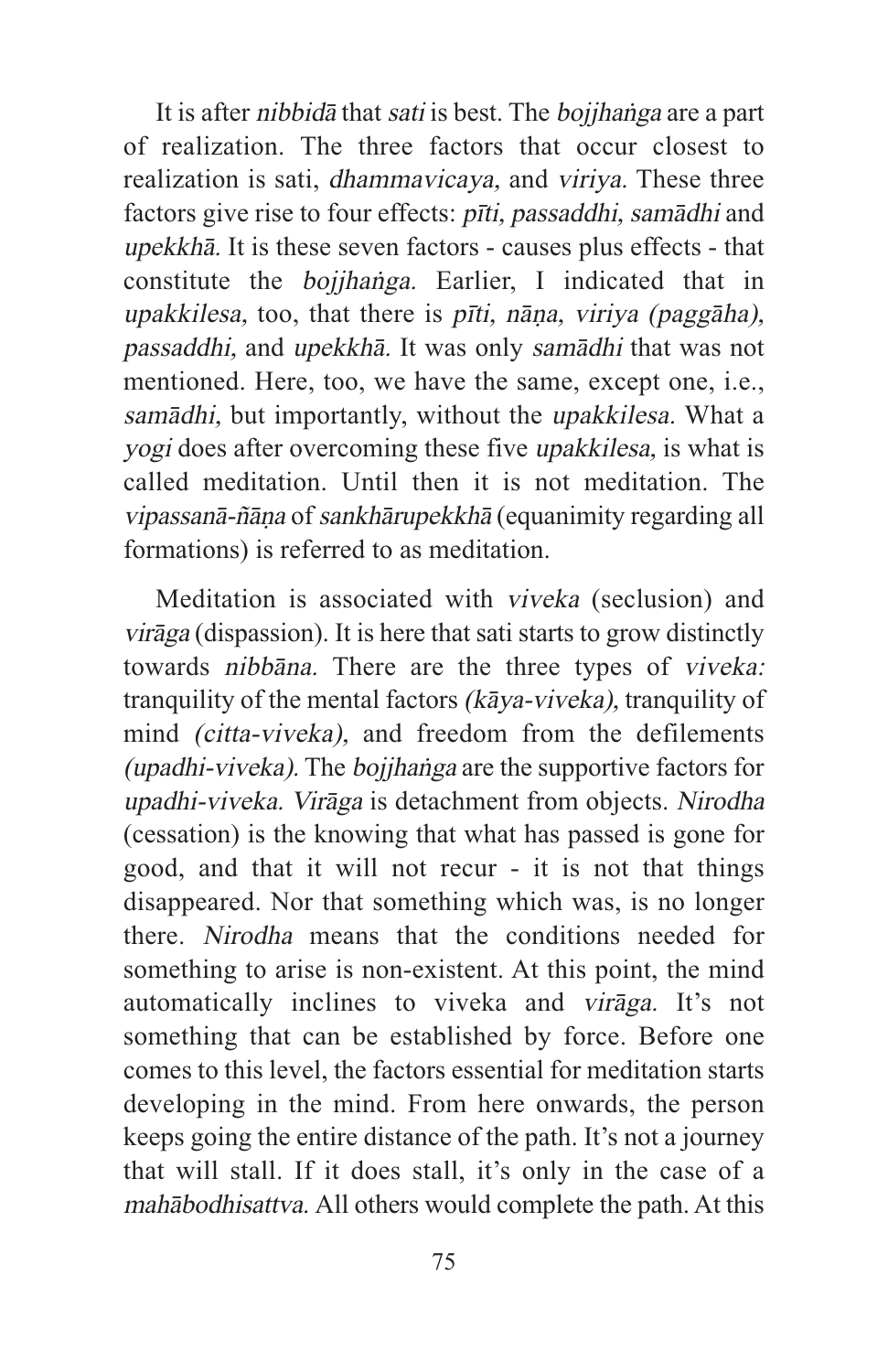point too the teacher must be firm, to ensure the journey is completed. He must take special note of this stage, even more than the beginning.

The yogi will face more trying and difficult times at this stage. Easy phases are less. There is no *pīti* and *passaddhi* here to give the yogi some support. Lethargy can step in, and he may feel like giving up. That is why the yogi needs the gentle support of the teacher, without which he can't complete the path. At this stage the yogi knows the path is correct, but he faces difficulties. The difficulties peculiar to this stage emphasize the need for a skilled, knowledgeable and experienced teacher. If not, the teacher may regress the yogi. The meditator does not need a friend, nor a supporter for his requisites. He only needs a skilled teacher, like a child with its mother. Family and friends are alright, as long as there are at some distance, with little connection. Friendships and practicing on the path are two different things.

#### **The method of meditation and** *upakkilesa*

Changing one's meditation method can't rid one of upakkilesa. Somehow the upakkilesa itself must be removed. One has to remove the desire for it. The teacher being firm is the way to rid one of upakkilesa, firmly making the yogi realize that the pursuit of the upakkilesa is useless. Today, it is difficult to help people realize this. Instead, they have been told that these are path-fruitions and jhāna. This difficulty is compounded by the pleasure one derives from the upakkilesa. They do not thus want to be rid of the upakkilesa, nor do they like these to be pointed out, nor to be questioned about these. Some may not even like this talk. Or they think that these topics are relevant not to them but to others. The truth hurts them sorely.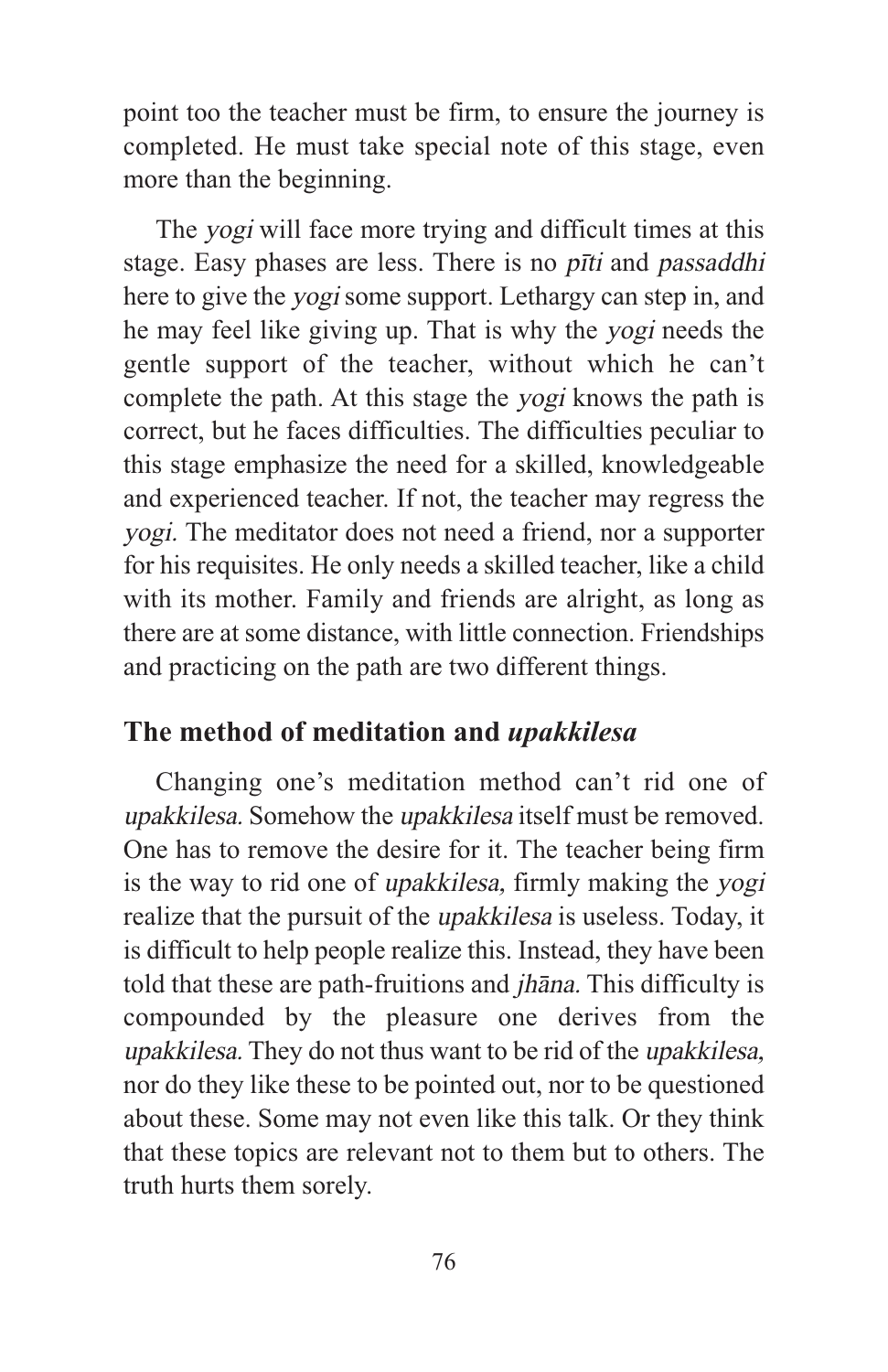## **The skilled teacher of preliminary meditation**

Let's consider that someone doing a preliminary meditation practice reaches a good level. Because of this he may be told that he has reached a jhāna, or a vipassanā ñāṇa, or else a path-fruition. But it's actually not so. A skilled teacher who knows the vipassanā ñāṇa would know if the yogi has actually attained to these. Let's take the vipassanā ñāṇa of udayabbaya. A skilled teacher would know the yogi's mental state prior to it, how the mind should manifest when he has this knowledge, and the mental state after it. Always, the skilled teacher knows what precedes, what happens when the knowledge arises, and what follows. This is how the teacher assesses the yogi's level. Thus the teacher would know when a particular yogi, would reach, for instance, the vipassanā ñāṇa of udayabbaya. If it does not happen on that day, the teacher knows that the yogi must have talked to someone or something else has happened which disturbed the yogi. When it does not happen on that particular day, it would be difficult for the yogi to reach that point later. Because one has to build up to that level all over again. This is why yogis are asked not to talk with others. When a yogi is misled by being told that he has a path-fruition or a jhāna, he realize that it is not so, only when he gets to meet a skilled teacher with the correct knowledge. In preliminary meditation practice, talking about ones' practice with others should never be done. Frivolous talk is damaging, but only to some degree. But what is most damaging is talking about one's and the other's meditation practice. It is absolutely unnecessary to talk about one's practice or sila. "Do you have a jhāna?" "How do you get a jhāna?", "Is it vipassanā that you do?", "My meditation is like this …" - this sort of talk can finish a yogi, making it very difficult to reverse the harm done. This is why solitude is encouraged. When a yogi fails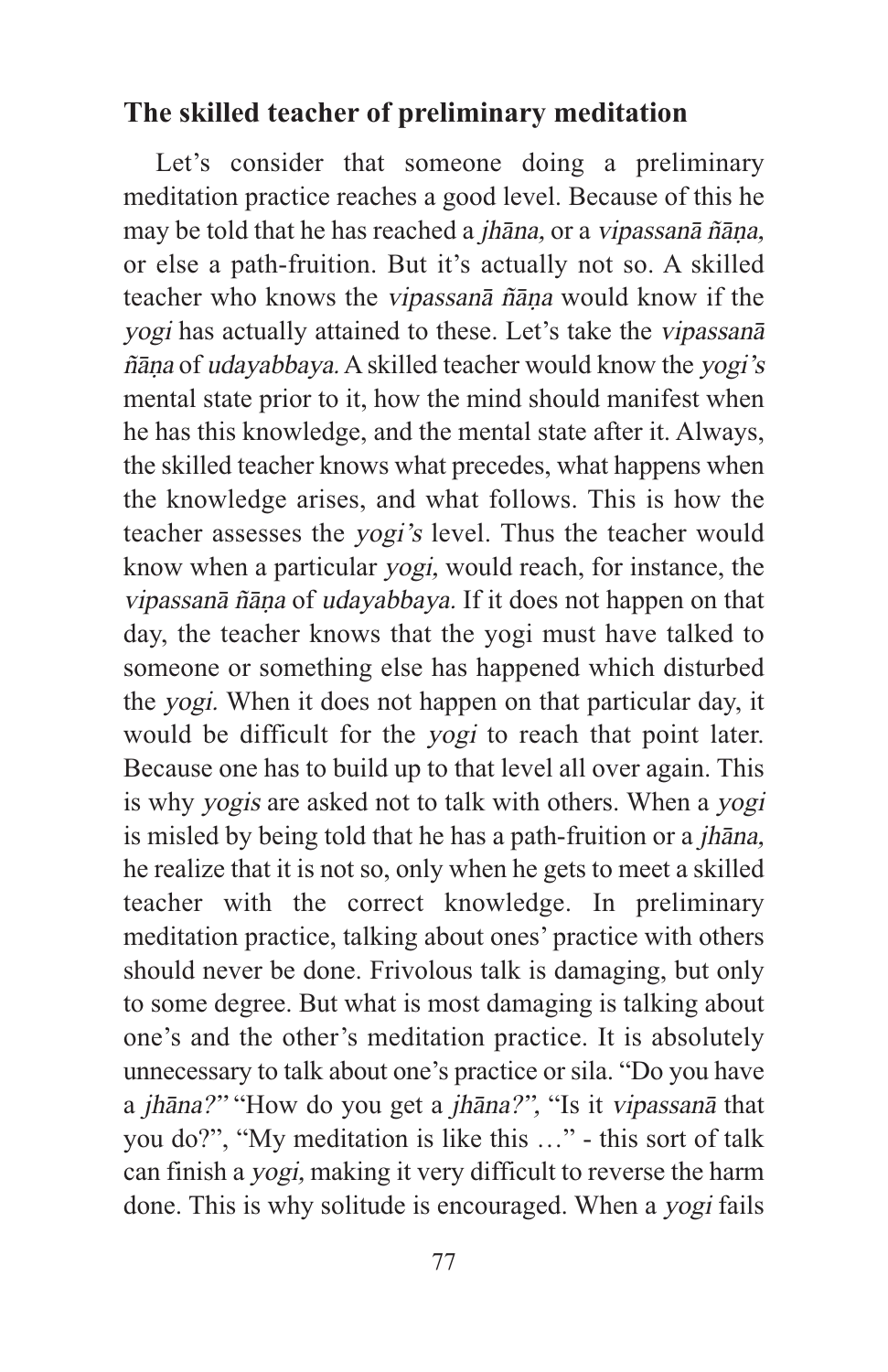to progress - either through talking carelessly or for some other reason - the teacher would advise him on what to do to rectify matters. But this advice may not be as targeted, nor with the same level of concern, as before. This is because the teacher cannot repeatedly put in so much effort when the student is not reciprocating by making the right effort. The yogi must remember what he has been told to do and not do, particularly, not talk, and then correct himself.

In jhāna too, there is a similar phenomenon happening. Jhāna also has a bhavaṅga. It is this bhavaṅga that is thought of as a jhānic attainment, incorrectly. The jhāna itself lasts but a short time. A jhāna is recognized by the upacāra samādhi (neighborhood or access concentration). The upacāra samādhi is stronger after a jhānic experience. It is through this upacāra samādhi that a jhāna's initial stage is recognized, and through which the upacāra samādhi is developed. One cannot explain what a jhāna is like. It is not an aloka, not a sleep, not pīti. Pīti arises before the jhāna. If it's an aloka that the yogi has experienced, it could be a nimitta. A jhāna is a mundane state with a maximum suppression of kilesa, which lasts but a few moments. The mind reverts to the upacāra samādhi soon after. Being of a kāmāvacara nature, the upacāra samādhi following the jhāna is much stronger than the upacāra samādhi (also of a kāmāvacara nature) before the jhāna. It is because of this stronger upacāra samādhi that a skilled teacher knows that a yogi has experienced was a jhāna. Although a jhānic experience lasts only a brief time, one can remain in the upacāra samādhi for a long time after. This upacāra is not jhāna. It is before upacāra that one may experiences the samatha upakkilesa spoken of earlier.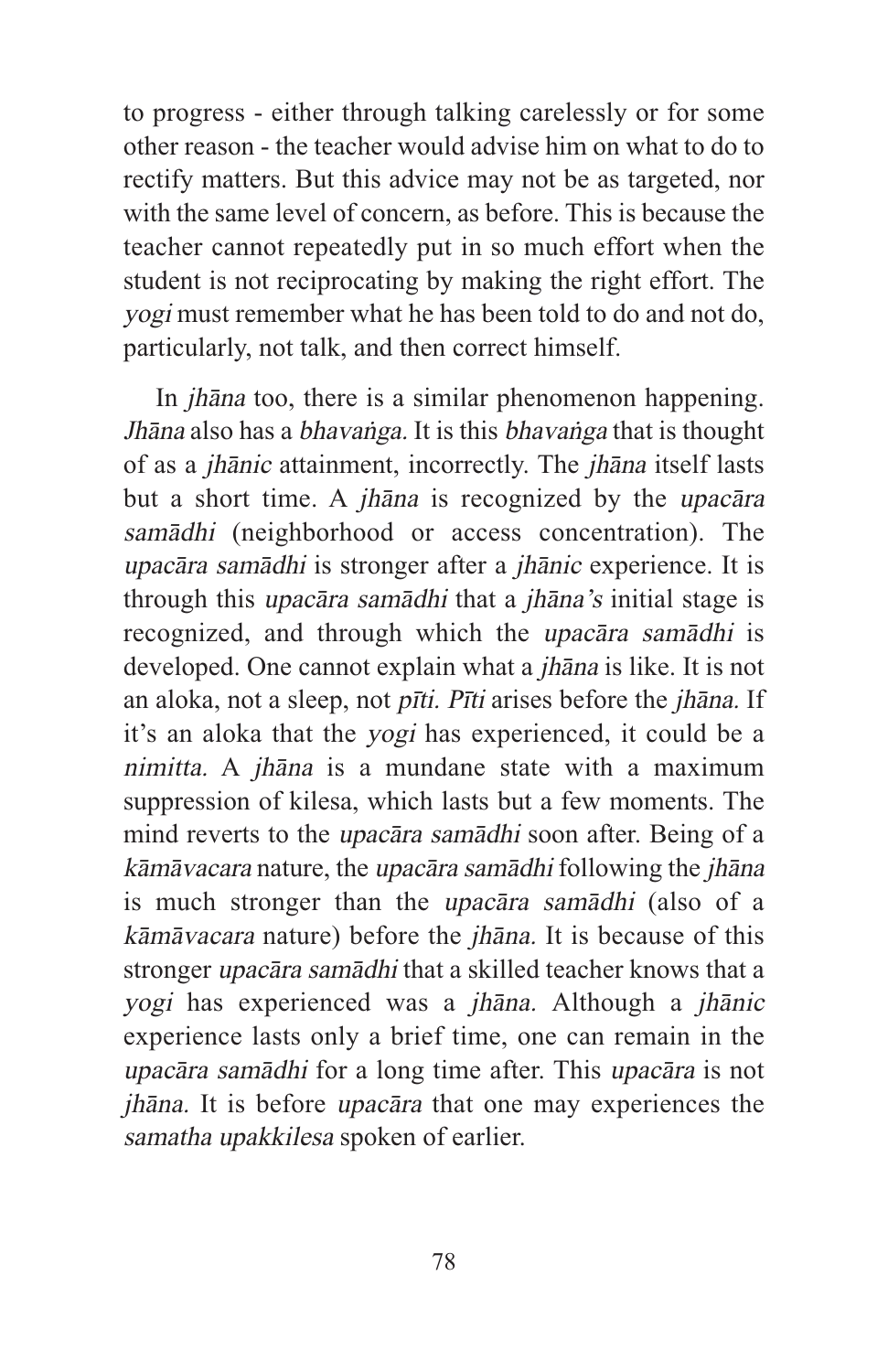## **Changes that occur in a** *yogi's* **life because of a preliminary meditation practice**

Some yogis who practice meditation at a center and then return home do not show much progress. This regression occurs when there is upakkilesa. But if one can overcome the upakkilesa, this problem goes away. Such a person could live well at his home and be better than most other householders. Where one with upakkilesa lives is where the disagreements, scolding, and shouting happen. The other family members are blamed: "You are all enemies of my meditation"

A preliminary meditation practice can change some people's mental state and way of life. Let's say it's for the better, though there is no path-fruition. This is the result of manasikāra. If sati develops at some point, followed by sampajañña, one will change methodically. His coarse habits would go away. Though these coarse present-life habits go away, the older habits remain. These older habits are the āsava (taints) and they can only be removed by sati. The āsava gets eradicated with the path-knowledges, not with the jhānas.

We have habits that are learnt from this life. These maybe learnt at home, in school, from monastics or clergy, from overseas, from yogis, etc. All these present habits must be removed. They could be removed by manasikāra. Once they are removed, samādhi will improve. The condition that results from this improved samādhi can remain even till one's death. Even with an upakkilesa, it can remain. He would be very restrained. But there is no path-fruition. He is deceived, but he won't admit it.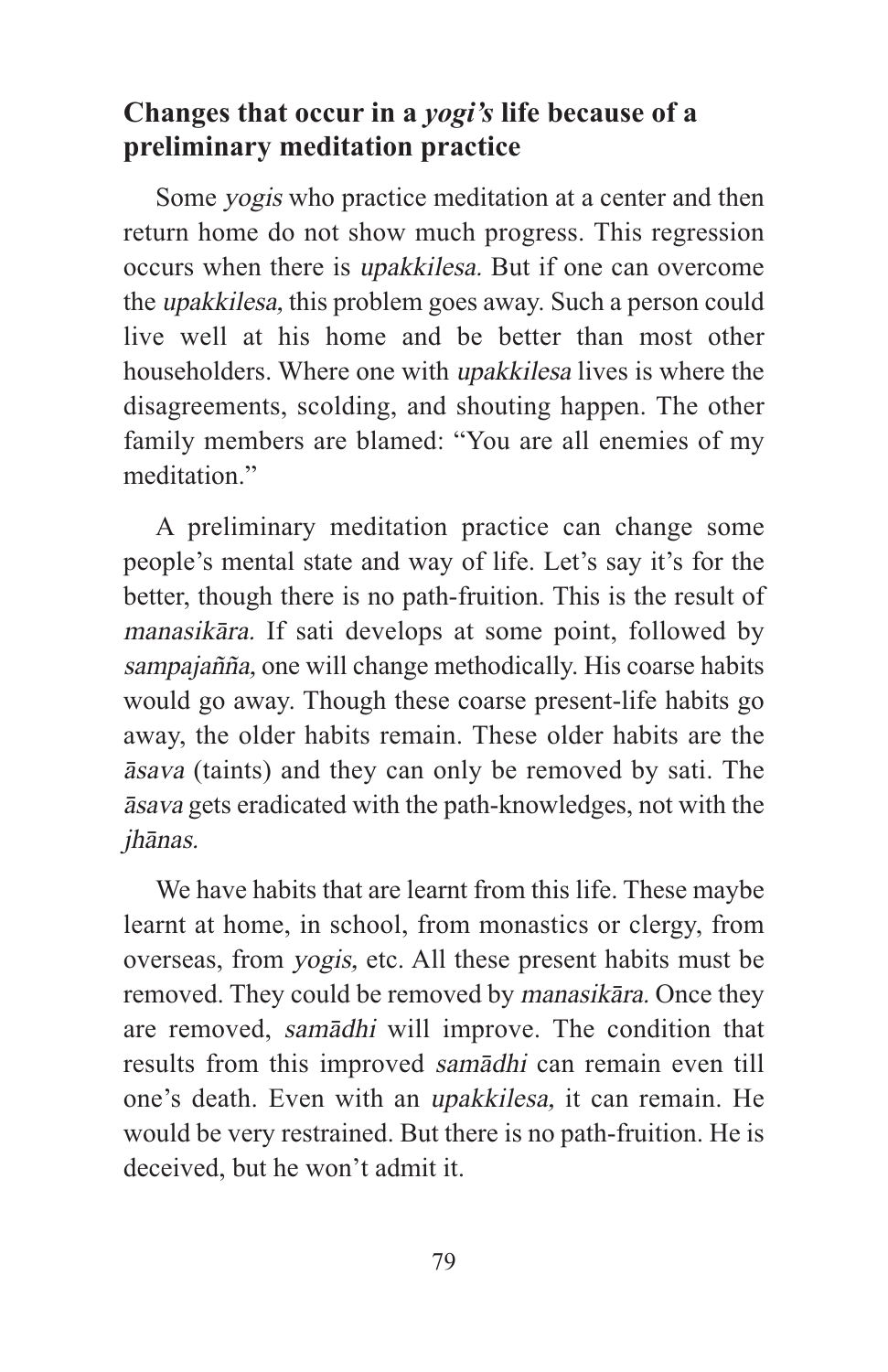When one lives with another and observes his lifestyle, he can know if that person has or hasn't a path-fruition or a jhāna. If he conflicts with another he cannot have a pathfruition or a jhāna. After a path-knowledge there comes the path-fruition. After the path-fruition, any thoughts on whether one has or hasn't any ditthi would not occur. One does not even think about such things anymore. Further, he wouldn't think if his sila is correct or not. This does not to mean that he has no sila. In fact, after a path-knowledge, he becomes well established in sila. Now he is a different person altogether, a new life. There will be no more questions such as: "What was the Buddha like?", "What was his nature?", "What body size was he?", "Does he possess the thirty two marks of a highly blessed person?", "Are these true or false?", "Did he really preach all this Dhamma?" It is like the person who can walk and does not think if he can walk or not. He just walks.

If one has developed virtuous and wholesome qualities, it is somewhat of an easy task to attain a path-knowledge. Similarly, the practice of preliminary meditation is a very difficult task. But, at the same time, it's easy too. It's difficult for the reason that it's a journey where one cannot afford to be deceived by anything. Then it be¬comes an easy journey. Then the *yogi* just is, and easily and simply does what needs to be done. As one progresses, one becomes increasingly humble. But what we see in *yogis* these days is that they aren't humble. They become coarser and coarser but they think they are advanced. They do not smile and cannot be associated with because of their rigidity. The Buddha was the most gentle and mild person. An aspect in the discourse on loving-kindness, which refers to the qualities of a person who is on the path is: "... mudu anatimāni" (gentle and humble). We must develop this quality in us, though many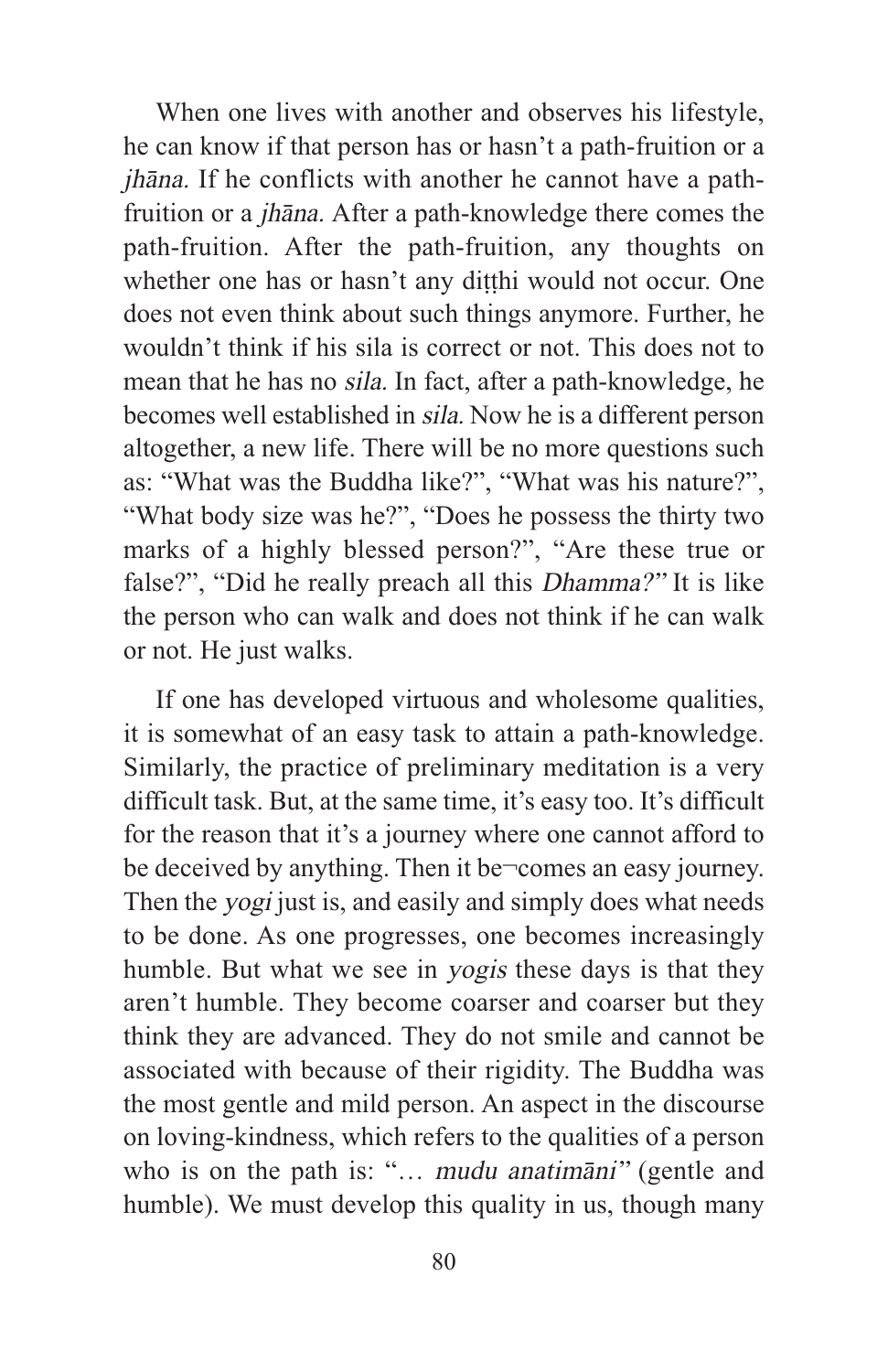do not possess it. The reason that many yogis aren't gentle and humble is that they have incorrectly understood the Dhamma and preliminary meditation practice. Instead of reducing their kilesa with the preliminary meditation practice, they cling to objects of kilesa. Others may even think that if he hadn't started meditation, he would have been a better person - because he is so coarse and rigid. The one who does preliminary meditation correctly is a pleasant person whom others can associate with and talk to. If those who practice preliminary meditation becomes very coarse and explosive, they could be corrected with stern advice. However, some may not be amenable to such advice.

Generally, one has to see one's own faults or that of others. Most people do not see their faults, though they see that of others very well. This is because of a lack of sati. Almost all of do not have sati. If we do, it may be very slight, for a few seconds in day. If there is sati, on the other hand, one would be well aware of the deficits in one's own thoughts, words and deeds. It is because one has no insight into one's own shortcomings that he conflicts with others. The Buddha has advised us to look within ourselves, rather than at others.

In the early days, I used to always look for faults in others. It took me a long time to get over this. If sati is well established one should have completed his journey on the path. If sati is well established, something would happen without delay. It doesn't because sati doesn't get established in a given object the yogi associates with. It is the absence of sati that makes us think that we are doing the right thing. However, sati is present in one in a small way, as he keeps noting objects. So its absence is not the only reason for one's lack of progress. The presence of upakkilesa is what halts us.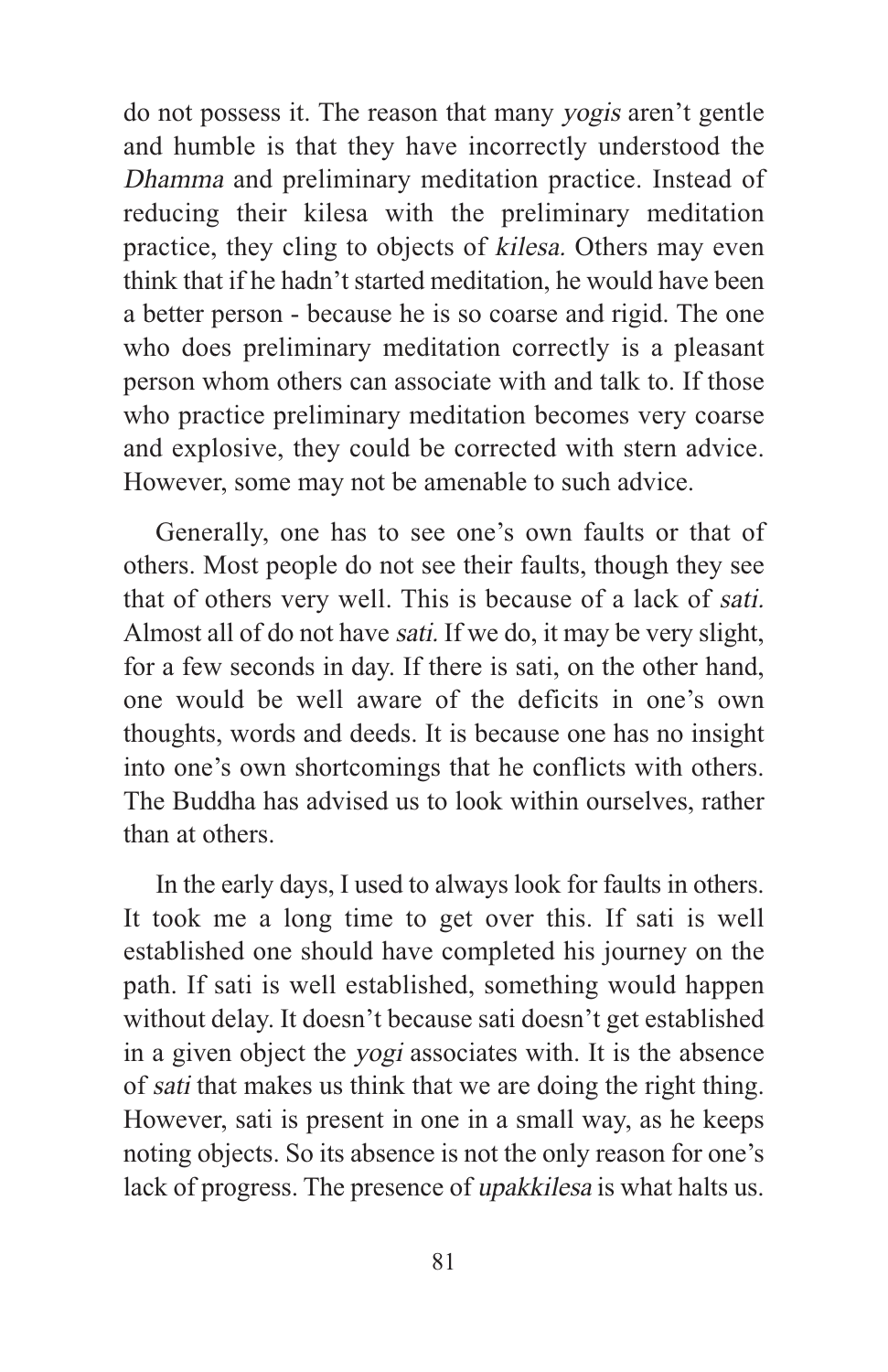This is when one develops an attitude that one is spiritually developed, and where one thinks he knows best. He thinks that he has an abundance of paññā. He also thinks that his effort is greater than that of others. These attitude are what hinders a *yogi's* progress.

Sati has no object. When there is an object, it gives rise to something else: either attachment or aversion. It is because a yogi has manasikāra that he develops attachment or aversion. Let's take the analogy of a dewdrop at the edge of a blade of grass in the morning. It glistens when the sun is up. This happens because of the sun and because it's not obstructed by dust. A second dewdrop will not glisten if it's laden with dust. Just like this dust, we have mixed our habitual tendencies with our preliminary meditation practice. As a result, there is no brilliance. The brilliance is comparable to the detachment and absence of aversion. On the other hand what we have is like that dust-laden dewdrop. Being at rest and being detached, and observing sīla, by themselves, cannot rectify this lack of brilliance.

Most people think: "There is an arahant there", "I must go and see him", "There is one with jhāna", "I must go see him" This serves no purpose. I too went in search of *arahants* those days. Later, I realized this was useless. If one has attained arahantship, it is good for him. But not for another, as he is not an arahant. Why do I say so? In one's practice on the path one is only required to know that sati is yet not established in him. He must admit that the four foundations of sati is not yet developed in him. Therefore he must direct viriya. Viriya is not only about practicing preliminary meditation in a sitting posture. It's also not about seeking path-fruition and jhāna. It is purely about establishing sati in one self.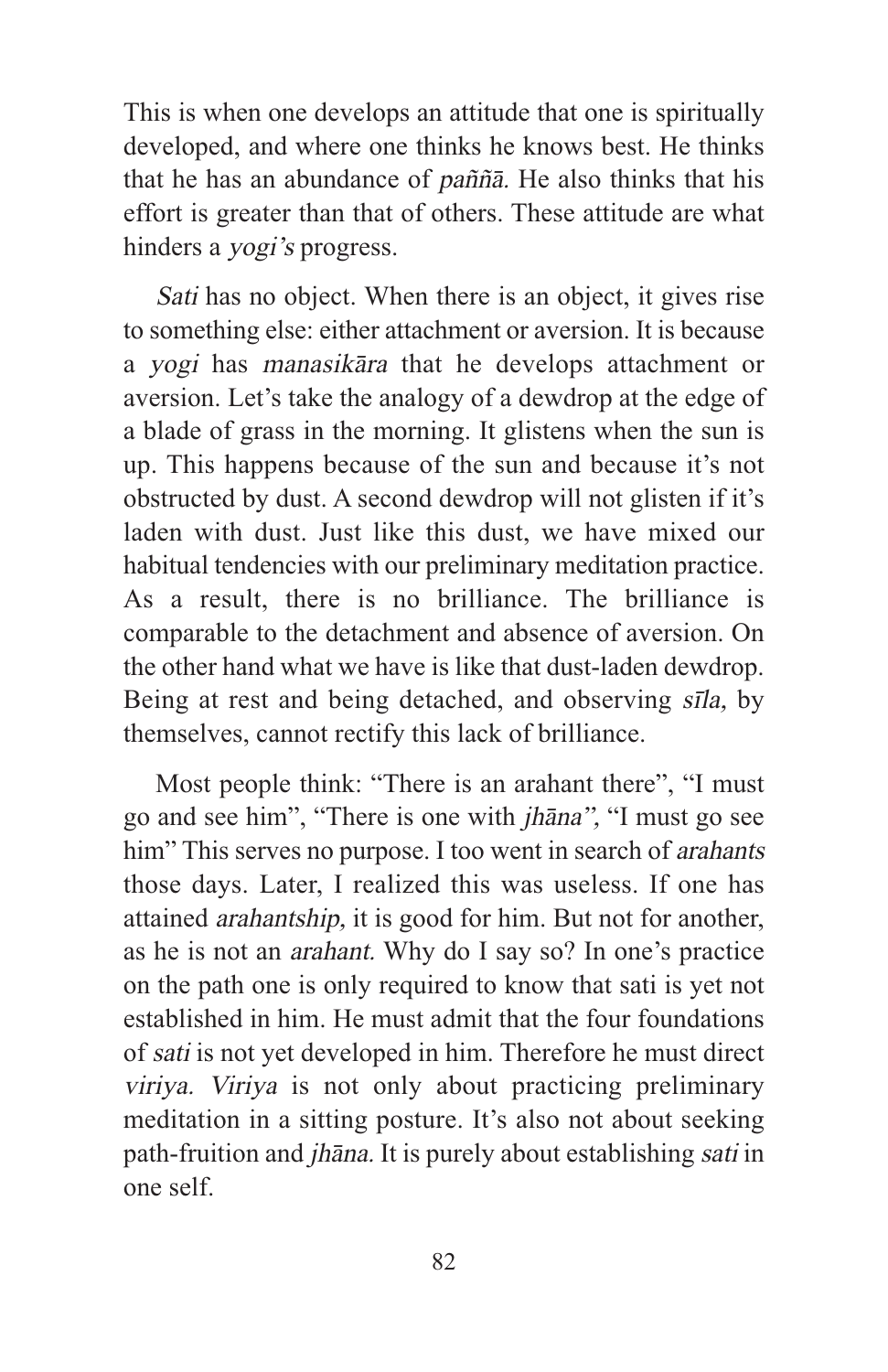With this attitude one doesn't need to evaluate others. Such a yogi will attend on others in times of their problems or sickness. But he wouldn't look at others' deficiencies. Let's say there's just you and me - the only two people in a monastery, or a kuti close-by, somewhere. You become sick. If I am a person with well-established sati, I will look after you. There are some people who may not bother to even offer a glass of water to the sick, because they mistakenly that this would "break" their sati. That's where they are wrong. I have observed this whilst living in monasteries and meditation centers. Once, a scorpion stung the person in my neighboring kuti. I could hear him groaning. But I remained in my kuti, not wanting to break my "sati" or my preliminary meditation practice. Later my teacher asked me: "Pemasiri, weren't you near his kuti?" I answered that I was, and that I was meditating. He asked me if I had sati then. I answered yes. He then said that I actually hadn't sati. He asked if I heard the noise, and if I remained conflicting with it. I answered in the affirmative. The way I was noting objects at that time was wrong. My teacher managed to educate me on this. There was nothing to attach to nor avert there. Hence, recognizing and understanding what sati is, is of critical importance to those practicing preliminary meditation.

The lack of sati is our biggest shortcoming. If it is well established, it can be just seven seconds, seven days, or seven years to nibbāna. It is because of our shortcoming and not that of the Dhamma that we are yet unawakend.

Sampajañña occurs when sati is very well developed. This happens essentially through vipassanā. Most of today's teachers explain as sati what manasikāra is. But sati as in the satipatthana is a completely different thing to what these teachers say it is. Manasikāra is absolutely essential for us.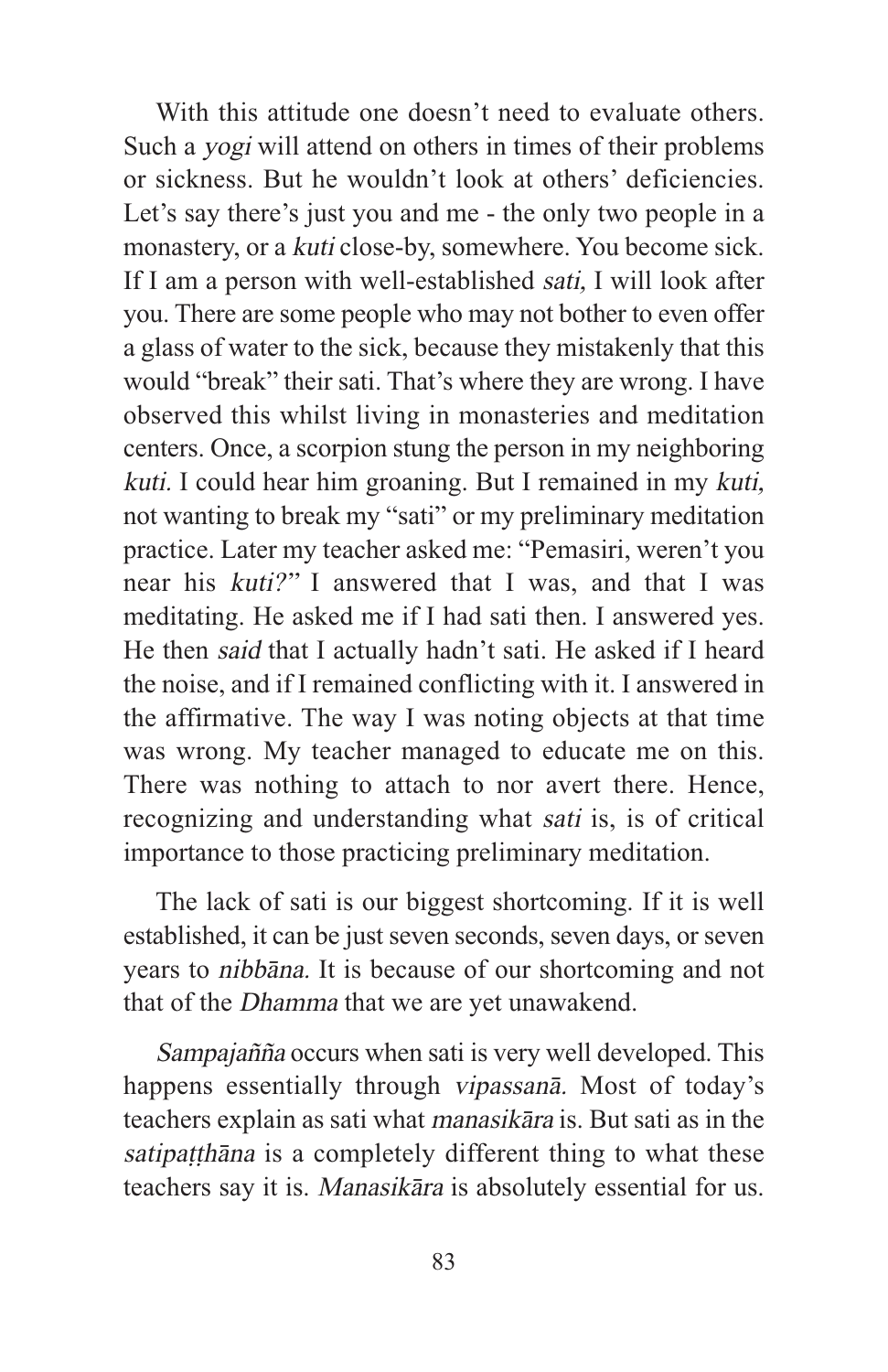Without it we cannot develop sati. Let's say a yogi notes the processes of eating, drinking, bathing, dressing, combing one's hair, etc. It is when the yogi keeps doing this manasikāra continuously that sati arises. Sati is the fruit of manasikāra. Once sati is established, he is then able to note objects with it.

When one has good *manasikāra*, the yogi gets trained to be without attachment or aversion when a given object arises. It is because we are not yet there that we get effected and conflicted when objects arise. We discussed upakkilesa earlier-on. One cannot be with these upakkilesa all the time. One will be out of them as well. It is when one is out that them that the afore-mentioned conflicts happen. On the other hand, those who do not meditate are not like that. If someone does something to an ordinary person, nothing happens. That is because they know they have kilesa. Therefore, if someone scolds them, they think: "This person could scold me and even hit me." The *yogi* with an *upakkilesais* is not like that. He erupts instantaneously. On the surface, the ordinary person seems more advanced.

Let's say we think of giving a *dāna* (an act of generosity). There is sati in that thought because craving, aversion, and delusion did not arise there. There are no expectations either. Believing in kamma-phala (kamma-vipāka: action and results), one gives the dāna. At that moment the cetasika of sati has occurred. It occurred and passes away. Similarly, we may think of observing sīla. Here, too, there is an absence of craving, aversion, and delusion. In every wholesomeness - big or small - there is sati. If it is an act of generosity, it must be given without any expectation of an outcome. Similarly, one must observe sīla without any expectation. Sīla isn't there to receive any external benefit. Let's say we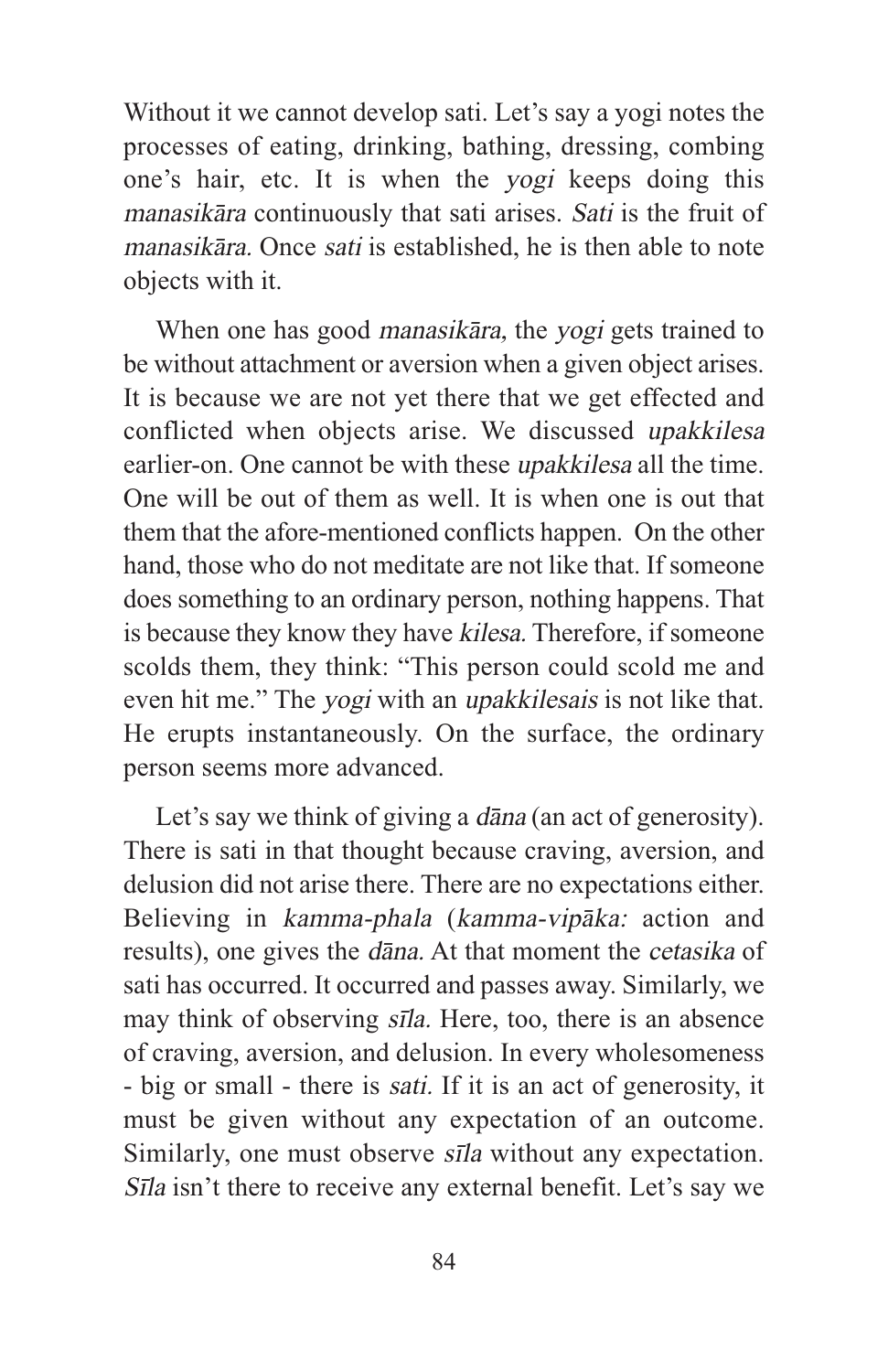are doing preliminary meditation. We mustn't do this with the expectation of experiencing jhāna. Sati occurs where there is no expectation. It is where sati is established that jhāna occur. Let's say we engage in a vipassanā practice. When this is done without any expectation, it is of the highest level.

Where there is an expectation, there arises an object. If there is an object, sati does not arise. If the object is the thought that: "I must attain a jhāna", sati will not occur. If the intention is that: "I must attain path-fruition", there is an expectation there. Then sati isn't present. Sati is the pure wholesome mind that always occurs when there is no object or expectation. That is why the Buddha said that in every wholesomeness there is *sati*. If an object or expectation is present there will be an upādāna. If an expectation arises, sati recedes and upādāna arises. One must allow sati to develop. It is then that sampajañña starts to occur.

It is after samādhi develops from sati that sampajañña will occur. When samādhi starts to grow, many thoughts devoid of expectations start to come into one's life. When these thoughts develop further, one would either experience the jhāna, or attain path-knowledges, depending on his type of practice. If one noted with an object, it is the jhāna that one will experience. If one let go of objects and noted, it is a pathknowledge that he will experince. Let's say that one engages in preliminary meditation practice for a long time. Manasikāra is present. But he practices with an expectation. And the wholesomeness that comes from its practice is there. But the wholesomeness that is sati does not arise much because there is expectation. Now, let's say one practices without any expectation. He notes every object. Then sati keeps on developing and samādhi arises. It is this samādhi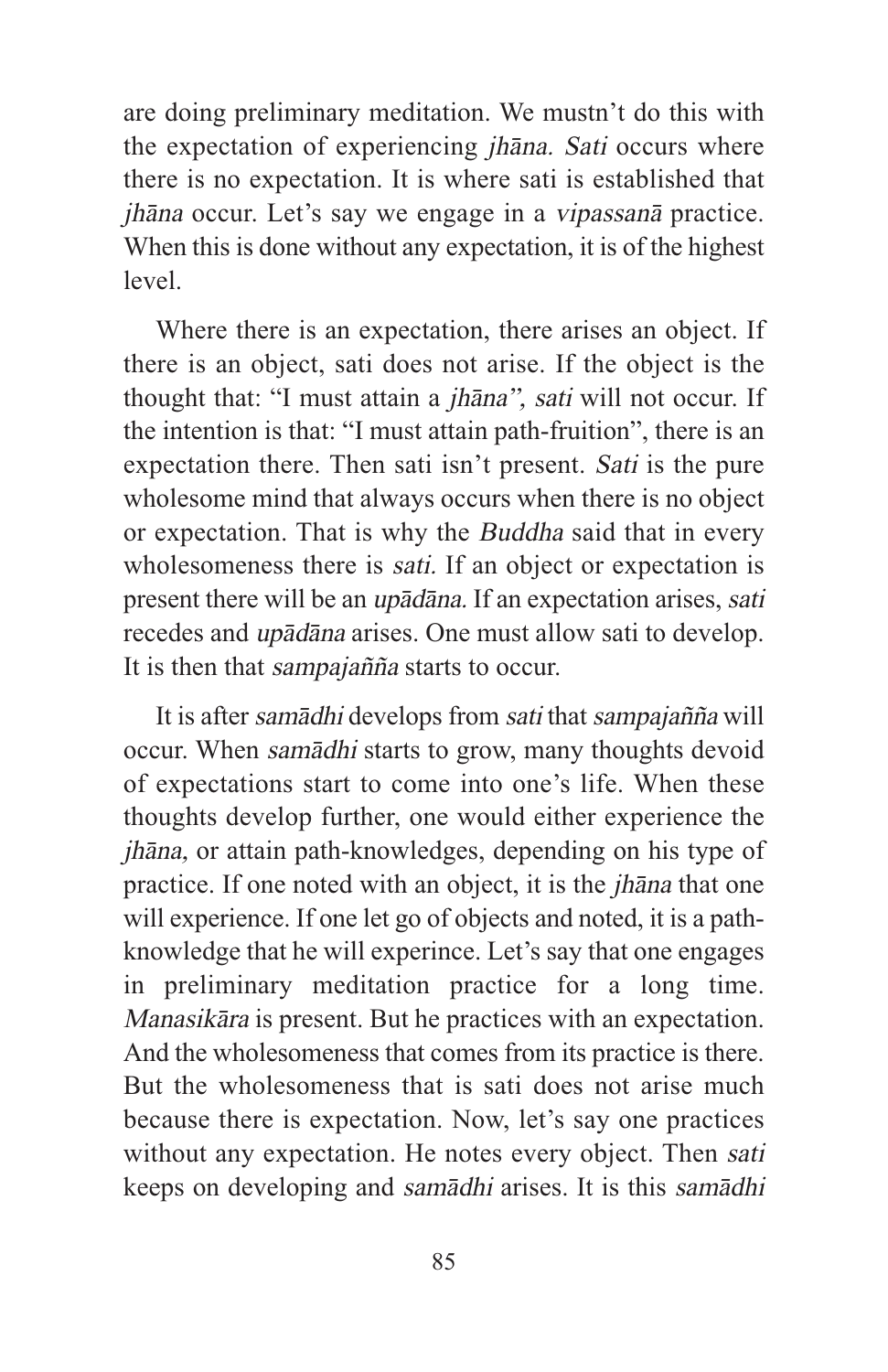that lets one see how objects break up and pass. This seeing is referred to as sampajañña. This is paññā and one sees the ti-lakkhana.

Let's say there is a needle. There is also thread. The eye of the needle is very small. Then the thread should be even finer, or it wouldn't go through the eye of the needle. What is happening with preliminary meditation practice is like passing a very fine thread through the fine eye of a needle. The thread is comparable to paññā, and the eye of the needle is like sati, viriya and saddhā. Paññā doesn't work if there is an object. So one must use sati to create a place where there is no object. If the thread is much bigger, it will always go outside the eye of the needle. If sati is insufficient, it will regularly go outside of the object. There will be just manasikāra but no opportunity for paññā to arise.

May the blessings of the Triple Gem be with you all.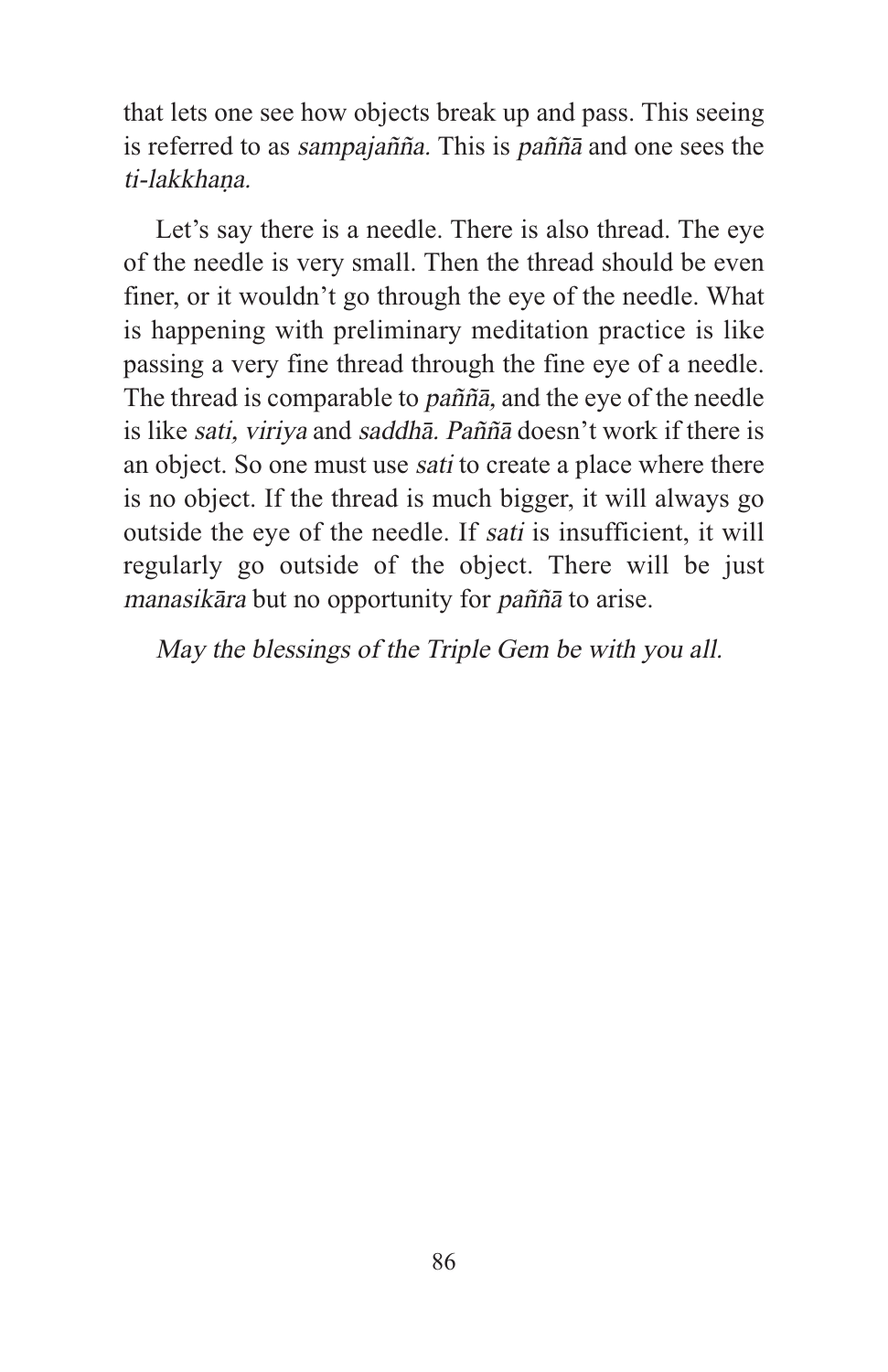# **Pali and Sinhala terms in English, as used in this book**

Abhiññā - higher powers/psychic powers/super normal powers Adhicitta - higher mentalities Adhimokkha - decision Ajjhatthabahiddā - internal and external Aloka - light āloka-nimitta - light images/light signs Ānāpānasati - mindfulness on the in-and-out-breathing Anattā - non-self Anicca - impermanence Arahants - noble individuals who has eradicated all defilements  $\bar{A}$ sava - taints  $\bar{A}$ *vatana* - faculties Bhavaṅga - subconscious mind stream Bhojjhaṅga - factors of awakening Bodhisattva - aspirant to Buddhahood Cetasikā - mental factors Chanda - zeal Cittānupassanā - contemplation of the mind Cittassekaggatā - one-pointedness of mind Dāna - an act of generosity Deva - celestial being Dhamma - the Buddha's teachings Dhammānupassanā - contemplation of mind objects Dhammavicaya - investigation of phenomena Dhātu - elements Ditthi - view Diṭṭḥi-visuddhi - purification of view Dukkha - unsatisfactory nature Gati - mind's ways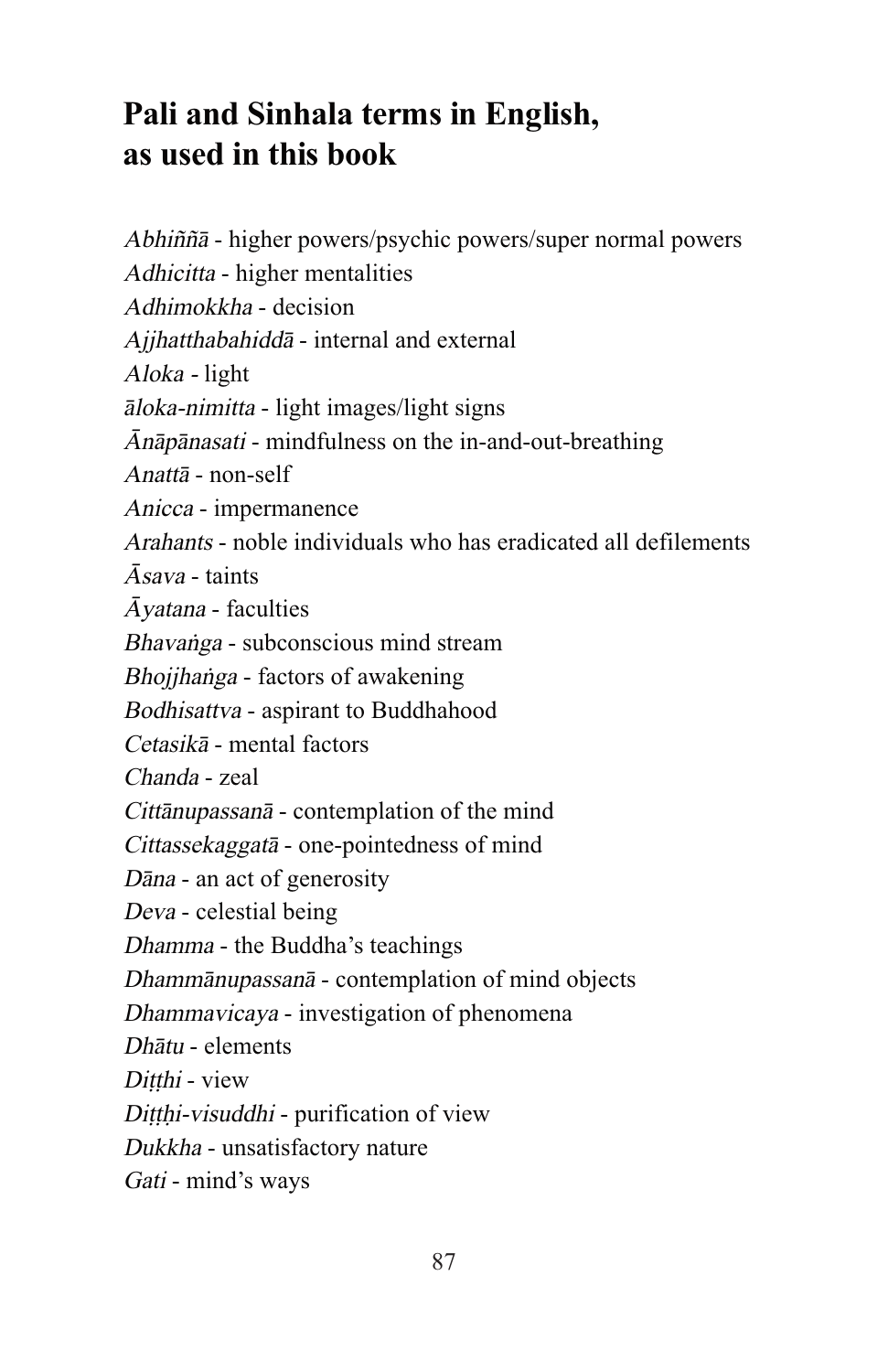Hāmuduruwo - monk Indriya - spiritual faculties Jāgariyānuyoga - devotion to wakefulness Jhāna - absorption Jhāna-nimitti - images of absorptions Kalyāṇamitta - noble friend Kāmacchanda - sense desire Kāmāvacara - sensuous sphere Kamma - advantageous or disadvantageous action Kamma-phala/kamma-vipāka - action and results Kasiṇamandala - disc Kāya - physical body Kāyānupassanā - contemplation of the body Kāya-passaddhi - tranquillity of mental properties Khanthi - patience Khandha - aggregates Kilesa - defilements Kuti - shelter/hut Maggāmagga-ñāṇadassana-visuddhi - purification by knowledge and vision of what is path and not path Mahābodhisattva - great Buddha aspirant Māna - conceit Manasikāra - attention to the present moment/noting the present moment Mettā - loving kindness Mudu anatimāni - gentle and humble Mupatthāna - awareness of objects of attention Pāṭihāriya - miracles  $\tilde{N}$ āna - knowledge Nibbāna - enlightenment Nibbidā - knowledge of disenchantment Nikkhanti - delight in an upakkilesa Nimitta - image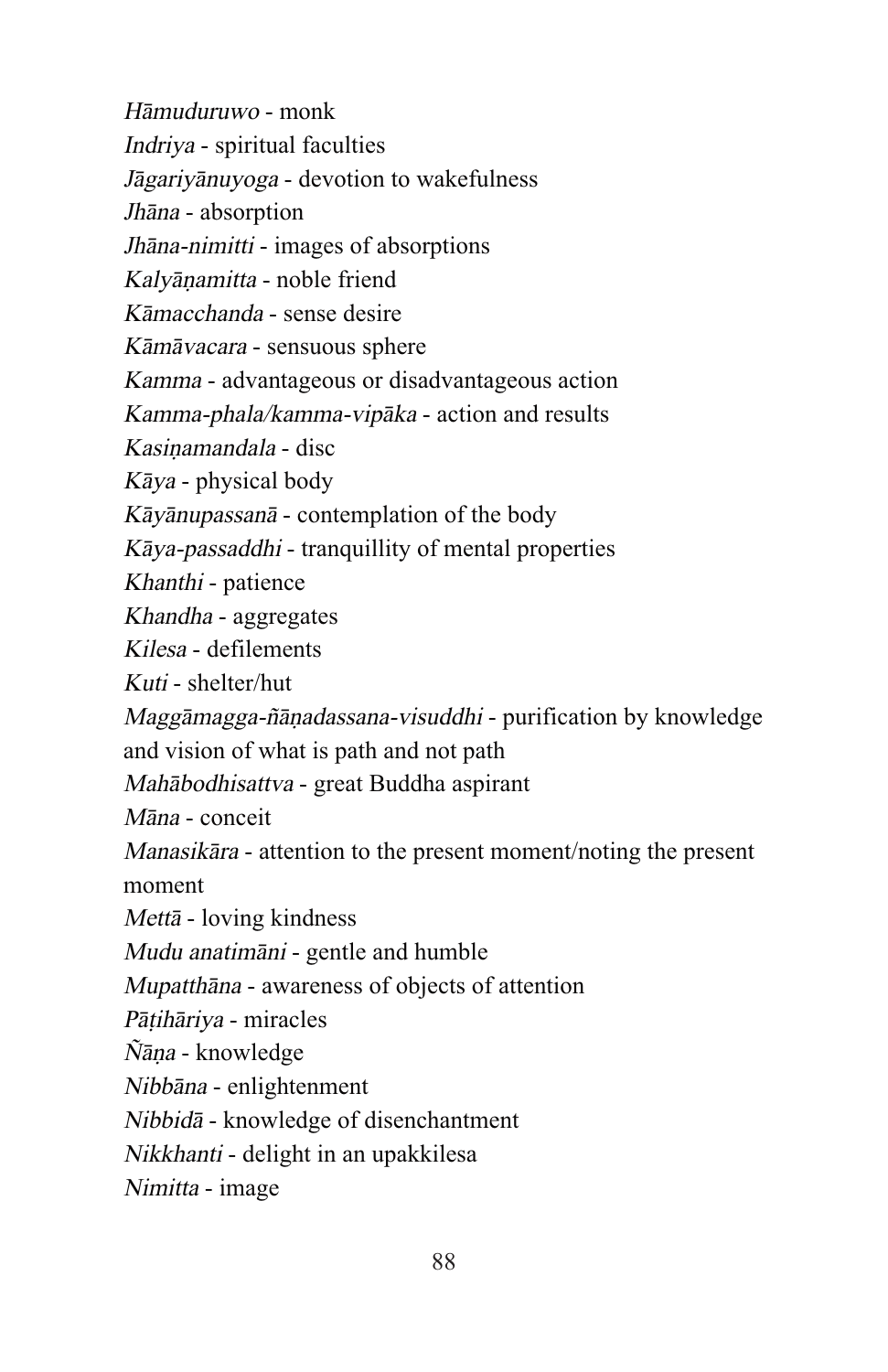Nīvaraṇa - hindrances Obhāsa - effulgence of light Pabhāva - aura Paggāha - effort Pāmojja - gladness Pañcupādānakkhanda - five aggregates of clinging Paññā - wisdom Pāramitā - perfections Parikamma-nimitta - preparatory image Passaddhi - tranquillity Pathavī-dhātu - earth element Patibhāga-nimitta - counter-image Pāṭihāriya - miracles Pirith/parittas - protective recitations of stanzas or discourses Pīti - rapture Pūjā - offerings Rūpa-kalāpa - corporeal units; material group Rūpa-passaddhi - tranquillity of form Saddhā - confidence in the Triple Gem Saḷāyatana - six sense bases Samsāra - round of rebirth Samādhi - concentration Samatha - tranquility practice/meditation Sammā samādhi - right concentration Sammā vāyāma - right effort Sampajañña - clear comprehension Samudaya - cause Sangha - community of Buddhist monks Sankhāra - formations Sankhārupekkhā - equanimity regarding all formations Sati - mindfulness Satipatthāna - the establishment of mindfulness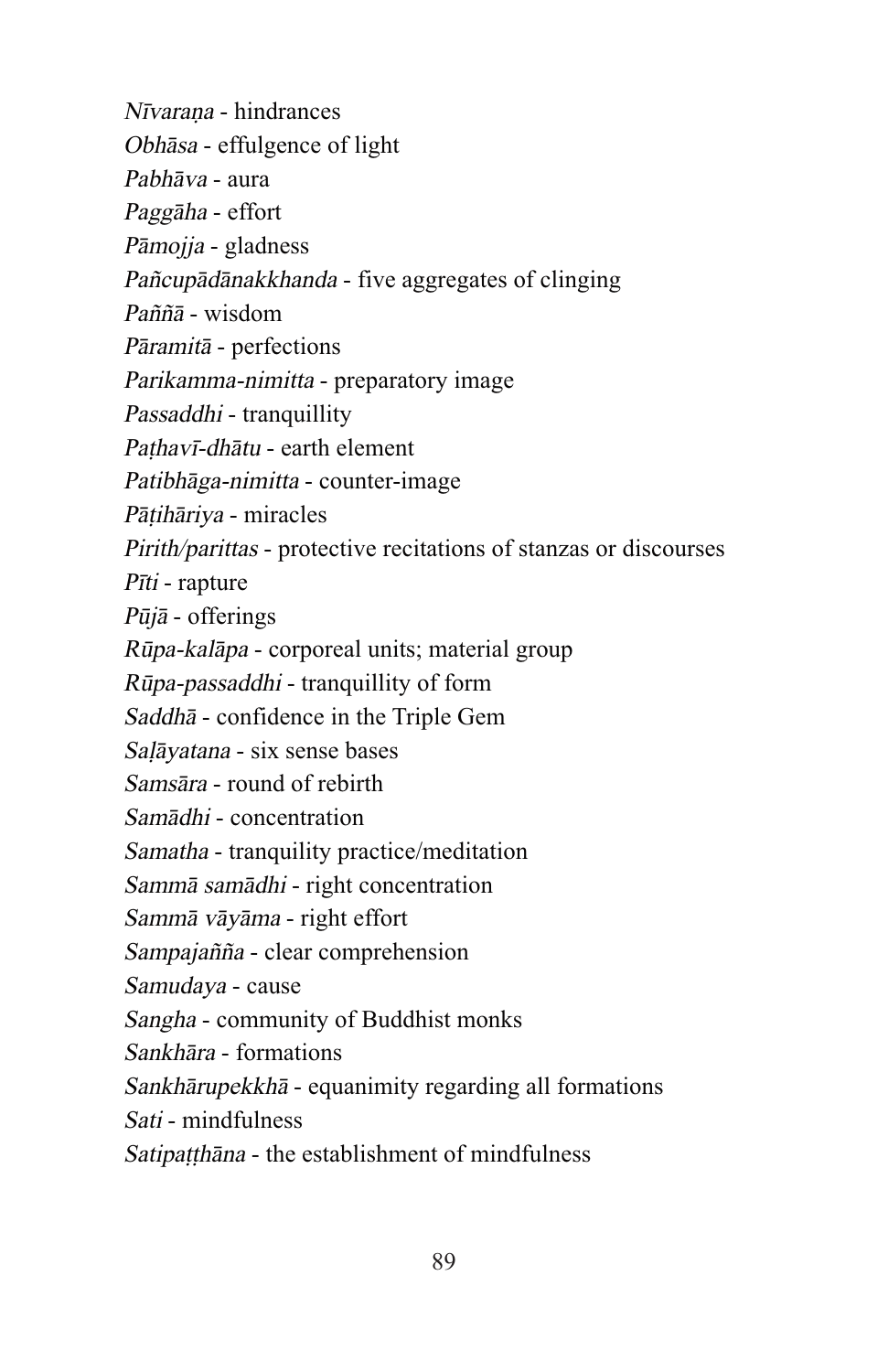Sila - morality Sukha - happiness Thina-middha - sloth and torpor Ti-lakkhana - three characteristics of existence Tiracchānavijjā - lower sciences Udayabbaya - the knowledge of arising and passing away Uddhacca - restlessness Uggaha-nimitta - acquired image Upacāra - access concentration thoughts Upacāra samādhi - neighbourhood/access concentration Upādāna - clinging Upakkilesa - meditative defilement Upekkhā - equanimity Vandanā - venerations Vatta - service/duty Vedanānupassanā - contemplation of the feelings Vicāra - discursive thought Vicikicchā - doubt Vihāra - monks' dwelling place Vipassanā - insight meditation Vipassanā ñāṇa - insight knowledges Virāga - dispassionateness Viriya - effort Visuddhi - purity Vitakka - applied thought Viveka - seclusion Vyāpāda - aversion Yamaka-pāṭihāriya - twin miracle Yogi - one who practices meditation